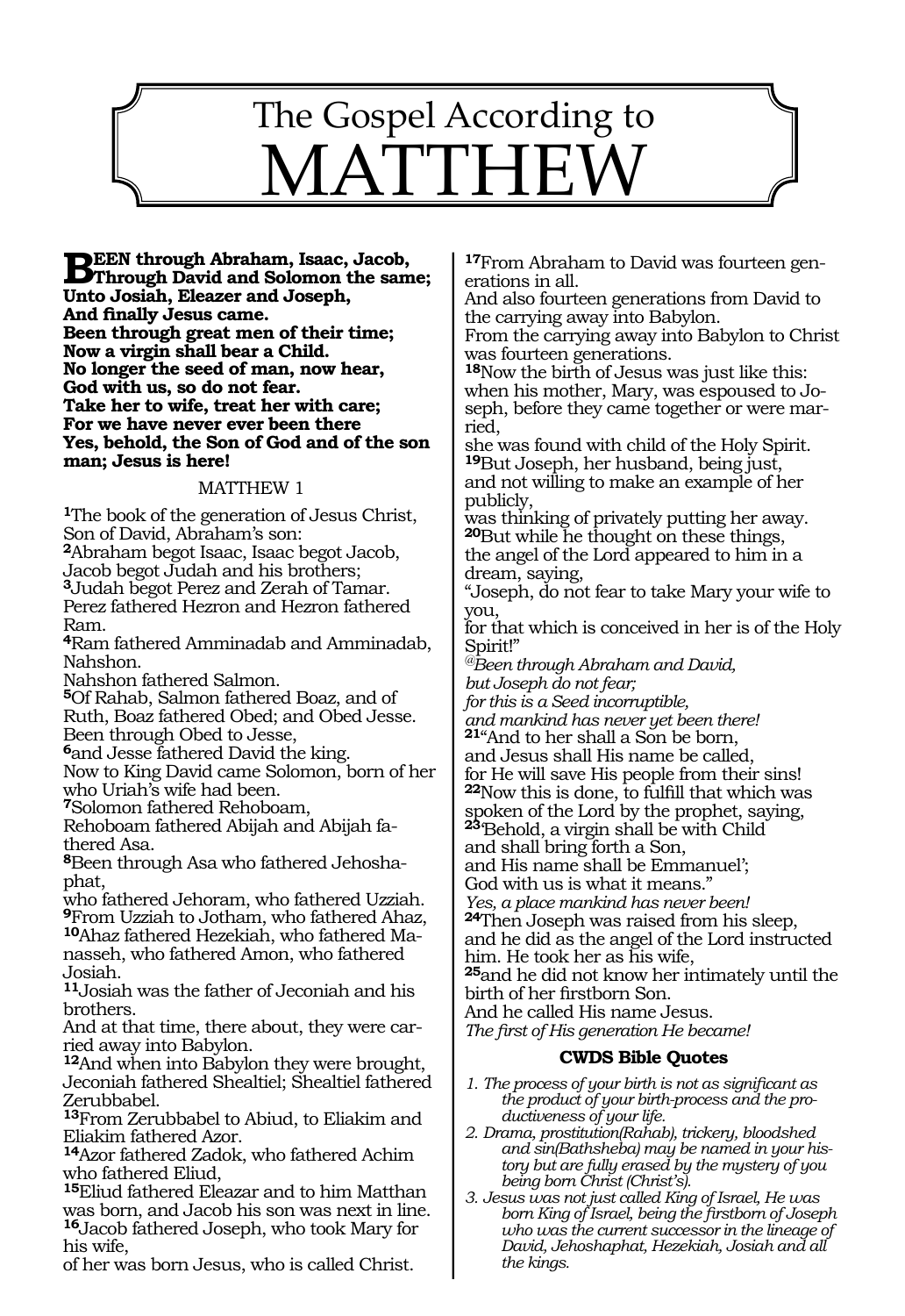- *4. The precision of the timing of occurrences and events show the perfection of God; fourteen generations between major spiritual events show there is nothing done by chance.*
- *5. The greatest dilemma of being found with the Child of the Holy Spirit is that you will feel the kick but you will never know the pull and the full potential, purpose and destiny of what you carry until manifestation.*
- *6. When you are pregnant with Christ, everyone around you, including your spouse, will need a revelation to fully grasp the difference of what you carry.*
- *7. The vision you carry inside you may be your sentence to seclusion; it is a lonely walk to a higher calling.*
- *8. Your receptiveness to spiritual conception and understanding may make you the target of general misconception and misunderstanding.*
- *9. Before you get beside yourself thinking they are beside themselves, see their heart; before you seek the head of extreme visionaries like Mary and before you heed your heart to act, hear the Lord .*
- *10. It takes a revelation of the Holy Spirit to understand the heart and mind of visionaries; you will understand how truly and yet appropriately out of this world they are when you get into the world of the Spirit (Joseph).*
- *11. Faith comes by hearing; obedience comes by aligning; it takes faith to do what is required of you when you face the facts that are about to face and defame you.*
- *12. 'God with us' must be accepted as literal because it is the word of God, although all you see is ordinary in the visual. 'Your season has changed' has nothing to do with the winds but with the word.*

## **PRAYER POINTS**

- I declare, by the power in the blood of Jesus, that my life shall be impactful and my works shall be celebrated, in the name of Jesus.
- Thank You Jesus that I am born again, a new person in You, the negative image of my history was purged at the cross, in the name of Jesus.
- Lord Jesus, You are the King of my heart and I bow my knees before You constantly. I am not ashamed to declare You. Amen.
- My Father my God, You are amazing; You do nothing by chance; I rejoice because my life is no afterthought. Amen.
- Author and finisher of my faith; I carry your baby; carry me into the destiny you have prepared for me. Amen.

**Sought** out by the wise men,<br>
Sought out by Herod then,<br>
The wise men hed the star for mi **The wise men had the star for guidance; Herod would use his strength! With God's word for a guide, As all men search for Christ; Look away from the splendorous palace; His star is still shinning bright!**

# MATTHEW 2

**<sup>1</sup>**Now when Jesus was born in Bethlehem of Judah, in the days of Herod the king, wise men came up from the east, **<sup>2</sup>**asking, "Where is He who is born the King of the Jews,

for we have seen His star in the east and are come to worship Him?"

**<sup>3</sup>**When Herod the king heard these things, he was troubled and all Jerusalem with him. **<sup>4</sup>**He gathered all the chief priests and the

scribes of the people together and he demanded of them:

"Tell me where Christ should be born!" **<sup>5</sup>**"In Bethlehem of Judah," they said. "For this the prophets have written;

**<sup>6</sup>**'You Bethlehem in the land of Judah are not the least among Judah's princes,

for out of you shall come a Governor who shall rule My people Israel!'"

**<sup>7</sup>**Then Herod privately called the wise men and inquired of them what time the star ap- peared.

**8**Then he sent them to Bethlehem saying "Go and search diligently for the young Child; and when you have found Him, bring me word that I may come and worship Him also!" *His evil intent was disguised in his words!*

**<sup>9</sup>**When they had heard the king, they de- parted;

and behold the star which they had seen in the east went before them;

*it was never far from their eyes only from their minds,*

until it came and stood over the spot the young Child was that day.

**<sup>10</sup>**And when they saw the star standing there, they rejoiced with an abundance of joy.

**<sup>11</sup>**And when they came into the house and saw the Child then, with Mary His mother, they fell down and worshipped Him!

When they had opened their treasures, they presented Him gifts of gold, of frankin- cense and of myrrh.

**<sup>12</sup>**Then God warned them in a dream that they should not return to Herod.

So they departed into their own country another way from the way that they had come. **<sup>13</sup>**And when they had departed, the angel of

the Lord appeared to Joseph in a dream, saying,

"Arise, take the Child and His mother and flee from here!

Flee into Egypt and stay there until I bring you word again,

for Herod will seek the young Child to destroy Him."

**<sup>14</sup>**Then he rose up and took the young Child and fled into Egypt by night,

to fulfill the Lord's word.

**<sup>15</sup>**He was there until Herod died.

This was the word spoken by the prophet, saying, "Out of Egypt I have called My Son!"

**<sup>16</sup>**Then Herod was very angry when he saw that he was mocked by the wise men. He killed all the children that were in Bethle-

hem and in all its regions,

according to the time he had inquired of the wise men, from two years old and under!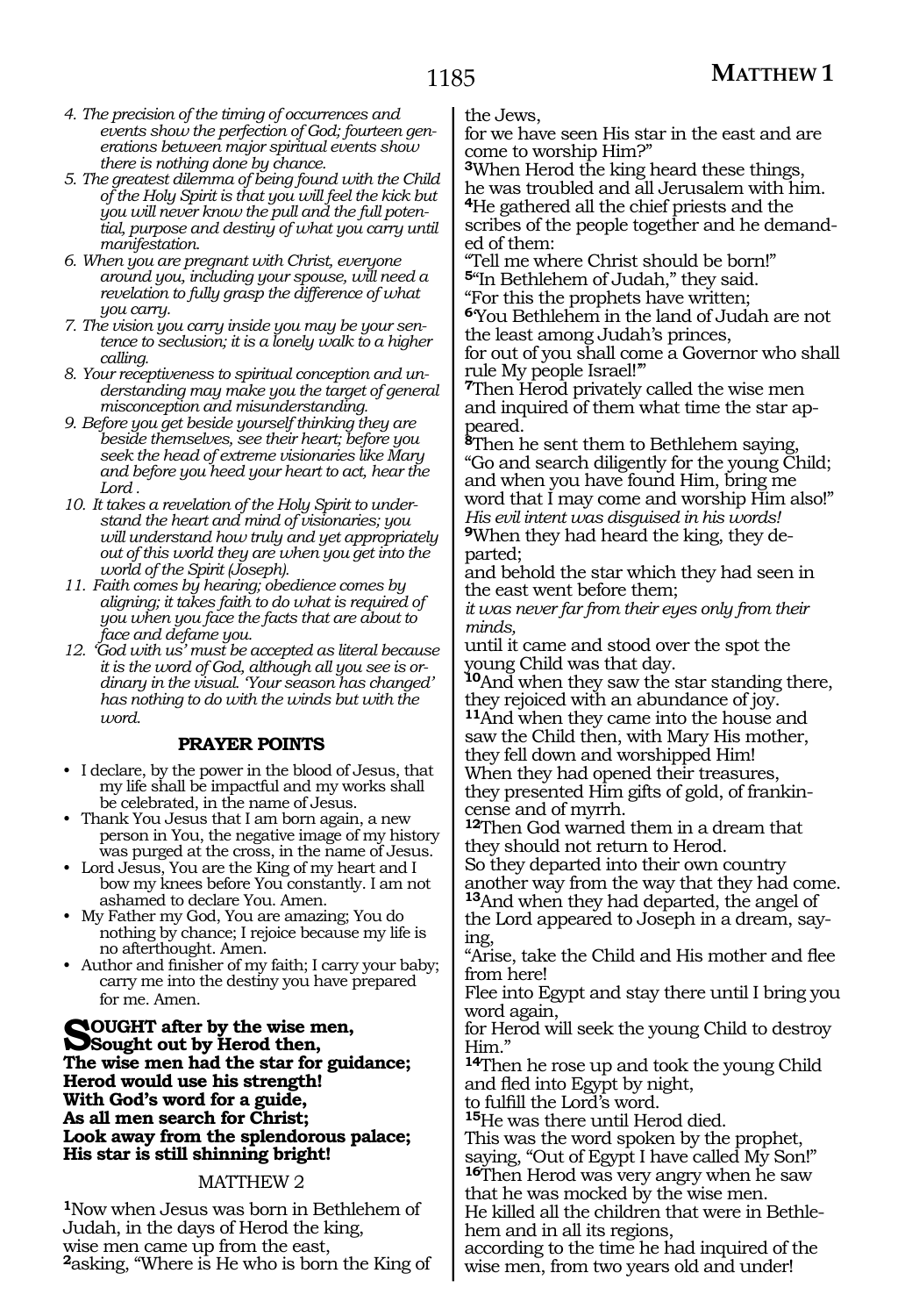**17**Then the word was fulfilled which was spoken by Jeremiah the prophet, saying, **<sup>18</sup>**"In Rama was a voice heard, lamentations, weeping, great mourning,

Rachel weeping for her children, but they are no more, so she would not be comforted!" **<sup>19</sup>**But an angel of the Lord appeared to Joseph in Egypt, by a dream, when Herod was dead, **<sup>20</sup>**saying, "Arise and take the young Child and His mother, and go into the land of Israel, for those who sought His life are dead!" **<sup>21</sup>**And he rose up and took the Child and His mother, and into the land of Israel he came. **<sup>22</sup>**And when he heard that in Judea, Arche- laus replaced his father as king, he was afraid to go there! But being warned of God in a dream, he turned aside and went into the parts of

Galilee, **<sup>23</sup>**and he came and dwelt in Nazareth

that it might be fulfilled that which was spoken by the prophets,

saying, "He shall be called a Nazarene!"

# **CWDS Bible Quotes**

- *1. The star that you see determines the reality of your vision, the star that you follow determines the realization; the star you follow is not the star you see but the star you seize.*
- *2. It is not good enough to see the star and follow your heart; you have become your own star when your knowledge and preconception obliterate your vision and lead you to the palace instead of the stable.*
- *3. Disobedience and distraction cause diversion, disillusionment, disaster and defeat of any vision.*
- *4. Be careful who you invite into your vision and what you attract to it.*
- *5. Not everyone seeking the Child or who comes to church is sincere about worship; some are seeking ways to destroy His name and to divide the vision.*
- *6. The star you started out following has never stopped leading; your distraction does not mean it has left its track or its traction; find and follow the star, redeem your original vision, it will lead you to the fulfillment of your mission and to the Christ who called you out, in person.*
- *7. There is nothing like the frustration of disillusionment in ministry; there is nothing like the joy of rediscovery of purpose.*
- *8. When you recognize and appreciate what and who the real treasure is, it is easy to pour yours on Him.*
- *9. Always come seeking Christ prepared to give; giving is the only protocol to seek the reception and audience of kings.*
- *10. Every gift to Christ bodily or gift into the body of Christ serves to advance His mission on earth.*
- *11. It takes wisdom and expertise to recognize a diamond in the rough and spiritual eyes to see a King clothed in baby flesh; they may see you but not the King in you.*
- *12. Discernment and divine guidance will prevent the destruction and deviation of your worship and guard you against those seeking to kill it.*
- *13. The attack on your children may be an indication of their special purpose, but the prophetic instructions of the Lord will preserve you both;*

*hear Him.*

- *14. Your anointing may not reserve you from persecution, it will preserve you in it; your anointing may be lofty but you may be anointed to run before you are anointed to soar.*
- *15. God will have called you out before He sent you in. (It was prophesied that Jesus was called out of Egypt long before He went in); the fact that you are in means you are already called out and up.*
- *16. Satan is after the Christ and His potential to promulgate; he wants to ensure the divine nature in you and in every potential carrier of the seed of Christ does not mature and manifest.*
- *17. The death you face is not your fault; Satan is not after you but the Christ in you.*
- *18. It was never intended for parents to bury their children; it is demonic agitation by the enemy to destroy lives and to break hearts.*
- *19. God may call you out of darkness into the shadows of the forgotten; if you can endure the sidelines you will be ready for the prime-times when He projects you into the limelight.*
- *20. If you are in the will of God, even the move that seems to be reactionary is purposed and prepared. Your diversion to Nazareth is your attraction to the living breath of God, "He shall be called a Nazarene".*

# **PRAYER POINTS**

- Holy Spirit, You are the Star that I will follow; I cannot lose my way. Amen.
- Jesus You are the way; I remove every preconception and distraction that seeks to divert me from the way You have prepared for me. Amen.
- My purpose shall not be defeated or diverted; I will have nothing less than the full manifestation of Jesus in my life. Amen.
- By the power of the Holy Spirit, every vision killer attached to my life, receive fire now, in the name of Jesus. Amen.
- I pray for everyone who has lost their vision; let the fire be returned to their mission; Holy Spirit lead them to fulfillment and to the Christ they envisioned when they stepped out in faith. Amen.

# LIKE a dove the Spirit descended,<br>
And then they all heard a Voice!<br>
An Islam here witness, the Hely Spirit **As John bore witness, the Holy Spirit came down from on high.**

**John preached and said, "Change your lives!"**

**And many came to make it right, They heard the voice of the Father testify, As like a dove the Spirit descended, when Jesus was baptized.**

## MATTHEW 3

**1**John the Baptist came preaching in the wilderness of Judea in those days,

**<sup>2</sup>**saying, "Repent you all, for the kingdom of heaven is at hand; it is near!"

**<sup>3</sup>**This is he who was spoken of by Isaiah the prophet when he said,

"The voice of one crying in the wilderness,

'Prepare the way of the Lord; make His paths straight!'"

**<sup>4</sup>**And this same John had clothing of camel's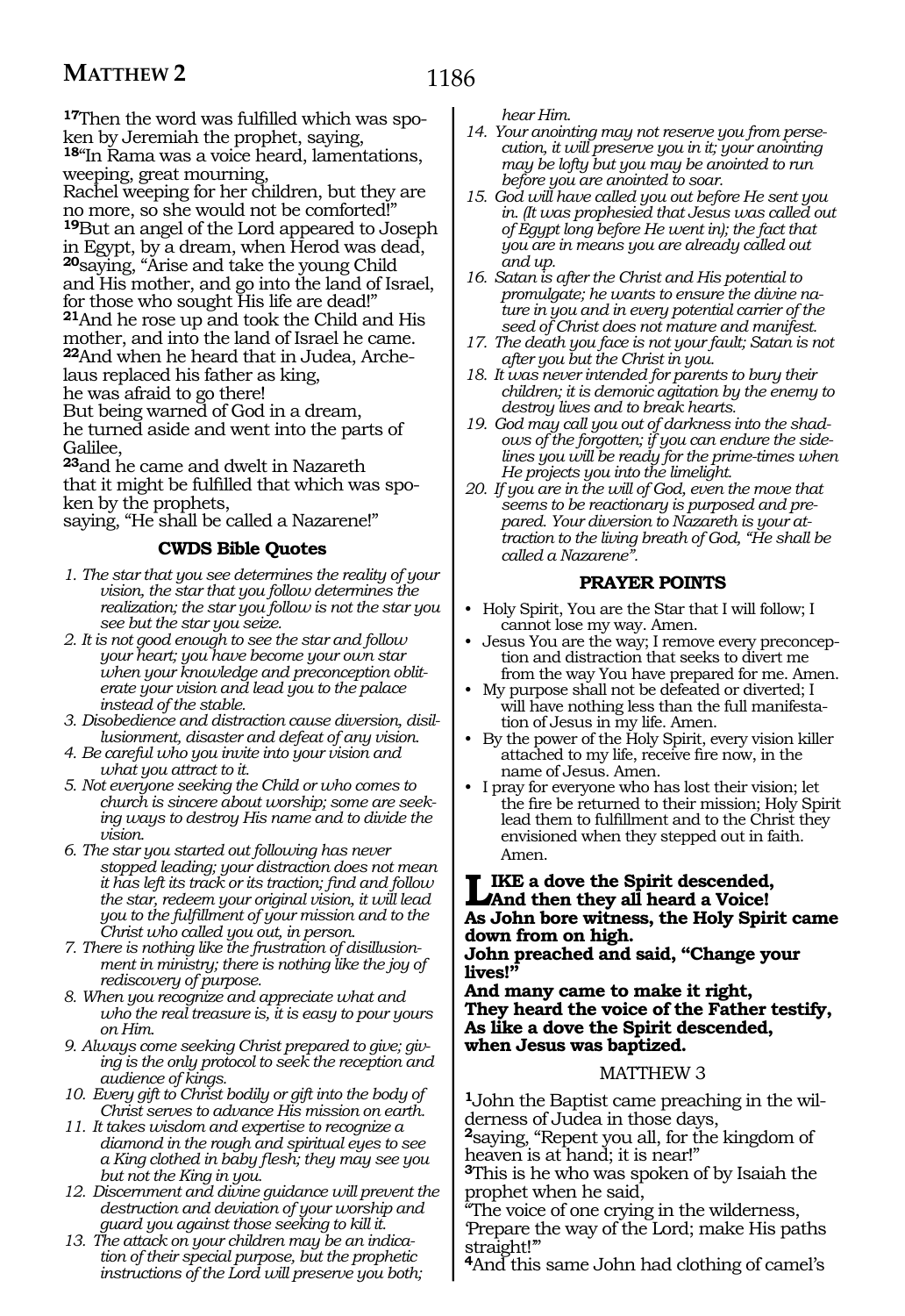hair.

His meat was locusts and wild honey, and about his waist a leather belt.

**<sup>5</sup>**Then Jerusalem and all Judea went out to him;

and people from all the region all around Jor- dan,

**6**and they were baptized in the Jordan, con-<br>fessing their sins!

**<sup>7</sup>**And when he saw at that time

many of the Pharisees and Sadducees come to him to be baptized,

he said, "Oh, generation of vipers!

Who has warned you to flee from the wrath to come?

**8**Now, therefore, bring forth the fruits necessary and suitable to substantiate your repentance!

**<sup>9</sup>**"And do not think to say within yourselves, 'We have Abraham as father, our very own'; for I say, God is able to raise up to Abraham children of these stones!

**<sup>10</sup>**And the ax is laid at the root of the trees, and therefore every tree that does not bring forth fruit shall indeed be chopped down and be cast into the fire!

**11**"I indeed baptize you with water to repentance,

but He who comes after me is mightier than I am.

I am not worthy to unbuckle His shoe; He shall baptise you with fire and the Holy Ghost!

**<sup>12</sup>**Whose winnowing fan is in His hands, and He will thoroughly purge His floor.

He will gather His wheat into the garner, and He will burn the stubble with fire that cannot be put out!"

**<sup>13</sup>**Then Jesus came to John at Jordan, from Galilee, for him to baptize Him.

**<sup>14</sup>**But John protested saying,

"I need You to baptize me instead;

why do You come to me?"

**<sup>15</sup>**But Jesus answered him and said, "Permit it to be like this at this time,

for in so doing we fulfil all righteousness!"

So he conceded to baptizing Him.

**<sup>16</sup>**And when Jesus was baptized, immediately as He came out of the water,

the heavens were opened to Him

and He saw the Spirit of God descending like a dove and lighting upon Him.

**<sup>17</sup>**And He heard a voice from heaven, saying,

"This is My beloved Son!"

"This is My beloved Son indeed,

in whom I am well pleased!"

# **CWDS Bible Quotes**

- *1. If you can perform faithfully on your platform in the wilderness, God will project you and your message to the world.*
- *2. The kingdom requires a new mindset; a new way of thinking: repentance.*
- *3. You prepare the way of someone greater by preparing your own way; your validity as a*

*witness is in your credibility and the ability of others to witness of you.*

- *4. If people regard you as a prophet they will value your witness; when they look at you they will see who you are pointing to; if they regard you highly they will run to who you refer.*
- *5. Simplicity of lifestyle does not make a person simple; the power and impact of the life is most profound; it makes discrimination by appearance the distraction of the simple.*
- *6. You are never too low to reach the heights, never too high to reach the low and never too different for God to use.*
- *7. Never be too distracted by position or person to preach with precision and without partiality; they come to you because they want God not you; give them the truth; God is truth.*
- *8. The gospel may not always be perfume and roses but it brings perfumed roses out of every hardened heart that conforms to it.*
- *9. A compromised gospel is the absence of love, the presence of fear and the breeding ground for evil; lay the gospel at the root of their trees and it will cause them to produce fruits or become their fiery witness.*
- *10. It may be your glory but not your story, your platform but never your show; use every good opportunity to show Jesus and to pave the way for Him to show Himself.*
- *11. To accept the Lord yet reject the baptism of the Holy Spirit and fire is to resist Him; Jesus has come to baptize, not with water, but with the Holy Spirit and fire.*
- *12. 'Jesus the Harvester' is prophesied but is preceded by 'Jesus the Seed' who was sacrificed and planted, who rose into a glorious tree bearing fruits for the harvest.*
- *13. Your knowledge will prevent you from fulfilling His righteousness if you refuse to surrender your knowledge for His knowledge.*
- *14. Obedience is the platform for the pleasure of God; humility the platform for His witness.*
- *15. When you align yourself with purpose, the Father and the Son in heaven, and the Holy Spirit on earth will bear witness of you just as with Jesus at His baptism.*
- *16. The Holy Spirit descended on Jesus like a dove and baptized Him; Jesus operated as man with the same anointing He baptizes with.*
- *17. Live to give God a 'well pleased' moment every day of your life; He vocally acknowledges these. He was well pleased with Jesus, not in the completion of His mission which was just beginning, but in the moment, His positioning for purpose at baptism.*

# **PRAYER POINTS**

- Father God, I speak patience and faithfulness into the spirits of everyone You have appointed to greatness. Amen.
- Holy Spirit, let the light of the reality of the kingdom be turned on in the hearts of this generation; I call them to repentance now, in the name of Jesus.
- Power to distinguish themselves as witnesses, rest in the spirit of every minister of the gospel of the Kingdom; let their lifestyle be consistent with their message. Amen.
- Righteous Father, assign Your holy angels to vindicate everyone who has been discriminated against because they are different; give their work a voice. Amen.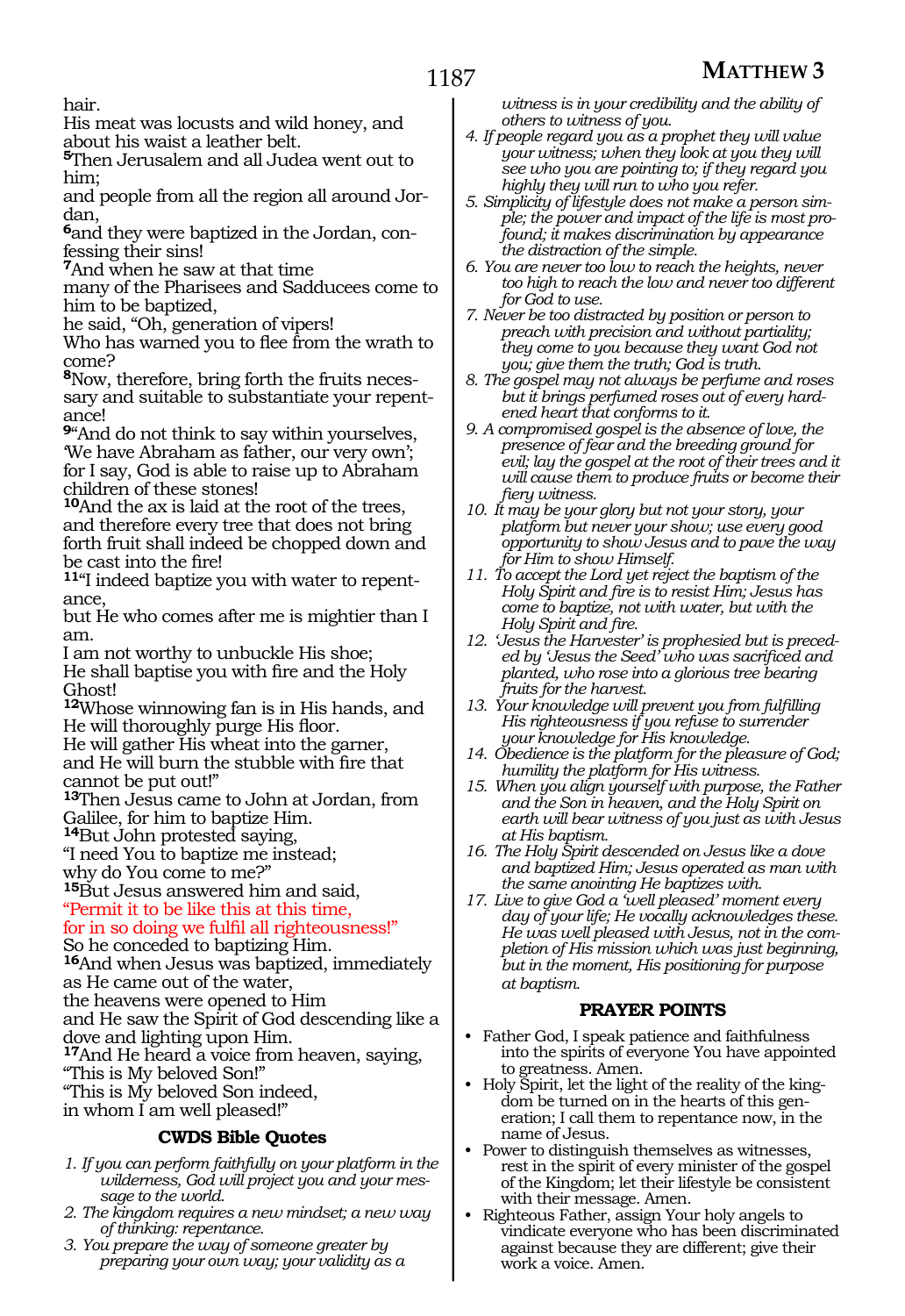• Use me, King Jesus, to break barriers in my generation. Amen.

**Forty days of fasting; He was weak and worn.**

**It is at our weakest moment that the tempter comes.**

**When the flesh has no power; when all our strength is gone,**

**In that very hour, when you are facing the tempter,**

**You will surely need the word!**

**Weak and worn is mankind, by disease and torment;**

**When we have our victory, we can bring victory to men!**

## MATTHEW 4

**<sup>1</sup>**Then Jesus was led up by the Spirit into the wilderness to be tempted of the devil,

**<sup>2</sup>**and when He had fasted forty days and forty nights, He was hungry after this. *In that moment of hunger, there came to Him the tempter!*

*His devises are measured; he comes when we are most vulnerable.*

**<sup>3</sup>**And the tempter said to Him, "If You are the Son of God, make bread of these stones."

**<sup>4</sup>**But Jesus answered, "It is written, 'Man shall not live by bread alone, but by every word coming from the mouth of

God.

*When facing the devil, the word of God is our life.* **<sup>5</sup>**Then the devil took Him up into the holy city and set Him on the pinnacle of the temple; **<sup>6</sup>**and the devil said to Him, *as with the written word he countered,*

"If you are the Son of God, cast yourself down. For it is written…" Y*es, now he would turn the word around!*

"Yes, it is written, He shall give His angels charge concerning You,

and they shall bear You up lest at any time You dash Your foot against a stone!"

*He resisted lust; now He was being tested for pride.*

**<sup>7</sup>**"It is written…" Jesus started His reply, "indeed, it is written, 'You shall not tempt the Lord your God.'"

**8**And the devil took Him up into an exceedingly high mountain then,

he showed Him all kingdoms of the world and all their glory,

**<sup>9</sup>**saying, "If You will worship me, just fall down and worship me; I will give all these things to You."

*@He resisted the lust of the flesh and pride, now He was challenged with the lust of the eyes.*

**<sup>10</sup>**"Get behind Me, Satan!" Jesus replied, *using the word yet one more time.*

"For it is written, 'You shall worship the Lord your God, and Him only you must serve!'"

**11**Then the devil left Him, and ministering angels came and ministered to Him.

**<sup>12</sup>**And when Jesus heard after this day that

John was thrown into prison, He departed into Galilee.

**13**And leaving Nazareth, He came to Capernaum and stayed there,

at the borders of Zebulun and Napthali, on the seacoast,

**<sup>14</sup>**that it might be fulfilled, which the prophet Isaiah spoke:

**<sup>15</sup>**"The land of Zebulun and Napthali, by the way of the sea beyond Jordan, the place of the Gentiles, Galilee.

**<sup>16</sup>**The people who sat in darkness saw a great light;

to those who sat in the shadow of death, light has sprung up to you."

**<sup>17</sup>**Jesus began to preach and to say from then on,

"Repent, for the kingdom of heaven is at hand!"

**<sup>18</sup>**Jesus was walking by the sea, that is, the Sea of Galilee,

and He saw two brothers, Simon called Peter and Andrew with him;

into the sea they were throwing their nets, for they were both fishermen.

**<sup>19</sup>**And Jesus said to them, "Come and follow Me, and I will make you fishers of men!"

**<sup>20</sup>**So they left their nets immediately, and the life they knew, and they followed Him.

**<sup>21</sup>**And as He went down from there with these two,

He saw two brothers, James and John, the sons of Zebedee then,

they were in a ship with their father, Zebedee, mending their nets. He called them.

**<sup>22</sup>**Immediately they left their father, Zebedee, and the ship there on the sea, and they both followed Him as He went.

**<sup>23</sup>**And Jesus went about all Galilee teaching in their synagogues

and preaching the gospel of the kingdom, and healing sick people.

He healed all manner of sicknesses and diseases.

**<sup>24</sup>**Throughout all Syria, His fame spread widely.

And to Him they brought people with sicknesses of all sorts,

with diseases and torments,

they brought all these to Him to be healed, with those who were possessed with demons, lunatics and those who had the palsy, and Jesus healed them.

**<sup>25</sup>**And a huge crowd of people followed Him; from Galilee, from Decapolis, Jerusalem, Judea, and from beyond Jordan.

- *1. Your discipline in your temptation will determine your fortification to temptation; Jesus was led up to be tempted but He ended up fasting first.*
- *2. Fasting may not deter temptation but it will defer it and determine the outcome; the devil may lead you up but he has to wait while he watches you win(Jesus was tempted at the end of His fast).*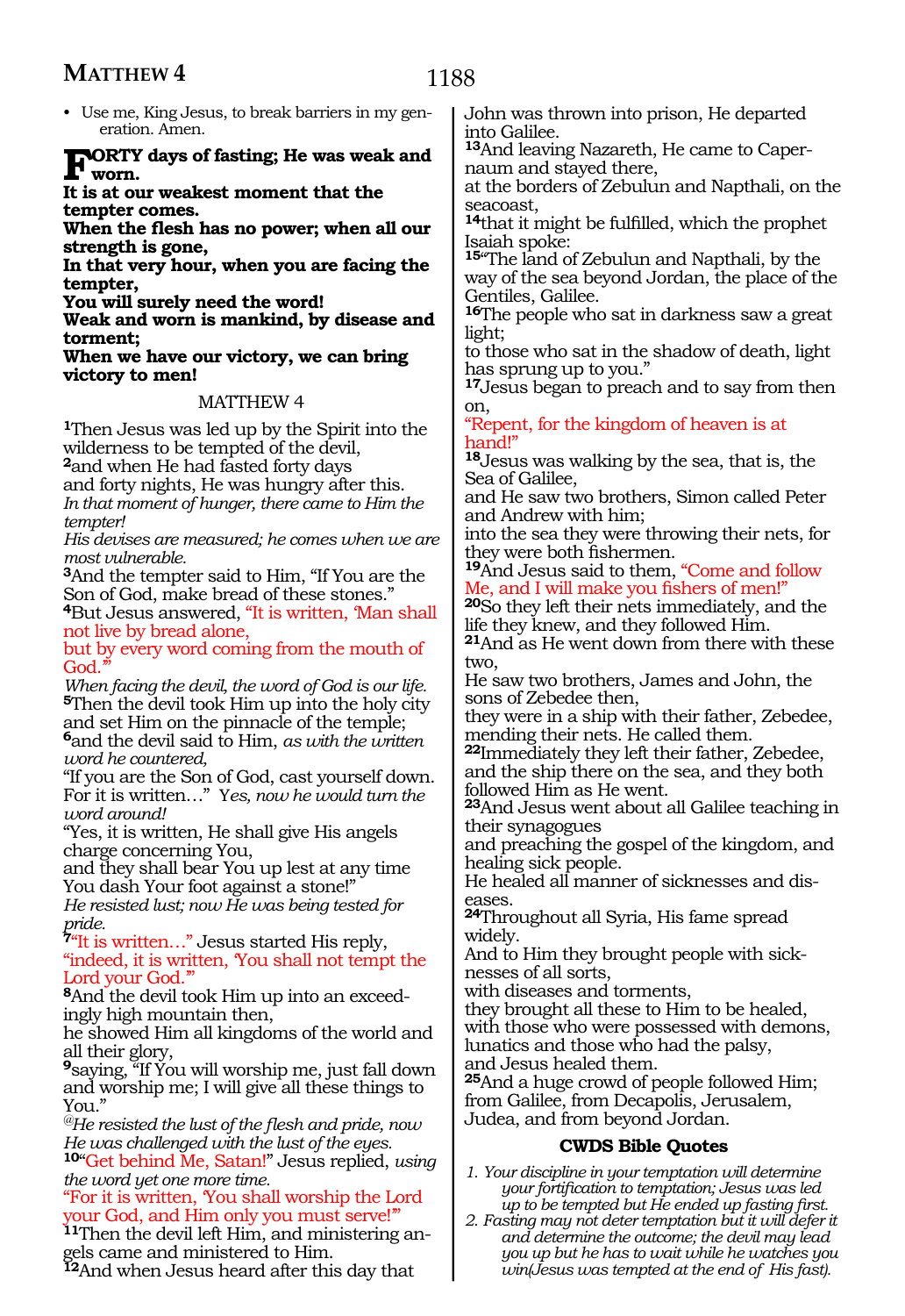- *3. Fasting is the control switch to every lust of the flesh; when you fast you dictate to the flesh rather than have the flesh dictate to you.*
- *4. Fasting reaffirms to you that even if it pains, you have control over every lust seeking control of you.*
- *5. Your strongest test will come in your lowest moment and your greatest attack in your moment of weakness.*
- *6. Win with the word for the Word has already won waiting to be acclaimed.*
- *7. Memorize the word, meditate in the word and memorialize the word for the spoken word builds your faith and builds your case for victory.*
- *8. Know the word for the devil will throw the word at you to deceive and distract you; know your authority and place in the word and you will use it to put the devil in his.*
- *9. The devil institutionalizes the trading of wealth for worship and of fame for fervor; Jesus rejected the devil's advance, but Satan persists with this approach generally today.*
- *10. The lust of the flesh (greed), the lust of the eyes (covetousness), and pride (the need to prove self), summarizes all the temptations the devil has to offer in this world.*
- *11. All the devil wants is worship; God's response is to cast Him out of heaven, His presence. When you resist Him with the word, you cast Him from your presence and He flees.*
- *12. You may be in the presence of darkness, but you are just a step, or rather, a confession away from victory and from ministering angels.*
- *13. The beginning of the ministry of Jesus is like the springing up of the great light in this world of darkness; so relevant and precise in prophetic location.*
- *14. The first and continuous message of Jesus is the kingdom; earth and flesh cannot fill the kingdom but the kingdom can fill the earth.*
- *15. Your possession or profession is never too much to surrender in order to follow the Lord.*
- *16. Your qualities and skills redirected for the kingdom are more rewarding and more fulfilling than treasure. No treasure can replace a soul won for the King.*
- *17. The kingdom needs your skills, abilities, qualification and expertise for deployment in the quest for souls. Leave your fishing nets and prepare to net-fish men with the anointed word.*
- *18. Be immediate and resolute in your obedience to the call; it should not even require second thought.*
- *19. The power of the gospel is in the going; they need what you have but they may not come; you may have to find them where they are.*
- *20. The kingdom in power and demonstration is more believable than mere proclamation.*
- *21. If they come to you, heal them all; if you come across them, heal them all; let kingdom compassion compel you to reach them all.*
- *22. The manifestation of the healing power of the living God will attract people from everywhere.*

## **PRAYER POINTS**

- Holy Spirit, empower believers to fast and pray and seek You when they feel as if they are being led into temptation. Amen.
- Attitude of discipline that assures me victory over temptation, be my portion today, in the name of Jesus.
- I speak the discipline of fast into the spirits of

believers and assign fire to every spirit of greed deployed to divert them. Amen.

- Jesus I acknowledge the decisiveness of the word; make me a repository of the Holy word; let it reside deep in my spirit. Amen.
- Father, I declare that my mouth was built to love You and to declare Your word; it shall be continually and effectively engaged, in the name of Jesus.

**SIMPLE, piercing, direct and profound,**<br> **As from the top of the mountain**<br> **His prejon come than derive down His voice came thundering down. So to be blessed; so to shine your light! So to be the earth's salt; So not to put away your wife!** 

**So to love your enemies; so to be as He is, perfect.** 

## **So . . . so simple, yet so profound; There was so much to digest.**

#### MATTHEW 5

**<sup>1</sup>**Seeing the multitude, up on a mountain He went.

His disciples came to Him when He was seated,

**<sup>2</sup>**and He opened His mouth and taught them and said,

**<sup>3</sup>**"Blessed are the poor in spirit, for the king- dom of heaven is theirs!

**<sup>4</sup>**Blessed are those who mourn, for they shall be comforted.

**<sup>5</sup>**Blessed are the meek, for they are the earth's heirs.

**<sup>6</sup>**Blessed are those who hunger and thirst for righteousness, for they shall be filled.

**<sup>7</sup>**Blessed are the merciful, for they shall obtain mercy!

**<sup>8</sup>**"Blessed are the pure in heart, for they shall see God.

**<sup>9</sup>**Blessed are the peacemakers, for they shall be called the sons of God.

**<sup>10</sup>**Blessed are those who are persecuted for righteousness sake, for theirs is the kingdom of heaven.

**11**Blessed are you when men revile and persecute you falsely for My sake,

**12**rejoice and be exceedingly glad, for your reward in heaven is great!

Even so they persecuted the prophets before you.

**<sup>13</sup>**You are the salt of the earth, but if the salt has lost its salty flavor, with what shall it be salted?

It is therefore of no use but to be cast out and be trodden under man's foot!

**<sup>14</sup>**You are the light of the world; a city set on a hill cannot be hidden.

**<sup>15</sup>**Men do not light a candle and set it under- neath a bushel, but on a candlestick, that it may give light to everyone in the house.

**<sup>16</sup>**"Let your light so shine before men that they may see your good works,

and glorify your Father who is in heaven. **<sup>17</sup>**Do not think that I have come to destroy the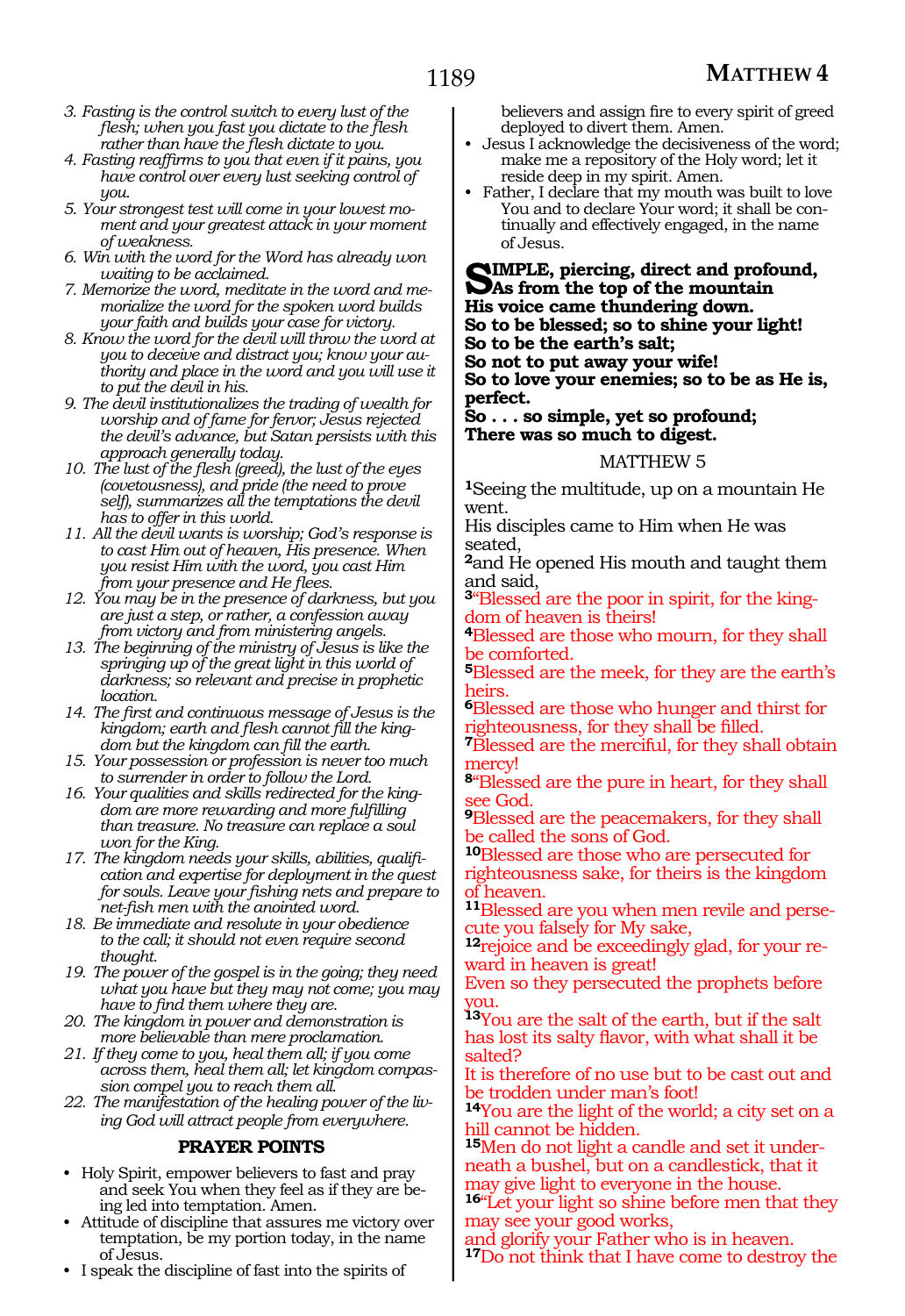law or the Prophets.

I am not come to destroy, but to fulfil! **<sup>18</sup>**Truly I say to you, until heaven and earth pass away,

until all is fulfilled, not one jot or tittle shall pass from the law.

**19**"Whoever shall break one of the commandments, even the least,

and shall teach men so, he shall be least in the kingdom of heaven.

But he who does and teaches them shall be called great in the kingdom of heaven.

**20**I say to you, except your righteousness exceed that of the scribes and the Pharisees, you shall not enter the kingdom of heaven in any way.

**<sup>21</sup>**"You have heard it said by those of Old, 'You shall not kill; whoever kills is in danger of the judgment.'

**<sup>22</sup>**But I say to you that anyone who is angry with his brother without cause, is in danger of the judgment.

And they say, 'Whoever says, "Raca!" to his brother, shall be in danger of the council.' But know that whoever shall say, 'You fool!' he shall be in danger of hell's fire.

**<sup>23</sup>**"Therefore, if you bring your gift to the altar, and you remember that your brother has anything against you,

**<sup>24</sup>**leave your gift at the altar and go reconcile with you brother; then come and offer your gift. Go and come again.

**<sup>25</sup>**Reconcile with your adversary quickly, while you are in the way with him,

lest your adversary deliver you to the judge, and the judge deliver you to the officer and you are thrown in prison.

**<sup>26</sup>**"Truly I say to you, you shall not come out from there until you have paid the last penny. **<sup>27</sup>**You have also heard by those of Old, 'You shall not commit adultery!'

**<sup>28</sup>**But whoever looks at a woman to lust, has done so with her already,

he has committed adultery already with her in his heart.

**<sup>29</sup>**Now if your right eye offends you, pluck it out and cast it off,

for it is more profitable for you that one mem- ber of your body should perish,

and not that your whole body should be cast into hell.

**<sup>30</sup>**And if your right hand offends you, cut it off and cast it from you,

for it is more profitable for you that one member of your body should perish,

and not that your whole body should be cast into hell.

**<sup>31</sup>**"It is said, 'Whoever desires to put away his wife,

just give her a writing of divorce,' and get on with your life.

**<sup>32</sup>**But I say that whoever puts his wife away except for fornication, causes her to commit adultery.

And he who marries her that is divorced, commits adultery.

**<sup>33</sup>**Again, you have heard it said by those of Old,

'You shall not forswear yourself, but your oath to God perform.'

**<sup>34</sup>**But I say to you, do not swear at all, neither by heaven, for it is God's throne, **<sup>35</sup>**nor by the earth; it is His footstool.

Neither swear by Jerusalem, for it is the city of the great King.

**<sup>36</sup>**Neither swear by your head, for you cannot make one hair black or white.

**<sup>37</sup>**Let your words be 'Yes, yes!' and 'No no.' Anything more is evil inspired.

**<sup>38</sup>**"You have heard it has been said, 'An eye for an eye, a tooth for a tooth.'

**<sup>39</sup>**But I say, do not resist evil. He who strikes you on the right cheek, turn to him the left also.

**<sup>40</sup>**If anyone sues you to take your coat, give to him your cloak also.

**<sup>41</sup>**Whoever compels you to go a mile, go two miles with him.

**<sup>42</sup>**Give to him who asks something of you; do not turn away the borrower who comes asking.

**<sup>43</sup>**You have heard it has been said, 'Love your neighbor, be neighborly, but your enemies you are to hate.'

**<sup>44</sup>**But I say to you, love your enemies; do good to those who hate you;

pray for them who despitefully use you, and persecute you,

**<sup>45</sup>**that you may be children of your Father, who is in heaven;

for He makes His sun to rise on the evil and on the good.

He sends His rain on the just and unjust. **<sup>46</sup>**Now if you only love those who love you,

what reward do you have; do not the publicans do the same?

**<sup>47</sup>**And if you salute your brethren only, what do you more than other men?

Do not the publicans do so too? Be separate. **<sup>48</sup>**Be perfect, therefore, as your heavenly Fa- ther is perfect."

- *1. Pride for the bottomless pit; humility for the kingdom of heaven.*
- *2. Mourning is not a blessing; the blessing in mourning is that you have the heart of the Comforter and the assurance of comfort.*
- *3. You do not mourn to be comforted; you are comforted because you mourn.*
- *4. Your possession in the earth is not your possession of the earth; your position of meekness in the earth guarantees your possession. The earth cannot be purchased, God owns it; it must be inherited.*
- *5. Passion determines possession; the provision of righteousness is for everyone, yet the fullness is for the hungry, while the full remains empty.*
- *6. Mercy is a seed that can be sown in the lives of everyone who needs it; mercy is a fruit you need*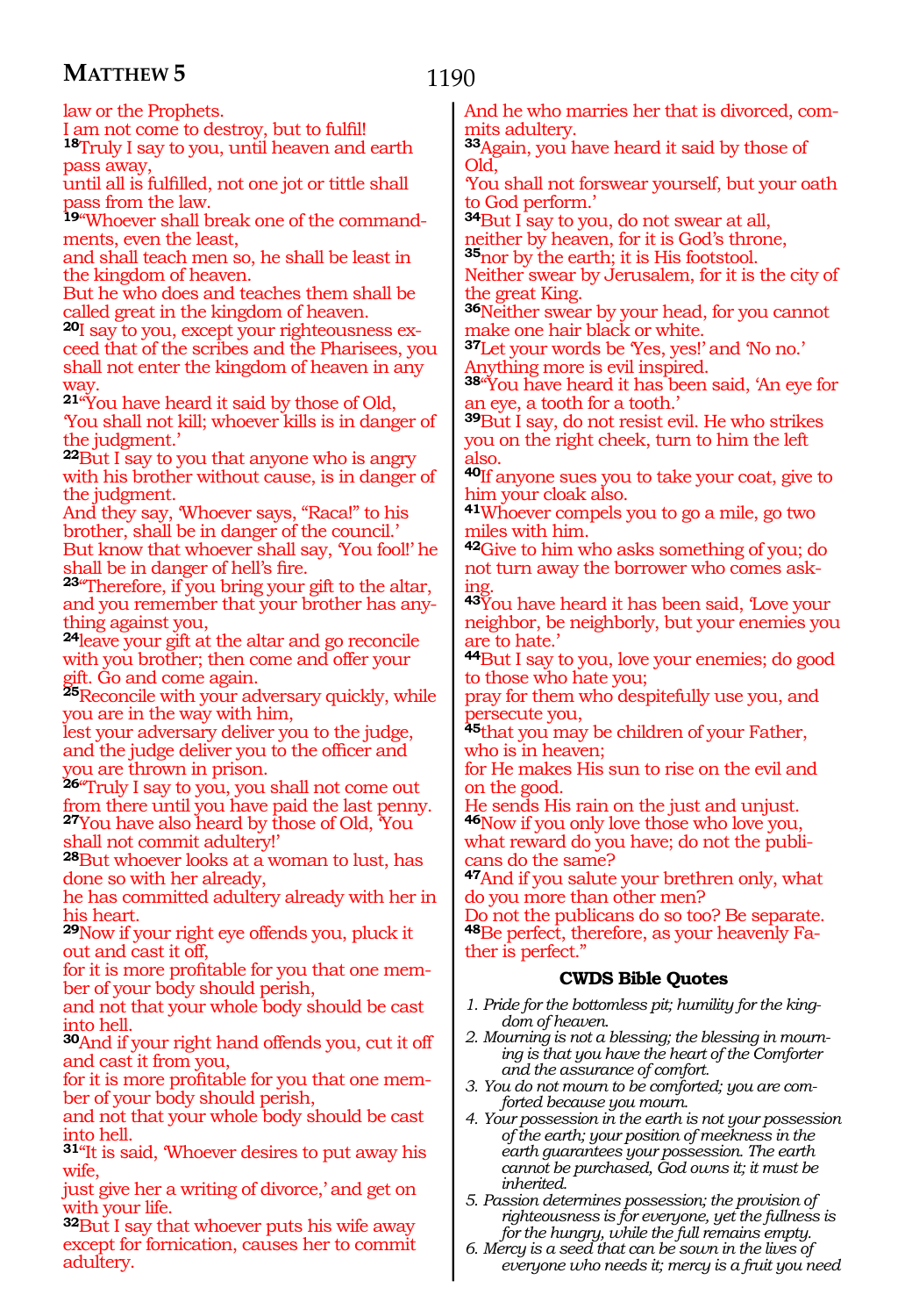*for every transgression you commit, but is only available if the seeds were planted in anticipation of the need that is sure. We all need mercy!*

- *7. See God pure and position yourself to seek Him by the purity in your heart; His presence is a party for the pure, for only the pure will see Him.*
- *8. Give your all for peace for there is a call for peace, and you will be called children by the one who took the cross for peace; peace is in your spiritual DNA if you are sons.*
- *9. If you are persecuted for a cause, not yours but the Lord's, then your cause is His care and His kingdom your crown.*
- *10. The evil they say against you is speaking volumes of you in heaven where the truth about you resonates, so celebrate.*
- *11. Who you are is your unction, what you do is your function; if the function does not match the unction there is frustration; you are the salt of the earth, you can either deliberately season the earth or have the earth season you when you are trampled.*
- *12. Lights were meant to shine; you were made lights, positioned by the Son to function like the sun which is ever consistent and correctly aligned with God's command.*
- *13. Shine before the world for the benefit of others to the glory of God; your good works is your glow; your wisdom is obedience to the Lord's command to go.*
- *14. The law is filled with foundational and fundamental truths that may be faulted by its limitation, but is fulfilled and not destroyed in its progression to righteousness.*
- *15. The law points the way to Jesus who paved the way to righteousness, which satisfies (fulfills) every intention of the law without subjection to the limitations of the law.*
- *16. The level of your righteousness determines the ceiling of your faith; the righteousness of the scribes and Pharisees is below the flooring of the kingdom of heaven and seals them out of it.*
- *17. The law of righteousness switches focus from the law of murder and anger to the law of love; it gives accountability for the thought long before the action.*
- *18. You cannot alter the gift you take to the altar but you must alter your attitude before you offer it so it may be accepted.*
- *19. Offering on a platform of offense is pretense; fix your relationship with men before your fight for relationship and acceptance with God.*
- *20. Contention is the pathway to destruction; negotiation and mediation may prevent the exasperation of your situation and save significant time and money.*
- *21. No one can determine the outcome for sure of a court matter, but you may come out of it and come away assured with negotiation.*
- *22. If you have committed your heart you have committed the act; if you look at a woman to lust, you are guilty of completion, not just contemplation, of adultery.*
- *23. Righteousness is a matter of the heart for the heart matters; the thought of your heart is the heart of your eternity.*
- *24. Address the act and you will be fighting shoots; address the heart and you will be destroying roots and preventing shoots.*
- *25. If you cannot manage a member of your body, you cannot issue a disclaimer so it is best to dismember the member to manage your assur-*

*ance of eternity.*

- *26. Sexual immorality divorces a marriage and is the only spiritual grounds for divorce.*
- *27. Adultery is imminent where a marriage is legally ended but not severed spiritually as the divorce is not recognized in Heaven apart from adultery. Adultery is spiritual. Divorce and remarriage for any other reason causes adultery.*
- *28. You cannot swear to commit for certain; you can only be certain to offend heaven if you swear. Speak with simple affirmation to what you know and when you do not know, say no.*
- *29. There is no content in contention just a transition of spirits; the way you fight determines which kingdom you choose to operate from.*
- *30. It is easy to let go when you know you are letting go to let God; never allow your problem to prevent your witness when you can let your humility proclaim Jesus; you give up to give God glory for you know your kingdom is able to defend and supply you.*
- *31. Take your enemies further in humility and love than they are prepared to take you in hostility and all they will remember is where you took them; the spirit you carry will take them over.*
- *32. Generosity is not a task if you prepare to give to all who ask; this reflects your Father's heart and you can expect to get from Him every time you ask. It is difficult to be limited in giving if you know your supply is unlimited.*
- *33. Special love for your enemies and committed prayer for your haters is a privileged demonstration of the character of the Christ you bear.*
- *34. Selective sunshine and discriminatory rain is not in the thought of God and therefore partiality in love is a bad reflection of the heart of God, your Father*
- *35. Love for love is not love, it is trade.*
- *36. To be perfect as your Father in heaven, is a picture-perfect painting to sinners of your Father's perfect heart; He is ever-loving, never changing, always extending even when evil is intended and executed against Him and His.*

#### **PRAYER POINTS**

- My Father my God, I will walk before You always with a pure and perfect heart, so help me Holy Spirit. Amen.
- Holy Spirit, Comforter, comfort the afflicted in the body of Christ, I pray. Amen.
- Lord Jesus, I want You to find me faithful in everything.
- I will walk in humility, because I will possess my possession, in the name of Jesus.
- I am ever so hungry for You Lord; I have an insatiable thirst for Your presence; feed me until I want no more. Amen.
- Merciful Father, let the spirit of wisdom that causes a deep understanding of spiritual things make forgiveness and mercy easy for the church, in the name of Jesus.

## **Seek first God's kingdom and all His righteousness;**

**Seek the Lord in secret; pray in your closet.**

**Position your heart by placing your treas- ures in heaven with the Lord,**

**For the place of your treasure determines where you will position your heart!** 

**Do not seek what you shall wear, nor what**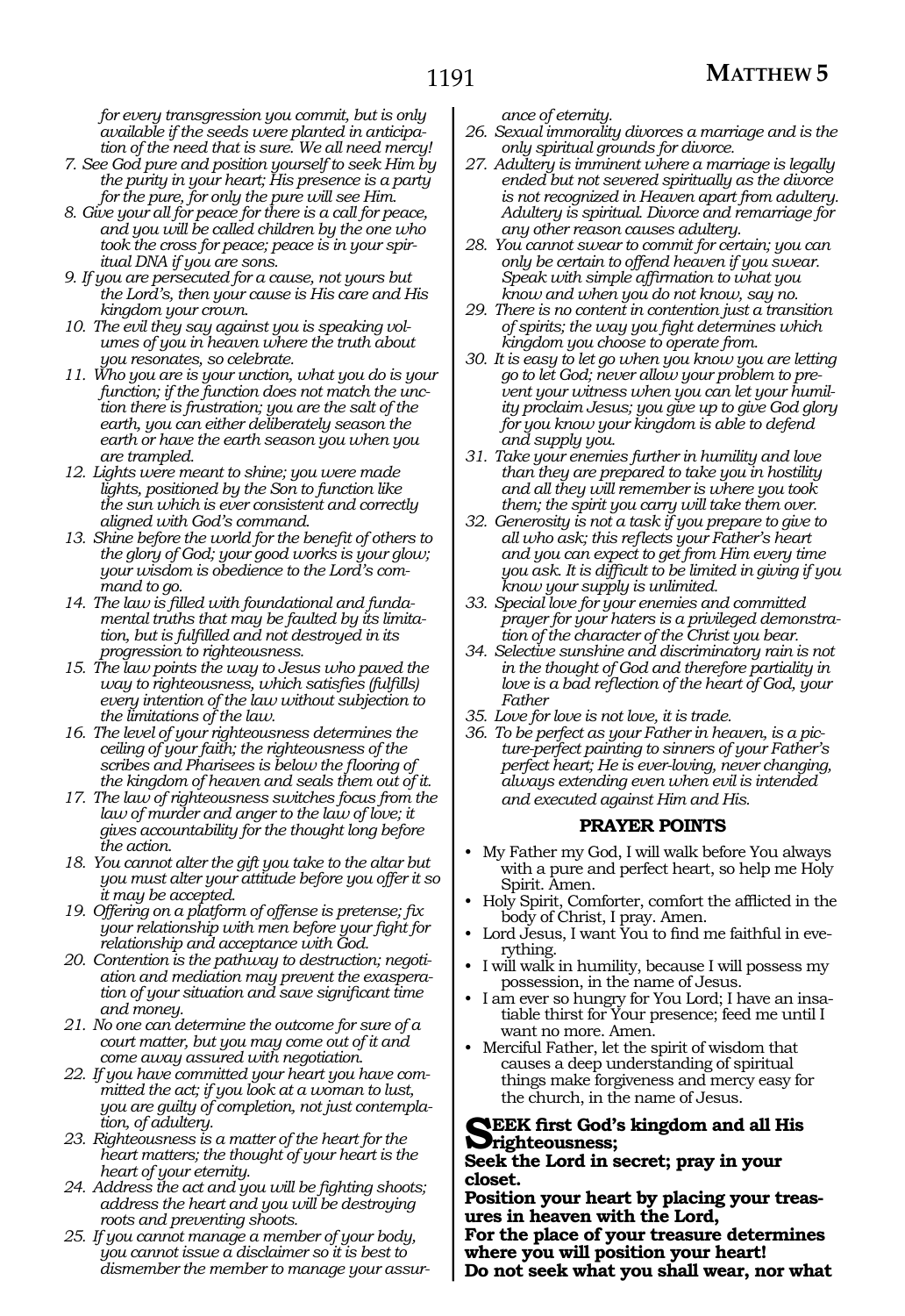## **you shall drink or eat; Do not seek man's approval by giving in the street.**

**And, ah yes, how to pray; this is the man ner in which to seek.**

# MATTHEW 6

**<sup>1</sup>**"Take heed that you do not do your alms before men to be seen of them, otherwise you have no reward of your Father who is in heaven.

**<sup>2</sup>**When you give, therefore, do not sound a trumpet before you as the hypocrites do; they do this in the synagogues and in the streets, that they may be seen of men; verily I say to you, they have their reward.

**<sup>3</sup>**"But when you give, do not let your left hand know what your right hand is doing,

**<sup>4</sup>**that your giving may be in secret;

and your Father who is in secret, will give you an open reward.

**5**And when you pray, do not be as the hypocrites are,

for they love to pray, standing in the synagogues and corners of the streets,

pretending holiness, that by men they may be seen.

Verily I say to you, their reward is sure. **<sup>6</sup>**But when you pray, enter your closet and shut the door,

and pray to the Father in secret, and your Father who observes in secret shall give you an open reward;

you will be rewarded openly!

**<sup>7</sup>**When you pray, do not use vain repetitions as the heathen do,

for they think that from their much speaking they will be heard.

**<sup>8</sup>**"Do not be like them, for your Father knows what things you need before you ask Him.

**<sup>9</sup>**After this manner you are to pray, 'Our Father who is in heaven, hallowed be Your name;

**<sup>10</sup>**Your kingdom come!

Your will be done on earth, even as in heaven it is.

**<sup>11</sup>**Give us this day our daily bread, **<sup>12</sup>**and our debts forgive,

as we also forgive our debtors, all who trespass against us,

**<sup>13</sup>**and do not lead us into temptation, but from evil deliver us.

For Yours is the kingdom, the power and the glory forevermore!'

**<sup>14</sup>**'' For if you forgive men their trespasses, your heavenly Father will also forgive you.

**15**For if you do not forgive men their trespasss, the heavenly Father will not forgive yours. 16Moreover, when you fast, do not be of a sad

countenance as the hypocrites, with disfigured faces.

They do this just that they may appear to fast. But verily I say to you, they have their reward; do not do like them!

**<sup>17</sup>**But when you fast anoint your head and also wash your face

**<sup>18</sup>**that you do not appear to people to fast. But your Father who sees secretly shall give you an open reward!

**<sup>19</sup>**Again, do not lay up for yourselves treasures upon the earth at all.

Why place it where moth and rust corrupt and the thieves break through and steal?

**<sup>20</sup>**Lay up treasures in heaven, *then your treasure will be lasting!*

There moth and rust cannot corrupt, and thieves will not break through.

**<sup>21</sup>**For where your treasure is, there will your heart be also!

*Your heart follows your treasure; place your treasure to position your heart.*

**<sup>22</sup>**The light of the body is the eye; if your eye is single, your whole body shall be full of light, **<sup>23</sup>**"but an evil eye makes the whole body dark. If the light in you is darkness, what a great darkness it is!

**<sup>24</sup>**No man can serve two masters; he will either love one and hate the other one,

or hold to one and despise the other; you cannot serve God and mammon!

**<sup>25</sup>**Therefore I say to you, take no thought for your life here;

what you will eat or drink, or for your body, what to wear.

Is not the life more than meat, and the body more than clothes?

**<sup>26</sup>**Behold the fowls of the air; they neither reap nor sow,

neither do they gather in barns, yet by the heavenly Father they are fed.

How much better are you than they? How much more will you be kept?

**<sup>27</sup>**Which of you by excessive thinking or wor- rying can add one inch to his height?

**28**And why do you think about clothing? Consider the lilies and be confidently quiet.

Consider how they grow; they neither toil nor spin,

**<sup>29</sup>**yet Solomon in all his glory was not clothed like one of them.

**<sup>30</sup>**If God so clothes the grass that remains in the field,

that today is and tomorrow is oven meat,

shall He not much more clothe you, O you of little faith?

**<sup>31</sup>**Therefore, do not say, 'What do we eat?' Do not even think about saying this.

Or 'What do we drink?' or 'With what shall we be clothed?'

**<sup>32</sup>**All these the sinners pursue; they occupy themselves with all of these.

But the heavenly Father knows that you need them.

**33**The kingdom of God must be your first priority!

Seek first the kingdom of God and all His righteousness;

then you will not be disappointed; for all the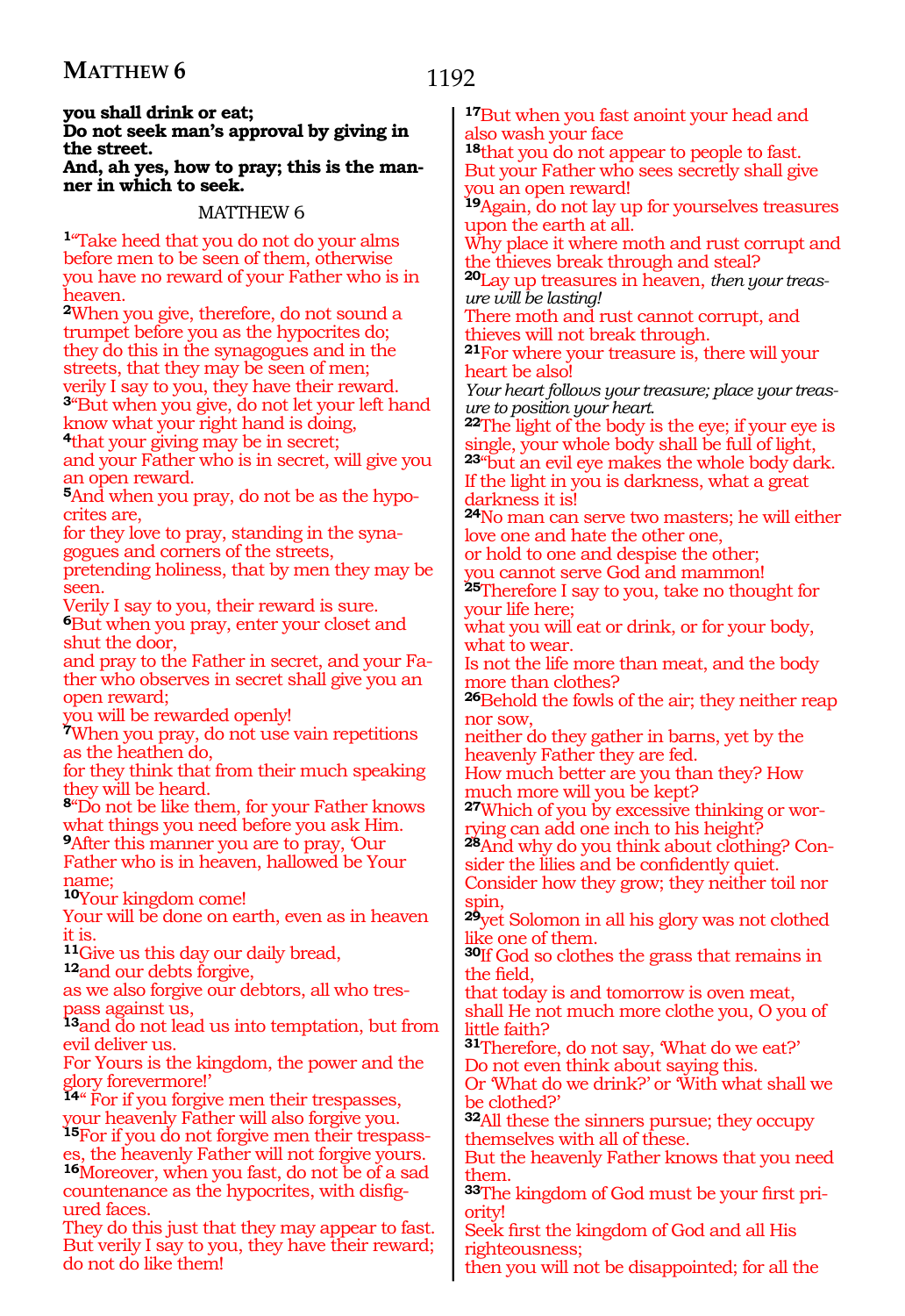things you need and desire will be added. **<sup>34</sup>**"Do not worry about tomorrow; anxiety is not profitable, for tomorrow ponders for itself. Tomorrow has its own mind; it is already preoccupied;

today's need, the evil of each day is sufficient for you to address."

*No need to take up more than you have the power to impact.*

## **CWDS Bible Quotes**

- *1. Your giving is an open secret driven by your motive; if your motive is open to men your giving is hidden from God; if your motive is hidden from men your giving is open to God.*
- *2. If your giving is expressed by a desire to impress, your reward from God is suppressed, or rather, forfeited.*
- *3. If your good show is not God's show then your good reward is in your show and not in your God.*
- *4. If you make prayer a show then it is a show-stopper; it stops your God from showing, blocks your heavens and shows your ignorance.*
- *5. Pray to get answers; secret reward is better than open likes.*
- *6. Your answer is not in your words but in your assurance that you are heard; your faith.*
- *7. Prayer is positioning your heart, for God knows your need before you ask.*
- *8. Pray on the basis of relationship and rest in assurance of the response; there is no relationship greater in responsibility and response-readiness than your Father's.*
- *9. Pray on the basis of positioning, know who your Father is and where He is: above all your situations, in heaven; able to reward and respond to every request you make of Him.*
- *10. Lubricate your channels with praise; nothing attracts favor and warmth like praise, acknowledgment and honor: hallowed be Your name.*
- *11. Everything you will ever request of God is wrapped up in the kingdom; praying in every prayer for the full manifestation of His kingdom on earth is His greatest will and your greatest wisdom.*
- *12. If what you desire is His will, then praying His will be done on earth as in heaven is your wisdom, for your answer is wrapped up in His will being done on earth.*
- *13. Your daily provision is your kingdom entitlement as with a king's ration; it is your right to ask for and your manna of dependence and complete reliance on Him every day.*
- *14. The daily bread you ask for is more than just food; it is the daily revelation of the Word from a position of being in the word, for man shall not live by bread alone but by every word.*
- *15. Forgiveness is automatic, it is in your covenant; forgiveness is conditional, it is in your action; your power to receive forgiveness is a seed that must be sown in the life of others, it has no power on its own.*
- *16. There is no sin without temptation; praying against temptation keeps you from being preyed upon and keeps your environment pure.*
- *17. You are being led; you do not need to fight battles with sin if you can win them with God.*
- *18. Temptation requires your participation to get you; the traps of the enemy will get you down standing righteous. The traps are everywhere, they*

*may not cause you to sin but they will set sin and all hell against you; pray proactively to be delivered from them.*

- *19. Your fasting is not acting, it is a heart thing; acting attracts men, the heart attracts God.*
- *20. Your preparation for life on earth where life is not prepared to last is foolish, just as insurance without assurance is a fool's wisdom.*
- *21. Your treasure is as safe as the safe (chest or bank) it is in; your building is as safe as the absence of disaster and your earth as safe as the absence of judgment. The safe of time opens into eternity; therefore, your eternity is as safe as how you invest your time on earth.*
- *22. The wisdom of an investment is comprehensive knowledge about the investment, the managers, the directors, the product, the nation it is in and everything that affects it; let God be your banker.*
- *23. Eternity matters, for the heart of your treasure is the treasure and interest of your heart.*
- *24. The lamp of the body that gives light to the body is the eye; every eye sees the sun; for the eye to be good it must see beyond the sun to the Son or else you will be sunned by fire in outer darkness where no Son is.*
- *25. The eye that cannot see beyond the natural is totally blind; darkness is a discovery; its vastness will only be fully revealed when we transition to the spirit world.*
- *26. You may be master of service but you will learn you cannot serve two masters, especially two opposing ones; you will be forced to act in the interest of their conflict or find yourself in the middle of a conflict of interest until you become the target of conflict and frustration.*
- *27. Money is made to serve you serving God; serve God with money for you cannot serve money and God.*
- *28. Mammon is the demonic power that controls money, withholds it, devours it, releases it and uses it to destroy; never make mammon your god or you sever your relationship with God; you cannot serve both.*
- *29. To worry about what is God's responsibility (your food and drink) is not just wasted but it is negative worship or dishonor; leaving the simple things of life to God and engaging the passion of kingdom life is worship.*
- *30. If you cannot change it do not let it change you; worry destroys you and increases your problem; focus your energy on what you can change and in the service of the one who changes all things.*
- *31. If you value your value to the kingdom of God you will give less value to the things you worry about and give more value to the One who values you more than the birds He faithfully supplies.*
- *32. Worry takes the focus off God and places it on you; worry is demonic for it makes you more important than God to your problem which it makes bigger than God to you.*
- *33. God gives class to the grass that you burn in natural decoration, but He places you in a class of your own far above the birds and the grass in provision priority.*
- *34. If you know the heavenly Father knows and that does not settle it for you, then you do not know or truly trust the heart of the heavenly Father for you.*
- *35. This is great wisdom: everything you need*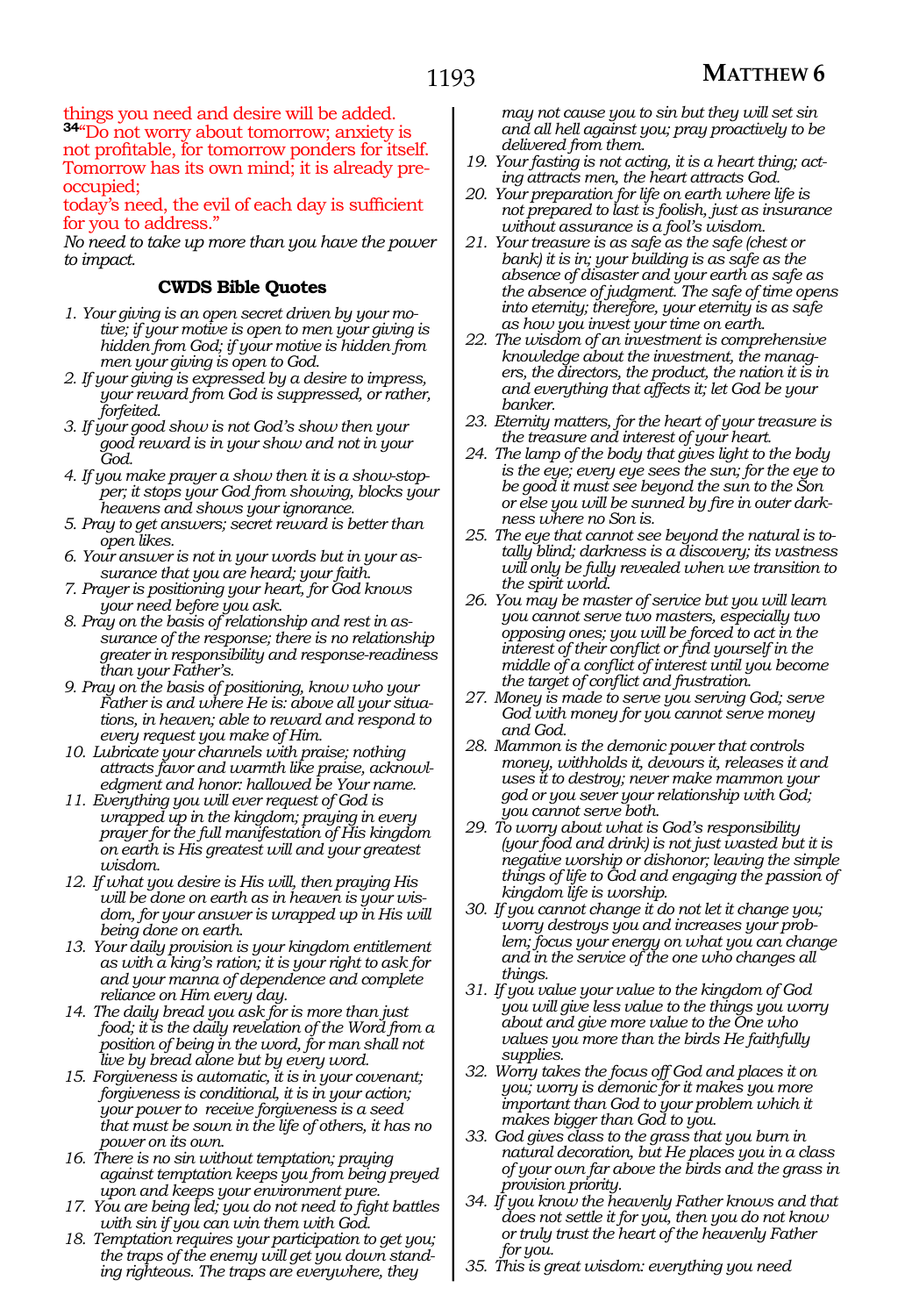*and can ever desire is in the kingdom; seek the things and lose the kingdom or seek the kingdom and all its righteousness and gain the kingdom and all the things you seek, which are in the kingdom.*

*36. Today's worry for tomorrow's problem is accelerated pain for settled situations; settle your heart in God and accept His daily supply of manna from above.*

#### **PRAYER POINTS**

- Lover of my soul, teach me humility; keep my heart pure, in the name of Jesus. Amen.
- My Jesus, my Savior, all my hope and expectation is in You. Amen.
- Heavenly Father, I want You to hear me when I pray; I perform for Your eyes; I play for Your ears. Amen.
- Most High God, I come to You as a child to a Father; this is my assurance and my confidence. Amen.
- My Father, my God, You are awesome to behold; Your name is holy; You are High above all things; it is a privilege to come before You. Amen.

**By their fruit you shall know them; By their fruit they will dim or shine. Those who see the mote and not the beam, And those who cast pearls before a swine. You shall know a true father when he gives good gifts to his child.**

**He builds his house upon a rock, then you know that he is wise.**

**He says, "Lord! Lord, I did this or did that!" But you will know him when he is denied. And know Him who teaches with knowl- edge, and not just as the scribe!**

#### MATTHEW 7

**<sup>1</sup>**"Refrain from judging that you yourself will not be judged,

**<sup>2</sup>**for your judgment will also be with the same judgment by which you judge.

The same measure you use will be measured to you again.

**<sup>3</sup>**Why behold the mote in your brother's eye when in your own eye there is a beam needing attention?

**<sup>4</sup>**How will you say to your brother,

'Let me pull out the mote that is in your eye' when, behold, a beam blocks your own sight? **<sup>5</sup>**You hypocrite, this is the way that is right, first cast from your own eye the beam, and then you will see clearly to cast out the mote from your brother's eye!

**<sup>6</sup>**Do not give holy things to the dogs, nor cast your pearls before swine;

lest they trample them under feet and turn again and rip you likewise.

**<sup>7</sup>**Ask and it will be given you, seek and you shall find;

knock and it will be opened to you.

**<sup>8</sup>**"Everyone who asks will receive, and he who seeks will find;

to him who knocks it shall be opened. **<sup>9</sup>**What man is there of you, that if his son

should ask for bread, will give him a stone? **<sup>10</sup>**Or if his son asks him for a fish, will give him a serpent to chew on?

**<sup>11</sup>**If you who are evil, know how to give good gifts to your children,

how much more will your Father in heaven give good things to those who ask Him? 12<sup>"</sup>Therefore, everything that you want others

to do to you, be the first to do this to them, for this is the law and the prophets.

**<sup>13</sup>**Enter in at the straight gate, for wide is the gate and broad is the way that leads to destruction,

and there are many who go in there.

**<sup>14</sup>**Because the gate is straight and the way is narrow that leads to life, there are very few who find it.

**<sup>15</sup>**"Beware of false prophets who come clothed as sheep but inwardly are ravening wolves; **<sup>16</sup>**you will know them by their fruits.

Do men gather grapes from thorns or gather figs of thistles?

**<sup>17</sup>**Even so, every good tree brings forth good fruit, only,

but a corrupt tree brings forth evil fruit.<br><sup>18</sup>A good tree cannot bring evil forth.

**19**Every tree that does not produce good fruit, is cut down and into the fire is thrown;

**<sup>20</sup>**"therefore, by their fruits you will know them.

**<sup>21</sup>**Not everyone who says, 'Lord, Lord!' to Me will enter the kingdom of heaven, but it shall be open to him who does the will of the heavenly Father.

**<sup>22</sup>**Many will say to Me on that day,

'Lord, Lord! Have we not prophesied in Your name?

And in Your name have cast out devils? And done many wondrous works, in Your name?'

**<sup>23</sup>**Then I will profess unto them clearly, 'I never knew you, depart from Me you workers of iniquity.'

**<sup>24</sup>**"Therefore, whoever hears My sayings and does them consistently without departing, I will equate him to a wise man who built his house upon a rock,

**<sup>25</sup>**and when the rain descended and the floods came and the winds blew and beat upon that house, it did not fall, for upon a rock it was founded.

**<sup>26</sup>**But everyone who hears these sayings of Mine and does not do them, I shall equate to a foolish man who built his house upon the sand.

**<sup>27</sup>**"And the rain descended and the floods came and the wind blew and beat the house, and it fell with a great fall!"

**<sup>28</sup>**When Jesus had ended all these sayings the people were astonished at His doctrine, **<sup>29</sup>**for He taught as one with authority, not as the scribes.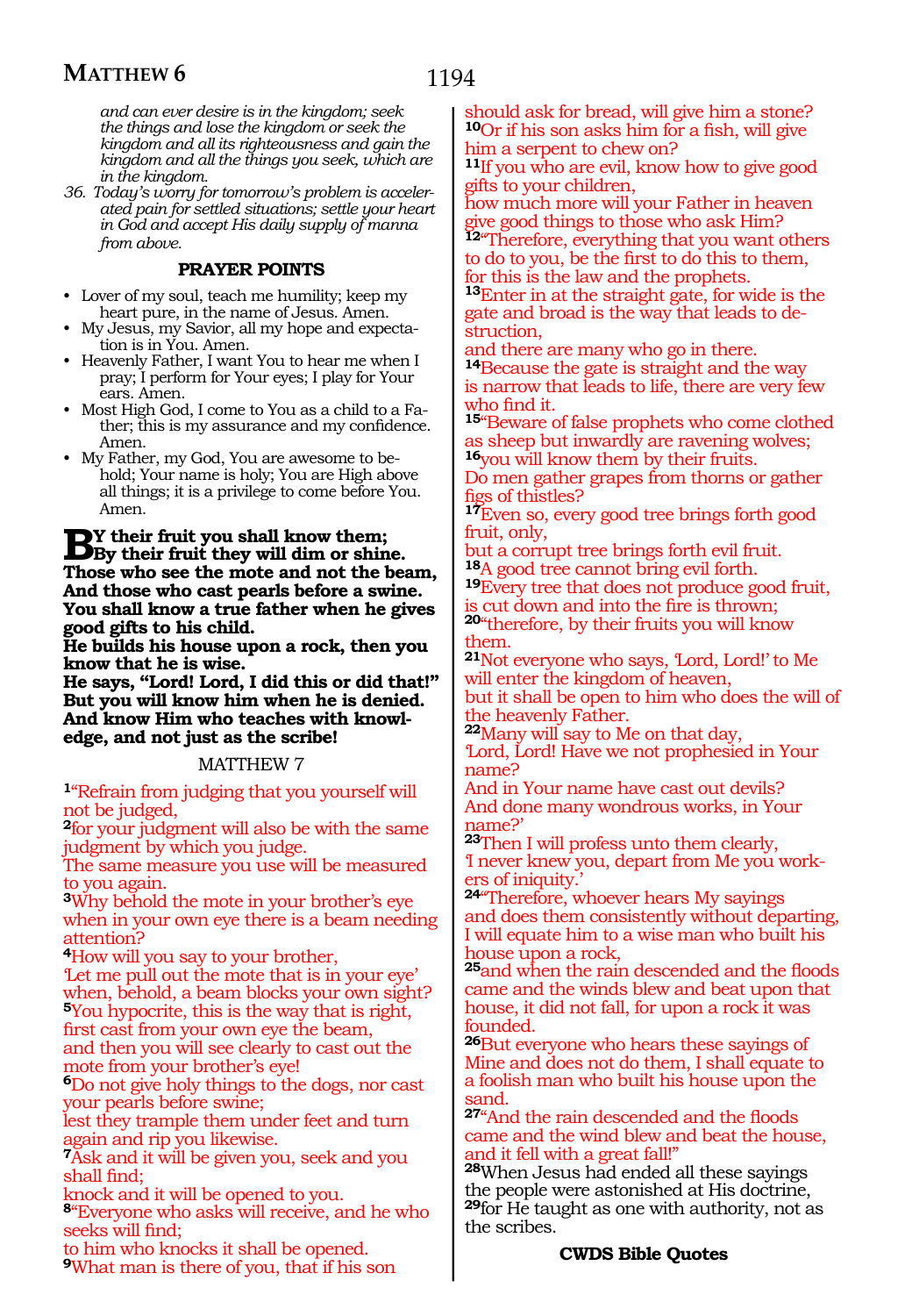- *1. Judgment pressed down shaken together and running over is yours if you judge, for whether judging or giving, you muster your measure by the measure you mete.*
- *2. We are not called to judge but to love; without absolute knowledge of the past, present and purpose, all judgment is unrighteous; we discern and then we speak; judgment belongs to God; discernment comes from Him.*
- *3. You spot the speck to speck(minimize) the spot (blemish) in you, but the speck you spot is a picture of the spots and blemish you sport but ignore in your specking.*
- *4. Do not be bothered about places and people where who you are and what you carry is not recognized or honored; they will harm what they do not honor; protect your gift; keep them away.*
- *5. Keep asking, it is coming; keep knocking, it is cracking; your answer is already out of His heart and wrapped up in your ask; what you seek is already dispatched and wrapped up in your knock.*
- *6. There is no father like your heavenly Father who goes further than your earthly fathers to ensure you get constant access to the good things from His heart of love.*
- *7. Easy road is no evidence of easy load, it is just a fast way towards arduous extensive suffering; not because it is wide means it is wisdom; the end justifies the route; the easy covers the expensive and extensive suffering.*
- *8. It is easy to follow the crowd because they follow the easy road to the destructive end; lose the crowd on the rough and difficult road to find your extraordinary and rewarding end.*
- *9. Be wise to their disguise or you will be wronged to your demise; they may hide the truth but they cannot hide their fruits.*
- *10. It is not where they take root that matters but the taste of their fruit; the fruit will help you decide whether to give them fire or place them higher.*
- *11. They may look good, feel good, smell good but if they do not taste good they are no good; a bad tree can wear good but cannot bear good.*
- *12. It is not the call of your heart that captures His heart but the heart of your call which is your obedience to the Father; it is not what you will of Him that determines what you get of Him but your response to His will of you.*
- *13. Your anointing may work even when your relationship is of no worth; it is best to know Him before you show Him for you are nothing if He does not know and own you.*
- *14. Pay attention to your spirit above your prophecy and wonders for you can preach many in and preach yourself out; (you yourself be cast out) your own words will rise in judgment to oust you.*
- *15. It is not the house that you build that matters, it is the strength of the foundations; the only solid spiritual foundation is the word of God, not just hearing but performing.*
- *16. Knowing about a thing gives you eloquence and articulation; knowing it personally gives you authority. Authority is given by the author, not just knowing about Him but knowing Him.*

## **PRAYER POINTS**

- Merciful Father, keep my heart pure in Your presence; break the spirit of judgment over my life, in the name of Jesus. Amen.
- Most Holy God, baptize the household of believers

with a spirit of absolute love and restoration; remove judgment far from us. Amen.

- Search me O Lord; know my heart; see if there is any wicked way in me; cleanse me of all unrighteousness. Amen.
- My Father my God, surround me with people who will honor me and celebrate me; give me the grace to avoid those who will not honor Your deposits in my life. Amen.
- Most High and righteous God, at midnight you will hear me knocking; at midday you will hear me knocking; I will keep knocking to keep the door of heaven open. Amen.

**Can we let the wind define it? Say, why did it just obey? Can we let the spirits describe it, Or the centurion's faith? From the trembling devils it is seen, From the many sick that His word healed, From the leprous man that was made clean,** 

**Ah yes . . .! And if you are under authority, You will know just what authority means.**

#### MATTHEW 8

**<sup>1</sup>**When He came down from the mountain, great multitudes followed Him; **<sup>2</sup>**and behold a leper came, and there he worshipped Him saying, "Lord if You will do this thing You have the authority, You can make me clean!" **<sup>3</sup>**Jesus reached out His hand and touched him then and said, "Indeed I will; be made clean!" And immediately his leprosy was cleansed. **<sup>4</sup>**Jesus told him, "See you tell no man; show yourself to the priest.

Now go your way; offer the gift Moses com- manded for a testimony."

**<sup>5</sup>**When Jesus had entered Capernaum, a centurion came to Him, pleading with Him **6**and saying, "My servant lies grievously tormented, sick of the palsy at home."

**<sup>7</sup>**And Jesus said to the centurion "I will come to heal him."

**<sup>8</sup>**But the centurion answered and said, "Lord, I am not worthy that You should do this thing,

nor that You should come under my roof; but speak the word, this only do and my servant shall be healed!

**<sup>9</sup>**For I am a man under authority and I have soldiers under me also.

"I say to this man, 'Go!' and he goes;

to another, 'Come!' and he comes, and again to another, 'Do this!' and he does it."

*Just speak the word and sicknesses will obey!*  **<sup>10</sup>**When Jesus heard this He marveled, and to those who followed Him, He said,

"I have not found a faith so great, no, not here in all Israel.

**<sup>11</sup>**And I say to you, many will come from the east and from the west,

who with Abraham, Isaac and Jacob will sit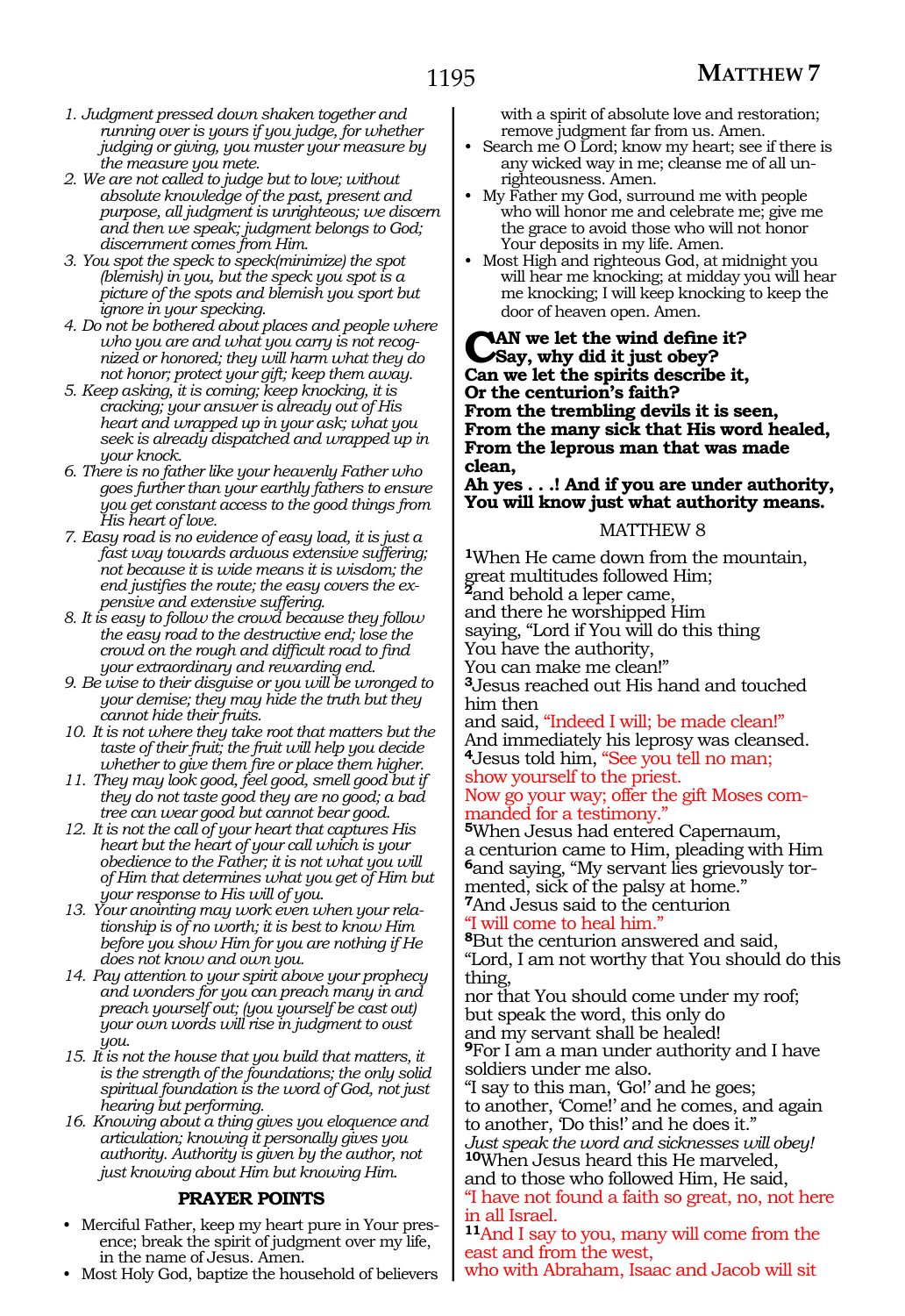down in the kingdom of heaven;

**<sup>12</sup>**but the children of the kingdom will be cast out into outer darkness.

There will be weeping and gnashing of teeth." **<sup>13</sup>**Jesus told the centurion, "Go your way; it will be done to you as you believed."

And His servant was healed at that same hour.

**<sup>14</sup>**When Jesus had entered the house of Peter, He saw his wife's mother lying sick of the fever.

**<sup>15</sup>**He touched her hand and the fever left, and she rose up and ministered to them.

**16**Then they brought many who were demonpossessed to Him when the evening was come;

and He healed them of all their sicknesses. He also cast out the spirits with His word, **<sup>17</sup>**that it might be fulfilled which was spoken by Isaiah the prophet,

"He Himself took our infirmities and bore our sicknesses."

**<sup>18</sup>**And when Jesus saw the great multitude, He gave command to depart to the other side. **<sup>19</sup>**A certain scribe spoke to Him at that time, "Master, I will follow You wherever You go!" **<sup>20</sup>**"The foxes have holes," Jesus replied,

"and the birds have a nest,

but the Son of man has no place to lay His head."

**<sup>21</sup>**Then another disciple said to Him, "Let me be sent to bury my father first." **<sup>22</sup>**But Jesus said to him, "Follow Me, instead;

let the dead go bury their dead."

**<sup>23</sup>**And He entered into a ship and His disciples followed Him.

**<sup>24</sup>**And a great tempest arose on the sea, so great that the ship was covered with waves. But Jesus was asleep.

**<sup>25</sup>**His disciples came to Him, waking Him, say- ing, "We perish, Lord, save us!"

**26**And He said to them, "Why are you so fearful?

# Oh, you that are of little faith!"

And He rebuked the wind and the sea, and there was a great calm

**<sup>27</sup>**that the men marveled at His authority.

"What manner of man is this," they said, "that even the wind and sea obey Him?"

**<sup>28</sup>**And when He had reached the other side, to the country of the Gadarenes,

two men who were possessed with devils met Him there,

coming out of the tombs exceedingly fierce, so that no man might pass by that way.

**<sup>29</sup>**They cried out saying, "What have we to do with You, Jesus, You Son of God?"

"Have You come here to torment us before the time?"

*The devils know they are on His time!*  **<sup>30</sup>**And there was, in the distance, a herd of swine feeding.

**<sup>31</sup>**And the devils pleaded with Him, saying, "If you should cast us out,

allow us to go into the herd of swine!" *For if you say, do this, that is what we do.*  **<sup>32</sup>**Jesus said to them, "Go!"

And when they had come out, they entered into the herd of swine.

Then the herd of swine ran violently down a steep place into the sea and perished in the waters;

**<sup>33</sup>**and those who kept them fled.

They went into the streets of the city, and told everything that had happened.

**<sup>34</sup>**Then to Jesus all the city came, and when they saw Him they begged Him that He would depart out of their region that day.

- *1. If you have settled the question of who He is (His ability), then you can come to Him with your impossible leprous situation for the question of His willingness (He is a rewarder), is fully settled by Jesus Himself, "I am willing."*
- *2. It gets real and personal when you not only speak the word of healing but you touch the contagious.*
- *3. A person with demons or contagious illness is still a person needing to be delivered; compassion commands a personal touch which reaches beyond the leprosy, (already settled by faith), to minister love to the heart.*
- *4. Never leave the offering or the testimony out of your healing, for there is a testimony in your offering and an offering in your testimony.*
- *5. You are not too high, too wealthy, too connected, too known, or too you to recognize you need Jesus; He has something that is above you that you need.*
- *6. When compassion takes you out to plead for your servants and workers, it leaves an attraction that awakens passion for you and your cause.*
- *7. If Jesus was never too busy to go to one in person, a servant, your cause is never too small and your call never too weak for Him to respond to, even more now that He is Spirit.*
- *8. Authority is never questioned in the realm of the spirit, it is simply obeyed; if it is questioned in the natural it is avenged.*
- *9. If you are in authority and under authority, then you know all about authority, but it takes faith, great faith, to understand Jesus' authority in the spirit over sickness and every situation you face.*
- *10. It is not the gift you have with you that blesses you but the gift you recognize and draw from; it took an outsider to offer insight about Christ the insiders never considered; it took a foreigner to the faith to express faith so deep it was foreign to those familiar with faith.*
- *11. Faith settles the situation with a word from God; your unsettling situation that rejects the word you have and insists on the Person of Christ, the Word, is an expression of the absence of faith.*
- *12. Serve people with the spiritual food they need and they will rise up to serve you the spiritual food you need; let it bless you to serve for it will serve you to bless.*
- *13. God and the sons of God rule with their word in the spiritual, kings rule with their word (decrees) in the natural; Jesus casts out demons with a word; for authority is conveyed when the word is obeyed.*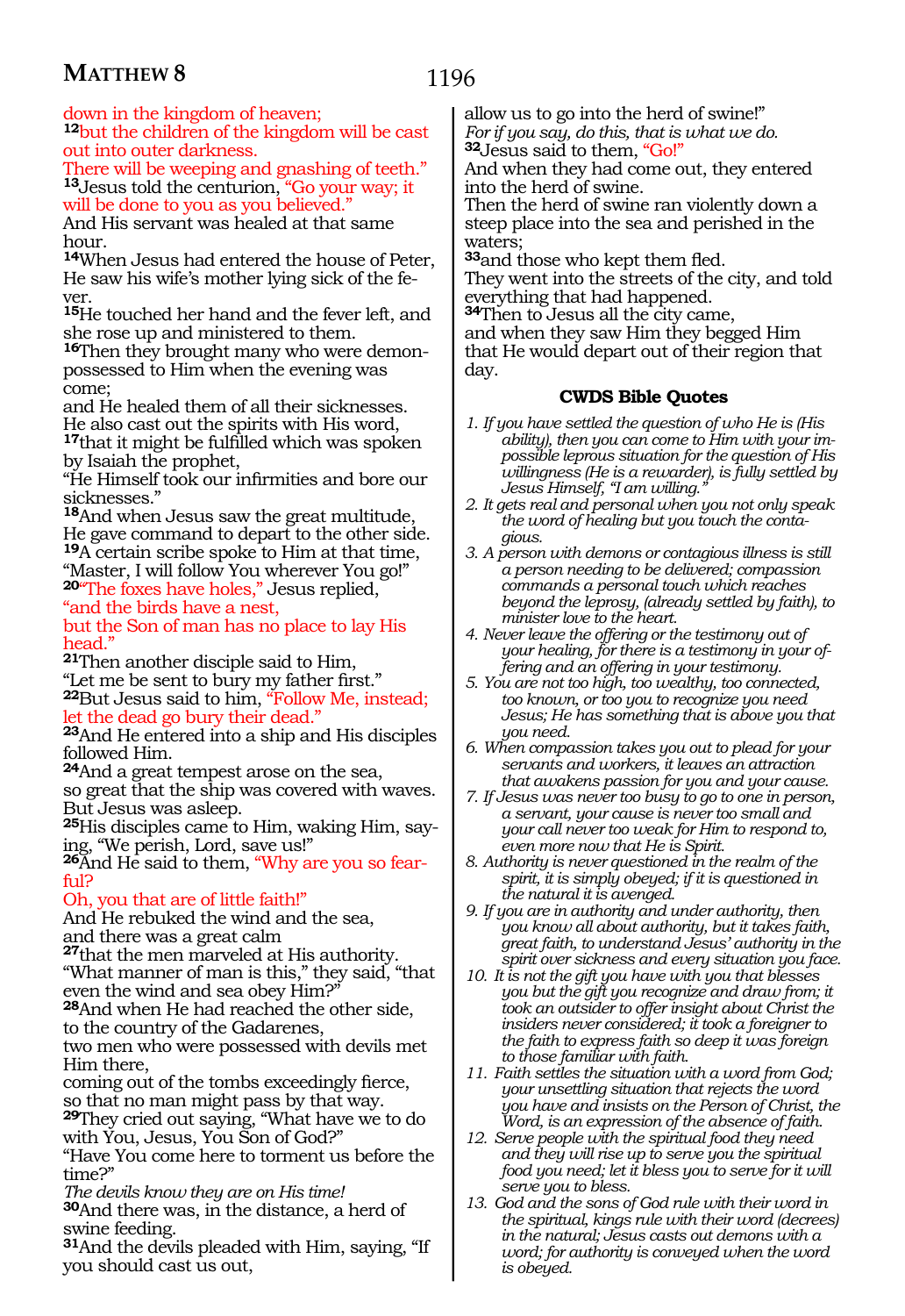- *14. It is not your command of language that makes you effective but the power in your word; it is not how profuse your words are, but how fused and powerful.*
- *15. Jesus is healing for the sick; let it be settled; He has already healed every sickness brought to Him.*
- *16. Why do we bear what He has already borne? It is not brave but foolish to carry the weight He lifted or to caress what He has already 'crossed.'*
- *17. It is easy to follow what you know and are assured of; it takes faith to follow Christ where He is your only assurance and when He has no place to lay His head.*
- *18. Your pursuit of life recognizes the life in your pursuit and gives it priority over the matters of life and death which are matters of life's pursuit.*
- *19. Never confess what your storm is suggesting; confess what Jesus says. Your faith is in your confession; little faith confesses death calling on the Lord.*
- *20. If a sleeping Jesus is in your rocking boat in a raging storm, your journey is safe; the storm may rock your boat but cannot rock or disturb Jesus and should not rock your faith in Him.*
- *21. The relevance of your storm is in the response of your Lord; He is never asleep.*
- *22. Understand Jesus to understand your authority: kings rule people by their word in the realm of the natural; gods rule (sicknesses, winds, storms, demons) by their word in the realm of the spiritual. Moses commanded the spiritual as a god to Pharaoh.*
- *23. Demons possessing men torment men; men powered by the Spirit of God torment demons.*
- *24. Citizenship cannot be worked, it is by birth or naturalization; demons have no authority here so they possess humans; humans have no authority in the spirit realm unless they are controlled by demons or born-again a spirit; Jesus was born into this kingdom by a virgin-birth, so we can be born again into His kingdom powered by the Holy Spirit and command demons.*
- *25. Every devil knows their time; they know that their reign of terror is only a matter of time; it ends when a son of God shows up and is over when the Son of God returns.*
- *26. Demons are so raging mad; they need something to kill or to destroy; they begged to enter the herd of swine just to kill them all.*
- *27. People generally prefer to hold on to their valuables rather than release it to set men free; they may not celebrate you setting men free and some will castigate you for doing so.*

# **PRAYER POINTS**

- Loving Father, thank You for caring so much; You are so willing to meet my needs that You took Your commitment to the cross. Amen.
- Jesus my Lord, touch me this moment; place Your holy, nail-pierced hands on me. Amen.
- Merciful Lord, my tears overflow just to know I am not too sinful for Your cross, not too troubled for Your heart, and not too leprous for Your hands.
- Jesus my Lord, my lips shall testify of the wonderful things you have done for me; I will place my offering on Your altar continuously. Amen.
- Holy Spirit, I need You, I appreciate You, I love You; forever my lips shall proclaim, I need You. Amen.

**Just a touch of His garment, Just a touch of His hand, Just a word from the Master, And all men are giving thanks. Just a touch of real faith, And many lives will be changed; Yet just to see the great need Left Him touched; left Him pained.**

# MATTHEW 9

**<sup>1</sup>**Jesus entered into a ship and passed over; and into His own city He came.

**<sup>2</sup>**There, they brought a man to Him, sick of the palsy, and on a bed was lain.

Their faith touched Jesus and He said to the man sick of the palsy on his bed,

Your sins are forgiven you; be of good cheer." **<sup>3</sup>**Then certain scribes said within themselves, "This man blasphemes!"

**<sup>4</sup>**But Jesus knew their thoughts and He said to them,

Why do you think evil in your hearts? **5**Is it easier to say to him, 'Your sins are forgiven,'

than to say, 'Arise and walk'? **<sup>6</sup>**But that you may know that the Son of man has power on earth to forgive sins also," to the man sick of the palsy, He said, "Arise! Take up your bed and go to your house."

**<sup>7</sup>**And he got up and departed to his house. **<sup>8</sup>**When the multitudes saw it they marveled, and they glorified God, *for they were struck,* that God had given power to men so much. **<sup>9</sup>**And Jesus passed from there and saw a man named Matthew, sitting at the receipt of cus- toms,

and He said to Matthew, "Follow Me!" Then Matthew left it all and followed Him. **<sup>10</sup>**And as Jesus sat to eat a meal in the house, many publicans and sinners came in and with Him and His disciples they sat down. **<sup>11</sup>**When the Pharisees saw this they frowned,

and they said to His disciples, "Why does your Master eat with publicans and sinners?" **<sup>12</sup>**But when Jesus heard, He said to them,

"Those who are whole do not need a physiian, but those who are sick!

**13**Go and learn what this means and understand.

#### I will have mercy and not sacrifice! For I am not come to call those who are righteous, but sinners to repentance."

**<sup>14</sup>**Then John's disciples came to Him at that time,

saying, "Why do we and the Pharisees fast often but Your disciples do not fast at all?" **<sup>15</sup>**Jesus replied, "Can the children of the bride chamber mourn while the bridegroom is yet with them?

The days are coming when the bridegroom will be taken from them and they will fast then. **<sup>16</sup>**No man puts a piece of new cloth onto an old garment,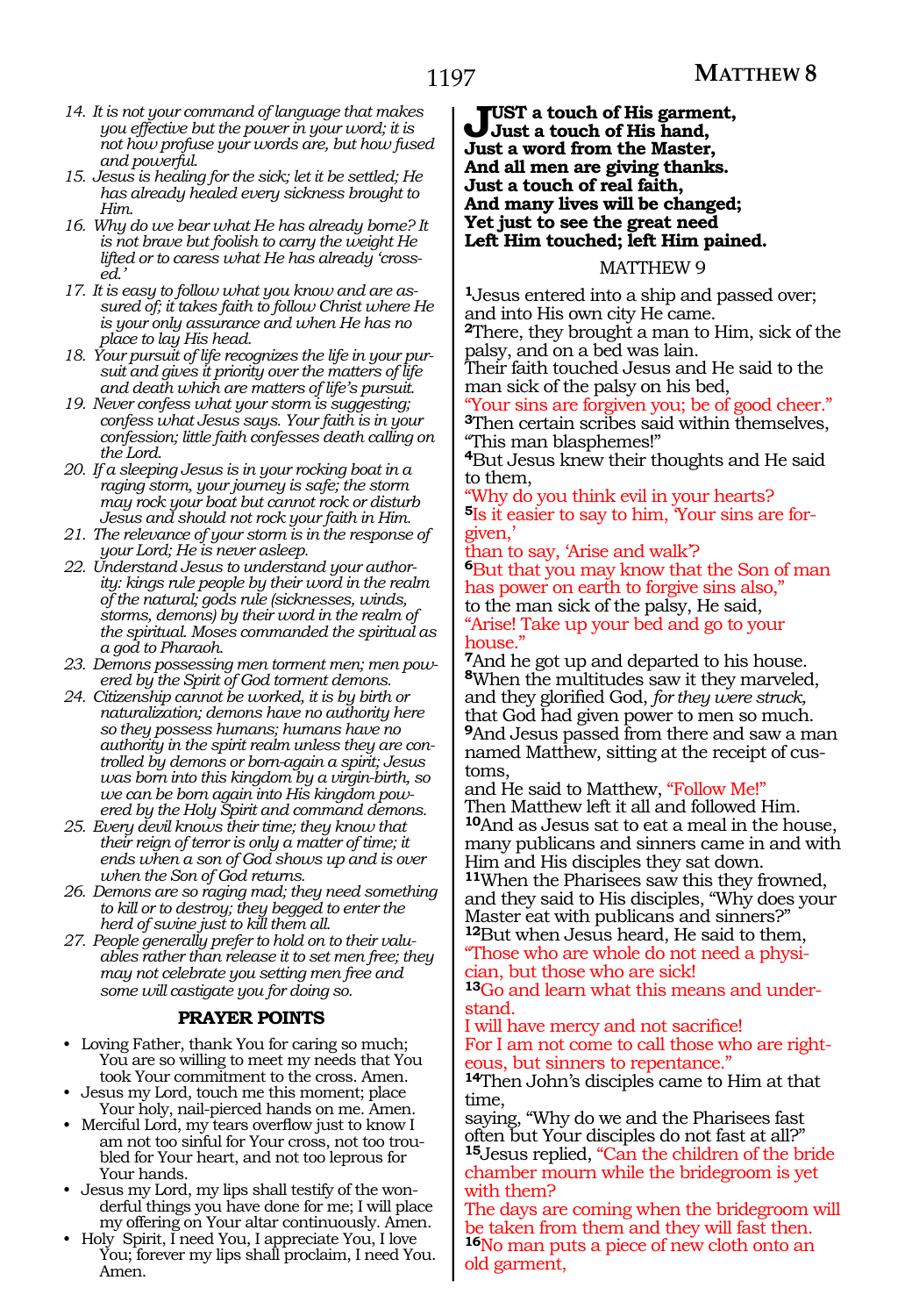1198

for that which is put in to fill the tear, takes from the old garment and makes it worse.

**<sup>17</sup>**Neither do men put new wine in old bottles, for the bottles will burst and perish and the wine will run out.

But this is right, into new bottles put new wine,

and in this way both the bottle and the wine be preserved."

**<sup>18</sup>**While he spoke, yes, at that time, there came a certain ruler who, worshipping, said, "My daughter is now dead,

but come and lay Your hand on her; only a touch, and she shall live again."

**19**Jesus, left and followed him and His disciples also.

**<sup>20</sup>**Then a woman who was diseased for twelve years, who had an issue of blood, came up behind Jesus.

She touched the hem of His garment, **<sup>21</sup>**for "Oh, but a touch of His garment!" she said to herself,

"and I will be whole again!" *One touch, one connection, is enough.*

**<sup>22</sup>**Jesus looked around and saw her.

He can be touched, He feels, He knows! He said, "Daughter, be of good comfort; your faith has made you whole!

And she was made whole from that same hour.

**<sup>23</sup>**When Jesus entered the ruler's house, He saw the musicians and the people making noise as they mourned.

**<sup>24</sup>**He said, "Give place, the girl sleeps; she is not dead."

And they laughed; they laughed Him to scorn then.

**<sup>25</sup>**But when He had put the people out,

He took her by the hand and she arose; **<sup>26</sup>**and the fame of this went out all over that

land.

**<sup>27</sup>**When Jesus had departed, two blind men followed Him,

crying, "Have mercy on us you Son of David!" Their cries touched Him once again.

**<sup>28</sup>**They came to Him when He had come into the house;

and Jesus said to them these words, "Do you believe I am able to do this?"

"Yes Lord!" they said to Him.

**<sup>29</sup>**And He touched their eyes and said, "Let it be done to you according to your faith!" **<sup>30</sup>**And their eyes were opened then.

"See that no man knows it!" Jesus charged them.

**<sup>31</sup>**But when they had gone from Him, they spread His fame in all that country. **<sup>32</sup>**And as they went out to Him they brought a man possessed with a demon who was

dumb. **<sup>33</sup>**After the devil was cast out, the dumb man

spoke.

And all the multitudes marveled and said,

"In Israel no one has ever seen this done before!"

**<sup>34</sup>**But unmoved, the Pharisees said, "He casts out demons by the prince of demons, we can tell."

**35**And Jesus went about all the cities and villages teaching in their synagogues as He went. He went about preaching the gospel of the kingdom, healing every sickness and disease the people had.

**<sup>36</sup>**But when He saw the multitudes, He was touched, yes, moved with compassion, because they fainted and were scattered abroad as sheep that had no shepherd. **<sup>37</sup>**Then He said to the disciples,

"The harvest truly is plenteous, but the laborers are few;

**<sup>38</sup>**pray to the Lord of the harvest that into the harvest, He will send laborers."

*And then perhaps… can He send you? Yes, will you be touched with compassion too?*

- *1. If you will deal with the sin then you will sing with the deal, for a lot of sicknesses are a result of unresolved sin and generational curses.*
- *2. His forgiving the sin concludes the sickness; His command to rise concludes the sin; whichever is easier to them concludes the contention.*
- *3. The confusion is in the conclusion; the contention about His power to forgive sins pointed the way to His primary purpose, to take our sins away.*
- *4. Never too far gone to be factored among those who will go far with Him and for Him; Matthew rose from being a tax collector to become the one to record the first book of the New Testament.*
- *5. If you are willing to go into their world you can get them into your world; if you will sit among them, then your word will sit well with them and they will rise to sit with you.*
- *6. Never be too proud or intimidated to minister among social rejects or you will have rejected your calling so you may fit into their failing society; you have to fit your calling out of the will of God to fit it into the mold of men.*
- *7. Medicine ministered to the healthy makes the healthy sick and wastes the medicine; the healthy should be ministers of the medicine of salvation.*
- *8. Compassion must be placed above contribution, for contribution is received to communicate compassion; the merciful give to convey mercy for every gift received in the temple has an assignment of mercy.*
- *9. Your righteousness calls out to men but not to Christ for He did not come to call the righteous but sinners.*
- *10. To fast the feast or feast the fast are both wasted opportunities; when you have the bridegroom you feast on His presence, not fast, when He is gone you fast for His presence and because of the absence of what He represents.*
- *11. You cannot outfit the old with the new or fit the new into the old, otherwise you will get a new old or an old new.*
- *12. It is best to pay the price not spoken than to lose it all when it is all broken; the value of the new wine is only preserved if it is properly stored.*
- *13. Bring your dead situation to the resurrection*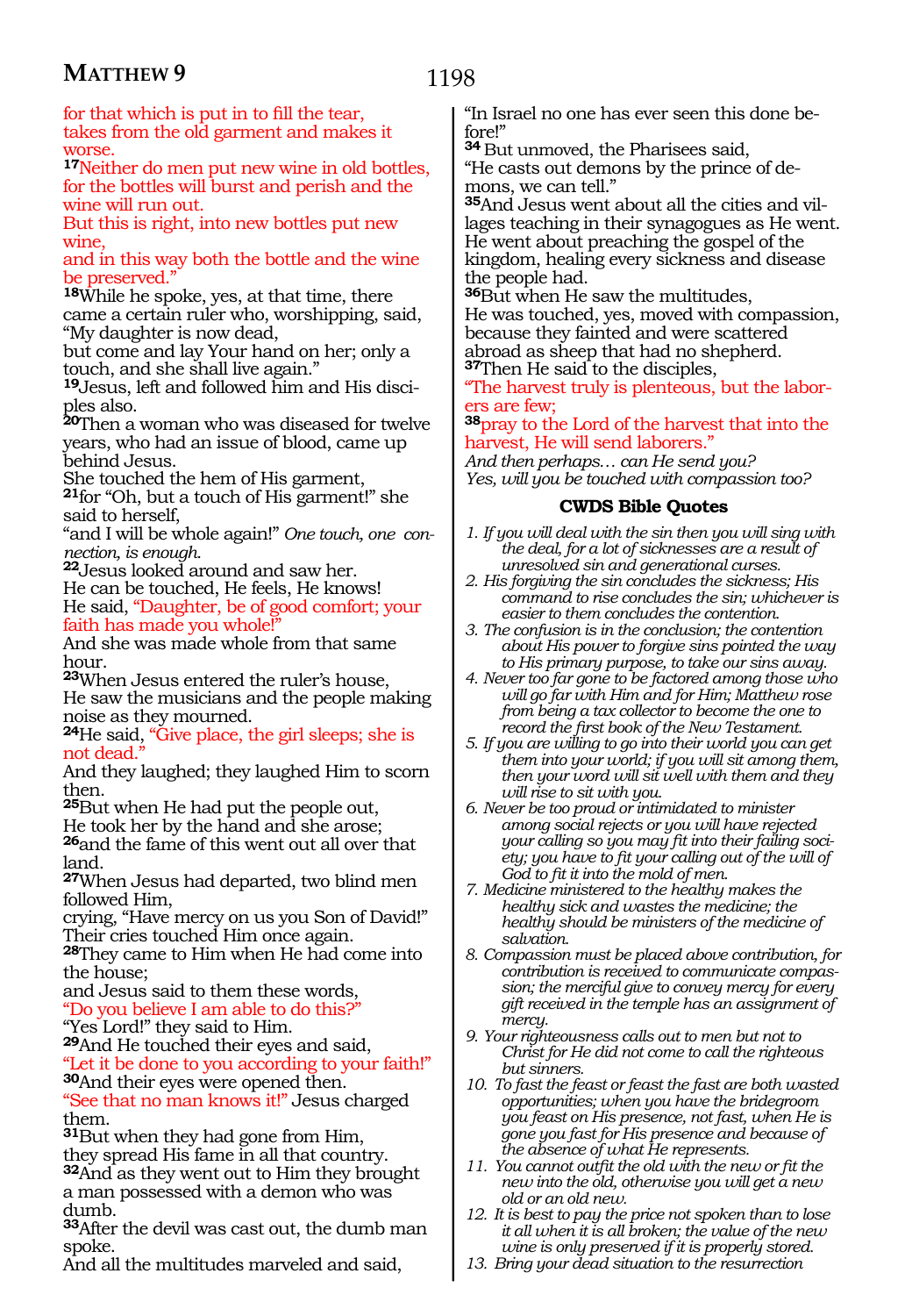*and the life; bring your hopeless situation to the truth.*

- *14. You worship God by asking big things of Him; you make Him omnipotent by asking the impossible; the content of your ask speaks louder than the motion of your lips.*
- *15. If you ask God for things man can do you minuscule Him; if you ask Him for things only He can do you magnify Him and cause Him to pause and put everything on hold to come to you.*
- *16. We follow everyone we demand from and unfollow those we deem not useful; Jesus only follows those who have extreme demands of Him.*
- *17. If you are hungry enough you press beyond every legal, human and psychological barrier to get solutions; your issue of blood is their issue and your resolve.*
- *18. You can crowd Jesus with your issues and get no response, and you can get Jesus' attention in any crowd by touching what He carries; for if you understand what He carries you will not carry on, you will press through.*
- *19. Your perspective of death is different in the presence of life; death is only sleep where The Life is present.*
- *20. If they do not recognize or appreciate what you carry, they cannot participate in it; put them out or they will out the pull of your anointing.*
- *21. They ridicule you being righteous; your demonstration of His righteousness ridicules them being amazed at you.*
- *22. Your blindness is as great as your inability to see and seize the Light in front of you; you will remain blind if you remain silent.*
- *23. It is not the noise you make that determines your break, it is the demand your faith makes on God; your breakthrough is according to your faith.*
- *24. The blind men were un-commissioned and prohibited evangelists spreading the good news by sharing their testimony everywhere, 'I was blind and now I see'; we are commissioned evangelists, yet our testimony and message of the same lines, but more potent and spiritual, is never heard.*
- *25. The two blind men show how to celebrate salvation; they are a measuring stick of the excitement we should have about the sight Jesus has given to us.*
- *26. If you stretch beyond them in godliness they will stretch far to pull you beneath them with criticism; if you go where they have never been and do what they have never seen they will call you what they should never imagine, the devil.*
- *27. There is no disease or sickness that finds comfort in the presence of Christ; He casts them all out; disease should find dis-ease in the church; it has no place.*
- *28. The world has many leaders but they need a Shepherd; bring them and their leaders into the fold.*
- *29. The burden of souls should drive Christians to their knees daily praying for laborers; the burden of laborers will drive Christians in the field daily, for if you pray to send and refuse to go you are a hypocrite.*

## **PRAYER POINTS**

• I declare today that I am the first of a new generation; my DNA is re-written in the blood of Jesus; every generational curse, sicknesses or poverty that have plagued my predecessors ends with me. Amen.

- I speak life, hope and restoration to every drug addict, murderer or evil person whom society has written of, in the name of Jesus.
- Jesus my Lord, help me never to argument your power and awesome ability to save and deliver; my heart is settled in You. Amen.
- Loving Father, baptize every believer with the spirit of love; give us humility to walk among, sit with, and share Your love with sinners needing to experience You. Amen.
- By the power in the blood of Jesus, I speak the wisdom of relevance into the hearts of believers, in the name of Jesus.

#### **COMMISSIONED** to the service of the **Lord,**

**Hearing Jesus give His disciples charge: "Heal the sick and raise the dead; Freely you receive, freely give. I send you forth as sheep among wolves; Be wise as serpents, harmless as doves. Confess Me before men; I will confess you before God.**

**Lose your life for My sake; you will find it back…!"**

## MATTHEW 10

**<sup>1</sup>**When Jesus had called His twelve disciples to Him,

He gave them power against unclean spirits to cast them out,

and over all manner of sicknesses to heal, and also to heal all manner of diseases.

**<sup>2</sup>**The names of the twelve apostles are: Simon called Peter and Andrew his brother,

and with these: James, and John his brother, the sons of Zebedee;

**<sup>3</sup>**He also called Phillip, Thomas, Thaadeaeus and Bartholomew,

James the son of Alphaeus, the publican named Matthew;

Lebbaeus, whose surname was Thaddaeus, **<sup>4</sup>**Simon who was a Canaanite

and Judas Iscariot by whom He was betrayed. **<sup>5</sup>**These twelve Jesus sent, commanding them,

saying, "The way of the Gentiles, do not go; you are not sent,

and into the city of the Samaritans, do not enter as well;

**<sup>6</sup>**but go, rather, to the lost sheep of the house of Israel!

**<sup>7</sup>**"As you go, preach, saying, 'The kingdom of heaven is at hand!'

**<sup>8</sup>**Heal the sick and cleanse the lepers, do this to every man;

cast out devils, raise the dead! Yes, bring back men to life.

Freely you receive, freely give; be generous likewise.

**<sup>9</sup>**Provide neither gold, nor silver, nor brass in our purse,

**<sup>10</sup>**nor scrip for your journey, neither shoes, nor two coats;

nor should you provide staves; for indeed the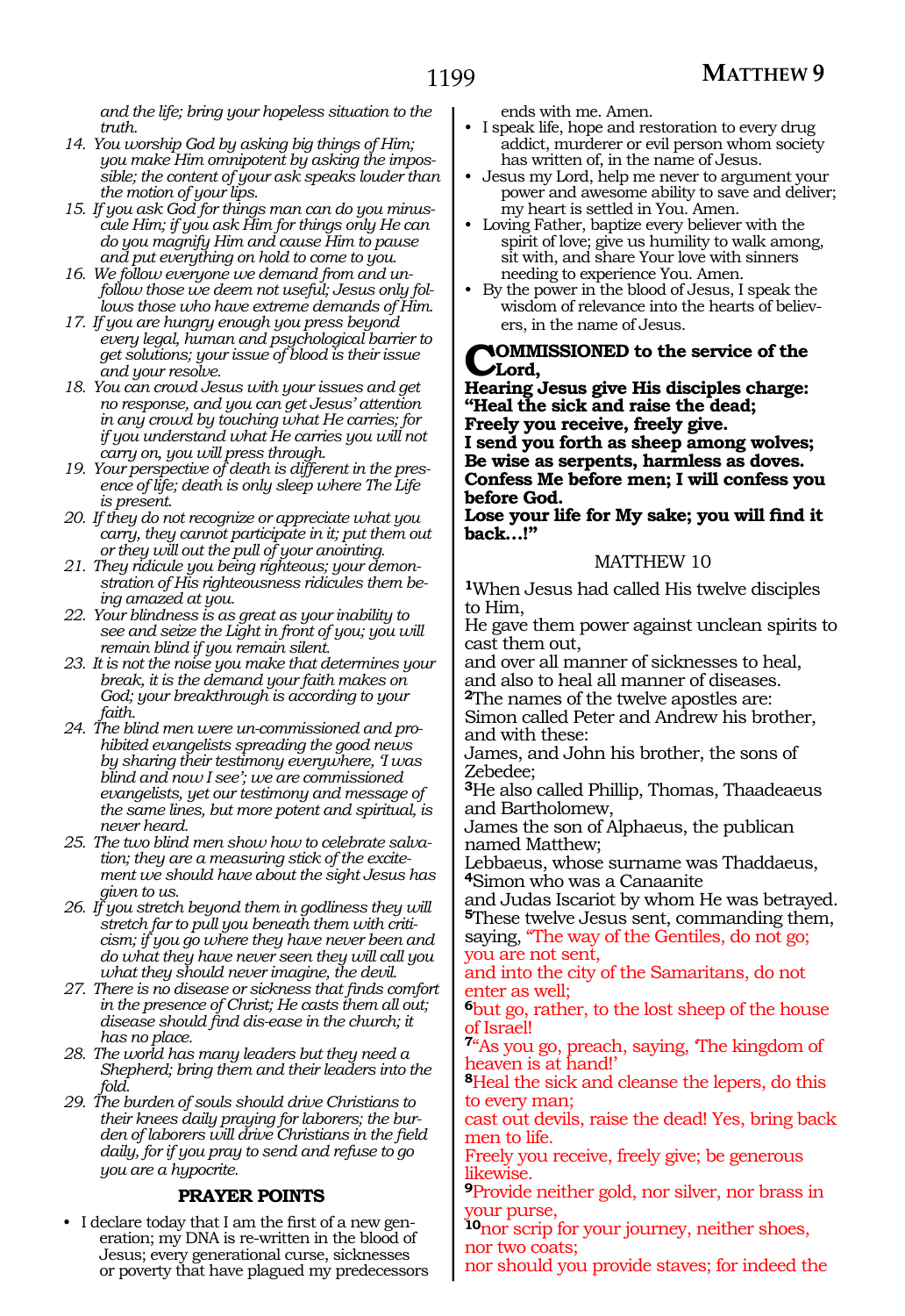1200

workman is worthy of his meal.

**<sup>11</sup>**"When you enter into any city or town, inquire who in it is worthy; indeed ask around,

and remain with that person, until from there you go.

**<sup>12</sup>**When you come into a house, salute it, and then do this:

**<sup>13</sup>**if the house is worthy, upon it let your peace come;

but if the house is not worthy, unto you let your peace return.

**<sup>14</sup>**Whoever will not hear your words nor re- ceive you, depart from that house or city, and shake off the dust from your feet.

**<sup>15</sup>**"Truly I say to you, it shall be more tolerable in judgment for the land of Sodom and Gomorrah than for that city.

**<sup>16</sup>**Behold, I send you out as sheep in the midst of wolves;

be therefore wise as serpents and harmless as doves.

**<sup>17</sup>**But beware of men, for to the councils they will deliver you

and they will scourge you in their synagogues. **<sup>18</sup>**You will be brought before governors, and kings for My sake,

and for a testimony against them and the Gentiles the same.

**<sup>19</sup>**"And when they deliver you up, take no thought of how to speak

or of what to say, for it shall be given to you in that same hour of need.

**<sup>20</sup>**For it is not you who speaks, no, you do not speak of your own,

but it is the Spirit of your Father, who speaks in you.

**<sup>21</sup>**And brother will deliver up brother to death, the father the child; children shall rise against parents.

They will cause them to be put to death. **<sup>22</sup>**And you will be hated of all men for My

name's sake,

but he who endures to the end will be saved. **<sup>23</sup>**When they persecute you in a city, into an- other city flee,

for verily I say to you, you shall not have gone over the cities of Israel until the Son of man comes.

**<sup>24</sup>**The disciple is not above the master, nor the servant above his lord.

**<sup>25</sup>**It is enough for the disciple to become like his master.

If they call the master of the house Beelzebub, how much more will they call those of his household?

**<sup>26</sup>**"Do not fear them, therefore, for nothing is covered that shall not be revealed, and hid hat shall not be known.

**<sup>27</sup>**What I tell you in darkness, speak in the light;

what you hear in the ear, preach on the housetops in plain sight.

**<sup>28</sup>**Do not fear those who kill the body, but are

unable to kill the soul,

but fear Him who is able to destroy in hell, both body and soul!

**<sup>29</sup>**Are not two sparrows sold for a farthing? Yet not one shall fall to the ground without your Father's notice!

**<sup>30</sup>**"Know that the very hairs of your head are numbered, one and all.

**<sup>31</sup>**Do not worry for you are of more value than many sparrows.

**<sup>32</sup>**Whoever, therefore, shall confess Me before men, I will confess him before My Father who is in heaven.

**<sup>33</sup>**''Whoever denies me before men, I will deny him also before my Father who is in heaven.

**<sup>34</sup>**Do not think that I have come to send peace on earth;

I am not come to send peace, but instead a sword.

**<sup>35</sup>**For I have come to cause a man to disagree with his father,

the daughter with her mother, the daughterin-law with mother-in-law.

**<sup>36</sup>**"A man's foe shall be from his very own household;

**<sup>37</sup>**He who loves father or mother more than Me is not worthy of Me.

He who loves daughter or son more than Me is not worthy of Me.

**<sup>38</sup>**He who does not take his cross and follow Me is not worthy of Me.

**<sup>39</sup>**He who finds his life shall lose it, and he who loses his life for My sake, he shall certainly find it; yes, he shall find his life again!

**<sup>40</sup>**He who receives you receives Me, and he who receives Me, the One who sent Me, he has certainly received.

**<sup>41</sup>**"He who receives a prophet in a prophet's name shall receive a prophet's reward for his pay.

He who receives a righteous man in the name of a righteous man

shall receive the reward of a righteous man. **<sup>42</sup>**Whoever gives a drink of cold water in a dis- ciple's name to one of these little ones, he shall in no way lose his reward. He will be rewarded certainly!"

- *1. Jesus anointed His disciples as gods to operate in the spiritual realm with miracles, until the womb of heaven gave birth to sons through His death on the cross.*
- *2. Not because they fail means they were never anointed, not because they are anointed to do mighty things means they cannot fail; pray for your leaders.*
- *3. Matthew recorded his past as a tax collector as a testimony of the power of his present victory, but recorded Judas' future as a betrayer as a testimony of the presence of his failed past nullifying the power he had in the present.*
- *4. Your failing is not because you were never anointed, it is because you failed the anointing or you took the anointing for granted.*
- *5. When the family serve in ministry they are a force;*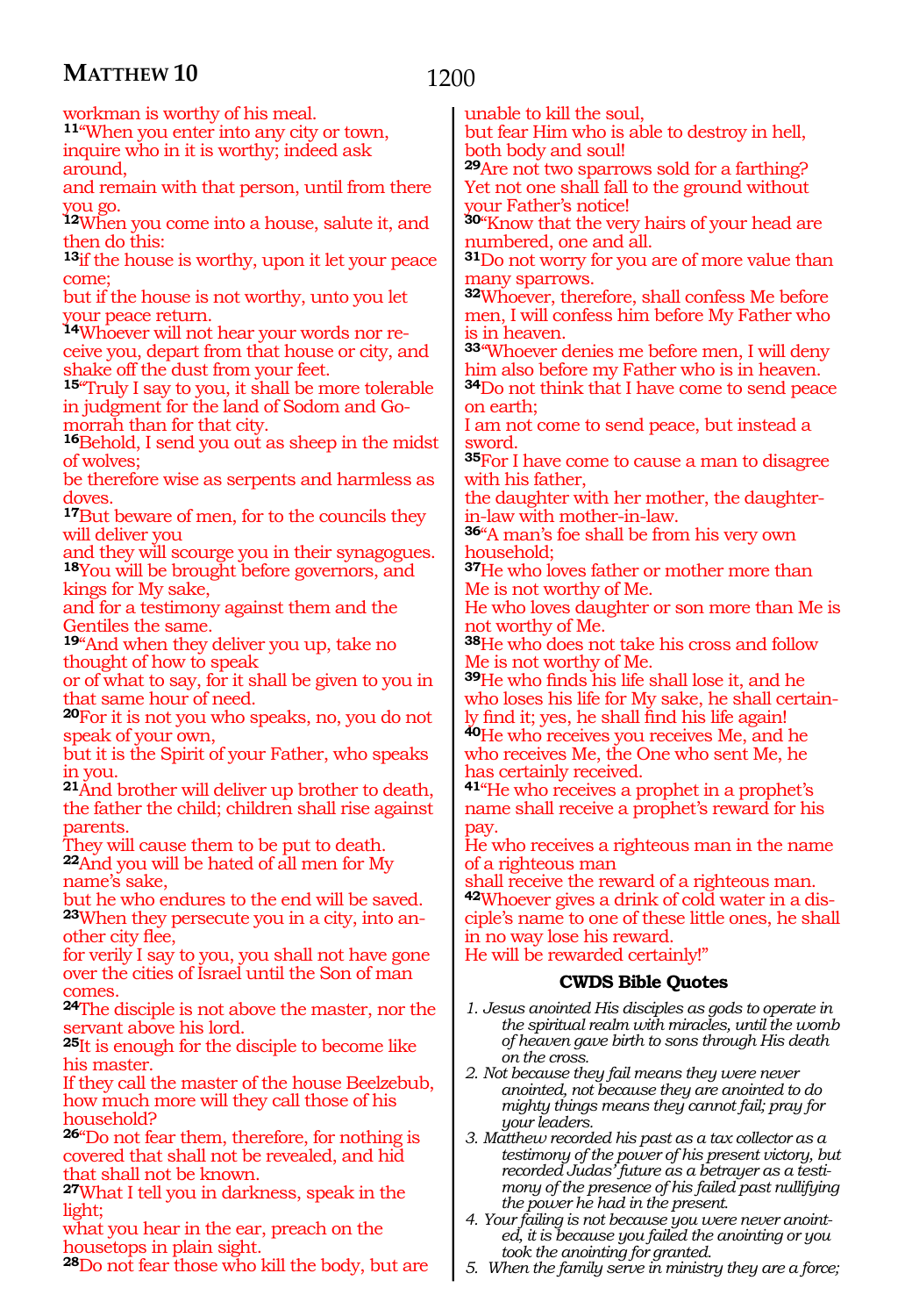*brothers in ministry are unbeatable; Jesus had two sets of brothers in His twelve and three of the four were His top three.*

- *6. If you think as flesh when you are anointed as gods you will end up yielding to the flesh and remembered only as flesh, just as Judas.*
- *7. Your first and ever-present platform for ministry is your home, your friends, your circle of associates, your community and your nation; build your platform faithfully and the Lord will launch you beyond.*
- *8. The articulation is good but the kingdom of heaven is more readily received by demonstration.*
- *9. Jesus will give it to you if He can get it through you; He gives you freely if you are free with releasing it.*
- *10. If you are fully committed to God and to His mission, He is fully committed to you and to your provision and prosperity; there is pro-vision for every vision; He proactively provides for visions.*
- *11. If you are a worker in the kingdom, you have a legal demand to kingdom supply; as the King decrees it, you are worthy of yours, or legally entitled to it.*
- *12. Your giving to support kingdom work is not favor you are granting, but a privilege you are granted; it is accepted because you are counted worthy to give to and be accepted of the King.*
- *13. When you reject the kingdom message and the kingdom messengers it is not a menial or casual thing, it is a kingdom offense taken more seriously than the offense of Sodom.*
- *14. You win with your wisdom rather than sting with your venom; your knowledge reflects your awareness of the ways of your world but your response (harmless as doves) represents the character of your kingdom.*
- *15. The serpent is wise, you take his wisdom but not his venom; your action must represent the character of the dove, the Holy Spirit.*
- *16. You may find it testing to be dragged before governors and kings, but it is your kingdom assignment on high platforms.*
- *17. You take no thought of what to talk, for the thought you take takes you in fear, instead silence the thought and let the Holy Spirit talk; be a vessel fully consecrated for kingdom use.*
- *18. Not because it is blood means that it is love; family will hate you for your stance in Christ and kill you because of their demonic alignment.*
- *19. Not because you are saved now means you will be saved then; you are assured of salvation by believing, but you will be secured by enduring.*
- *20. Persecution should not surprise or distress you for you were birthed through persecution and the death of your Master.*
- *21. To place yourself above persecution is to exalt yourself above your Master who was persecuted to death and called the devil; humility values the fellowship of His suffering.*
- *22. What time covers time reveals, but it must stand before the Light when time is repealed, for nothing is concealed from eternity; your hidden mystery in time is a timeless open secret in the place where it is most detrimental to you.*
- *23. There is no preservation, reservation, or holding back with the gospel; go all out, to every possible avenue, in every place, in their faces; be loud and assertive for His private revelation is for public proclamation.*
- *24. The wisdom of your run is that what you carry is more important than the body that carries you;*

*you prepare the body to fearfully carry your salvation but you are willing to release the body to hold fast to what your body carries.*

- *25. The soul of the matter is that your soul matters and in the end it is the sole matter. You are willing to lay it all down in the fear, respect and honor of God alone.*
- *26. They arrow the sparrow, for to them it is of little value, yet the Father takes full account; place great value on yourself for you are of more value to the Father than many sparrows; you are not a sparrow but an arrow in His hands; the apple of His eyes.*
- *27. Your hair that is just there, often disregarded and discarded is meticulously counted by your Father, not because He cares for the hair but because He cares for you and wants you to know He is counting; He keeps counting until you get it; He counts you with high regard; nothing concerning you is marginal or insignificant.*
- *28. Make it a profession to build a confession of yourself before God. Confess Jesus before men, He confesses you before God. Nothing you possess is valued more than being confessed by God the Son, to God the Father.*
- *29. Deny Christ before men by renouncing Him, failure to be announcing Him, refusing to give your heart to Him, or simply hearing and refusing Him, and that makes Him, not a neutral bystander, but a personal lawyer against you in heaven.*
- *30. Defend Christ before men and your defence is strong; deny Christ and you have no defence.*
- *31. The Prince of peace did not come to be the peace of the earth but to bring peace to earth as He separates and divides to bring the believing into His peace. Separation is painful and personal but it is as real as light and darkness.*
- *32. The more you love the more you resort to, consort with and receive from the ones you love more; there is a big conflict if the ones you love more (family or friends) give more love to the one who hates Jesus most.*
- *33. The blood of Jesus breaks every bond of blood spiritually just as death breaks it naturally, but it strengthens blood relations if the bond is united in His blood.*
- *34. You are already separated by your faith, face it; you either win them or lose them, for if you chose them above Christ you lose yourself to them and with them.*
- *35. The cross He took up for you demonstrates your value to Him; the cross you take up and carry for Him demonstrates His value to you; it makes you worthy of Him and His cross.*
- *36. The life you seek to save is the life that cannot save you; the life you lose to seek the Lord is the life the Lord keeps and the paradox of the life you save.*
- *37. Never see a messenger of Christ as just a normal mister or sister; hear the message and see the Christ of the message speaking directly, for Jesus sees you as having spoken to you in person.*
- *38. Your reward is in your reception of the righteous; your honor of them is your elevation. See prophets, ministers of God and the righteous as investment opportunities to extract significant blessings from the kingdom of God.*

## **PRAYER POINTS**

I am a child of God, anointed by the Holy Spirit, partaker of the divine nature, and assigned to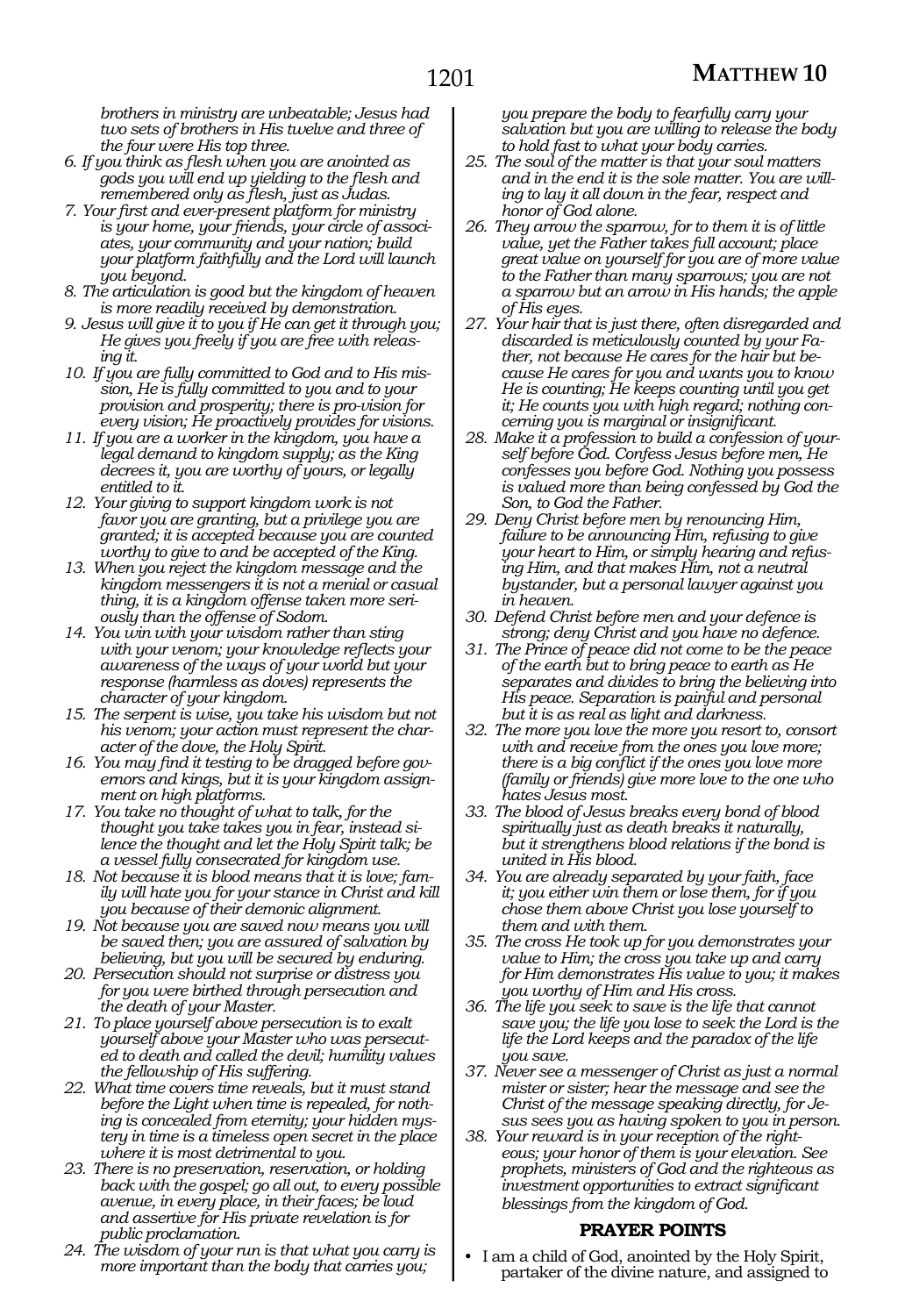do the will of my Father in the earth. Amen.

- I release the grace of God over every leader in ministry and assign fire against every emissary of darkness assigned against their life, family and ministry. Amen.
- By the power in the blood of Jesus, I will walk in the liberty with which Christ has made me free; I refuse to be entangled again with the yoke of slavery. Amen.
- I break the spirit of presumption over the lives of believers; I release a vibrant fear for the living God, in the name of Jesus. Amen.
- I clothe myself this day with the mind of Christ; I am programmed by my kingdom in glory. Amen.

**I am exchanging my sorrows, I am exchanging my pain; I am releasing them all for the joy of the Lord!**

**"Are You He who should come?" "Go and tell John what you hear and see! You who labor and are heavy laden Come unto Me.**

**The blind see, the deaf hear, To the poor, the gospel is preached. My yoke is easy, My burden light, Come unto Me!"**

#### MATTHEW 11

**<sup>1</sup>**And it came to pass when Jesus had finished instructing His twelve disciples, from there He departed to preach and teach

in their cities.

**<sup>2</sup>**Now when, while in prison, John had heard of the works of Christ Jesus,

he sent two of his disciples with this word... *in his affliction John needed assurance,*

*wanted it from Jesus' mouth;*

*although he had testified of Him,*

*and in that time he held no doubt…,*

**<sup>3</sup>**"Are You He who should come, or do we look for another?"

**<sup>4</sup>**Jesus answered and said to them, "Go and show these things to John;

tell him all that you hear and see:

**<sup>5</sup>**the blind receive their sight;

the lame walk and the lepers are cleansed. The deaf hear, the dead come back to life; the gospel is preached to the poor. **<sup>6</sup>**Blessed is the man who is not offended in Me!"

**<sup>7</sup>**And as He departed from there, Jesus began to say to the multitudes concerning John: "What did you go out into the wilderness to see? A reed shaken with the wind? **<sup>8</sup>**"But what did you go out to see?

A man who in soft clothing is clothed? Those who wear soft clothing you will find in the king's house.

**<sup>9</sup>**But what did you go out to see? A prophet? Yes, I say to you, and even more than a prophet.

**<sup>10</sup>**For this is he of whom the prophets wrote, "'I will send my messenger before Your face who shall prepare Your way before You!'

**<sup>11</sup>**Truly I say to you, among those born of women there has not risen one greater than John the Baptist.

Notwithstanding, I say, he that is least in the kingdom of heaven is greater than he. **<sup>12</sup>**"And from the days of John the Baptist until now,

the kingdom of heaven suffers violence, and the violent take it by force!

**<sup>13</sup>**For all the prophets and the law prophesied until John;

**<sup>14</sup>**and if you will receive it, this is Elijah who was to come.

**<sup>15</sup>**"He who has ears to hear, let him hear! **<sup>16</sup>**By what shall I liken this generation to? It is like children sitting in the markets and calling unto their fellows,

**<sup>17</sup>**saying, 'We have piped to you, but you have not danced.

We have mourned to you but you have not repented!'

**<sup>18</sup>**"For John did not come eating and drinking, and you say, 'Surely he has a devil.'

**<sup>19</sup>**The Son of man came eating and drinking, and you say, 'This is a gluttonous man and a winebibber, a friend of sinners and publicans.' But wisdom is justified by her children." *Will you justify wisdom?*

**<sup>20</sup>**Then He began to reprimand the cities in which most of His mighty works were done because they did not repent:

**<sup>21</sup>**"Woe to you Chorazin and Bethsaida, for if the mighty works which were being done in you had been done in Tyre and Sidon, they would have repented in sackcloth and ashes long ago.

**<sup>22</sup>**"But I say to you,

it shall be more tolerable for Tyre and Sidon in the day of judgment than it will be for you. **<sup>23</sup>**And you, Capernaum, which is exalted to heaven, shall be brought down to hell, for if the mighty works done in you had been done in Sodom,

I say it would have remained to this day. **<sup>24</sup>**But now I say to you that it shall be more tolerable for Sodom in the day of judgment." **<sup>25</sup>**And Jesus answered and said at that time, "O Father, Lord of heaven and earth, I thank You that You have hidden these things from the wise and prudent, but You have revealed them to the babes, **<sup>26</sup>**Father, for so it seemed good in Your sight. **<sup>27</sup>**All things are delivered to Me by the Father, and no man knows the Son but the Father. And no one knows the Father but the Son and he to whom the Son will reveal Him. You who are heavy laden, come! **<sup>28</sup>**"Come to Me all you who labor and are bur- dened down,

come and I will give you rest. **<sup>29</sup>**Take My yoke upon you and learn of Me. Come and know Me, for I am meek and lowly in heart, and you will find rest for your souls,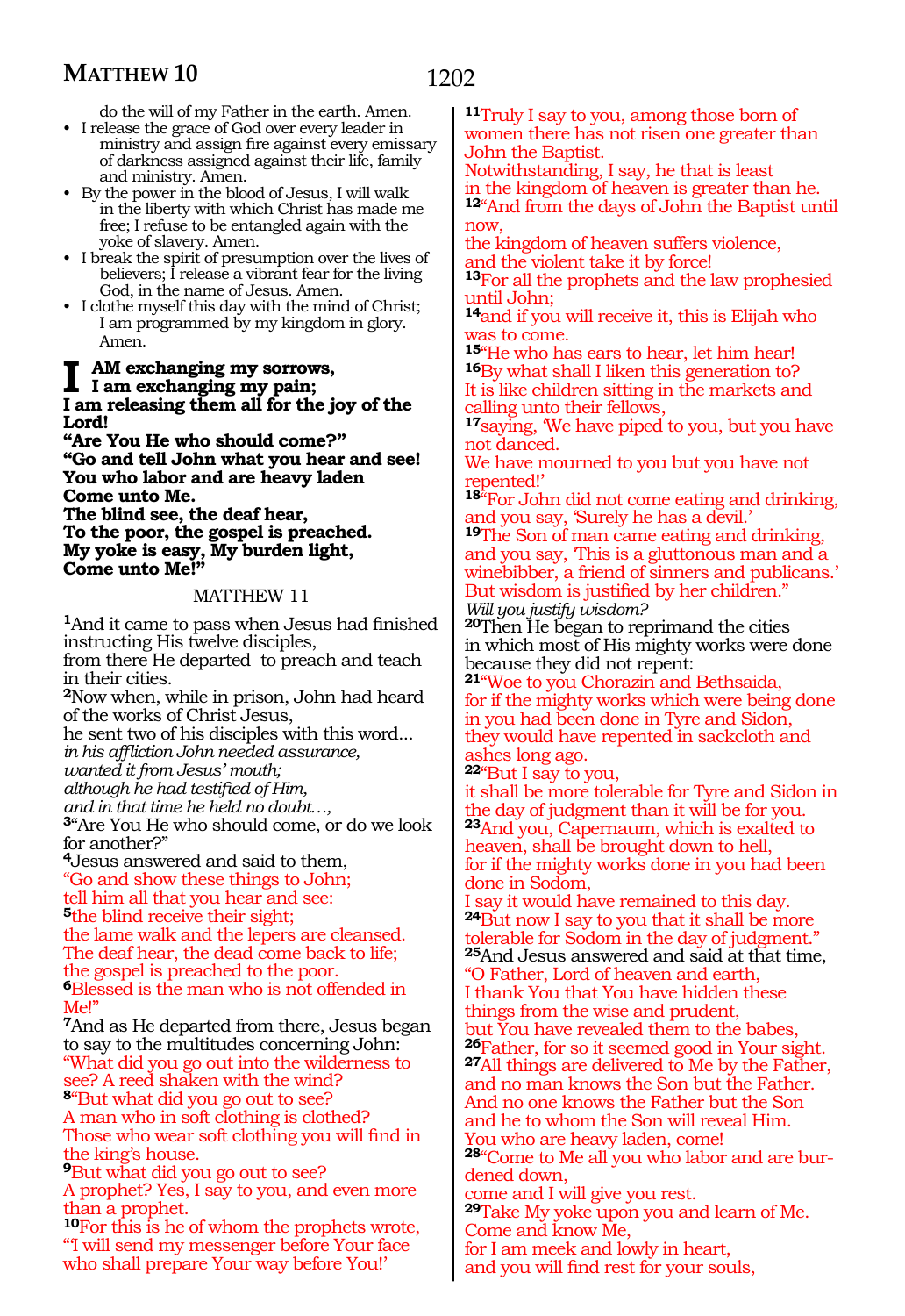## **<sup>30</sup>**for My yoke is easy and My burdens light."

## **CWDS Bible Quotes**

- *1. Establish your witness when your faith is strong because the prison of persecution and inactivity may require your witness to witness back to you to reassure your mission.*
- *2. You may hear God clearly in the prime of life, but the quiet moments of life may cause you to question if your life was all a waste of time; where the witness no longer works, the works will be the witness.*
- *3. When the mission you defended becomes the mission that offends you; the life of Christ in the mission will reassure you.*
- *4. The witness of Christ you establish on earth will resolutely witness of you before men; Christ Himself will vindicate you on earth and witness of you before His Father in heaven.*
- *5. The witness and forerunner of Christ is greater than the greatest of men who ever lived; patriarch, prophet, priest or king, but still lower than the least of persons born by the Holy Spirit into the kingdom of God; for your greatness is not in what carries you but in what you carry.*
- *6. If what you carry is greater than the greatest prophet or patriarch, it means that you are not lacking substance you are lacking manifestation.*
- *7. Jesus did not call kingdom citizens potentially great, He called them great; embrace the truth about yourself; call yourself great, for you are, and live it.*
- *8. You do not force violence; you use force because you are violent and passionate about what belongs to you in the kingdom that is being withheld.*
- *9. Every kingdom position, progression and possession comes with the darkest opposition; you do not fake it, you take it by force for your response to 'No' when Jesus says 'Yes and Amen' is aggression.*
- *10. The law is prophetic: it prophesied Christ until Christ came; the prophets prophesied Christ until the resurrected voice of Elijah prepared His way; now we prophesy to proclaim Him and His return.*
- *11. It is impossible to please self-serving men, but you can serve them best by pleasing God.*
- *12. You cannot please what you cannot plead with; this is true for the spirit of criticism; your sensitivity to criticism will make you insensitive to the leading of the Holy Spirit.*
- *13. You make wisdom wiser by being its student; you make wisdom foolish by being its counselor.*
- *14. You are responsible for the works you witness; the mighty works penetrate what the word cannot reach; fire obliterates what the mighty works cannot breach.*
- *15. Demonstration is for penetration to facilitate the entrance and germination of the word; the word creates change.*
- *16. Strongholds over nations, cities and territories strongly resist the word and the most credible demonstration of Christ; the Day of Judgment will have general impact by location.*
- *17. Your wisdom is not in what is revealed but in what is received; your attitude to God determines your altitude in God; your resistance to Him determines His resistance to you; babes are free from pre-conception and therefore ready for reception.*
- *18. The Son is complete and comprehensive and commands all things in heaven and earth; the Father delivered everything to Him.*
- *19. The manifestation of the Son is a gift from the Father; your knowledge of the Father is a revelation of the Son; you cannot come to the Son unless the Father draws you; you cannot see the Father unless the Son shows Him to you.*
- *20. Your burdens and cares are not yours to bear but His to carry if you can bear the relief of releasing them.*
- *21. Your heavy load is a burden, not just to your back but to your soul; exchange them for His yoke and find the rest your soul longs for.*
- *22. Jesus is gentle; Jesus is humble; Jesus will give you rest; you will not be so oppressed in your souls with Jesus; must He proclaim Himself this much for you to stop promoting yourself and accept Him?*

# **PRAYER POINTS**

- Most High God, strengthen the afflicted in the body of Christ; let their works arise to encourage them in their low moments. Amen.
- Jesus my Lord, strengthen the hearts of those who are offended in ministry with the germinated voice of their ministry. Amen.
- I will stand in defense of the gospel as long as I live, in the name of Jesus. Amen.
- Marvelous Father, help every believer to appreciate and to realize the greatness in them.
- Holy Spirit, I acknowledge You with fear and amazement. O God my Father, let the greatness of the God who lives in me, manifest through my life daily. Amen.

**Greater than the Sabbath; More than the temple great! Greater than all sicknesses; He heals those in any place! Greater than Satan, Or He could not cast him out; Tell mother, sister, brother, That to serve the Lord will make one greater, Greater than any earthly thing!**

#### MATTHEW 12

**<sup>1</sup>**At that time on the Sabbath day, Jesus went through the cornfields,

and His disciples were hungry. They began to pluck heads of grain to eat. **<sup>2</sup>**When the Pharisees saw it, they said, "See, Your disciples are doing what is not lawful to do on the Sabbath day. **<sup>3</sup>**But Jesus responded,

"Have you not read what David did when he was hungry and those with him,

**<sup>4</sup>**how he entered the house of God and did eat the showbread which was not lawful for him to eat,

nor for those who were with him to do, but only for the priests?

**<sup>5</sup>**Or have you not read in the law also, that the priests in the temple profane the Sabbath on the Sabbath days and are blameless? **<sup>6</sup>**I say to you that in this place is One greater than the temple!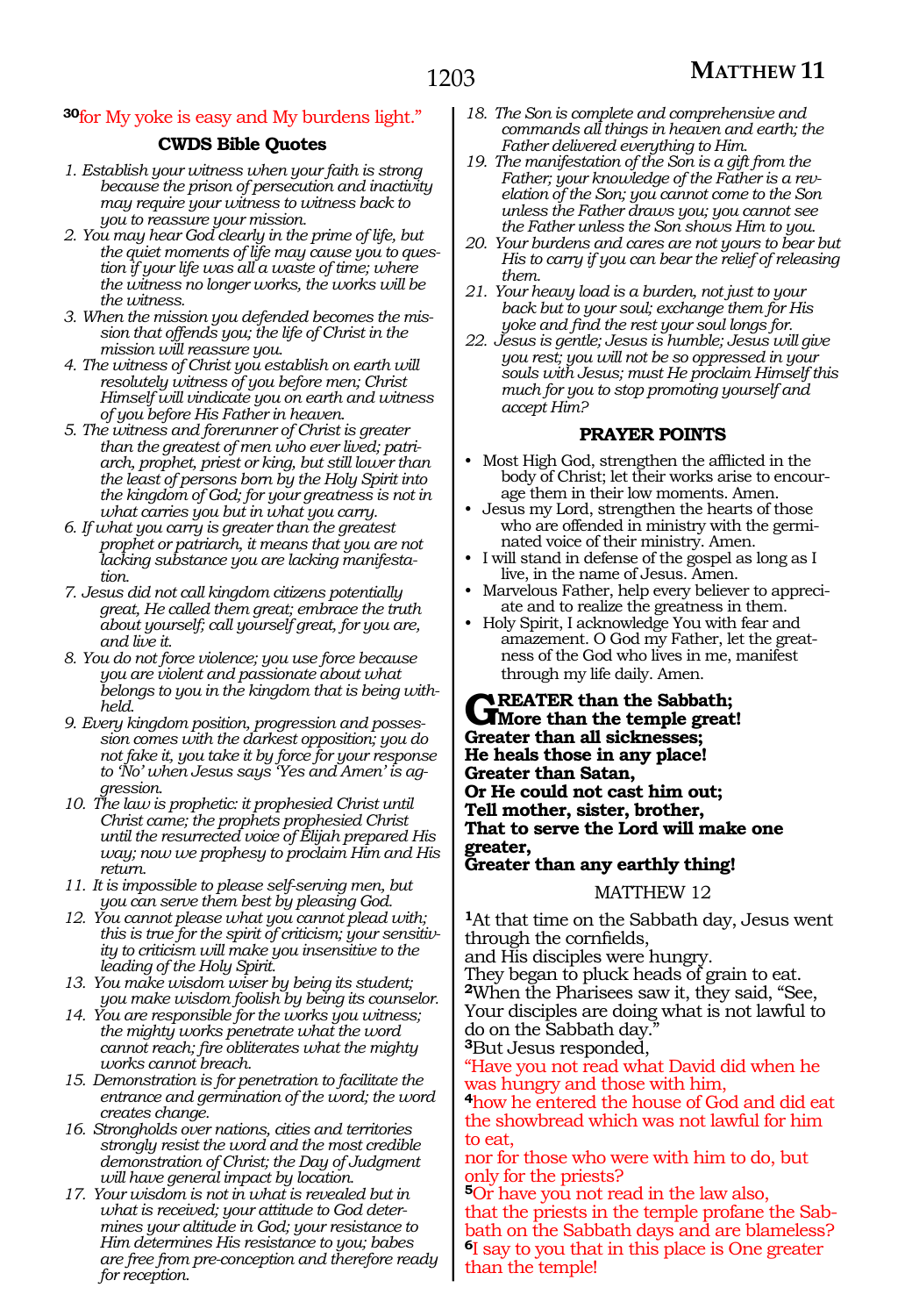# 1204

**<sup>7</sup>**But if you had known what this means, 'I will have mercy and not sacrifice,' you would not have condemned the guiltless. **<sup>8</sup>**"For the Son of man is Lord of the Sabbath."

**<sup>9</sup>**He departed and went into the synagogue, **<sup>10</sup>**and there was a man who had a withered hand.

To pick at Him they asked Him, "Is it lawful to heal on the Sabbath day?"

Their intent was to accuse Him.

**<sup>11</sup>**Jesus responded to them:

"What man is there among you who has one sheep,

and if it falls into the pit on the Sabbath day will he not lift it from the pit?

**<sup>12</sup>**How much better is a man than a sheep? Therefore on the Sabbath it is lawful to do well."

**<sup>13</sup>**Then He told the man, "Stretch out your hand!"

And when he stretched it, it was restored again.

His hand became whole just like the other! **<sup>14</sup>**Then the Pharisees went out and held a council against Him, how they might destroy Him.

**15**But when Jesus knew it, He withdrew Himself from there,

and great multitudes followed Him and He healed all of them.

**<sup>16</sup>**He charged them also that they should not make Him known,

**<sup>17</sup>**that it might be fulfilled which Isaiah the prophet spoke:

**<sup>18</sup>**"Behold My servant whom I have chosen, My beloved in whom My soul is well pleased! I will put My Spirit upon Him and He will show judgment to the Gentiles.

**<sup>19</sup>**"He will not quarrel or cry, nor shall a man hear His voice in the streets.

**<sup>20</sup>**He will not quench a smoking flax nor shall He break a bruised reed, until He brings forth judgment to victory.

**<sup>21</sup>**And in His name shall the Gentiles trust." **<sup>22</sup>**Then they brought to Him a man who was demon-possessed.

He was blind and dumb, and Jesus healed him, so that the man could both see and speak.

**<sup>23</sup>**All the people were amazed and said, "This cannot be the son of David, can He?" **<sup>24</sup>**But when the Pharisees heard it, they said in envy of Him,

"This fellow casts out demons by Beelzebub, the prince of devils."

**<sup>25</sup>**Jesus knew their thoughts and said, "Every kingdom that is divided against itself is brought into desolation.

Even so, a divided city or house cannot stand. **<sup>26</sup>**If Satan casts out Satan, he is divided against himself,

how then shall his kingdom stand? **<sup>27</sup>**And if by Beelzebub I cast devils out, by whom do your children cast them out?

Let them be your judges.

**<sup>28</sup>**But if I cast out devils by the Spirit of God, then the kingdom of God is come to you. **<sup>29</sup>**Or else how can one enter a strong man's house and spoil his goods?

Except the strong man is first bound, then you could plunder his house.

**<sup>30</sup>**"He who is not with Me is against Me! He who does not gather with Me scatters abroad!

**31**I say to you, all manner of sin and blasphemy shall be forgiven men, except for blasphemy against the Holy Ghost.

**<sup>32</sup>**Whoever speaks a word against the Son of man, it shall be forgiven him,

but whoever speaks against the Holy Ghost, it shall not be forgiven him,

neither in this world nor in the world to come. **<sup>33</sup>**Either make the tree good and make the fruit good,

or make both the tree and the fruit corrupt; for the tree is known by its fruit.

**<sup>34</sup>**"Oh, generation of vipers! How can you being evil speak good things? For out of the abundance of the heart the mouth speaks, even from that which is within.

**<sup>35</sup>**A good man out of the good treasure of his heart brings forth things that are good, but an evil man out of the evil treasures in his heart brings evil things out.

**<sup>36</sup>**"For every idle word that a man speaks, he shall give account in the judgment day.

**<sup>37</sup>**You will be justified or condemned by every ssue from the mouth."

**<sup>38</sup>**Then some of the Scribes and Pharisees said,

"Master, we would have a sign from You." **<sup>39</sup>**But He answered saying, "An evil and adul- terous generation; you seek after a sign. Except for the sign of Jonah the prophet, no sign shall be given to you.

**<sup>40</sup>**For as Jonah was three days and three nights in the belly of the fish,

even so shall the Son of man be three days and three nights in the heart of the earth. **<sup>41</sup>**The men of Nineveh shall rise in judgment

against this generation and shall condemn it, for they repented at Jonah's preaching; and behold, a greater than Jonah is here.

**<sup>42</sup>**The queen of the South shall rise in judg- ment against this generation,

she shall condemn it because she came from the utmost parts of the earth to hear the wisdom of Solomon,

and behold, a greater than Solomon is here. **<sup>43</sup>**"When the unclean spirit is gone from a man, he walks through dry places seeking rest.

But he finds none,

**<sup>44</sup>**so he says, 'I will return to my house again, the house I came from!'

And when he comes he finds it swept, but empty still,

**<sup>45</sup>**so he goes and takes seven other spirits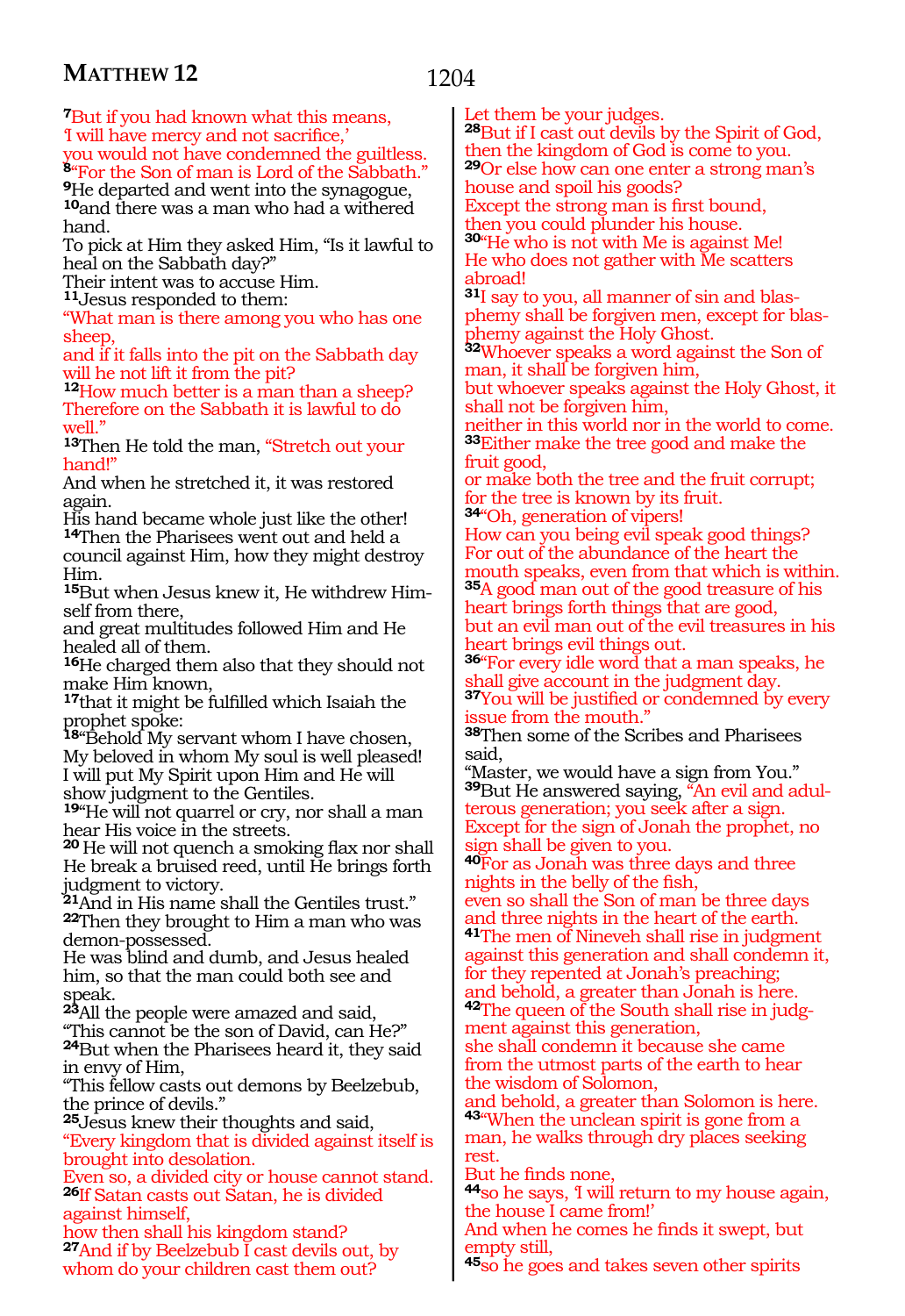more wicked than himself, and they enter in and there they dwell.

Then the last state of the man is much worse than his first.

Even so shall it be to this wicked generation." **<sup>46</sup>**While He was still talking to the people, His mother and His brothers came and stood outside, desiring His audience.

**<sup>47</sup>**Then someone said, "Your mother and brothers stand outside, desiring to speak to You."

**<sup>48</sup>**And He answered and said to him, "Who is My mother? And who are My brothers?"

**49**He stretched out His hand towards His disciples and said,

Behold My mother and My brothers. **<sup>50</sup>**For whoever will do the will of My Father in heaven, they are My mother and sister and My brother just the same."

# **CWDS Bible Quotes**

- *1. There will always be those who will question your freedom in the Lord and in His presence; this is not your business, it is His, Jesus will come to your defense in Person.*
- *2. If your heart understands the intent above the content, you will elevate righteousness above rituals; relationship with God causes us to exercise restraint by sensitivity to the Holy Spirit.*
- *3. Whatever you profane in order to promote and observe is not perfect and was never meant to last; the priests profaned the Sabbath to offer sacrifice according to the law.*
- *4. Sacrifice is with the hands, mercy is with the heart; God is after the heart.*
- *5. You do not lord the Sabbath over someone who is Lord of the Sabbath, or command His servants to serve what is made to serve them.*
- *6. You may have to trouble their standards to point out their double standards for they will contradict their standards to save a sheep, but contradict you if you heal a person.*
- *7. Healing a hand may incite a few but let it excite your mission to heal the multitude and effectively respond to the evil plots of your haters. Fulfilling purpose is the most effective answer to gainsayers.*
- *8. The Father affirmed and declared His Son before His coming and was very pleased with Him before His sacrifice. Your walk of obedience is of more value than your current accomplishments.*
- *9. He does not break the broken, in gentleness He restores; He does not quench the dying, He reignites; your pain-riddled heart is safe in His nail-riddled hands.*
- *10. You amaze the people with the loving wonders of God, they amaze you with hateful and spiteful accusations; you take them to the heights of the glory of God; they take you to the depths of the pit of their hearts.*
- *11. Though they claim to be representatives of God, if the works is not coming from them or through them it is the devil; there is no allowance for the presence of God.*
- *12. The devil will cast out devils to give you hell, he has no solution for you, just further complications; the kingdom of darkness is not divided, you are; it plays the script to divide and destroy you.*
- *13. A divided kingdom is a lopsided kingdom; the*

*devil may be evil but he is no fool; dance with him and he steals your soul not just your heart.*

- *14. You cannot convict Christ to condemn your sons because your sons will convince you of the kingdom and condemn your judgment when they cast out demons just like Christ.*
- *15. The devil has no place or part in the kingdom of God; by casting out devils we prove the kingdom of God.*
- *16. The children of God are about to plunder the house of the enemy but there will be no easy surrender, we must bind him; the devil is bound to obey and bound by the word of God.*
- *17. There is no fence to sit on and see Jesus; you are His opposition if you are not with Him.*
- *18. The devil seeks to scatter the gathered with the use of the gathered; you cannot just be gathered to Christ; if you are not actively gathering with Christ you are scattering.*
- *19. The Father and the Son are in Heaven; the Spirit has lowered Himself to be with men in sinful flesh; by the Holy Spirit, the Father and the Son free us but will hold us accountable if we blaspheme our Helper; the Holy Spirit of God.*
- *20. Be careful how we call the works of the Spirit the devil or speak any word against Him; you will be far off from the kingdom but not far away from the devil; you will have no problem recognizing him in your forever.*
- *21. The tree sends out its nature and all its character in its fruits; it can do nothing else.*
- *22. Your works on display is your heart being portrayed; your heart is at the heart of your works.*
- *23. Your word has the power to condemn you or to clear you; words are so powerful in the spiritual that there is no room to release an idle word; you will be judged for it.*
- *24. You seek a sign because your eyes refuse to see the sign you received; He is risen!*
- *25. Your condemnation is in seeing and in hearing but not changing; your witness is Nineveh and the queen of Sheba: they heard, they moved, they believed; yet the voice that speaks from heaven is greater then the voice that moved them.*
- *26. An empty house is an open opportunity for demonic operations however clean it may be.*
- *27. The devil is always seeking to return to his old house and to fortify himself there with more demons; you have no option if you have been delivered, fill yourself to capacity with Christ; get in the word; get on your knees, get active in service.*
- *28. Not because it is blood means it is love; the blood of Jesus, not family, is the only blood that ties your time to eternity with ties both in time and eternity; doing the will of God, His first being that you be saved, binds you in Christ with His blood.*

## **PRAYER POINTS**

- Vindicate me Lord, against those who hate me because I am sold out to You. Amen.
- Holy Spirit, I command my ways after Your leading. Amen.
- Most High God, remove every conflict and confusion from my Christian walk; help me to hear You clearly. Amen.
- Lord Jesus, I submit myself to You; from You all things consist. Amen.
- Let the spirit of hypocrisy be driven from the church; I speak Godly fear into the hearts of all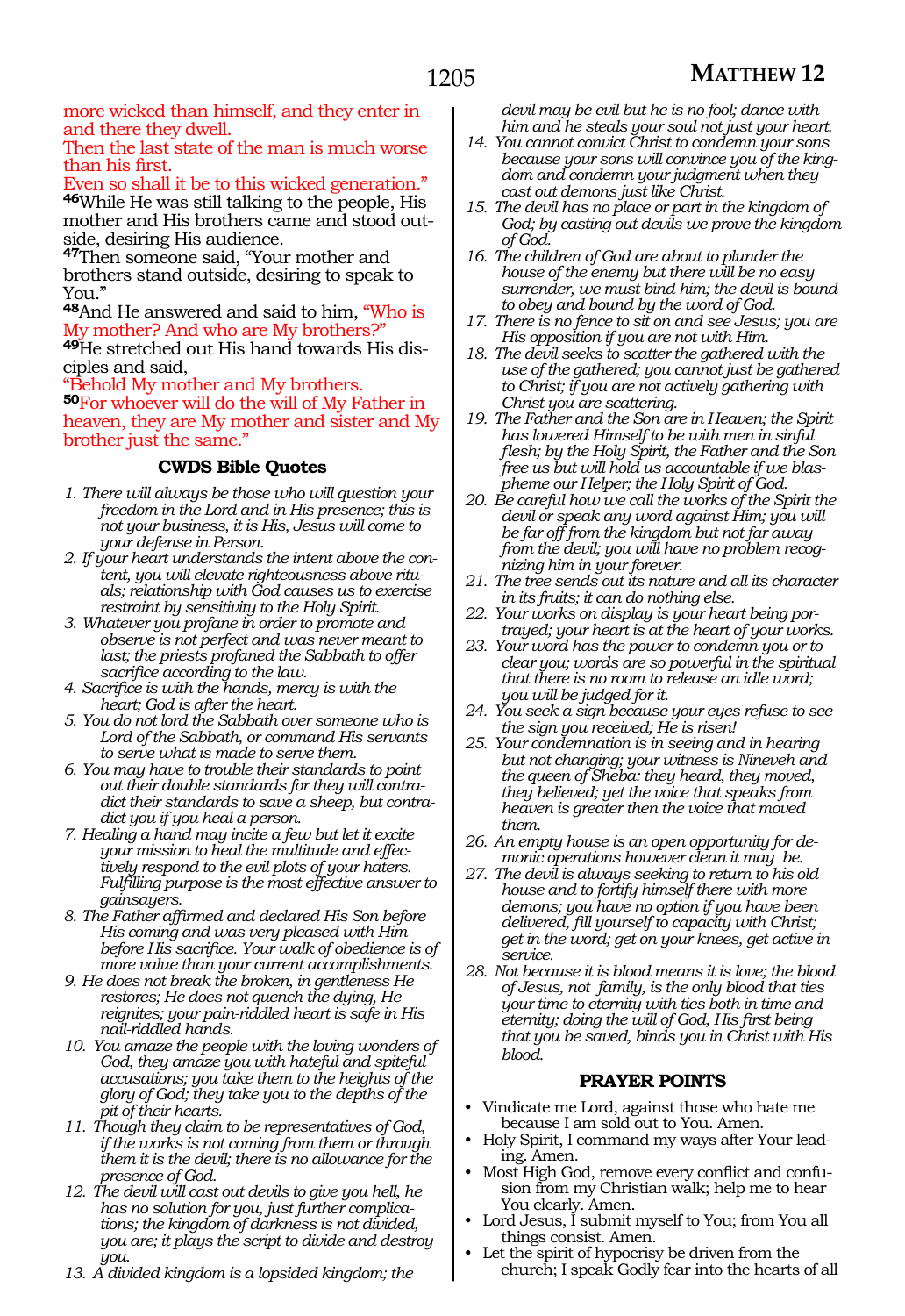Kingdom citizens now. Amen.

**I**T IS like a sower sowing seeds<br>That fall on every soil and soul<br>I<sup>th</sup>e like leaven inst a little **That fall on every soil and soul. It's like leaven, just a little, Which affects the great big whole. It is like treasure hidden in a field You sell all you have to buy; The kingdom of heaven is like . . . Who can find it and not rejoice? It is every wise man's delight; . . . like a pearl of very great price!**

MATTHEW 13

**<sup>1</sup>**Jesus went out of the house the same day and He sat by the seaside then.

**<sup>2</sup>**A great multitude was gathered to Him, so into a ship He went.

And the whole multitude stood on the seashore,

**<sup>3</sup>**and in parables He spoke many things to them,

saying, "A sower went out to sow, **4**and some seeds fell by the wayside and were devoured by the fowls.

**<sup>5</sup>**Some fell on stony ground where there was not much earth,

and they immediately sprang up because the earth had no depth there.

**<sup>6</sup>**When the sun came up they were scorched and, for lack of root, quickly withered away. **<sup>7</sup>**"Some fell among thorns, and the thorns

sprang up and they were choked. **<sup>8</sup>**But some fell upon good ground and brought forth fruit,

some a hundredfold, some sixtyfold and some thirtyfold.

**<sup>9</sup>**Those who have ears to hear, let them hear." **<sup>10</sup>**Then the disciples came and said to Him, "Why do you speak parables to them?"

**11**He said, "Because the mysteries of the kingdom of heaven are given to you to know, but to them they are not given,

**<sup>12</sup>**for whoever has shall be given more; he shall have more in abundance,

but whoever does not have, from him shall be taken even what he already has.

**<sup>13</sup>**Therefore I speak in parables to them, because seeing, they do not see, and hearing, they do not hear,

and neither do they understand.

**<sup>14</sup>**In them is fulfilled Isaiah's prophecy, saying, 'Hearing, you shall hear and not understand; seeing, you shall see and not perceive.

**15**For the people's hearts have become hardened and their ears are dull of hearing. They have closed their eyes lest at any time

they see with their eyes,

and hear with their ears and understand with their hearts, and should be converted and be healed.'

**<sup>16</sup>**But blessed are your eyes, for you see; and your ears, for you hear.

**<sup>17</sup>**For, of a truth, I tell you, many prophets and

1206

righteous men have desired to see and hear the things you have heard and seen and have not seen nor heard them.

**<sup>18</sup>**Now hear what the parable of the sower neans:

**<sup>19</sup>**"when one hears the word of the kingdom and does not understand it,

then the wicked one comes and takes away what was sown in his heart;

this is he who received seeds by the wayside. **<sup>20</sup>**But he who received seeds in stony places, the same is he who hears the word and receives it with joy immediately,

**<sup>21</sup>**yet he has no root in himself, but endures just for a while.

When tribulation or persecution comes because of the word, he is offended.

**<sup>22</sup>**And he who receives seed among the thorns, is he who hears the word,

but the deceitfulness of riches and the cares of this world choke the word and he becomes unfruitful.

**<sup>23</sup>**"He who receives the seed in good ground is he who hears the word and understands it. He also bears fruit and brings forth, some a hundredfold, some sixty, some thirty.

**<sup>24</sup>**Then Jesus spoke another parable: "The kingdom of heaven is like a man who ows his seeds in his field,

**<sup>25</sup>**"but while he sleeps the enemy comes and sows tares among the wheat; then he goes on his way.

**<sup>26</sup>**Now when the blade springs up and brings forth fruit there also appear the tares;

**<sup>27</sup>**so the servants of the householder come and say to him,

'Sir, did we not sow good seeds in your field? Where then, did the tares come from?'

**28**"He says to them, The enemy has done this!' They say, 'Will you have us go and gather them?'

**<sup>29</sup>**But he says, 'No, lest while we gather tares we root up also the wheat along with them. **<sup>30</sup>**Let them both grow together till harvest, and I will tell the reapers at harvest time to gather together the tares first and bind them in bundles for the fire, but to gather the wheat into the barn!"'

**<sup>31</sup>**And He spoke another parable to them: "The kingdom of heaven is like a grain of mustard seed which a man took and sowed in his field.

**<sup>32</sup>**It is the least of all seeds, but indeed it will grow and become the greatest among herbs. It becomes a tree so that a multitude of heaven's birds lodge in its branches."

**<sup>33</sup>**He spoke this other parable to them, "The kingdom of heaven is like leaven which a woman took and hid in three measures of meal until all was leavened."

**<sup>34</sup>**Jesus spoke all these things in parables to the multitude; He did not speak to them with- out a parable,

**<sup>35</sup>**so the words of the prophet would be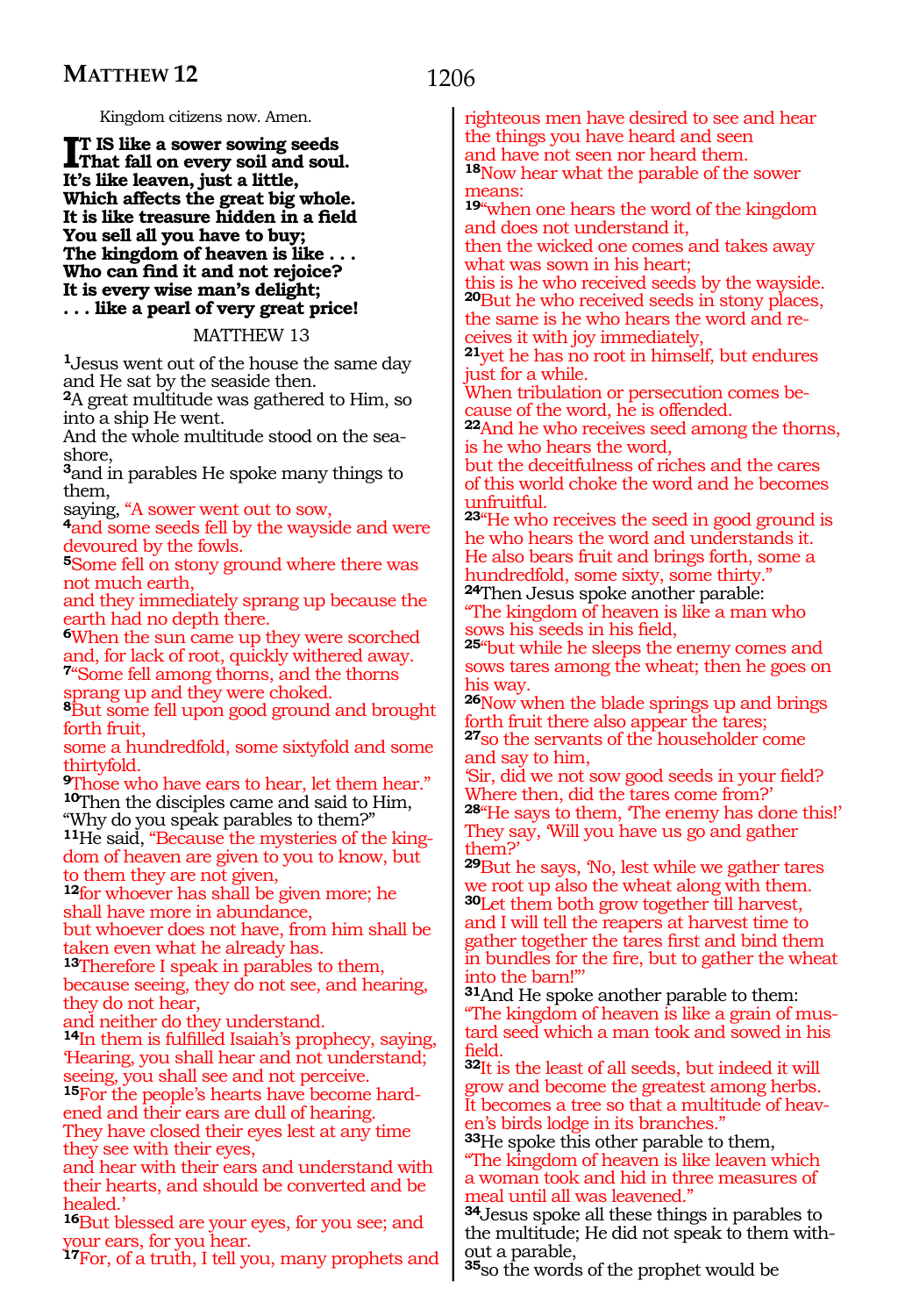fulfilled,

saying, "I will open My mouth in parables;

I will utter things kept secret, from the foundation of the world."

**<sup>36</sup>**Then Jesus sent the multitude away.

He went into the house and to Him the disciples came.

They said to Him, "Declare to us the parable of the tares of the field."

**<sup>37</sup>**And to His disciples He answered:

"The good seeds are sown by the Son of man. **<sup>38</sup>**The field is the world, the good seeds are the children of the kingdom.

**<sup>39</sup>**The tares are sown by the enemy, the devil; they are the children of the wicked one.

The harvest is the end of the world,

the reapers are the angels.

**<sup>40</sup>**As the tares are gathered and burned in the fire so shall it be when the world ends.

**<sup>41</sup>**"The Son of man shall send forth His angels and they shall gather out of His kingdom all things that offend,

and all them by which iniquity is done, **<sup>42</sup>**and they shall cast them into the furnace's fire;

there shall be wailing and gnashing of teeth. **<sup>43</sup>**Then shall the righteous shine forth like the sun in the kingdom of their Father.

"Who has ears to hear, let him hear.

**44**Again, the kingdom of heaven is like a treasure hid in a field,

but when a man finds it he hides it for joy and he sells all he has to buy the field."<br>Yes, it is worth an absolute, total sacrifice.

**<sup>45"</sup>**Also, the kingdom of heaven is like a mer-<br>chant man seeking valuable pearls;

this is what the kingdom of heaven is like. **<sup>46</sup>**Hearts that are searching, by whom when it (He) is found,

even that One pearl of great value,

he will go and sell all that he has, to make it (Him) his own!

**<sup>47</sup>**"Again the kingdom of heaven is like a net cast into the sea which gathers fish of every kind,

**<sup>48</sup>**which, when it is full, they draw to shore and sit down and gather the good aside. They put the good in vessels and cast the bad away.

**<sup>49</sup>**At the end of the world, so shall it be, the angels shall come forth and sever the wicked from the just.

**<sup>50</sup>**They shall cast them into the furnace of fire; there shall be wailing and gnashing of teeth!" **<sup>51</sup>**Jesus said, "Have you understood these things?"

And they said, "Yes, Lord, so have we." **<sup>52</sup>**Then He said to them, "Every scribe that is instructed in the kingdom of heaven,

is like a householder who brings forth out of his treasure old and new things!

**<sup>53</sup>**And when Jesus had finished the parables He departed from where He was.

**<sup>54</sup>**And when He had entered His own country,

He taught them in the synagogue.

They were very astonished and said, "Where did this man get this wisdom

and these mighty works?

**<sup>55</sup>**Is not this the carpenter's son? Is not Mary His mother?

Are not His brothers, Joseph, Simon, Judas and James?

**<sup>56</sup>**And His sisters, are they not all with us? How does He have all these things then?" **<sup>57</sup>**And they were offended in Him.

But to them Jesus spoke, "A prophet is not without honor except in His own country and His own house.'

**<sup>58</sup>**And because of their unbelief, He did not do many mighty works among them.

- *1. When you are more concerned about the people you reach than the platform you preach from, the anointing in you will be your platform and will draw people to you.*
- *2. The word of God is the power of your world and gives you authority in the spiritual world; kings rule by their word in the natural; gods rule by their words in the spiritual.*
- *3. The Son of man, who is the Word, sows the word liberally with a passionate desire that every word He sows would be productive and fruitful.*
- *4. The devil is strident after the word for He knows He is powerless against a mature word and is powered out by a fruitful word.*
- *5. The word fully mature and fruitful makes a mature Christ with the potential to reproduce Himself. Demons tremble at the sight of a germinating word and avidly fight it with all they have.*
- *6. The devil's word strategy number one is the wayside strategy; he steals the word before it germinates; he snatches it from the heart before it springs understanding.*
- *7. The devil's word strategy two is the stony place strategy; when he sees the joy but knows the word is not rooted he sends the heat of persecution to cause you to be offended and lose your joy and passion for the word.*
- *8. You face persecution, not because anything is wrong with you or because you are bad, but because of the word; you have become potentially dangerous to the devil and you have the only thing that can make everything wrong with you right.*
- *9. So you noticed, everything seems to go crazy since you accepted the word and you got saved; the devil is taking notice because the word in you serves him notice.*
- *10. The devil's word strategy three is the chokehold; where he cannot get you to give up the word, he sends distractions to deceive you; he uses the world to choke the word in you and make it unfruitful.*
- *11. Many a lust, many a love for money, many a care of this world, many a strong Christian and ministers are choking and many have lost their way and their love for the Word.*
- *12. The devil's word strategy four is to run; those who love the word, meditate in the word, memorize the word, memorialize the word and are fruitful in the word make demons tremble and cause them to flee.*
- *13. A person whose heart is good ground and who*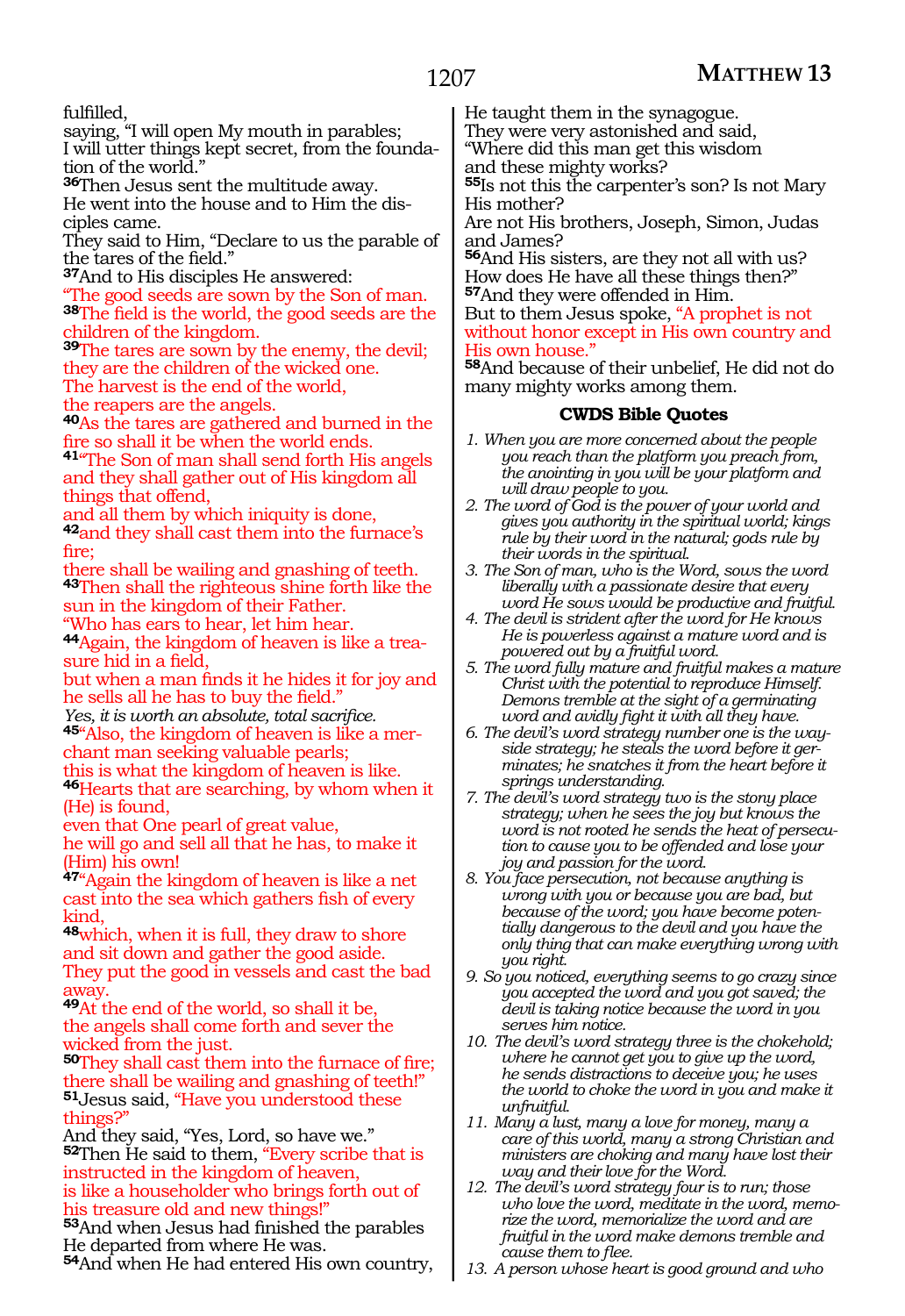*is fruitful in the word makes demons see Jesus in person, tremble with images of their day of torment, and say, "Have you come to torment us before the time?"*

- *14. The mysteries of the kingdom cannot be taken as granted, it is given to those who will not take it for granted.*
- *15. The knowledge you have is the knowledge that has you and your gateway to greater knowledge; knowledge pursues those who pursue knowledge.*
- *16. Parables increase your confusion and release your inquisitiveness; nothing is yours unless you discover it yourself.*
- *17. There is only one positioning to receive the word of God, desire, passion, hunger, seeking with the promise that you will be filled and you will find; dull heart and hard ears will lead to blindness and lack of understanding.*
- *18. There are prophets of old who saw but desired to see and who heard but desired to hear what we see and hear if we are blessed to see and hear what is really before us and with us.*
- *19. The enemy is working while you are sleeping sowing tares to bring tears and confusion; be always alert spiritually; watch and pray.*
- *20. The weed the enemy sows cannot destroy your good crop but can distract you; he cannot pull up your good seeds but he will seek to get you to pull them up yourself; to have you fighting weeds instead of nurturing your seed.*
- *21. The seed of the devil in church does not bedevil the church it magnifies the righteousness of God.*
- *22. God reserves judgment to preserve the righteous; but judgment will begin with the house of God where the righteous will be reaped for eternity but the weed will be gathered for fire.*
- *23. Weeds do not care where they grow; they do not respect the king's garden; the enemy has his plantation in the pulpit, the pews and in the upper echelon of the kingdom; they are not accepted, but they are allowed.*
- *24. When Jesus returns He will not only gather those who are outside the kingdom to burn them; He will gather out of the kingdom those who are in the kingdom but are not seeds of the King but of Satan.*
- *25. The seed of the kingdom in a believer is unlimited potential to reach unimaginable heights as a mustard tree and to have immeasurable impact and influence as the yeast.*
- *26. Parables confuse to unlock deep secrets for if you focus on the secret it will elude you; if you focus on the parable it will stimulate you to discovery. Jesus only spoke to the public in parables.*
- *27. A parable is the clarity of a lesson that confuses to illuminate; a parable is more than a lesson it is a leading in self-discovery.*
- *28. Shine for the Son on earth and let the Son shine through you; you were born to shine; the righteous will shine like the sun in the kingdom of the Father.*
- *29. They revel and gnash their teeth at the righteous but in judgment they will wail and gnash their teeth in unbearable sorrow.*
- *30. It is not the kingdom that finds you that gets you overjoyed but the kingdom that you find; it is not the value that you have that moves you but the value that you see and understand, for many see but do not see.*
- *31. When you truly find the kingdom you stake eve-*

*rything on it; you sell everything for it; you place everything in it; you live and breathe the kingdom for you realize the kingdom is everything and without the kingdom there is nothing.*

- *32. See Jesus as your treasure in the field and your pearl of great price and it changes your perspective of life and your pursuit of purpose.*
- *33. The kingdom is a dragnet, it picks up many of all kinds, types, motives and attitudes but sorts for worth by righteousness, it does not spear-fish for the selected few; many are called but few are chosen.*
- *34. They cannot receive you because they cannot believe you have moved from the level they last saw you, or rise above the level they set for you; they cannot fathom the mature seed of the kingdom operating in you.*
- *35. They place you in a box based on their knowledge of your past but they fail to realize your past is just that, past; they cannot perceive your present or receive your presents so they miss you and miss out.*
- *36. The anointing you respect is the anointing you will receive from; the anointing you cannot honor cannot bless you; they can only receive from you what they can see in you.*
- *37. Do not wait on your own to recognize you first; they will recognize and chase you after the world receives you; most countries and households only value the imported even if it is their original exports.*

## **PRAYER POINTS**

- O Lord God, most High, make me effective to my generation, in the name of Jesus.
- I speak divine wisdom in the hearts of every believer to understand the power and authority that they have in the word of God. Amen.
- By the power of the Holy Spirit, I speak life and fruitfulness to every dead and unfruitful word that is dormant in the life of my family members and the youths of this generation. Amen.
- I release understanding into the spirits of believers to weaponise the word against the forces of darkness. Amen.
- Let every demon assigned to steal the word from the hearts of shallow believers, receive angelic fire now; I speak depth and spiritual resistance to the church, in the name of Jesus.

#### **Above all powers and might, above all thrones,**

#### **Yet He went to pray in the mountain all alone.**

**Above the tempest on the raging sea, Above hunger and all our earthly needs, Above all sicknesses, yet above all in com- passion,**

**It pained Him so much when He heard of the death of John.**

**He had the needs of the people at His heart.**

**He walked on the sea and remained, yes He… above all.**

## MATTHEW 14

**<sup>1</sup>**At that time Herod the tetrarch, heard of Je- sus' fame,

**<sup>2</sup>**and said to his servants, "This is John the Baptist risen again;

# 1208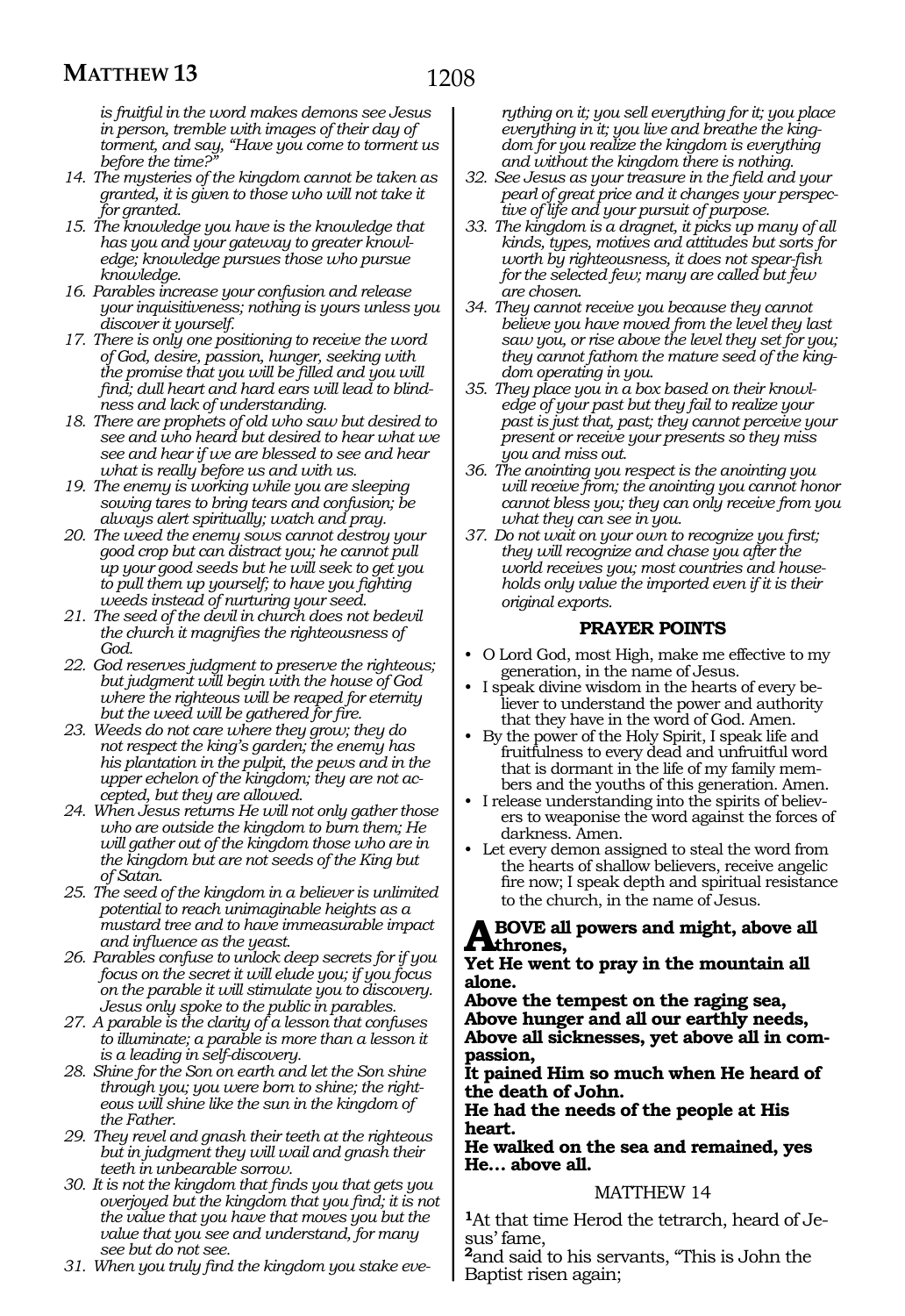he is risen from the dead, and mighty works are displayed in him."

**<sup>3</sup>**For Herod had bound John and placed him in prison for Herodias' sake, his brother Phil- lip's wife.

**<sup>4</sup>**For John had said, "For you to have her is not lawful or right.

You cannot lawfully have her, Herod!"

**<sup>5</sup>**And Herod would have put him to death. He feared the multitude because they consid- ered John a prophet.

**<sup>6</sup>**But on Herod's birthday, when Herodias' daughter danced,

**<sup>7</sup>**he promised her by oath, because her dance so much pleased his heart.

He said, "I give to you what you ask." **<sup>8</sup>**And her mother instructed her to ask for

John's head on a charger.

**<sup>9</sup>**The king was sorry, but for his oath's sake, and those eating with him, he commanded

and John's head he gave.<br><sup>10</sup>He sent, and in prison beheaded John. **11**His head was brought to the girl on a charger, and to her mother it was brought.

*A prophet the forerunner, of the Lord of heaven and earth;*

*to Herod, just one dance was all his life was worth.*

**<sup>12</sup>**John's disciples came, and the body they retrieved,

and they buried him and told Jesus of all these deeds.

**<sup>13</sup>**When Jesus heard it, He departed from there by ship,

and went into a desert place alone. *He needed some time after this.*

But when the people heard it, they followed Him by foot, coming out of the cities.

**<sup>14</sup>**When Jesus saw the great multitude,

He was moved with compassion toward them, and He healed the sick.

*He placed others above His grief.* 

**<sup>15</sup>**And His disciples came to Him at evening. They said, "This is a desert place, and the time is now far past,

send the multitude away that they may go into the villages.

Let them go there to buy food!" **<sup>16</sup>**But to them Jesus said,

"They do not need to go; you give them food to eat.'

**<sup>17</sup>**But they said, "All we have here are five loaves and two fishes."

**<sup>18</sup>**He said, "Bring them here to Me." *He was above the improbable.*

**<sup>19</sup>**He commanded the multitude to sit down on the grass.

He took the five loaves and the two fishes that they had.

He looked up above unto heaven, and He blessed the meat.

He broke the loaves and fish and gave to His disciples, who gave the multitude to eat.

**<sup>20</sup>**They ate and were filled that day; then they

took up the fragments; twelve baskets full remained!

**<sup>21</sup>**Those who had eaten were about five thou- sand men,

beside the women and children, who were there with them.

**<sup>22</sup>**Immediately, Jesus constrained His disci- ples to board the ship,

and to leave then and go unto the other side ahead of Him.

**<sup>23</sup>**He sent the multitude away and when they were all gone,

He went up into the mountain to pray, to seek God all alone.

He was there alone at evening,

**<sup>24</sup>**and the ship was in the midst of the sea; it was tossed with waves, for the wind was contrary.

**<sup>25</sup>**During the fourth watch of the night Jesus went to them, walking on the sea, *above all limits that nature set!*

**<sup>26</sup>**The disciples, seeing Him walking on the sea, were troubled there,

and they said, "It is a spirit!"

And they cried out in fear.

**<sup>27</sup>**Then Jesus spoke and said, "It is I, don't be afraid.

Yes, be of good cheer!"

**<sup>28</sup>**Then Peter answered Him and said,

"Lord, if it is You, upon the water bid me to come."

**<sup>29</sup>**Jesus said, "Come!" And from the ship Peter went down.

*As the angry waves dashed around him,* upon the water to Jesus he walked;

*he could see his Master ahead, and knew then, that He was…, above all.*

**<sup>30</sup>**But when he felt the boisterous wind *and became conscious of the raging sea,*

*and the circumstances surrounding him; his Master he could no longer see.*

He was afraid, and as he began to sink, he cried out aloud,

"Lord, save Me!" *unto the One who remained above... above all.*

**<sup>31</sup>**And Jesus caught him with ready hands stretched forth,

and said, "You of little faith, *you stepped out,* why did you doubt?"

**32**When they entered the ship, the wind immediately ceased,

**33**and those in the ship worshipped Him, expressing their belief,

saying, "Of a truth, You are the Son of God!" *Yes, of a truth You are, above all the doubts we had;*

*above our greatest fear; yes, above every earthly care!*

**<sup>34</sup>**When they had passed over, into the land of Gennesaret they came.

**<sup>35</sup>**And when the men of that place knew that He was there,

they sent throughout the country and brought the diseased from everywhere.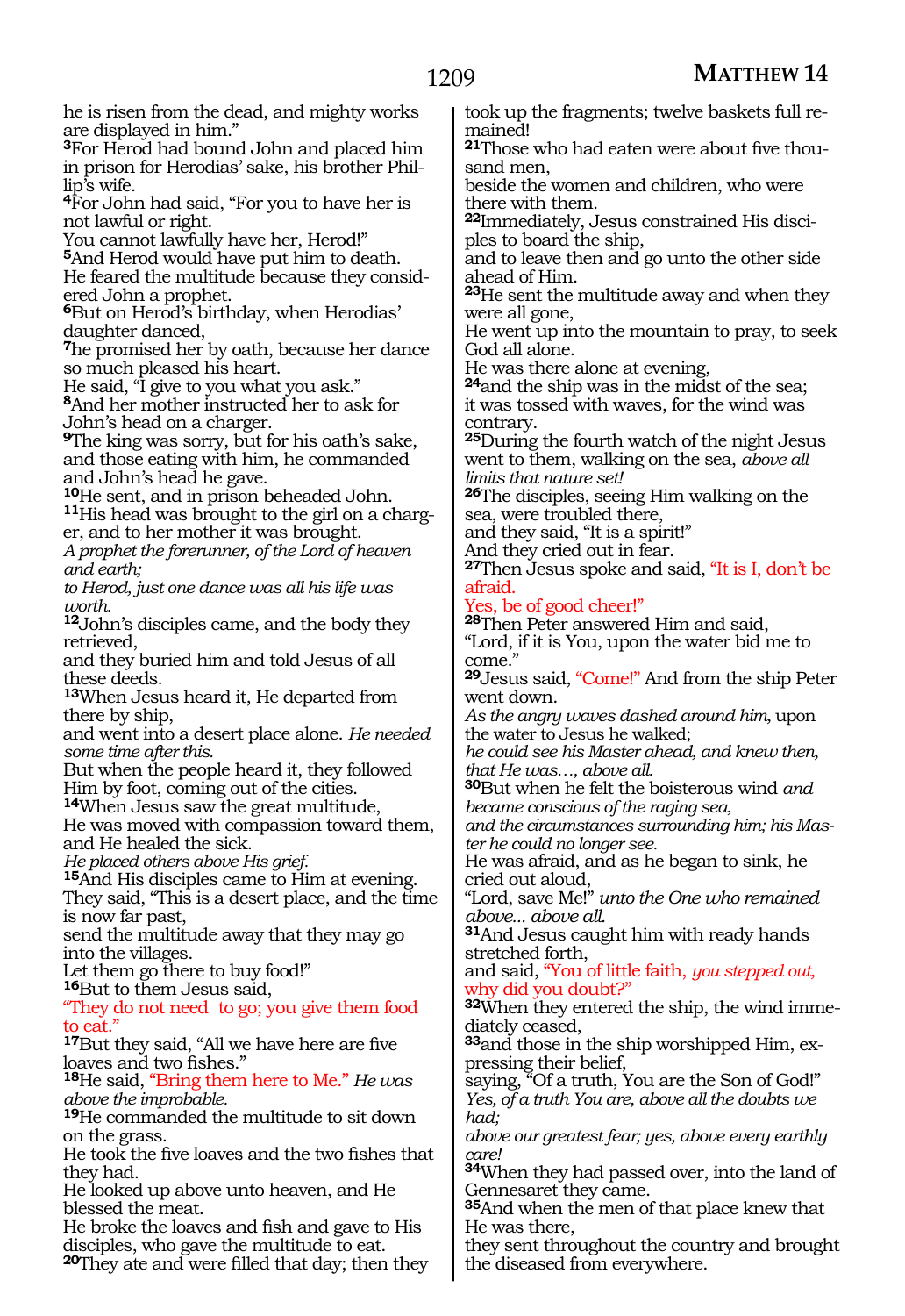*Above all sicknesses, diseases and torments!* **<sup>36</sup>**They sought to touch His garment, yes, if only just the hem;

and all who touched Him were made perfectly whole.

*For with them was a Man who was above anything they had known.*

*Above all!*

## **CWDS Bible Quotes**

- *1. They may slay you but they cannot slay what you represented to them and the fear you presented to them; even in death John was alive to Herod.*
- *2. The truth is no respecter of person, position or power; the truth is a person, Jesus. The truth will hurt men who may try to harm you for it, but it will harm you more if it is not told for it breaks your relationship with Truth.*
- *3. It makes no sense when the life of the greatest prophet until his time, the forerunner of Jesus, is wrapped up in a sensual dance, but time and purpose answers every question.*
- *4. Everything in life is transitional, even life itself; the only thing that is permanent is the spiritual insight you attained, the spiritual discipline you maintained and the spiritual impact you created during your time of transition.*
- *5. Be careful what you commit to, and who you commit yourself to, for you do not know what they are committed to and who they have committed themselves to.*
- *6. Never give an open-ended word by swearing for you open yourself to being hurt by it in the end; an absolute commitment without absolute power to fulfil is absolutely foolish.*
- *7. The body may be desecrated and discarded but the impact will forever be regarded; they may place your head on a plate as pay for an exotic dancer at the pleasure of a sophisticated prostitute but your impact lives on.*
- *8. Even at the heights of ministry things may hit you so hard you need a break, but ministry never breaks, it follows you, it does not recognize personal pain, or problems.*
- *9. Ministry is selflessness expressed on the hottest press; it will compel you to show compassion when you need compassion yourself; it will cause you to minister healing even when you need personal healing.*
- *10. There is no greater healing than to minister healing; he who waters shall himself be watered.*
- *11. The people may come to you but they do not come for you; unless you are in harmony with the one you represent, it is easy to send people away destitute, unfulfilled and empty when you feel they require more than you can give.*
- *12. Jesus wants you to give the needy more than advice; He wants you to provide for their needs; He does not need you to magnify your capabilities or lack of it, but to magnify His.*
- *13. The little you have if given to Jesus is magnified in His hands to become a little too much or more than enough in yours.*
- *14. If you hear the voice of the Lord to feed the multitude then refuse the voice of the devil saying you cannot for you have not; commit what you have to Jesus and see what He does with it.*
- *15. You are never too powerful to be prayerful; you sustain the power of ministry by prayer.*
- *16. You are never too captivating to be connected and cultivating relationship; if you fail to pray you*

*are captivated by yourself in pride.*

- *17. Time in public ministry must be predicated on time alone in prayer; prayer is the private pulpit to prepare you for public ministry and life.*
- *18. Not because you are connected, walking with the Lord and rocking, means your sea will never get rough, your boat will never be tossed and fear will not come knocking.*
- *19. You will wonder what you are seeing if you see Him walking on the sea, but you will appreciate what He sees in you and who you are if you can only see Him through the eyes of the spirit.*
- *20. Be careful what you call your miracle walking on the water; they called Him a ghost; you may miss your miracle if you place your miracle in the box of standard expectations.*
- *21. The voice of the Lord will calm your fear in the greatest test of your life, and a word from the Lord changes the atmosphere before it changes the situation.*
- *22. If you are willing to step out of your boat on a word from the Lord in the most unpredictable circumstance, you will meet Jesus.*
- *23. Keep your eyes on Jesus, the word you stepped out to will hold you up; the word you lose will let you down.*
- *24. Little faith will get you out of the boat but it will not get you to your destination; doubt is waiting to turn faith into what appears to be suicide, it will make you sink.*
- *25. The wind rages even when Jesus is on the seas but it ceases once He is in your boat; welcome Him in.*
- *26. What Jesus carries is available to touch you if you carry enough faith to touch Him.*

## **PRAYER POINTS**

- Spirit of the living God, make the memory of my resilient faith a torment to my haters and those who resist You. Amen.
- I have decided, I will follow Truth as long as I live; I will live the truth, speak the truth and answer to Truth. Amen.
- Jesus, when I do not understand help me to rest in Your wisdom and trust You. Amen.
- I will live to impact my world; I will leave my footprints on eternity during my transition in time. Amen.
- Let every friendly Judas in my life receive angelic fire this day, in the name of Jesus.

# **Beyond all expectations, Beyond all boundaries set, Beyond natural and social barriers, Faith can get you yet. He looked beyond His great sermons To a multitude in great need, And beyond the seven loaves To a God who is great in deeds!**

## MATTHEW 15

**<sup>1</sup>**Then scribes and Pharisees who were from Jerusalem came to Jesus, saying,

**<sup>2</sup>**"Why do your disciples transgress the elders' traditions?

For they do not wash their hands at the times that they eat bread."

**<sup>3</sup>**Jesus replied, "Why do you by your tradition transgress God's commandments?

**<sup>4</sup>**"For God commanded, saying, 'Honor your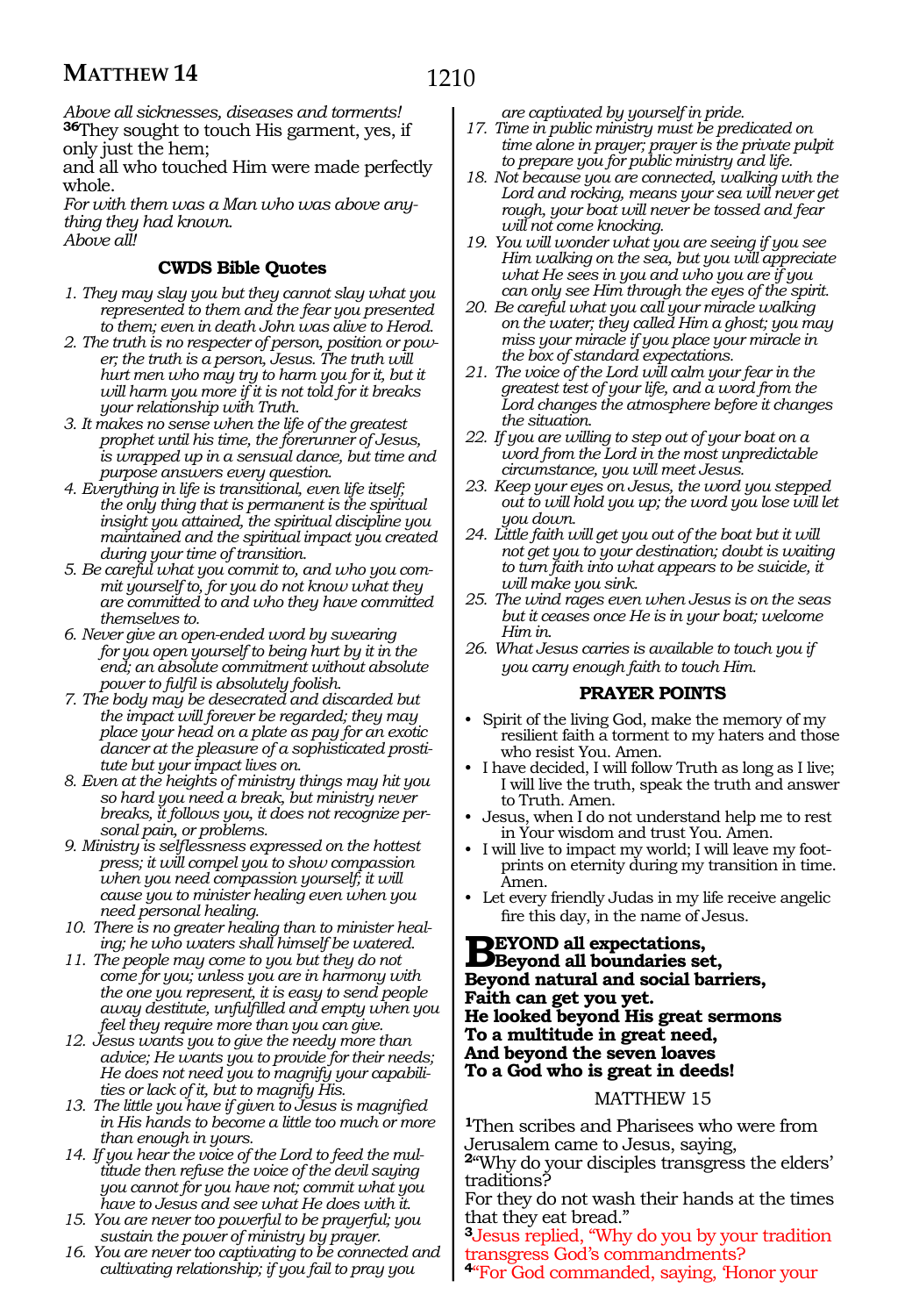# 1211

father and mother!

He who curses father and mother, let him die the death that is required!'

**<sup>5</sup>**But you say, 'Whoever tells his mother or father, "It is a gift!" in whatever you may profit by,

**<sup>6</sup>**and does not honor his father and mother, then they are free and shall not die!'

"By your traditions you have made God's commandment of no effect.

**<sup>7</sup>**Isaiah did prophesy of you well in this, you hypocrites,

**<sup>8</sup>**saying, 'The people draw near to Me with their mouths, yes with their fair speech and honor Me with their lips; but their heart is far from Me.

**9**'In vain they worship Me, teaching for doctrines the commandments of men.

**<sup>10</sup>**Then He called the multitude and said to

1<sup>1</sup>"You are not defiled by what goes into your mouth;

but a man is defiled by what comes out of his mouth.'

**<sup>12</sup>**Then His disciples came and said to Him, "Master don't you know, the Pharisees were offended at what You said?"

**<sup>13</sup>**But Jesus answered them, "Every plant My heavenly Father has not planted in the ground, shall be uprooted.

**<sup>14</sup>**They are blind leading the blind, so let them alone.

"For if the blind leads the blind, both shall fall into the ditch."

**<sup>15</sup>**And Peter said, "Lord, declare to us the meaning of this parable."

**16**Jesus answered, "Are you yet without understanding also?

**<sup>17</sup>**Do you not understand that whatever enters in the mouth, goes into the belly and is cast out into the draught,

**<sup>18</sup>**but that which proceeds from a man's mouth comes straight from the heart? This defiles a man!

**<sup>19</sup>**For out of the heart evil thoughts come: murders, adulteries, fornications, thefts, false witness and blasphemies of the tongue! **<sup>20</sup>**"These are the things that defile a man. But a man is not defiled by eating with un- washed hands."

**<sup>21</sup>**Then Jesus departed into the coasts of Sidon and Tyre,

**<sup>22</sup>**and behold a woman of Canaan came out of the same coasts

and cried to Him, saying, "Have mercy on me, O Lord, Son of David.

My daughter is grievously vexed with a devil." **<sup>23</sup>**But Jesus did not answer her, even a word; and the disciples requested of Him, saying, "Send her away, for she cries after us."

**<sup>24</sup>**But He answered and said, "I am not sent but to the lost sheep of Israel's house." **<sup>25</sup>**Then the woman came and worshipped Him.

*She was prepared to press beyond all doubts.* "Lord, help me! Help me, Lord!" she cried. **<sup>26</sup>**But He answered her,

"It is not appropriate to take of the children's bread, and cast it to the dogs.

**<sup>27</sup>**She answered and said, "Truth, Lord, the dogs eat of the crumbs that fall from the master's table."

**<sup>28</sup>**Then Jesus answered and said to her, "Oh, woman, great is this faith of yours!

Let it be done to you as you will."

And her daughter was made whole that very hour.

*For beyond all barriers faith will go; there is access by faith therefore.*

**<sup>29</sup>**And Jesus departed from there and came near to the Sea of Galilee,

and He went up into a mountain and sat down.

**<sup>30</sup>**And great multitudes came to Him, bringing the blind, lame, deformed and dumb; along with many others they came

and they cast them down at Jesus' feet. Jesus healed all these,

**31**it was so profound that the multitude wondered when they saw the dumb speak, the deformed made whole, the lame walk and the blind see again,

and they glorified the God of Israel.

**<sup>32</sup>**Then Jesus called His disciples to Him and said,

"I have compassion on the multitude because they continue with Me for three days, and they have had nothing to eat.

I will not send them fasting away, lest by the way they faint."

**<sup>33</sup>**But the disciples said to Him,

"Where should we get so much bread for food here in the wilderness to fill so great a multitude?"

**<sup>34</sup>**And Jesus said to them, "How many loaves do you have?"

They said, "Seven loaves and a few small fishes."

*But He knew He would look beyond!*

**<sup>35</sup>**Then He commanded the multitude to sit down on the ground,

**<sup>36</sup>**and He took the seven loaves and the fishes and, giving thanks, He looked unto God.

He broke them and gave to His disciples who gave them to the multitude,

**<sup>37</sup>**and they did eat and were filled.

*Yet it was beyond what they could consume.* They took up of the broken meat left behind, seven baskets full.

**<sup>38</sup>**And those who ate were four thousand men, besides women and children.

**<sup>39</sup>**And He sent away the multitude and took a ship and came into the coasts of Magdala. *He had a mission there and beyond.*

# **CWDS Bible Quotes**

*1. We fight to preserve traditions yet we fail to observe the commands of God. Where the effect of*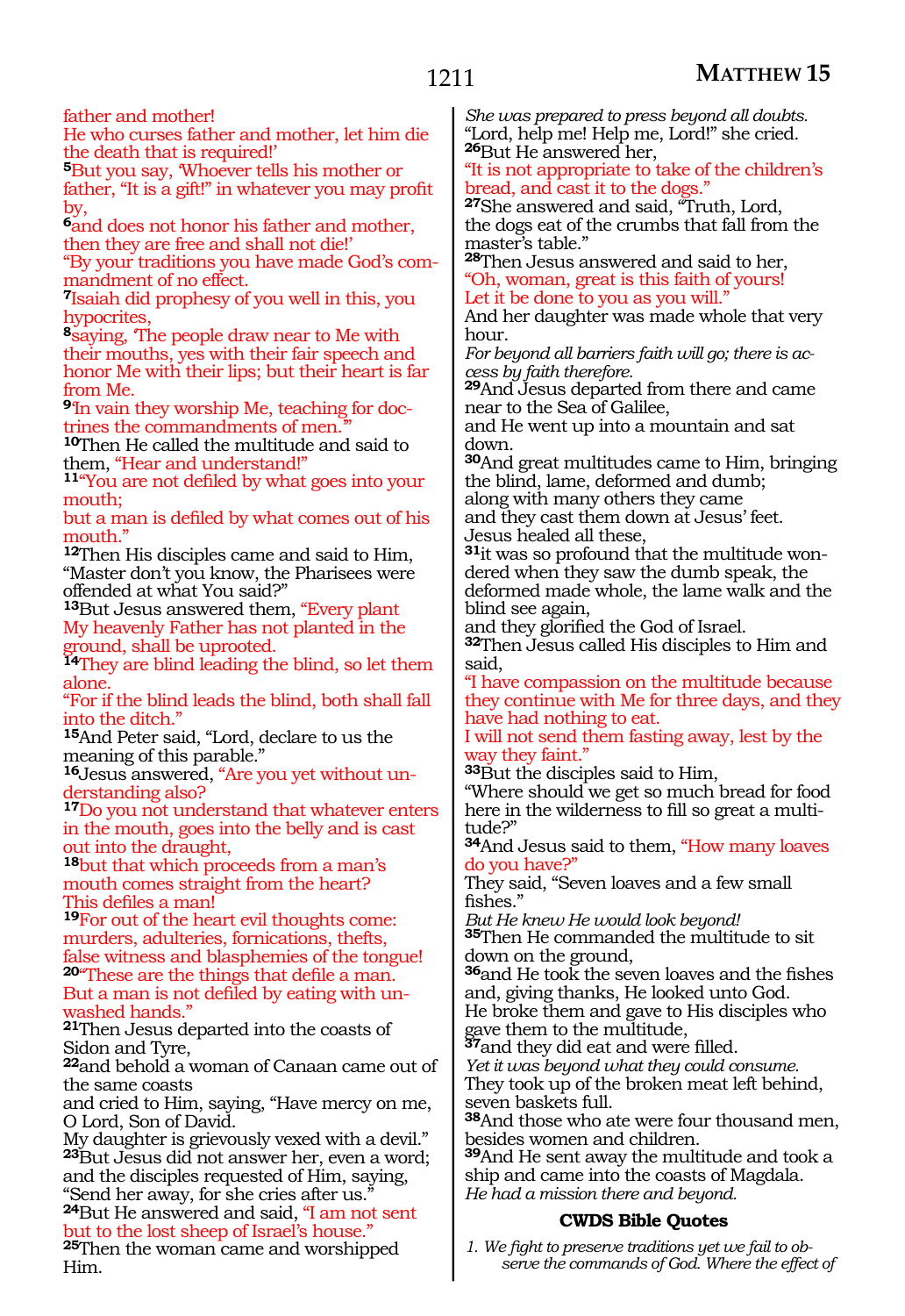*traditions make the word of no effect then the tradition is evil.*

- *2. When we trade the word of God for profit, then we reduce the church to a marketplace and we reduce God to a tradable commodity.*
- *3. Honoring father and mother is absolute; whatever the situation, we remain resolute to observe this.*
- *4. Word-worship or worship with words without a heart of sincerity is lip-service; there is no truth in this worship. To worship in truth is to call Him Lord and make Him the lord you call Him by doing what He says.*
- *5. Vain worship is oblation to God but compliance to man above God; it is awesome praise but no obedience to faith.*
- *6. They may be deep-rooted pillars in the house of God but if they are not planted by God for the current move of God they will be refuse thrown as trash in the rubbish-heap, root first.*
- *7. If you stick out and follow the heart of God you will offend many who are stuck in their ways and expect God to be stuck behind them.*
- *8. The faith they fail is the fall they find; the blindness that leads them is the blindness that follows them and the blind they lead to their pitfall, for who is blind but he who cannot see the current move of God.*
- *9. You regulate what you eat and how you eat but you do not contemplate and refine what you speak and how you speak; food is a product for the body but your word is a product of the soul for the spirit.*
- *10. Food is regulated by the body which decides what to use, what to store and what to eject; our words are regulated by the heart which without contention spits out whatever is in it.*
- *11. The man is more than the body, man is a spirit; food may affect the body but it cannot defile the spirit-man.*
- *12. You may be out of position but you are not out of place if you are not out of faith to reach God; they cannot put you out if they cannot put out the faith you pull out to be in the place you are.*
- *13. Never leave without what you came for; it took faith to bring you to Christ in the first place, extend it to receive all you need from Him.*
- *14. You may not be of the faith, or considered a child, but you can attract what others will extend great faith to reach.*
- *15. If you understand the value of the crumb, your meditation, memorization and search for the word of God will be passionate; you will not let a crumb of the Bread of life, the word of God be wasted.*
- *16. Place your troubles at Jesus' feet and watch Him roll them away: blindness, lameness, deafness and dumbness; it glorifies Him to put God on display.*
- *17. Your days spent in fasting and prayer are never wasted; Jesus will not send you away empty if you empty yourself before Him; pursue Him ardently.*
- *18. Your concern in the time of need is not how great a problem you have but what you have to offer to Jesus; it is not how stressed you are but what you have for Jesus to bless.*
- *19. Jesus never keeps what you give to Him; He multiplies it and gives it back to you to bless others with.*
- *20. What you give to God may be all you have but much more than you will ever need; it is never wasted; even the waste from what He gives*

*back to you is staggeringly more than what you gave to Him in the first place.*

- *21. If it is not enough for you, give it to Jesus; He is the multiplier; He is always interested in the multitude; it will come to you if He can get it through you; He will give you an administrator's blessing which is both physical and spiritual.*
- *22. When you give, Jesus gives back to you pressed down to meet all your needs, shaken together to remove the questions and running over to feed millions if you will not try to cap Him.*

## **PRAYER POINTS**

- My Father my God, help me never to hide behind religion to commit evil; help me never to confuse evil with righteousness. Amen.
- Every spirit using the pulpit and the church for personal benefit receive angelic fire now, in the name of Jesus; Father uproot them, remove them, cast them out. Amen.
- I speak honor into the spirit of every child in the generation, in the name of Jesus.
- Father, I love You; I will walk out my worship by living in obedience to You. Amen.
- I refuse to worship in vain; I mix my worship with purity of heart; my worship shall be received, in the name of Jesus.
- Marvelous God, root out every spirit from the church that is standing to resist what you are doing in this season. Amen.

## **GAIN** the whole world! Are you happy?<br> **GCan** the happy world make you whole? **Isn't it better to lose your whole life And to gain your precious soul? Blessed are you Simon; You have gained a knowledge valued more than gold.**

#### **But rebuked, for you would rather Not see that knowledge sown.**

## MATTHEW 16

**<sup>1</sup>**The Pharisees and the Sadducees came, tempting Him then.

They desired that He would show them a sign from heaven.

**<sup>2</sup>**He answered them, saying,

When it is evening you say, It is fair weather,' for you see the sky is red.

**<sup>3</sup>**And in the morning you say, 'Foul weather today,'

for the sky is red and lowering.

"Oh, you hypocrites!

You can discern the face of the sky,

but you cannot discern the signs of the times. **<sup>4</sup>**A wicked and adulterous generation seeking a sign.

You seek a sign but none shall be given, but the sign of the prophet Jonah."

He left them and departed to the other side, **<sup>5</sup>**and His disciples too went over,

but the disciples had forgotten to take bread. **<sup>6</sup>**And to them Jesus said,

"Take heed; beware of the leaven of the Pharisees and of the Sadducees."

**7**And they reasoned among themselves, saying, "It is because we have taken no bread."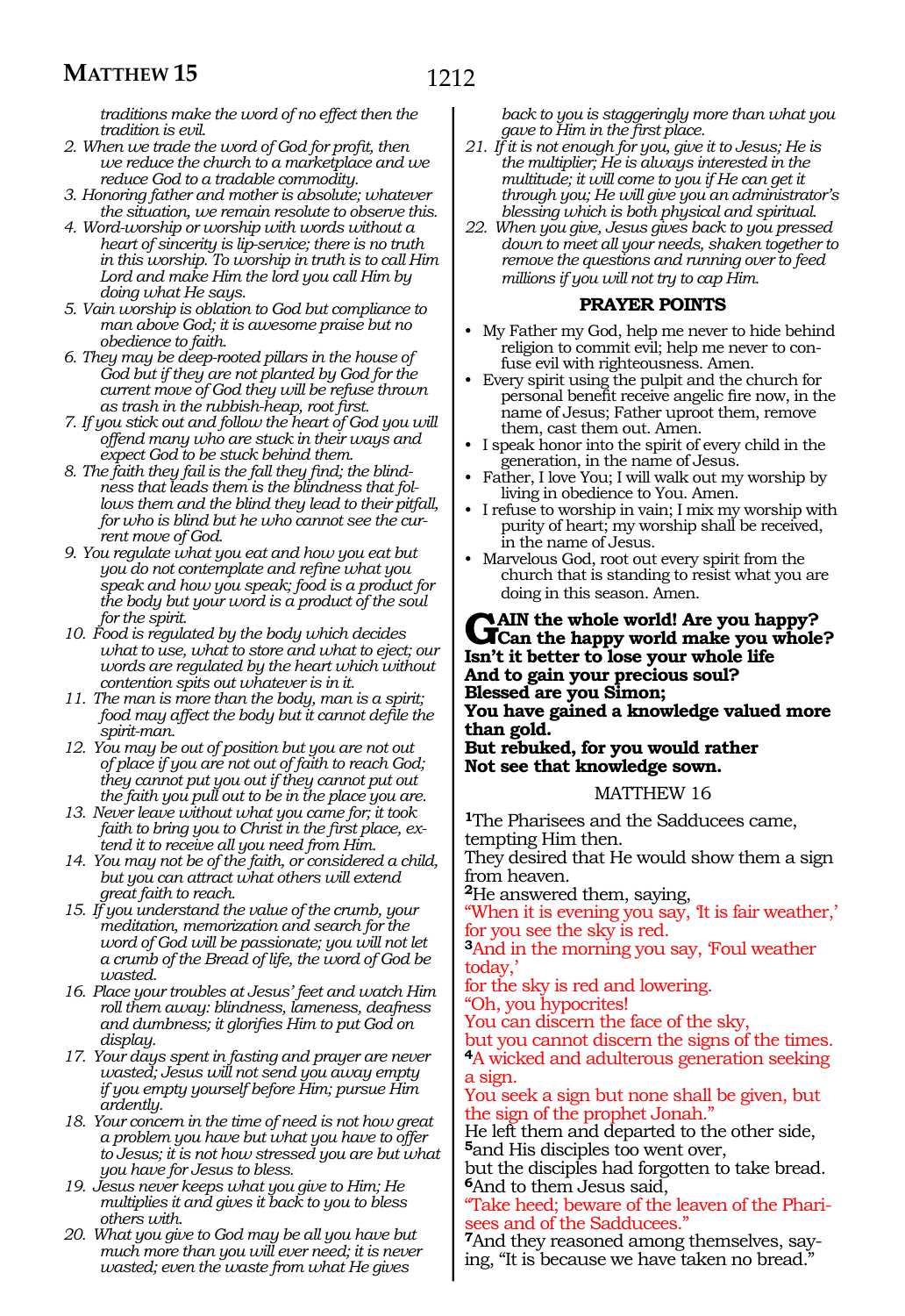**<sup>8</sup>**And when Jesus perceived this,

to them He said, "Oh, you of little faith.

"Why reason among yourselves,

'It is because we brought no bread?' **<sup>9</sup>**Do you not understand or remember the five loaves and the five thousand they fed,

and how many baskets you took up? **<sup>10</sup>**Nor the seven loaves of the four thousand, and how many baskets were left?

**<sup>11</sup>**How is it then you did not understand that I did not speak to you concerning bread, but you should beware of the leaven of the Pharisees and Sadducees instead?"

**<sup>12</sup>**Then they understood; now they could see that He did not warn them to beware of the leaven of bread

but of the doctrine of the Sadducees and Pharisees.

**<sup>13</sup>**And when Jesus came into the coasts of Caesarea Philippi,

He asked His disciples, saying,

"Who do men say that I, the Son of Man, am?" **<sup>14</sup>**They said, "Some say John the Baptist,

some say Elijah; some say Jeremiah, or one of the prophets."

15Then He said, "But whom do you say that I am?"

**<sup>16</sup>**Simon Peter answered by revelation, "You are Christ, the Son of the living God!" **<sup>17</sup>**And Jesus answered and said to him, "Blessed are you Simon Barjona, for flesh and blood have not revealed to you this thing, but My Father in heaven has revealed it.

**<sup>18</sup>**"And I say to you, therefore,

you are Peter, and upon this rock I will build My church and the gates of hell shall not prevail against it.

**19**And I will give to you the keys of the kingdom of heaven,

and whatever you bind on earth, bound in heaven it shall be.

And whatever you shall loose on earth shall be loosed in heaven likewise."

**<sup>20</sup>**Then Jesus charged His disciples to tell no one that He was Jesus, the Christ.

**<sup>21</sup>**And Jesus began from that time to show His disciples how He must go to Jerusalem and suffer many things of the elders, chief priests and scribes,

and be killed and raised again from the dead on the third day.

**<sup>22</sup>**Then Peter took Him and began to rebuke Him;

saying, "Lord, from You, let this be far away; this will not happen to You!"

*These were things he did not understand!*

**<sup>23</sup>**But Jesus turned and said to Peter,

"Get behind Me, Satan!

"You are an offense to Me; for you do not endorse the things of God but those things that are of men."

**24**Then to His disciples He said,

"If any man come after Me, let him deny himself, take up his cross and follow Me.

**<sup>25</sup>**For whoever will seek to save his life, shall lose it;

but if he will lose his life for My sake shall find his life.

**<sup>26</sup>**For what does it profit a man if he should gain the whole world yet lose his own soul? For what shall a man give in exchange for his soul?

**<sup>27</sup>**For the Son of man shall come in the glory of His Father, with the angels,

and He shall reward every man according to his works!

**<sup>28</sup>**"I say to you, there are some standing here who will not taste death, until they see the Son of man coming in His kingdom, even then."

- *1. It is not the sign you seek that instructs you but the sign you acknowledge and appreciate, for the sign you seek is in plain view, but is as visible as your ability to see.*
- *2. Jonah is a whale of a story not just a story of a whale, or a big fish; it is pragmatic but the greater significance is that it is prophetic.*
- *3. You do not worry about the supply if you have the source; you may forget bread but never forget the bakery, the Bread of life.*
- *4. Baked bread is already leavened; the leaven of false doctrine is influence that will seek to penetrate and be baked with the Bread of life, the word of God, and make it unprofitable.*
- *5. It is important to distinguish what they say from what you say about Jesus; they say what they see, you say what is revealed because of proximity.*
- *6. No one can confess affirmatively that Jesus is Christ, the Son of the living God, without a revelation of the Holy Spirit.*
- *7. The revelation of the Word of God, Jesus, is the rock on which the church is built; the gates of Hell have no power against the revealed word and the spoken word.*
- *8. The keys of the kingdom, revelation of the effect and the impact of the spiritual realm, is the ability to tap spiritual principles to address earthly matters.*
- *9. Whatever heaven binds is bound for eternity; whatever heaven looses is loosed for eternity; whatever you bind or lose on earth is not just heaven-bound but heaven binds.*
- *10. His disciples were restrained from declaring the glorified Jesus when He was present as His works declared Him then; we are constrained to declare Him by word and by works.*
- *11. Purpose may be painful, but it is full of eternity; God is not exalted if purpose is aborted.*
- *12. The devil will speak through those closest to you to divert you from the destiny God has designed for you; recognize who is speaking by the word that is spoken and address him directly.*
- *13. If it is against the plans of God for your life, it is from the devil even if it is through your closest friend or partner.*
- *14. You will lose the life you seek to save by rejecting Christ; you save the life you lose for the sake of Christ.*
- *15. If you gain the world that passes away and lose your soul you have not gained; for all you have gained for all the life you live and all the world*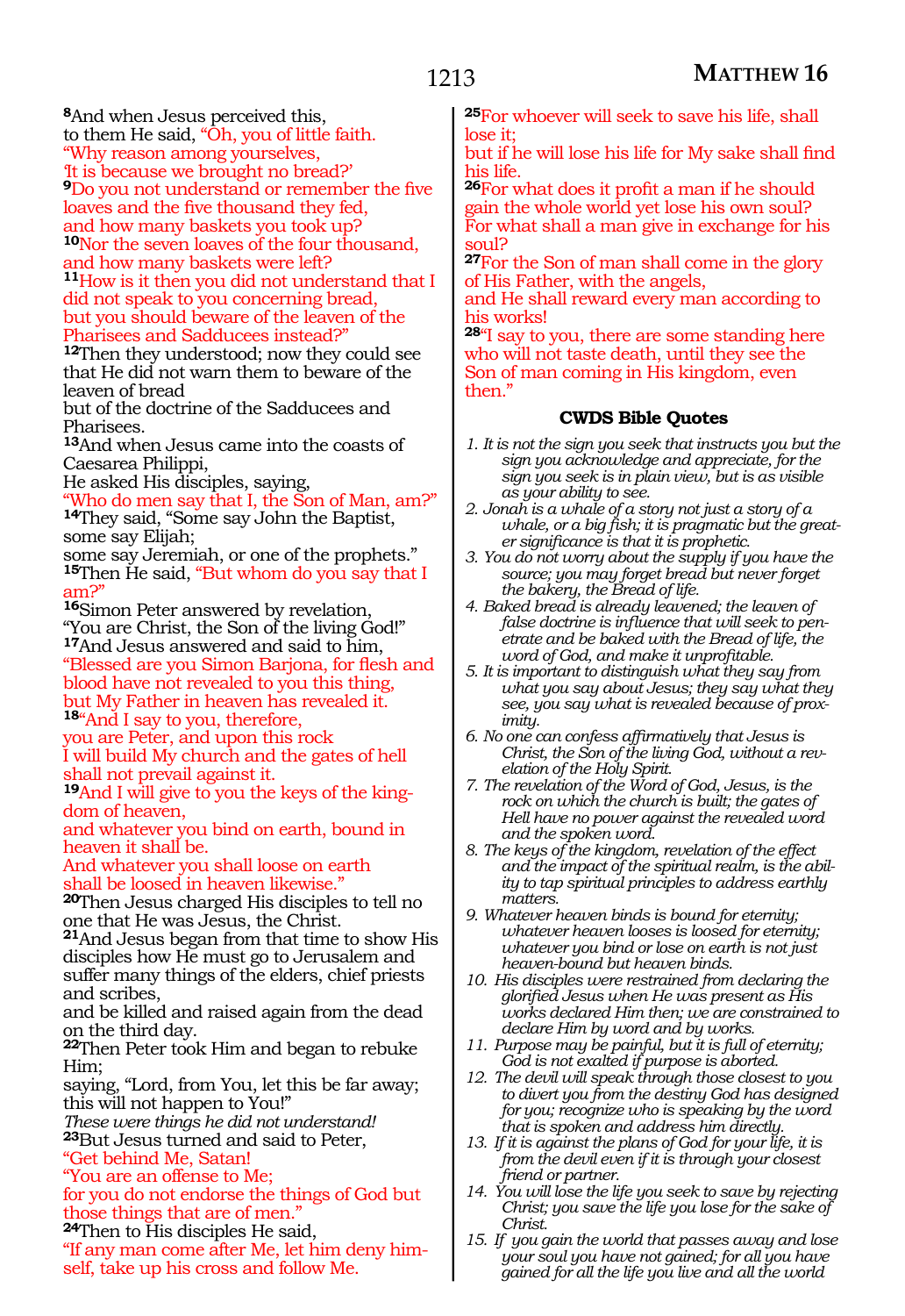*with it you give, you will find that it is no exchange; to gain the cross is a world of gain; and much more, an eternity too.*

# **PRAYER POINTS**

- Holy Father, open my eyes to the things of the Spirit; increase my spiritual understanding. Amen.
- Thank You Holy Father for the prophetic significance of the things You do; yes I believe, you can raise the dead to proclaim Your word, just as with Jonah. Amen.
- Jesus my Lord, be my daily bread; I shall never lack a word to respond to my current situation. Amen.
- Father God, let every evil influence seeking to corrupt the truth of Your word in the hearts of believers receive angelic fire, in the name of Jesus.
- Jesus my Lord, help me never to be confused about who You are; I refuse to be distracted by what the world is saying, in the name of Jesus.

**IS HE NOT beautiful? Beautiful isn't He?**<br> **His face shining as the sun;**<br> **His elathes like light, godinat His face shining as the sun; His clothes like light, radiant. Isn't He beautiful? Isn't He? Isn't He all God? All God isn't He? "This is My beloved Son; Hear Him, the only One!" Isn't He all God? Isn't He? Isn't He powerful? Powerful, isn't He? All demons have to go, even the tough ones also!**

**Isn't He all powerful? All powerful isn't He?**

# MATTHEW 17

**<sup>1</sup>**After six days, Jesus took Peter, James and his brother John,

and brought them up into a high mountain. **<sup>2</sup>**And He was transfigured before them.

As the sun, His face did shine,

and His clothing was white as light.

*Beautiful and glorified!*

*Glorious, Isn't He?*

**<sup>3</sup>**Behold there appeared to them Moses and Elijah talking with Him.

**<sup>4</sup>**Then Peter answered and to Jesus he said, "Lord it is good for us to be here!

"Let us make three tabernacles:

one for Moses, one for You and one for Elijah along with these!"

**<sup>5</sup>**While he was still speaking, a bright cloud overshadowed them

and a voice came out of the cloud, saying, "This is My beloved Son; in Him, I am well pleased; listen to Him!"

*Yes, build a tabernacle on every word He says!* **<sup>6</sup>**Then the disciples fell on their faces and they were very afraid when they heard the voice that spoke.

*Affirming what they had come to know; all God…! Isn't He?*

**<sup>7</sup>**Jesus came and touched them, and said, "Do not be afraid, arise!"

*Isn't He caring, although He is Most High?* **<sup>8</sup>**And when they had lifted up their eyes they saw no man but Jesus alone.

**<sup>9</sup>**Then as they came down from the mountain, Jesus charged them, saying to them,

"Tell the vision to no one until the Son of man is risen from the dead."

**<sup>10</sup>**And the disciples asked Him and said, "Why do the scribes say that Elijah must first come?"

**<sup>11</sup>**Jesus answered and said to them,

"Elijah must first come and restore all things, **12**but I say to you that Elijah has come already and they did not know him,

and they did to him as is ascribed;

so shall the Son of man suffer of them likewise!"

**<sup>13</sup>**The disciples understood Him then, that of John the Baptist He had spoken to them.

**<sup>14</sup>**And when they reached the multitude, a certain man came to Him, kneeling down and saying,

**15**"Lord have mercy on my son, for he is a lunatic!

He is sore vexed and often he falls into the fire and often into the water.

**<sup>16</sup>**I brought him to Your disciples but they could not cure him at all!"

**<sup>17</sup>**Then Jesus answered and said,

"Oh you generation, perverse and faithless! How long shall I be with you?

How long shall I suffer you?"<br>He said, "Bring him here to Me."

18Then Jesus rebuked the devil and he fled;

he departed from the child *and they thought… powerful, isn't he?*

All powerful, for from that hour the child was cured.

**<sup>19</sup>**Then the disciples came to Jesus by Himself and said,

"Why could we not cast him out, but You only?"

**<sup>20</sup>**And Jesus said, "Because of your unbelief! For I say to you, if you have faith as a grain of mustard seed,

you shall say to this mountain, 'Remove to a far off place,' and it shall go,

yes, what you say it will do;

and nothing shall be impossible to you.

**21**However this kind does not go out by anyhing but by prayer and fasting.

**<sup>22</sup>**And while they remained in Galilee, Jesus said,

"The Son of Man shall be betrayed into the hands of men to be slain,

**<sup>23</sup>**and on the third day He shall be raised again."

They were exceedingly sorry then.

**<sup>24</sup>**And when they arrived at Capernaum, those who received tribute money came to Peter and said, "Does not your Master pay tribute?"

**<sup>25</sup>**And he said, "Yes, indeed He does." And Jesus stopped Simon when He entered the house,

saying, "What do you think? Tell me,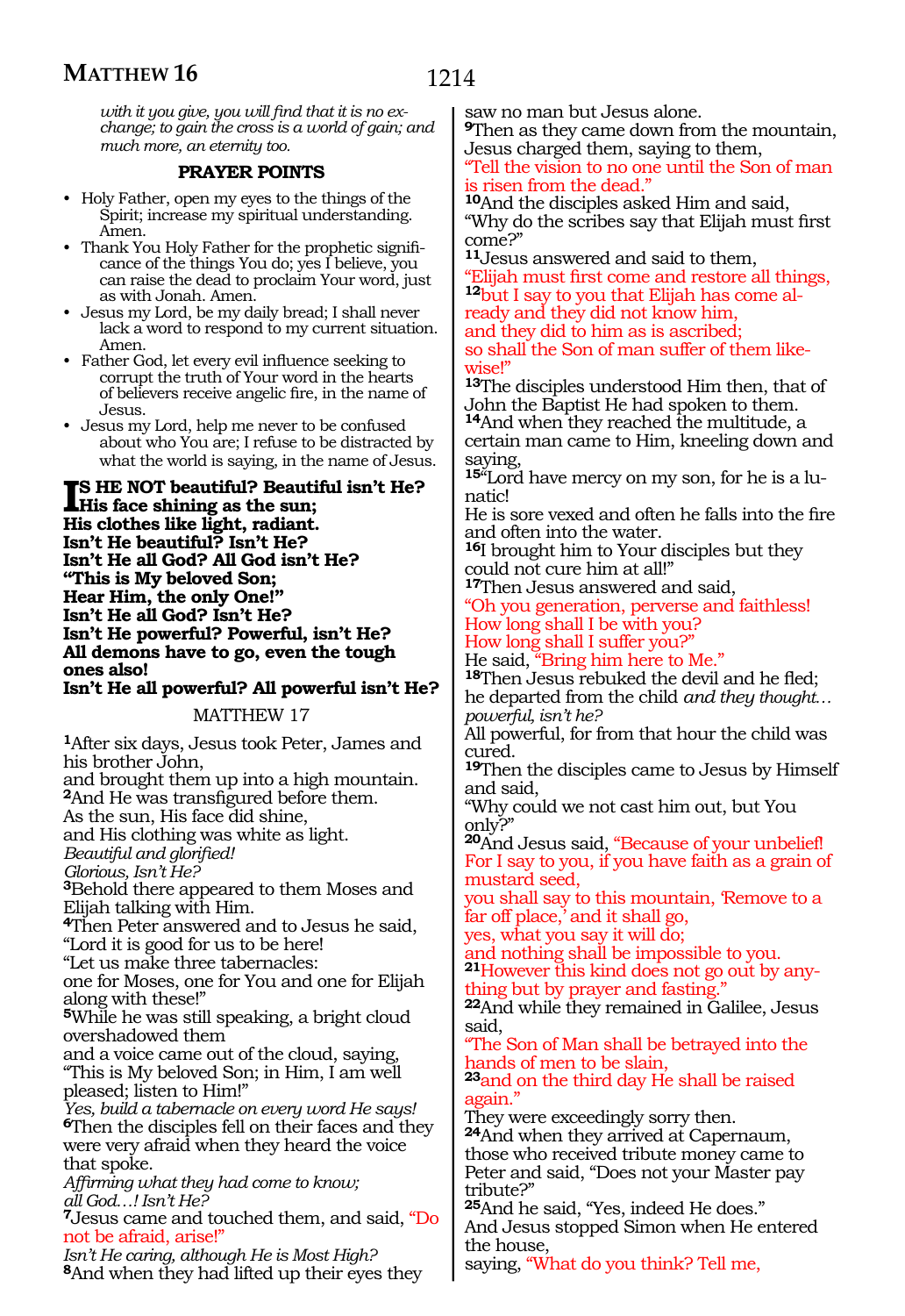#### of whom do the kings of the earth nations take tributes and customs? Of their own children, or is it of strangers?"

**<sup>26</sup>**Peter said, "Of strangers."

Jesus said, "Then are the children free." *Above customs, but respectful to the law was He.*  **<sup>27</sup>**He said, "However, so as not to offend them, go to the sea and cast a hook and take up the first fish that comes up,

and you will find a piece of money in his mouth;

give it to them for you and Me!"

*Unconventional and marvelous, Isn't He? Isn't He? Isn't He?*

## **CWDS Bible Quotes**

- *1. The extent of your experience becomes more intense the closer you get to Jesus.*
- *2. There is a measure and dimension of revelation and experience for followers outside the circle; another for the outer-circle of workers and another for the inner-circle of leaders.*
- *3. A revelation of the Lord Jesus Christ underpinned by a personal spiritual encounter changes your image of Him and your relationship with Him forever.*
- *4. When faced with the Lord, the law and the prophetic, do not build separate tabernacles; recognize that the Lord is the fulfilment of the law and the testimony of Jesus is the spirit of prophecy.*
- *5. You can build a tabernacle around each encounter with God and name it after the encounter or you can build a tabernacle around the God of encounters and begin to name encounters.*
- *6. Never be distracted by an encounter and use it to divide and denominate the church; the voice of the Father resonates, "Hear the Son."*
- *7. In these last days God speaks to us, not by Moses, or Elijah, but through an experience common to all believers, through the Son.*
- *8. Not every encounter with God is an immediate message to the world but an effective message to you immediately; it is added to your effectiveness until it is permitted to be added to your message.*
- *9. Elijah is a physical manifestation of the spirit he carried or rather, that carried him, not reincarnated but returning in the body of John.*
- *10. Jesus prophesied His death so we could appreciate the designation of His life.*
- *11. There is a standard expectation of the world that disciples should do the works of Jesus; Jesus expects all those who walk with Him to work with Him and do the works He does.*
- *12. The public still bring their problems to the pulpit and to believers expecting resolve; Jesus looks to followers expecting faith.*
- *13. There are sicknesses that are natural that doctors can handle and there are some that are diabolical that will man-handle doctors and need to be cast out by the authority of the spoken word.*
- *14. A grain of faith is enough to move every mountain of your impossibilities; it makes nothing impossible to you.*
- *15. Know the kind of devil you are dealing with for some kind will go at your command while some will compel you to go all out in prayer and fasting for them to get out; either which way, all kinds must go.*
- *16. Prayer and fasting is your answer to deliver your-*

*self and your household; don't wait on prophets when you can crack it with sacrificial prayer.*

- *17. It is hard to let go of someone you have held to and who holds your heart, but it is necessary to release them to their destiny and to the purpose of God for their life.*
- *18. The pain of death is always swallowed up in the joy of divine destiny and purpose fulfilled; it is less painful when they know when and where they are going.*
- *19. You may feel excused by works, or kingdom positioning to pay taxes, but you are not excused by the law of righteousness, or honor.*
- *20. Jesus paid taxes to avoid the offense; offense in any shape or form affects your message; it is not righteous to pay tithes with stolen taxes.*
- *21. Failure to pay taxes is an offense of such magnitude in the natural it can land you in prison; you have an obligation to clear all offenses of anyone who has anything against you before you offer anything to the government of Heaven.*
- *22. Your kingdom wants you to trust your King to provide not just for your income but for your taxes; Jesus is willing to provide the miracle if you are ready to pay your taxes.*

## **PRAYER POINTS**

- Jesus my Lord, take me higher in You; show me Your glory. Amen.
- My Father my God, I am not satisfied in the outer courts, I want the fire of Your presence; let me see Your face. Amen.
- I prepare myself for divine encounters with Jesus; my life shall never be the same, in the name of Jesus.
- Jesus my Savior, my faith is complete in You; I will hear You. Amen.
- The tabernacle of my faith is built on the word of God, on continuous revelations of the word, and on new encounters with Him. Amen.
- I send fire against every religious spirit dividing and denominating believers; I declare with the voice of my Father, 'Hear the Son!' Amen.

**LITTLE children, do not despise them;**<br>Their angels behold God's face.<br>It nows to be just like them: **It pays to be just like them; You can learn much from their ways. Oh, you precious little sheep, for you He has left His ninety-nine. You are forgiven much, oh, servant; why chastise for a little dime? And know it is no little thing when you bind a thing on earth; Where two or three are gathered in His name, you are not just a little crowd.**

## MATTHEW 18

**<sup>1</sup>**His disciples came to Jesus at that time and asked Him,

"Who is the greatest in the kingdom of heaven?"

**<sup>2</sup>**And He called a little child to Him, and set him in their midst,

**3**and said, "Unless you be converted and become like little children,

you shall in no way enter the kingdom of heaven.

**<sup>4</sup>**Whoever therefore, shall humble himself as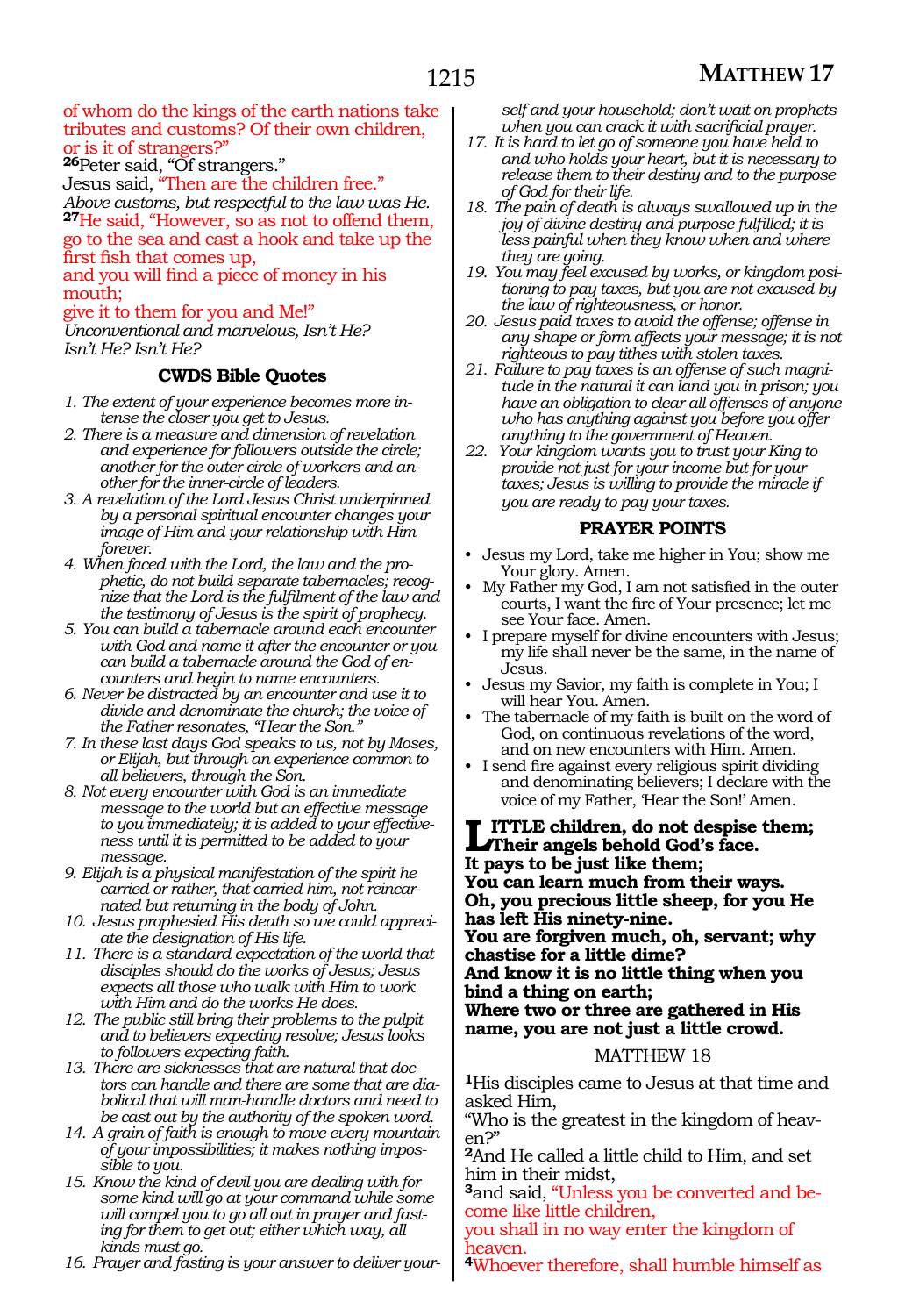# 1216

| a little child, the same is the greatest in the                                                           | my brother sins against me, how often must I                           |
|-----------------------------------------------------------------------------------------------------------|------------------------------------------------------------------------|
| kingdom of heaven.                                                                                        | forgive, until seven times?"                                           |
| <sup>5</sup> Whoever receives one little child in My name,                                                | <sup>22</sup> Jesus said to him, "I do not say to you, until           |
| he receives Me.                                                                                           | seven times,                                                           |
| <b>But he who shall offend one of these little</b>                                                        | but to seventy times seven, this do.                                   |
|                                                                                                           |                                                                        |
| ones who believes in Me,                                                                                  | <sup>23</sup> Therefore, the kingdom of heaven is likened              |
| it is better for him that he be drowned in the                                                            | to a certain king who takes account of his                             |
| depths of the sea with a millstone hanged                                                                 | servants,                                                              |
| about his neck.                                                                                           | <sup>24</sup> and when he begins his reckoning, one is                 |
| <sup>7</sup> 'Woe to the world because of offence.                                                        | brought to him who owes him ten thousand                               |
| Offenses must necessarily come, but woe to                                                                | talents.                                                               |
| the man by whom the offense comes.                                                                        | <sup>25</sup> Because he cannot pay, the lord gives com-               |
| <sup>8</sup> So if your hand or foot offends you, cut that                                                |                                                                        |
|                                                                                                           | mandment,                                                              |
| hand or foot off and cast it away.                                                                        | "Sell him, his wife and children, to make pay-                         |
| It is better for you to enter life lame or                                                                | ment, and everything he has.'                                          |
| maimed, than having two hands and feet, and                                                               | <sup>26</sup> But the servant falls down; it reaches him to            |
| you are cast into everlasting fire.                                                                       | the heart.                                                             |
| <sup>9</sup> "If your eye offends you, pluck it out, cast it                                              | He worships and entreats, Lord have patience                           |
| from you.                                                                                                 | with me; I will pay you all!'                                          |
| It is better for you to enter into life with one                                                          | <sup>27</sup> The lord is moved with compassion and so                 |
| eye to see through                                                                                        | he sets him free.                                                      |
|                                                                                                           |                                                                        |
| rather than having two eyes and be cast into                                                              | He forgives him of all the debt.                                       |
| hell's fire.                                                                                              | <sup>28</sup> But the same servant then goes out                       |
| <sup>10</sup> Take heed that you do not despise one of                                                    | finds a fellow servant who owes him a hun-                             |
| these little ones for I say,                                                                              | dred pence, and he takes him by the throat,                            |
| in heaven their angels always see My Father's                                                             | laying his hand on him, he says, Pay me what                           |
| face.                                                                                                     | vou owe!'                                                              |
| <sup>11</sup> For the Son of man is come to save that                                                     | <sup>29</sup> His fellow servant falls down at his feet and            |
| which was lost.                                                                                           | begs him to be lenient also.                                           |
| <sup>12</sup> "If a man has a hundred sheep, and one is                                                   | 'Have patience with me,' he cries, 'and I will                         |
| gone astray,                                                                                              | pay you all!'                                                          |
| would he not leave the ninety-nine and go                                                                 | <sup>30</sup> But he does not regard the man's tears and               |
| to the mountains right away to seek the one                                                               | into prison has him cast until he should pay                           |
|                                                                                                           |                                                                        |
| gone astray?                                                                                              | his debt!                                                              |
| 13And when he finds it in that day, he will                                                               | <sup>31</sup> But when his fellow servants saw this thing,             |
| rejoice more for that sheep than for the ninety-                                                          | they were disturbed and came and told the                              |
| nine that safely remain.                                                                                  | lord, the wickedness he did.                                           |
| <sup>14</sup> Even so, it is not your heavenly Father's will                                              | 32 <sup>4</sup> His lord called him and said to him, 'Oh,              |
| that any of these little ones perish.                                                                     | you wicked servant,                                                    |
| <sup>15"</sup> Now if your brother trespasses against you,                                                | I forgave you all that debt because you desired                        |
| go and tell him his fault, between you and                                                                | me;                                                                    |
| him; tell him alone.                                                                                      | <sup>33</sup> should you not have had compassion, on                   |
| If he hears you, you have gained a brother;                                                               | your fellow servant too, even as I, your lord,                         |
| yes, you have brought a brother home.                                                                     | had pity on you?'                                                      |
| <sup>16</sup> But if he does not hear you, then take with                                                 | Yes, even as the Lord has forgiven you!                                |
|                                                                                                           | <sup>34</sup> The lord was very angry and to the tormen-               |
| you one or two more,                                                                                      |                                                                        |
| that every word may be established in the                                                                 | tors delivered him, until he should pay all that                       |
| mouths of two or three witnesses.                                                                         | was due, because he was unforgiving!                                   |
| <sup>17</sup> If he refuses to hear them, tell it to the                                                  | 35So will My heavenly Father do likewise to                            |
| church then.                                                                                              | you if from your hearts you do not forgive your                        |
| If he refuses to listen to the church, let him be                                                         | brothers their trespasses!"                                            |
| to you as a stranger and a publican.                                                                      | <b>CWDS Bible Quotes</b>                                               |
| <sup>184</sup> I tell you, whatever you bind on earth, in                                                 |                                                                        |
| heaven it is bound;                                                                                       | 1. The trusting, dependent, believing, you, packaged                   |
| and whatever you loose on earth, in heaven it                                                             | as a child in spirit, is the humility propelling the                   |
| is loosed.                                                                                                | greatness in you on the axis of the kingdom.                           |
| <sup>19</sup> Again I say, if two or three agree, touching                                                | 2. See Jesus in the eyes of a child; treat the child as                |
| anything they desire to ask,                                                                              | you would treat Jesus if you could see Him with                        |
|                                                                                                           | your eyes, for Jesus receives it as if you did it to                   |
| it shall be done for them of My heavenly Fa-<br>ther.                                                     | Him personally.                                                        |
|                                                                                                           | 3. Children are heavenly defended; if you offend                       |
| <sup>20</sup> For where two or three are gathered together                                                | and make any who believe in Jesus sin, their                           |
|                                                                                                           |                                                                        |
| in My name,                                                                                               | defense gets militant; there is no running from                        |
| there I am, right there in the midst of them."<br><sup>21</sup> Then Peter came to Him and said, "Lord if | what is coming, you are better off drowning with<br>no hope of escape. |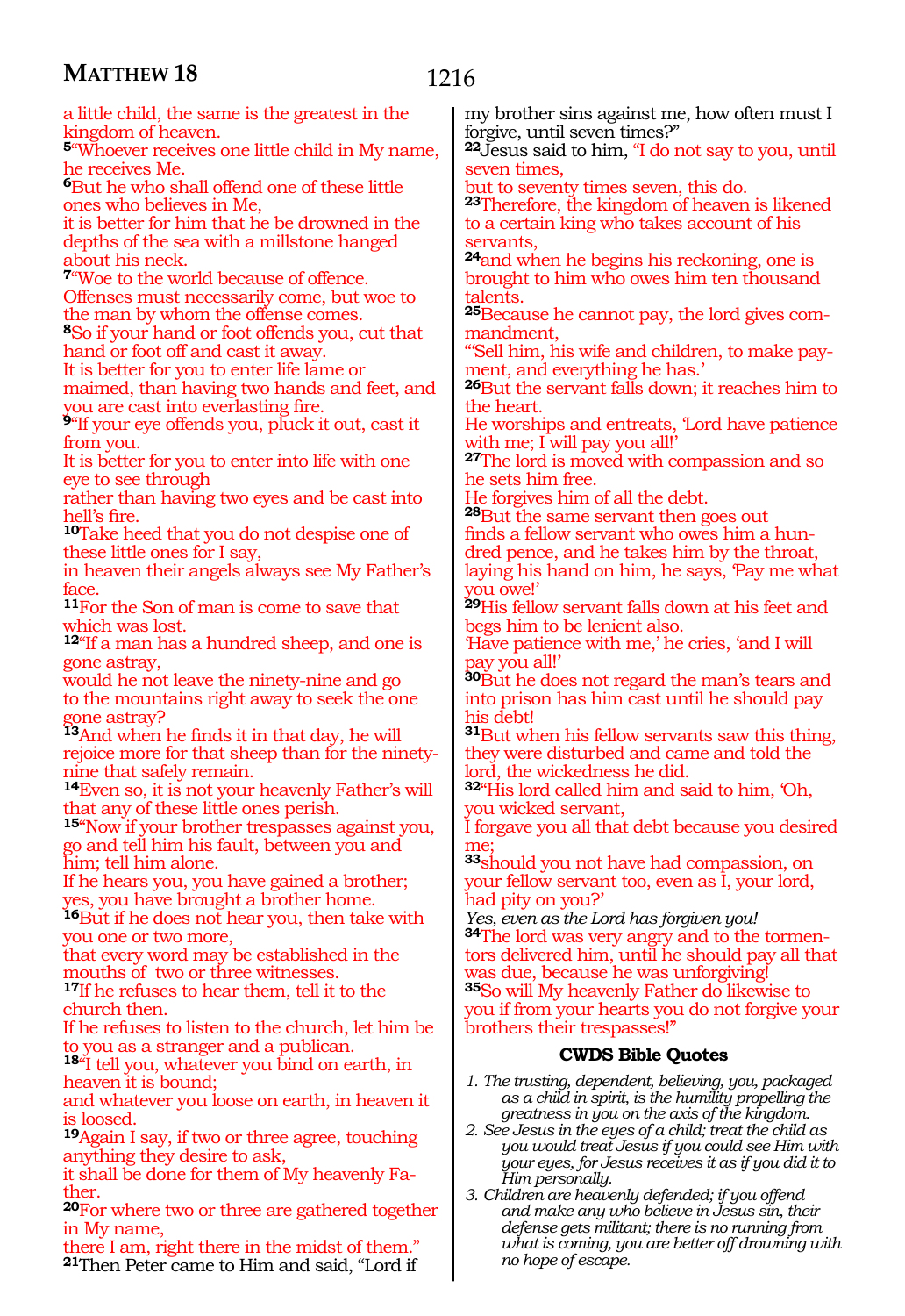- *4. Offense must come but it must not come from you; woe is the sure returns for whoever offends.*
- *5. The value of the members of your body in life is worthless if it bars you from being a member of the body of Christ; be ready to cut it thin to make it in.*
- *6. Whether your hand, your feet, your eyes or your friends, painful cutting for those purposefully determined to make it into glory; if you appreciate the gain you will endure the pain.*
- *7. Be very warned before you intentionally or negligently harm a child in God; they have angels in the highest and most important place.*
- *8. You may be lost but you are never let loose, the Shepherd is looking for you; you may have wandered away but wounded hands are reaching out to return you again.*
- *9. Do not stop to contemplate your return to the fold, heaven is waiting to celebrate you.*
- *10. There is great grace upon children ministry in the home or at any other stage; train them early, teach them, disciple them, position them for purpose, for this is cherished, Jesus hates to see any of the little ones perish.*
- *11. You are at fault if you fail to address your brother's fault with him in person; you are faulty if you take it to the public before you take it to him.*
- *12. Offense carried builds a fence; offense addressed builds a bridge.*
- *13. To address an offense, first go personal, if they refuse to acknowledge you go private, two or three; and if they refuse to acknowledge or give audience go public, within the congregational and not the community.*
- *14. You have to step outside the walls of righteousness to take disagreements within the body outside the walls of the church; you may treat your brother as a sinner for stubbornness but you must never take his case to sinners for it puts you and the church on trial.*
- *15. Agreement of witnesses settles an argument in the court of men and establishes a request in the court of heaven; the prayer of agreement is power of attainment.*
- *16. If Jesus is a comprehensive major then two or three gathered in His name is an overwhelming majority since He is at the center of it all.*
- *17. Your congregation may be small but you are no small crowd, nor do you have small clout with Jesus in your midst; you are mighty and fearsome.*
- *18. Seventy times seven is not a command, it is a cliché, meaning, never stop forgiving.*
- *19. If you were forgiven the major that you could not muster from your minor resources, should you not forgive the minor that is so much lower than the major you could not muster? This is the question of the cross.*
- *20. The debt of sin you owed that you could not pay is the debt crying out to you from the prison of those indebted to you.*
- *21. Mercy cries out to mercy and if it finds none in you, it turns away from you hopeless and dejected.*
- *22. Forgiveness in part that is not from the heart is bondage in full; for forgiveness released is the only platform for forgiveness to be received.*
- *23. The King of glory released you from the prison of your sins and the death your debt demanded but will not release you from the prison and torment of your unforgiveness.*
- *24. Their transgression may be great and many, the*

*hurt deep, the debt significant, the offense monstrous and repulsive, but if you place them in the context of your sins forgiven and your hope of eternity, you get minor, insignificant, negligible and certainly not worth your eternity.*

## **PRAYER POINTS**

- Holy Spirit, teach me how to be humble as a child so I can maximize my kingdom experience.
- Our Father in Heaven, place in the heart of every believer, kingdom compassion for every child they have the power to minister to and to influence for the kingdom. Amen.
- Every spirit targeting our children for abuse, scatter by fire, in the name of Jesus; let every abuser be exposed now. Amen.
- Let the spirit of offense be driven from the body of Christ; Jesus, baptize us afresh with love. Amen.
- I refuse to let my body or any members of it restrict my spirit from its eternal reward; my body may fade but I shall live and not die. Amen.

**The Pharisees came to tempt Him And He permitted them to come; The Sadducees came to tempt Him, He confounded them with wisdom. The rich man came to seek Him and Jesus loved him so;**

**He kept the law from his youth but he was too much in love with gold.** 

**Suffer the little children, let them come to Me;**

**You who have come forsaking all things, Your reward is sure as history.**

#### MATTHEW 19

**<sup>1</sup>**When Jesus had finished these sayings, He departed from Galilee and went beyond Jordan to Judea. **<sup>2</sup>**Great multitudes followed Him and He healed them there.

**3**The Pharisees also came to Him, and tempting Him, they said,

"Is it lawful for a man to put away his wife for every cause?"

**<sup>4</sup>**Jesus answered and said to them,

"Have you not read that He who created all at the beginning,

made them male and female alike? **<sup>5</sup>**For this cause a man shall leave his mother and father and shall cleave to his wife,

and the two shall be one flesh.

**<sup>6</sup>**So they are one flesh and no more two! What therefore God has joined together, let no man set apart or undo."

**7**They said to Him then, "Why did Moses command to give a writing of divorcement and put her away from then?"

**<sup>8</sup>**He said, "Because of the hardness of your hearts Moses suffered you to put away your wives.

But from the beginning it was not so. **<sup>9</sup>**"I say to you, whoever puts away his wife, except for fornication, and marries another, he commits adultery!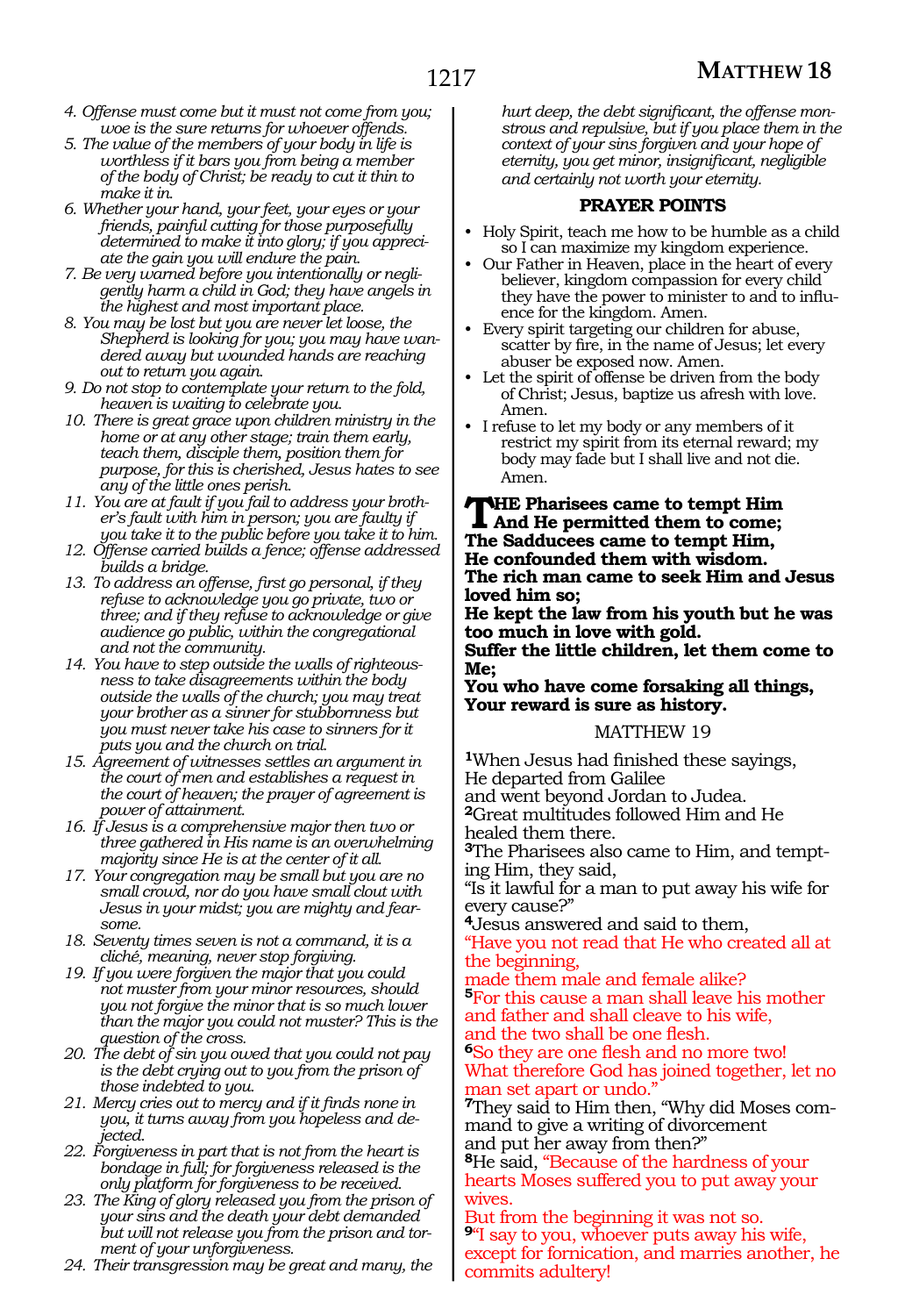# 1218

# And whoever marries a divorced woman commits adultery!

**<sup>10</sup>**Then the disciples said to Him, "If the case of a man and his wife is like this, it is better not to marry." **<sup>11</sup>**Jesus said to them,

"All men cannot receive this saying, except those to whom it is given.

**<sup>12</sup>**"For there are some eunuchs born eunuchs from their mother's womb,

and some made eunuchs of men, and some who make themselves eunuchs for

the kingdom of heaven's sake.

**<sup>13</sup>**Then they brought to Him little children, that He should put His hands on them and pray.

The disciples rebuked them.

**<sup>14</sup>**But Jesus said,

"Suffer the little children to come to Me, and do not forbid them,

for of such is the kingdom of heaven."

**<sup>15</sup>**Then on them He laid His hands, and they departed from there.

**16**And behold one came, saying, "Good Master, tell me,

what good thing shall I do that I may inherit eternal life?"

**<sup>17</sup>**Jesus said, "Why call Me good?

*You who are so caught up with goodness, why call Me good?*

"There is none good but One, that is God. But if you will enter life, do this: keep the commandments."

**<sup>18</sup>***And with confidence* He replied saying, "Which?"

Jesus said, "You shall not murder, nor commit adultery, nor steal.

Do not bear false witness.

**<sup>19</sup>**Honor your mother and father

and love your neighbor as yourself."

**<sup>20</sup>**And the young man responded, "I have kept all these from my youth.

What am I still lacking?"

**<sup>21</sup>**Jesus said, "If you will be perfect, go, sell all you have and give to the poor, then you shall have treasure in heaven above,

and come and follow Me."

*This was his opportunity to do good. Would he now make God his first love?* **<sup>22</sup>**When the young man heard these things he went sorrowfully away, for he had great possessions.

*"It is too costly!" his heart maintained.* **<sup>23</sup>**Then Jesus said to His disciples, "I say to you, that a rich man, shall hardly

enter into the kingdom of heaven. **<sup>24</sup>**Again, it is easier for a camel to go through the eye of a needle, than for a rich man to enter the kingdom of God."

**25**When the disciples heard it, they were exceedingly amazed,

and they said to Jesus, "Who then can be saved?"

**<sup>26</sup>**Jesus looked at them and said,

## "With men this is impossible, but with God all things are possible."

**<sup>27</sup>**Then Peter said, "Lord, behold,

we have forsaken all and followed You. What shall we therefore have?"

**<sup>28</sup>**"You who have followed Me, it shall be in the regeneration, when the Son of man sits in the throne of His glory,

you shall sit upon twelve thrones also; *a good reward certainly.*

You will be judging the twelve tribes of Israel. **<sup>29</sup>**And everyone who forsakes father, mother, wife or children, houses or lands for My name's sake, shall inherit everlasting life. **<sup>30</sup>**But many that are last shall be first, and the first shall be last."

*Oh, how much are you willing to sacrifice?*

- *1. The anointing will attract all kinds and types but will not impact everyone; it blesses those who will freely and trustingly receive, and misses everyone else.*
- *2. He who made them at the beginning made both male and female and for this reason, and this reason alone, God commanded separation from parents to marriage.*
- *3. Many married couples have been separated by parents because they do not understand how to separate from parents; parents remain an honored institution but they must honor the fact that you live separate lives.*
- *4. Marriage is a spiritual institution with God as the supreme marriage authority; man may commit the couple to God to be joined but they cannot commit God to separate them nor should they interfere by illegal separation.*
- *5. The gentleness, mercy and grace of God is displayed in His permissive will as He leads us from the law of divorce of Moses and personal failures, to righteousness, faithfulness and tenderness of heart.*
- *6. Sexual immorality is the termination of marriage in the spiritual and the only basis for ratification (divorce) in the natural; every other basis of divorce is due to the hardness of heart.*
- *7. Adultery is a physical act with a spiritual consequence; adultery in marriage is failure to recognize the spiritual termination rules of marriage since adultery takes you out of marriage.*
- *8. Some disciplines are imposed by life, some are imposed by people, while others are self-imposed when the desire for perfection commits us to sacrifice for the kingdom and align ourselves with the perfect will of God.*
- *9. Not everyone is able to accept the perfect demands of righteousness, but the gentleness of God gives us room to fearfully work out our own salvation while maintaining fundamental principles.*
- *10. Children ministry is fundamental to the kingdom and we should emulate Jesus by not just accommodating them but prioritizing them; children present the kingdom and represent the kingdom; we are all children of the kingdom.*
- *11. Present your children to Jesus from youth; lay hands on them and bless them continuously to agree and reinforce the blessings of Christ.*
- *12. Do not be so caught up with being good you step away from being Godly; Jesus laid the title of*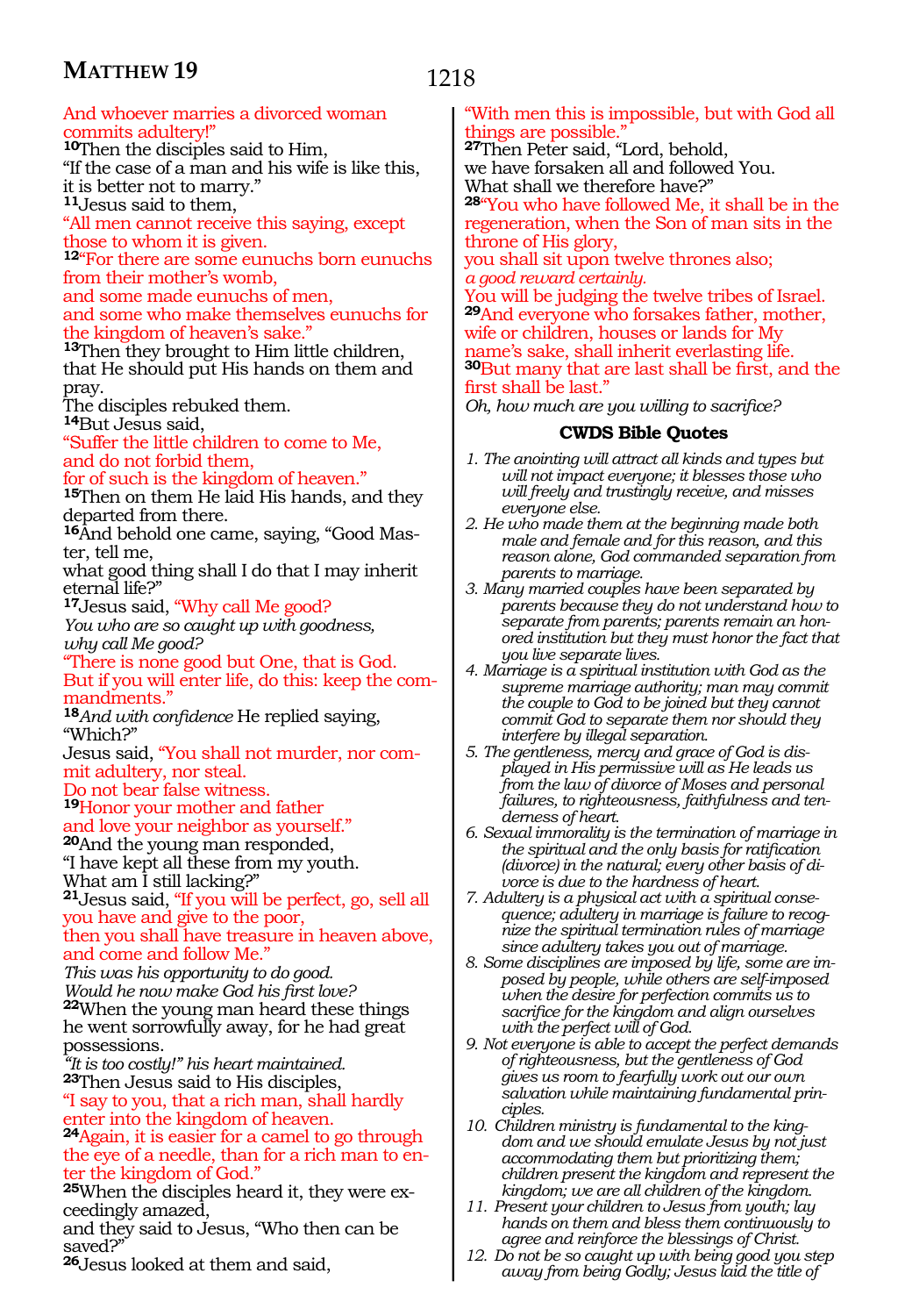*good at God's feet to point all goodness away from man and direct man to the righteousness of God.*

- *13. Your righteousness is in obedience to the word written and revealed; if you seek it and receive it, then do it.*
- *14. How much are you prepared to give Jesus access to place His hands on? Can He instruct your giving?*
- *15. The treasure you set your heart on will compete with the treasure you set your heart in; until your treasure in the kingdom is more valuable to you than the treasure in your heart, your heart will never embrace the kingdom of God.*
- *16. You determine how much the kingdom is valued to you by what you are prepared to sacrifice for it.*
- *17. Giving to the poor places your treasure in heaven for when you give to the poor you lend to God who is in heaven; your treasure is safe with Him.*
- *18. A rich man cannot enter a kingdom for all that is in a kingdom belongs to the king; you enter the kingdom with the mentality of a steward entrusted with kingdom wealth.*
- *19. It is not the riches in your hands that determine your struggle with the kingdom but the riches in your heart; God is the King of hearts and with Him all things are possible.*
- *20. Your promise of promotion to wealth with persecution is your portion for your kingdom sacrifice here, but the gift of eternal life with peace is the topping that makes the sacrifice well-worth it; persecution keeps your focus on eternity.*

## **PRAYER POINTS**

- I am open to a move of God; I crave the anointing. Amen.
- Most High God, thank You that Your institution of marriage and instruction of marriage is clearly defined; let every spirit seeking to defy You be consumed with fire. Amen.
- I come against every negative and controlling parental influence in marriage; I speak love and grace into the spirit of parents to guide and not to divide. Amen.
- I assign fire against the spirit of divorce marauding among believers; baptize our marriages with love that perseveres to victory. Amen.
- My Father my God, I refuse to exist on the parameters of faith; help me to live at the center of Your perfect will for my life. Amen.

#### **Wanted it badly, oh, so bad; So they cried, cried out to God. Wanted the work, agreed to the pay, Does it matter that the master pays others the same?**

**At Jesus' right hand do you want to sit? Ah! No, it is not His to give, But learn from these blind men the fer- vency to have;**

**When you want a thing, and really want it bad.**

## MATTHEW 20

**<sup>1</sup>**"For the kingdom of heaven is like a man who is a landowner, who went out early in the morning to hire laborers into his vineyard.

**<sup>2</sup>**When he had agreed with his laborers for a penny a day, he sent them into his vineyard. **<sup>3</sup>**At about the third hour he went out again and saw others standing idly in the market place,

**<sup>4</sup>**"and he said, 'Go into the vineyard also and whatever is right I will give you.' And they went their way.

**<sup>5</sup>**And he did likewise at the sixth and ninth hour of the day.

**<sup>6</sup>**And also about the eleventh hour he went out and found others standing idly about. He said to them, 'Why do stand here idle all day?'

**<sup>7</sup>**And they said, 'Because no one has hired us.' "So he said, 'Go also into the vineyard pres- ently, and whatever is right you shall receive.' **<sup>8</sup>**So at evening, the lord of the vineyard said to his steward, Call the laborers;

give them their hire beginning from the last to first.'

**9**When those came who were hired at the eleventh hour, every man received a penny.

**<sup>10</sup>**But when the first came, they thought that they should receive more than the others who were paid already;

but they likewise received a penny.

**<sup>11</sup>**"When they received it they murmured aloud against the good man of the house, **<sup>12</sup>**saying, 'These have done only an hour's work but you have made them equal to us; yet, we have borne the burden and heat of the day!'

**<sup>13</sup>**But he answered one of them, and said, 'Friend, did I do you wrong?

Was it not for a penny that we had both agreed?

**<sup>14</sup>**'Take what is yours and go your way. will give to the last the same pay I give you. **<sup>15</sup>**Is it not lawful for me to do what I wish with my own?

Is your eye evil, because I am good?' **<sup>16</sup>**So shall the last be first and the first last. Many are called but few are chosen."

**17**And as Jesus went on His way to Jerusalem,

He took His twelve disciples apart and said to them,

**<sup>18</sup>**"Behold we go up to Jerusalem and there the Son of man will be betrayed to the chief priests and the scribes, and they shall condemn Him to death.

**<sup>19</sup>**They will deliver Him to the Gentiles to be mocked, to scourge Him

and then crucify Him after that;

but He shall rise again on the third day."

**<sup>20</sup>**Then the mother of Zebedee's children and her sons came.

Worshipping Him, she desired a certain thing of Him.

**<sup>21</sup>**He said, "What do you desire?" And she said in answering,

"Grant that in Your kingdom my two sons may sit one on Your right hand, the other on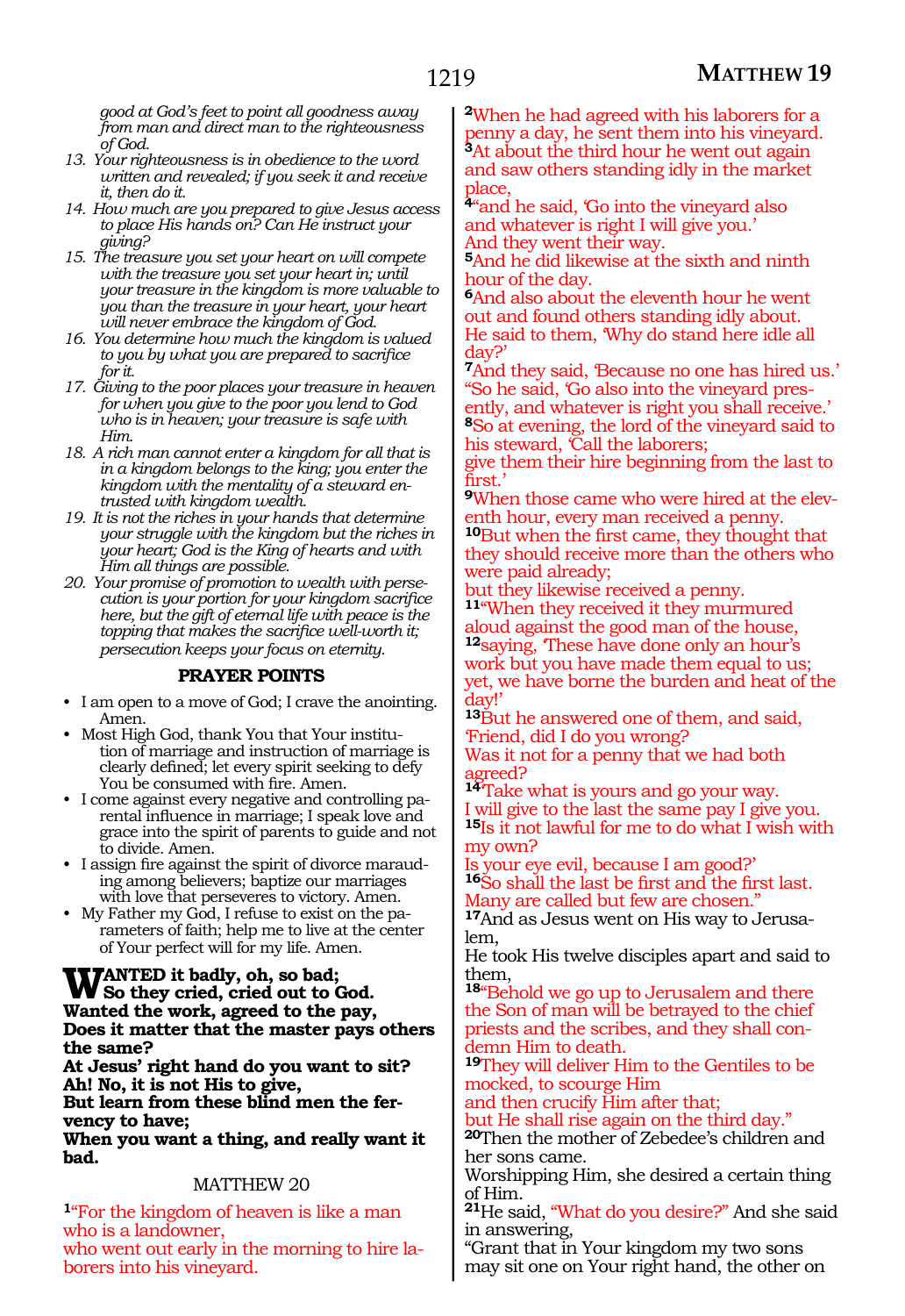# 1220

Your left."

**<sup>22</sup>**But Jesus answering said, "You do not know what you ask;

are you able to drink of the cup that I drink of?

Or be baptized with the baptism that I am baptized with?"

And they said, "Indeed, we are able to do this." **23**And he said, "You shall drink of My cup indeed, and be baptized with My baptism; but to sit on My right or left hand is not Mine to give, but it is for them for whom My Father has prepared it.

**<sup>24</sup>**When the ten heard it they were moved with indignation against these two brothers. **<sup>25</sup>**But Jesus called them to Him and said, "You know that the princes of the Gentiles exercise dominion over their own,

and exercise great authority upon them. **<sup>26</sup>**But this shall not be so among you. He who will be great among you, let him be

your minister, **<sup>27</sup>**and he who will be chief, let him be your

servant.

**<sup>28</sup>**The Son of man came not to be ministered to, but rather to minister and to give His life a ransom for many."

**<sup>29</sup>**And as He departed from Jericho a great multitude followed Him.

**<sup>30</sup>**There were two blind men sitting by the wayside.

When they heard that Jesus passed by, they cried out and said,

"Have mercy on us, O Lord; Son of David, have mercy!"

**<sup>31</sup>**And the multitude rebuked them and told them to be quiet,

*but they wanted something desperately and they would not cease.*

In fact they cried out even more, saying, "Lord, have mercy on us, oh Son of David!" **<sup>32</sup>**And Jesus stopped.

He called them and said, "What do you require of Me?"

**<sup>33</sup>**They said, "Lord, that our eyes may be opened. Yes, that we may see!"

**<sup>34</sup>**Jesus had compassion on them and He touched their eyes.

Immediately they received their sight.

Then they followed Jesus with great delight. *Their relentless cry was rewarded, for great was their desire.* 

# **CWDS Bible Quotes**

- *1. Kingdom labor is a labor of love not a labor of lust; kingdom spirit rejoices to see others blessed and promoted and encourages everyone, however old or unskilled, to get involved.*
- *2. Kingdom reward is over compensatory for even the greatest effort or sacrifice on earth; no one can labor their way into the kingdom; it is not by works of righteousness; we remain grateful for the opportunity.*
- *3. The stars that shine in heaven are soul-winners; irrespective of how established or popular the ministry is, we all shine alike if we win many to*

*righteousness.*

- *4. The Lord is out seeking laborers; the night is coming when no one can work, get involved; it is not too late for a strong reward.*
- *5. There is no competition in the kingdom, just completion of the assignment Christ died for.*
- *6. The only lawful contention you have is the pay you agreed; everything else is conflict and greed.*
- *7. It may seem a bad deal in the end but it is a deal; the fact that you agreed means you must re- main agreeable in effort and attitude; integrity is worth more than the greatest loss.*
- *8. There is no glory to be called and committed to the many, yet cut and omitted from the chosen few.*
- *9. The significance of what Jesus is saying never truly hits home until in the heat of the moment; whether the prophecy of His death or the proximity of His return.*
- *10. Trust the heart of a mother to seek the highest promotion for her children in the most unusual places; yet you can commit them all to the highest promotion to heaven by solid preparation and training in kingdom culture throughout their childhood.*
- *11. It is easy to take Him for granted because He was granted to walk with us; and to treat Him as common because we drink from the common cup and partake of a common baptism; but it is wisdom to approach Him in each other with fear and with the eyes of the spirit.*
- *12. You may lord your way to recognition but you can only serve your way to greatness.*
- *13. If you want to be first be the first to serve; humility and service are the most forsaken keys to kingdom promotion.*
- *14. Jesus came as King and as Lord but He executed His office as chief servant among men to the point of giving His life to perfect ours.*
- *15. It is not the presence of Jesus or proximity to Him that determines your healing, but your ability to see Him as He is. It is not the noise of the crowd that grabs His attention but the cry of faith.*
- *16. They do not know what you have been through and they do not know what you are going through; they would never try to shut you up if they only knew what you were prepared to go through to get your breakthrough.*
- *17. Do not stop crying until He responds to you; do not stop reaching until He touches you.*

# **PRAYER POINTS**

- I release the divine invitation to every person to come into the field of my Father. Daddy as they come, bless and empower them beyond their imagination. Amen.
- Righteous Father, it is a privilege to serve You, I am honored. Amen.
- I stir the passion for souls in the heart of every believer. Holy Spirit may Your passion come alive in every temple You inhabit. Amen.
- Let divine urgency to redeem the time rest heavily in the spirits of every idle believer, in the name of Jesus.
- Jesus, we will carry the cross You died on and convey the life You died to give; our banner is that none will be lost. Amen.

# **Hosanna! Hosanna! Behold, here comes the King.**

#### **Spread branches, spread garments, cut down the tree limbs.**

**Oh, hear the great multitude, letting their**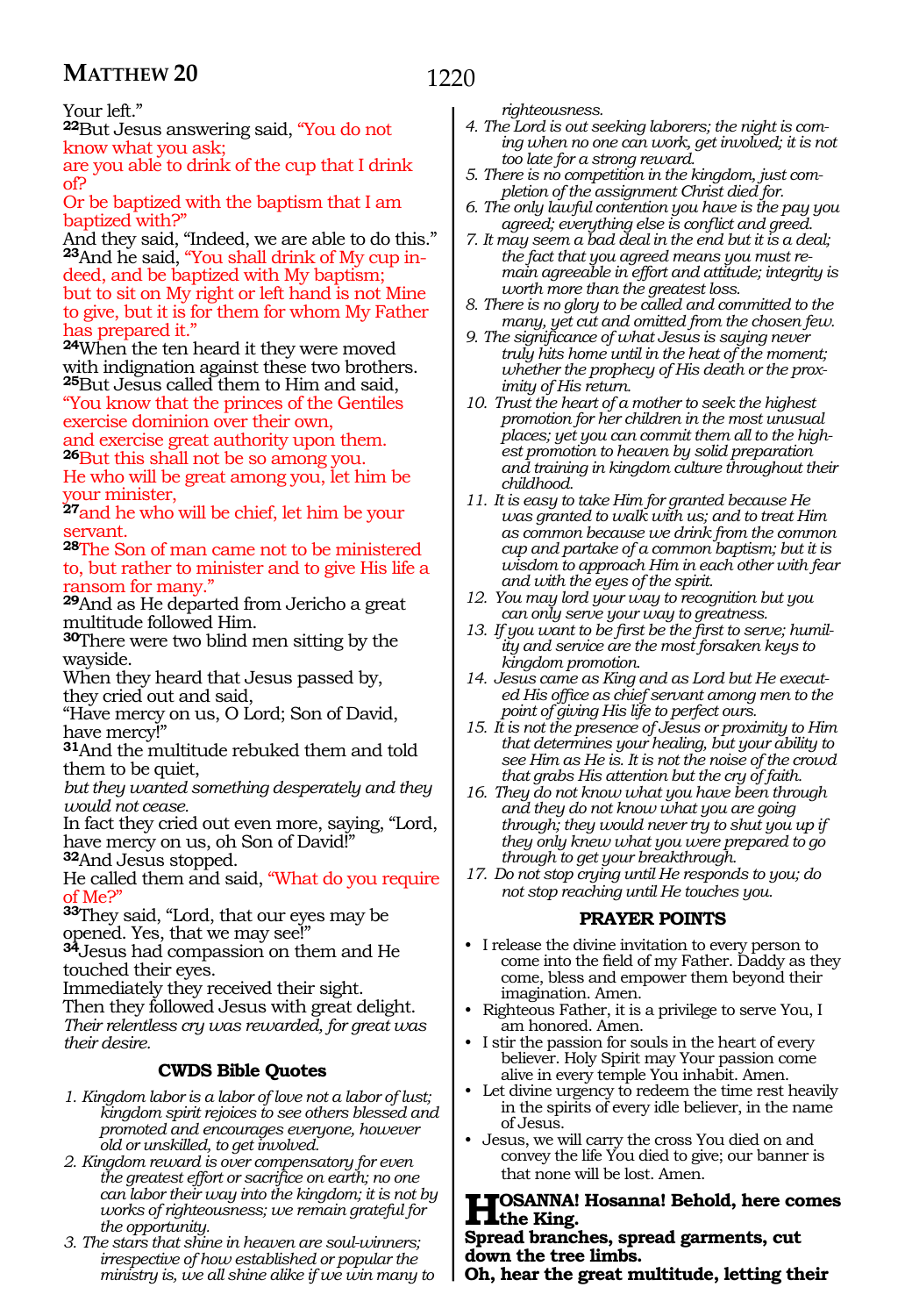**hosannas ring.**

**Throw out the money-changers! Heal the lame and the lepers.**

**You shall have whatever you ask in prayer! But some wanted to know, by what authority He did these things.**

## MATTHEW 21

**<sup>1</sup>**And when they drew near to Jerusalem, and to Bethphage they had come,

Jesus sent two of His disciples to the Mount of Olives,

**<sup>2</sup>**saying, "Go into the village over against you, and you shall find there

an ass and a colt tied securely; loose them and bring them to Me.

**<sup>3</sup>**And if anyone says anything to you, say, 'The Lord has need of these,' and they will send them immediately.<sup>"</sup>

**<sup>4</sup>**All this was done that what the prophet spoke might be fulfilled,

**<sup>5</sup>**saying, "Tell the daughter of Zion, behold, your King comes to you

sitting on a donkey, and on a colt, a donkey's foal.

**6**The disciples went and did as Jesus commanded them,

**<sup>7</sup>**and brought the donkey and colt back to Him.

They placed their clothes upon them, and placed Him on it.

**<sup>8</sup>**A very large multitude spread their garments in the way;

others cut down the tree branches, and in the road they were placed.

**<sup>9</sup>**The multitudes that went before Him, and those who followed cried saying,

"Hosanna to the Son of David! Blessed is He who comes in the Lord's name!"

"Hosanna in the highest!"

**<sup>10</sup>**And when He entered Jerusalem, the entire city was moved.

"Who is this?" they all said.

**<sup>11</sup>**The multitude answered, "This is He, Jesus the prophet of Galilee."

**<sup>12</sup>**Into the temple of God Jesus immediately went,

and threw out all those who in the temple bought and sold.

And Jesus overthrew the tables of the moneychangers;

and the seats of those who sold doves. **<sup>13</sup>**And to them He said, "It is written, 'My house shall be called a house of prayer,' but

you have made it a den of thieves!"

**<sup>14</sup>**And the blind and the lame came to Him in the temple and Jesus healed them.

**<sup>15</sup>**And the chief priests and scribes saw what took place;

they saw the wonderful things He did, and heard the children crying after Him in the temple, saying, "Hosanna to the Son of David!" This greatly displeased them that day.

**<sup>16</sup>**Then they said to Him, "Do you hear what

these people say?"

Jesus said to them, "Yes, have you not read, 'Out of the mouth of babes and sucklings, You have perfected praise."

**<sup>17</sup>**Then He left them, and went into Bethany and lodged there.

**<sup>18</sup>**In the morning as He returned to the city by the way He was hungry.

**<sup>19</sup>**When He saw a fig tree along the way, He came to it,

and when He found nothing on it but leaves, He said to it,

"Let no fruit grow on you from now on and forevermore.

And immediately the fig tree withered away at His words.

**<sup>20</sup>**When they saw it, the disciples were amazed.

"How soon is the fig tree withered away!" they said.

**<sup>21</sup>**"I say to you," Jesus answered them, "if you have faith and no doubt, you will not only do this that is done,

but you will say also to this mountain, 'Be removed and cast into the sea,' and it shall be done.

**22**"All things, whatever you ask in prayer, believing, you shall receive;

yes, you will receive that very thing!"

**<sup>23</sup>**And when He had gone into the temple, as He was teaching, the chief priests and the elders of the land came to Him,

and asked, "By what authority do You do the things You have done?

And who gave this authority to You?"

**<sup>24</sup>**And Jesus answered, "I ask you one thing also,

if you tell Me, I will likewise tell you by what authority I do what I do.

**<sup>25</sup>**The baptism of John, where was it from? Was it of heaven or of man?"

And they reasoned among themselves at His question,

saying, "If we say, 'From heaven,' He will say, 'Why did you not believe John then?'

**<sup>26</sup>**And if we say, 'Of men' we fear the people, for John is revered as a prophet by all!"

**<sup>27</sup>**And to Jesus they answered, "We cannot tell."

Jesus said, "Neither do I tell you by what authority I do the things I do.

**<sup>28</sup>**"But what do you think? A certain man had two sons,

and he said to the first, 'Son, go work in my vineyard today.'

**<sup>29</sup>**He answered, 'I will not go!' But afterwards he repented and went,

**<sup>30</sup>**then he came to the second son and said likewise,

and he answered and said, 'I will go,' but he never went at all.

**<sup>31</sup>**"Tell Me, which of the two did his father's will?"

They said, "The first." And Jesus said to them,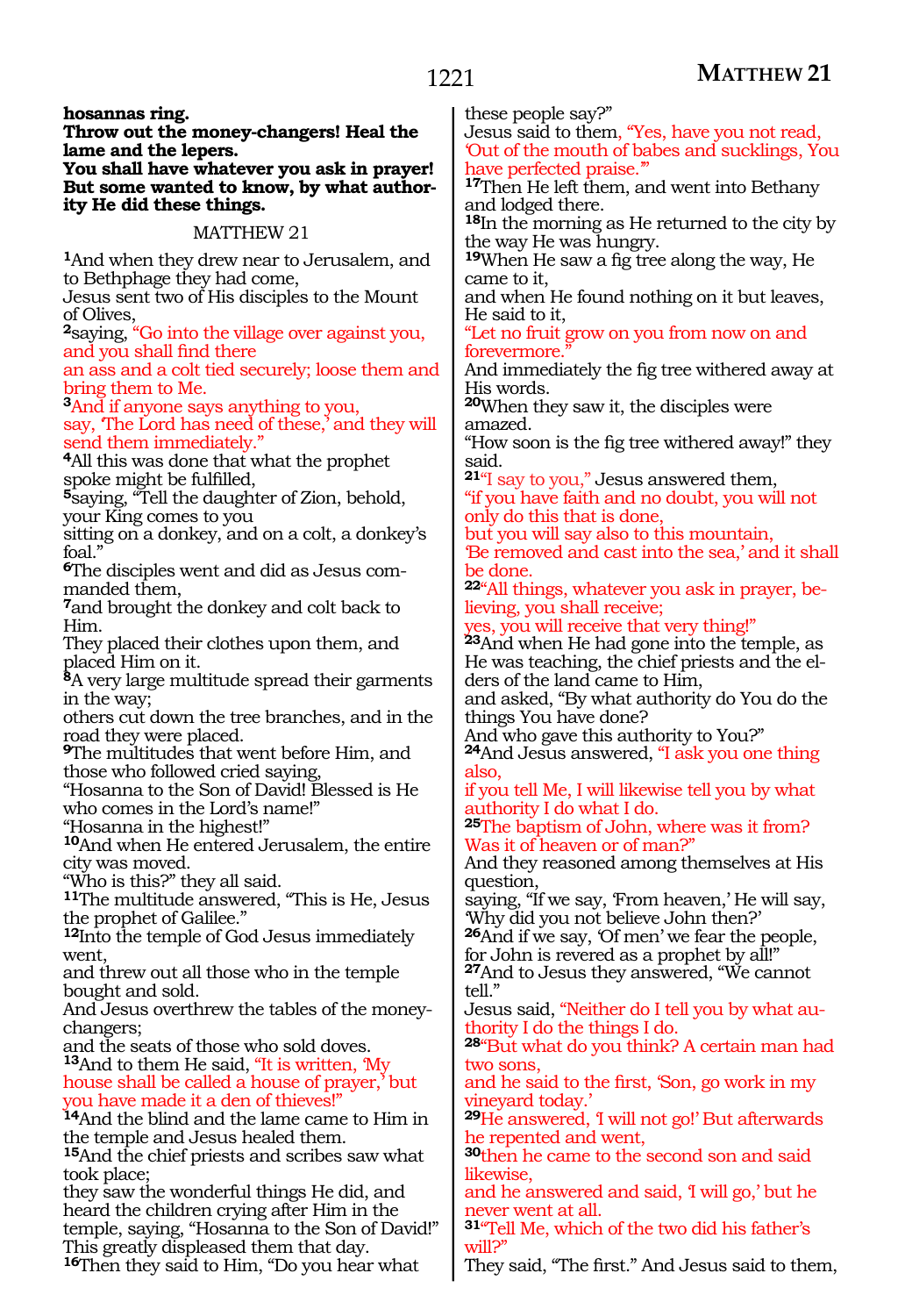"I say to you, the publicans and harlots shall go into the kingdom of God before you, **32**for John came to you in the way of righteousness and truth and you did not believe him,

but the publicans and harlots believed; and when you had seen this, you did not repent that you might believe.

**<sup>33</sup>**Hear this other parable: there was a certain householder who planted a vineyard and hedged it around and dug a

winepress also.

He built a tower and let it out to grape farmers, then into a far country he went.

**34**And, at the time of fruits, he sent his servants to the grape farmers that he might receive fruits from them.

**<sup>35</sup>**But the grape farmers took the servants whom he had sent,

and beat one, killed another and stoned another one of them.

**<sup>36</sup>**"Again he sent other servants, more than the first,

and as they had done before, they did similarly to these.

**<sup>37</sup>**At last he sent to them his son, saying, 'They will reverence my son!'

**<sup>38</sup>**But when the grape farmers saw the son come,

they said. 'This is the heir; let us kill him and seize his inheritance.'

**<sup>39</sup>**"So they caught him and cast him from the vineyard and slew him.

**<sup>40</sup>**When the lord of the vineyard comes, what will he do to these farmers?

**<sup>41</sup>**They said, "He will destroy those wicked men,

and let the vineyard out to other farmers who will surrender the fruits in their seasons."

**<sup>42</sup>**Then Jesus said to them, "Have you never read in the Scriptures?

'The stone which the builders rejected, the same has become the head cornerstone! This is the Lord's doing, and it is marvelous in our eyes.'

**<sup>43</sup>**"Therefore I say to you,

the kingdom of God shall be taken from you and shall be given to a nation bringing forth its fruits;

**<sup>44</sup>**and whoever shall fall on this stone shall be broken to pieces,

and anyone it falls upon it will grind to powder."

**<sup>45</sup>**The chief priest and Pharisees heard the parables He spoke

and when they heard them, they perceived that He spoke about them.

**<sup>46</sup>**And they sought to lay hands on Him, but they feared the multitude because they took Him for a prophet.

# **CWDS Bible Quotes**

*1. It is the pleasure of those aligned with the Father to release their possessions for the Word to ride*  *on into the hearts of men.*

*2. As the owners released their donkey to pave the way for the successful prophetic entry of the King into Jerusalem; we release our resources to pave the way for His sure prophetic return.*

- *3. You can only claim ownership of anything if you are free to release it at the King's command.*
- *4. Understand the privilege of hosting the Person you carry; whatever carries the King becomes royal and is treated as royalty; the donkey walked on the precious garments of the people.*
- *5. Jesus Himself may never handle the offering of the people but He receives it and rides it to the glory of God; your sacrifice paves the way for a move of God.*
- *6. Never seek your own glory; God will use people who are confused at what they are doing to glorify you and exalt you in ministry.*
- *7. The church is a marketplace for ministry not a marketplace for merchandise; we pursue the wealth of the kingdom not our own.*
- *8. Consecration is a condition for divine manifestation; healing and deliverance took place in the temple after it was cleansed.*
- *9. Be comfortable with the glory God has given to you and the glory He is getting through your life; it will make demons and religion uncomfortable; you are living the word.*
- *10. We are trees of righteousness; our King is seeking fruits in every season; it is devastating to deny His expectations.*
- *11. Our expectations of God are cast out of His presence not because of the absence of faith, but because of the presence of doubt.*
- *12. The power of your words will transform your world and the landscape of your life and ministry; you can climb mountains or speak your way through and beyond them.*
- *13. They will question your authority because they are unwilling to answer the questions of your endorsement and unquestionable works plaguing their minds with ready answers.*
- *14. It is not your eagerness that determines the Father's pleasure but your obedience; it is not the noise you make or the blaze of your fire, but the trail you blaze.*
- *15. The end is better than the beginning; you may have been denied a good start or may have denied God at the start but you have this moment, ensure you end well.*
- *16. It is not the clothes you wear, or the titles you bear, or the honor you attract, or even the lack of it, but your tenderness to the word of God that matters.*
- *17. When stewards become lords by force and resistance to their lord, they will be strongly resisted, evicted and shamefully treated.*
- *18. As it is not proper to build private pens for the cattle the Lord places on your hills and deny Him access, it is not good to make private rules for the word He has committed to you and to deny His voice.*
- *19. Your mastery of every kingdom investment in you is to not become master but good stewards and humble servants.*
- *20. What the King requires is what is His; give Him His fruits and resources when He calls and He will give to you more and more; restrict Him and withhold what is His and He will remove you and replace you with others who will produce what is His for Him.*
- *21. The eyes of men see the quality of a stone, the*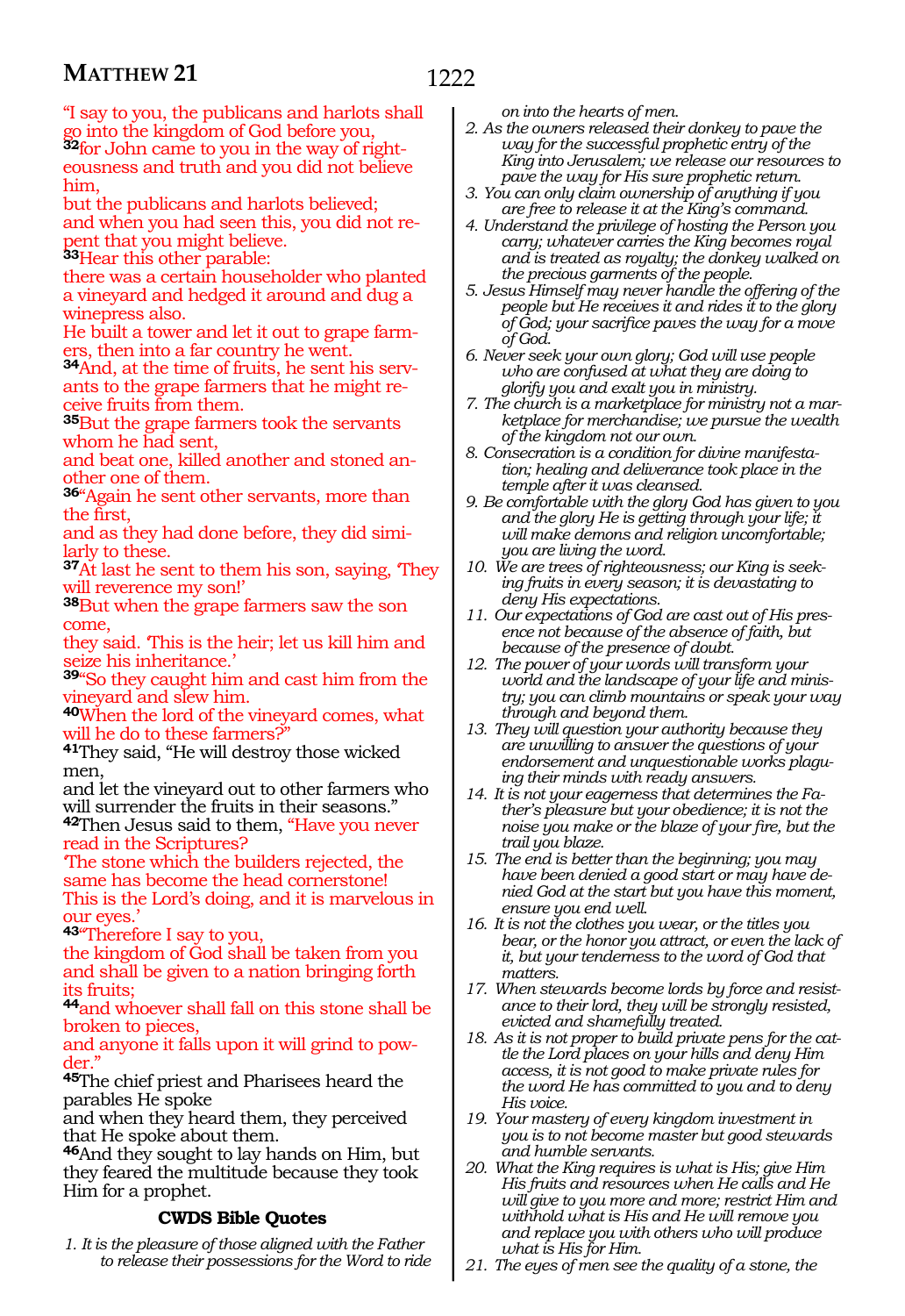*eyes of God see its character; this determines a cornerstone.*

- *22. God will make them fit you out of their design because He wants to fit you into your destiny, at the head, by His original design.*
- *23. You may not look good to the experts but they will take a good look when God takes you from rejection and makes you the exception.*
- *24. The rejected stone will always have the call of greatness and the cry of excellence before others, along with other witnesses, like the witness of John, but is ignored or fought out.*
- *25. You cannot fight the anointing, He is too tough, too resilient, too fiery; you cannot stand if He comes against you; He is too powerful, too crushing, too awesome.*

# **PRAYER POINTS**

- Most high God, raise up millionaires and billionaires within the body of Christ with the mindset to spread their resources for the King to ride on and reach the nations in the earth. Amen.
- I speak to the spirits of ten million persons right now who will have this distinction; I released my donkey (my resources) in preparation for the triumphant return of my King. Amen.
- I refuse to build my hope on perishable wealth but I invest the perishable into the lasting and durable investment of life. Amen.
- Holy Spirit, I am in awe everyday that You are living in me; I hold this honor in high regard. Amen.
- Father God, let the spirit of mammon operating within the church, receive angelic fire now, in the name of Jesus.

# God of the living, not God of the dead;<br> **God of the invited, with proper clothing!**

**God of earth's fullness; so give your all to Him.**

**The Lord God of David, a King greater than all kings!**

## MATTHEW 22

**1**Jesus answered and spoke to them in parables,

**<sup>2</sup>**saying, "The kingdom of heaven is likened to a certain king, who made a marriage for his son.

**<sup>3</sup>**And he sent out his servant to tell the invited guests to come.

When they would not come,

**<sup>4</sup>**he sent other servants again,

saying, 'Tell those who are invited, I have prepared my feast;

I have killed my oxen and also my fatted calves.

Come to the marriage, for I have prepared all things!'

**<sup>5</sup>**"But they treated it as nothing, and went their own ways,

one to his farm, another to his merchandise; **<sup>6</sup>**and the others took his servants that came to them,

and treated them spitefully, and had them killed.

**7**But when the king heard of it, he was an angry man,

and he sent out his armies to destroy them, everyone.

They destroyed the murderers, and burnt their cities;

**<sup>8</sup>**and he said to his servants, 'The wedding is ready but those who were invited were not worthy of the rights.

**<sup>9</sup>**Go into the highways, and invite as many as you find to the wedding!'

**<sup>10</sup>**So into the highways those servants went and gathered together as many as they found in them.

Both good and bad were gathered, and the wedding was full of guests.

**<sup>11</sup>**When the king came in to see the guests and also to inspect,

he saw a man among them who had no wedding garment on.

<sup>12</sup>He said to him, Friend, why did you come without your garment?'

"And the man was speechless. **<sup>13</sup>**The king said to his servants,

'Take him away; bind his feet and his hands; cast him into outer darkness.' For there surely shall be weeping and gnashing of teeth,<br><sup>14</sup> for many are called but few are chosen."

**15**Therefore the Pharisees took counsel to en-

tangle Jesus in His speech.

**<sup>16</sup>**They sent to Him their disciples, with the Herodians,

saying, "Master we know You are true and You teach no wrong;

You teach the way of God in truth, and You care for no man;

You regard no man's person.

**<sup>17</sup>**What do you think, therefore, is it lawful to give tribute to Caesar, or not?"

**<sup>18</sup>**But Jesus perceived their wickedness, saying, "Why do you tempt Me, you hypocrites?

**<sup>19</sup>**"Show Me the tribute money." And they brought a penny to Him.

**<sup>20</sup>**"Whose is this image and inscription?" He then asked of them.

**21**They said to Him, "Caesar's." So Jesus responded,

"Give therefore to Caesar the things that to Caesar belong,

and give to God the things that are God's!"

**<sup>22</sup>**They marveled when they heard these words,

and they were confounded; so they left Him and went their way.

**<sup>23</sup>**The Sadducees came to Him that same day. The Sadducees held the belief that there is no resurrection of the dead.

**<sup>24</sup>**They said to Him, "Master! This Moses said, 'If a man dies and leaves his wife, but no child, his brother shall marry his wife, and to his brother raise up children!'

**<sup>25</sup>**"Now there were seven brothers and the first married a wife.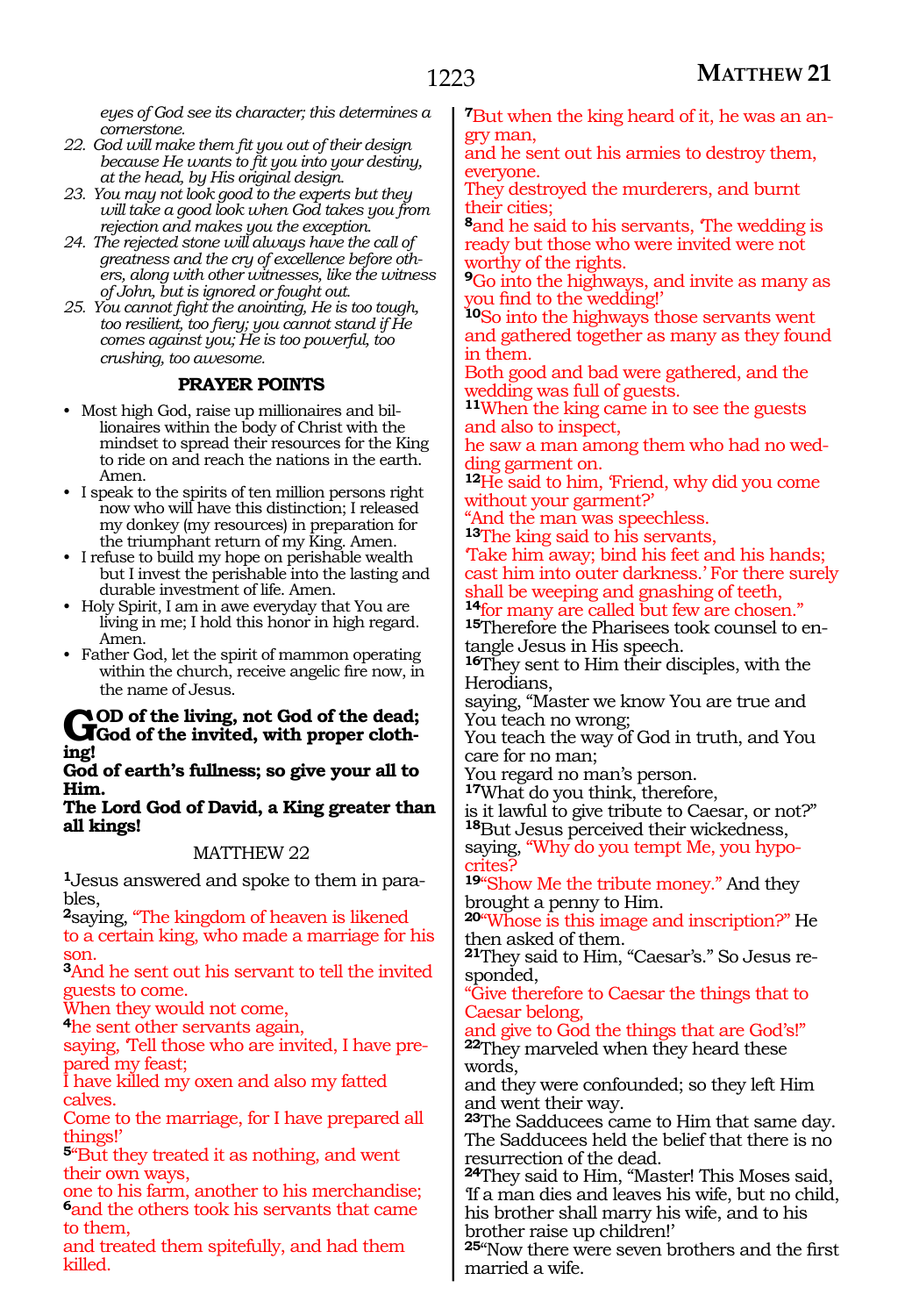# 1224

He died and left no child so she became his brother's wife.

**<sup>26</sup>**The second died also leaving the wife, so did the third;

then the fourth, fifth, sixth and seventh, all died in turn.<br>27The woman died lastly.

**28**But since the seven had her, whose wife of the seven shall she be in the resurrection?" **<sup>29</sup>**Jesus answered and said to them, "You

are in error, not knowing the Scriptures, nor God's power.

**<sup>30</sup>**For in the resurrection, none shall marry nor be given in marriage, but are as God's angels.

**<sup>31</sup>**But as touching the resurrection of the dead,

that which God spoke to you, have you not read?

**<sup>32</sup>**"Saying, 'I am the God of Abraham, the God of Isaac and Jacob!'

God is not a God of the dead, but of the living."

**<sup>33</sup>**When the multitude heard this, they were astonished at His doctrine; they were confounded.

**<sup>34</sup>**But when the Pharisees heard that He had put the Sadducees to silence,

they gathered together, and one of them spoke.

**<sup>35</sup>**He was a lawyer, and he asked this question to tempt Jesus,

**36**"Master, which is the greatest commandment in the law?"

**<sup>37</sup>**And Jesus replied, "You shall love the Lord your God with all your heart, with all your soul and with all your mind.

**38**This is the first and it is the great commandment.

**<sup>39</sup>**The second is like it: love your neighbor as yourself.

**<sup>40</sup>**"On these two commandments hang all the law and the prophets."

**41**And while the Pharisees were gathered, Jesus asked them,

**<sup>42</sup>**saying "What do you think of Christ? Whose son is He?"

They said, "The son of David!" and He said, "Then tell Me,

**<sup>43</sup>**how did David in the Spirit call Him Lord, **44**saying, 'The Lord said to my Lord, sit on My right hand until I make Your enemies Your footstool'?

**<sup>45</sup>**If David called Him Lord, how is He then His son?"

**46**And no one was able to answer Him or respond,

neither did any man from that day ask any more questions.

# **CWDS Bible Quotes**

- *1. The exclusivity of the kingdom invitation is often devalued because of its inclusiveness.*
- *2. It is easy to take advantage of the benefits of the kingdom while we take the Son of the King for*

*granted.* 

- *3. People use excuses of preoccupation with kingdom resources and the privileges of life, to ignore the invitation of the King, the giver of life, to the sacrifice of His Son.*
- *4. It takes depth of spiritual maturity to fully understand or appreciate the privilege we have to be invited to the banquet of the King.*
- *5. The invitation to the King's banquet and to the sacrifice of the Son angers instead of excites many for they conveniently ignore the fact that they are living at the privilege of the King.*
- *6. Although the banquet is prepared for you, if you are not prepared for it you will miss it all together. You lose out because you do not appreciate the value you entered into.*
- *7. Not because you are missing means the banquet will be canceled or you will be missed; the banquet will be filled and you will realize just how much you missed out.*
- *8. Not because you are invited means you can take the King or His banquet for granted; learn kingdom protocol; clothe yourself with righteousness; be prepared to be inspected by the King.*
- *9. The spirit of hypocrites will shower you with praises to wash you away with deceit; they will laud and applaud you to make you hang yourself on their show and on their conceited questions.*
- *10. If you depend on the wisdom of the Lord, those who seek to destroy you will trip on their traps.*
- *11. Tithes to God, taxes to your country; you cannot offend the law of your nation in defense of your God without being an offense to your country and your God.*
- *12. Just as your country demands what belongs to it with stringent enforcement, God demands everything that belongs to Him; to include your every breath.*
- *13. If you do not believe in the resurrection, you will live as if life does not matter; if you do not believe in eternity, you will not give account of time.*
- *14. The laws of men are for a time and at best for time but have no bearing on the laws of eternity; eternity at any time can overrule even the laws of nature to the amazement of men.*
- *15. We are spirits occupying male and female bodies here on the earth; when we leave the earth our real selves will materialize; we leave our bodies here on the earth and all its functions as only spirits live in eternity.*
- *16. God is not a dead God nor is He the God of the dead; He saves us for life, not for death.*
- *17. Those who are deceased but are in Christ are alive in God and God is their God now as He was then.*
- *18. Love answers every question, concludes every matter, cultures every conduct; it commands you to fervor, care and compassion; God is love and on Him hangs all the law and the prophets.*
- *19. If you love God you seek Him all the time and you will never offend Him; if you love your neighbor you will not only avoid anything that hurts or violates them, you will do everything to bless and elevate them.*
- *20. It is all about loving people and loving God, for to love people is to love God who loves people, even to death, His own death on the cross by the hands of the people He loved.*
- *21. If you love others as you love yourself , they become you; you always want the best for you; speak the best to you; have hope, plans, expectation and forgiveness for you, seek the wealth*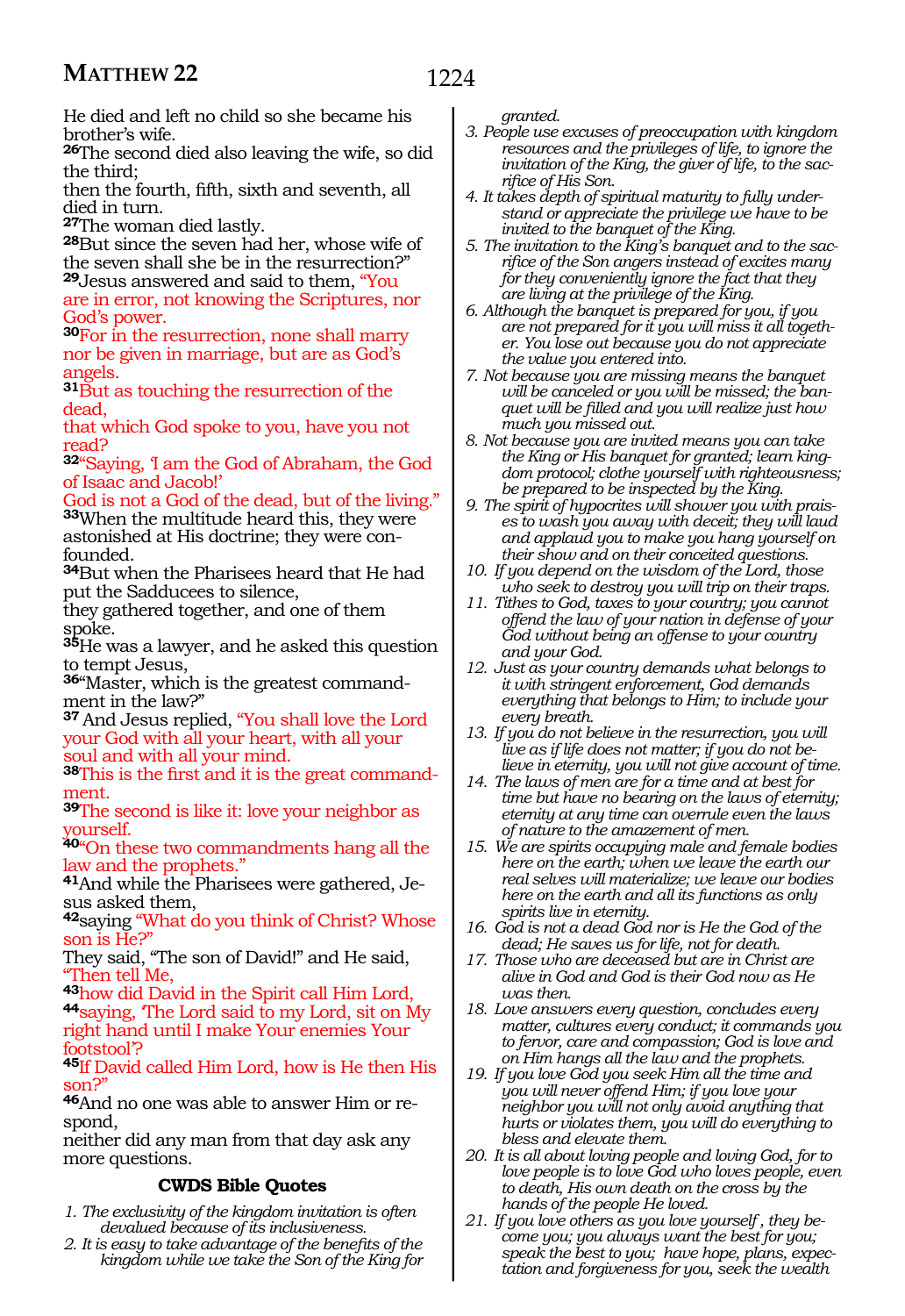*and well-being for you; have the same passion for them because there is no you, just love.*

*22. Jesus is called the son of David for physical relevance but the spiritual truth is He is not the seed of man; the answer is in the virgin birth to the question, who is His Father?*

# **PRAYER POINTS**

- Holy Father, let everyone taking the opportunity of Your kingdom invitation for granted, wake up now, in the name of Jesus.
- King of kings, in You we live and move and have our very existence; help us never to forget or neglect this. Amen.
- I speak to the spirit of everyone ignoring the death of the Son and the call to salvation, "Wake up! You are on kingdom time utilizing kingdom resources."
- King of kings, let believers prepare their hearts and lives to be inspected by Jesus; let no one who is in be cast out. Amen.
- Let every hypocrite seeking to find and filter weaknesses in ministers receive the fire of God now; guard your servants with wisdom mighty God. Amen.

# **SCRIBES and Pharisees, Woe to these!**<br>Do as they tell you, but not after their **deeds.**

**Hypocrites they are, loving the chief seats; Inside is dirty, though outside is clean. Blind guides leading the blind and heading for defeat;**

**How would I have gathered you to Me under My wings.**

**But you were kept away by those who remain far away, even the scribes and Pharisees!**

## MATTHEW 23

**<sup>1</sup>**To His disciples and to the multitude, Jesus began to speak,

**<sup>2</sup>**saying, "The scribes and the Pharisees sit in Moses' seat;

**<sup>3</sup>**whatever they bid you observe, observe and do,

but do not do after the works that they do, for they do not do the right that they speak with their mouths.

**<sup>4</sup>**They bind heavy burdens, and grievous to be borne, and lay them upon men's shoulders, but they will not move them themselves with one of their fingers.

**<sup>5</sup>**"They do all their works to be seen of men. They make their phylacteries broad; the borders of their garments they enlarge;

**<sup>6</sup>**they love the chief seats in the synagogues, and they love the uppermost rooms at feasts, **<sup>7</sup>**and greetings in the market and to be called of men, Rabbi, Rabbi!'

**<sup>8</sup>**"Let no one call you Rabbi, for one is your Master, even Christ and all you are brothers; **<sup>9</sup>**call no man father on earth, for one is your Father, who is in heaven above.

**<sup>10</sup>**Neither be called masters, for one is your Master, even Christ alone.

**<sup>11</sup>**He who is greatest among you shall be your

servant.

**<sup>12</sup>**Whoever exalts himself shall be abased, but whoever humbles himself shall be exalted. **13**"Woe to you, scribes and Pharisees, hypocrites:

for you shut up the kingdom of heaven against men.

You will not enter in yourselves, neither will you allow those who would enter to go in. **14**Woe to you scribes and Pharisees, hypocrites: for you devour widow's houses, and after this you make long prayers, but just for

pretense. You shall receive the greater condemnation for this!

**15**Woe to you, scribes and Pharisees, hypocrites:

for you go around the sea and land to make a disciple, even just one,

and when he is converted you make him twice more the child of hell than you are.

**<sup>16</sup>**"You blind guides. Woe to you!

Which say, 'Whoever shall swear by the temple, it is nothing to do,

but if he swears by the gold of the temple, he is a debtor.'

**<sup>17</sup>**Which is greater, the gold or the temple that sanctifies the gold?

**<sup>18</sup>**And, 'Whoever swears by the altar, it is worthless,

but a man is guilty if he swears by the gift on it.'

**<sup>19</sup>**You fools and blind, which is the greater one,

the gift or the altar that sanctifies the gift? **<sup>20</sup>**Therefore whoever swears by the altar,

swears by it and all things on it,

**<sup>21</sup>**"and whoever swears by the temple, swears by it and Him who dwells in it.

**<sup>22</sup>**And he who swears by heaven, swears by the throne of God and God who sits upon the throne.

**<sup>23</sup>**Woe to you, scribes and Pharisees, hypo- crites:

you pay tithes of anise, cumin and mint but have omitted the weightier matters of the law, and of judgment, and of mercy and faith. You ought to have done these things and yet not to leave the others undone.

**<sup>24</sup>**"You blind guides who strain at a fly and swallow a camel.

**<sup>25</sup>**Scribes and Pharisees, hypocrites, woe to you:

for you make clean the outside of the cup and of the platter too,

but within are full of extortion and excesses. **<sup>26</sup>**Cleanse first what is within the cup and platter, you blind Pharisees,

so that the outside may be also clean.

**27**"Woe to you scribes and Pharisees, hypocrites:

for you are like sepulchers, whitened and made new,

which indeed appear beautiful on the out-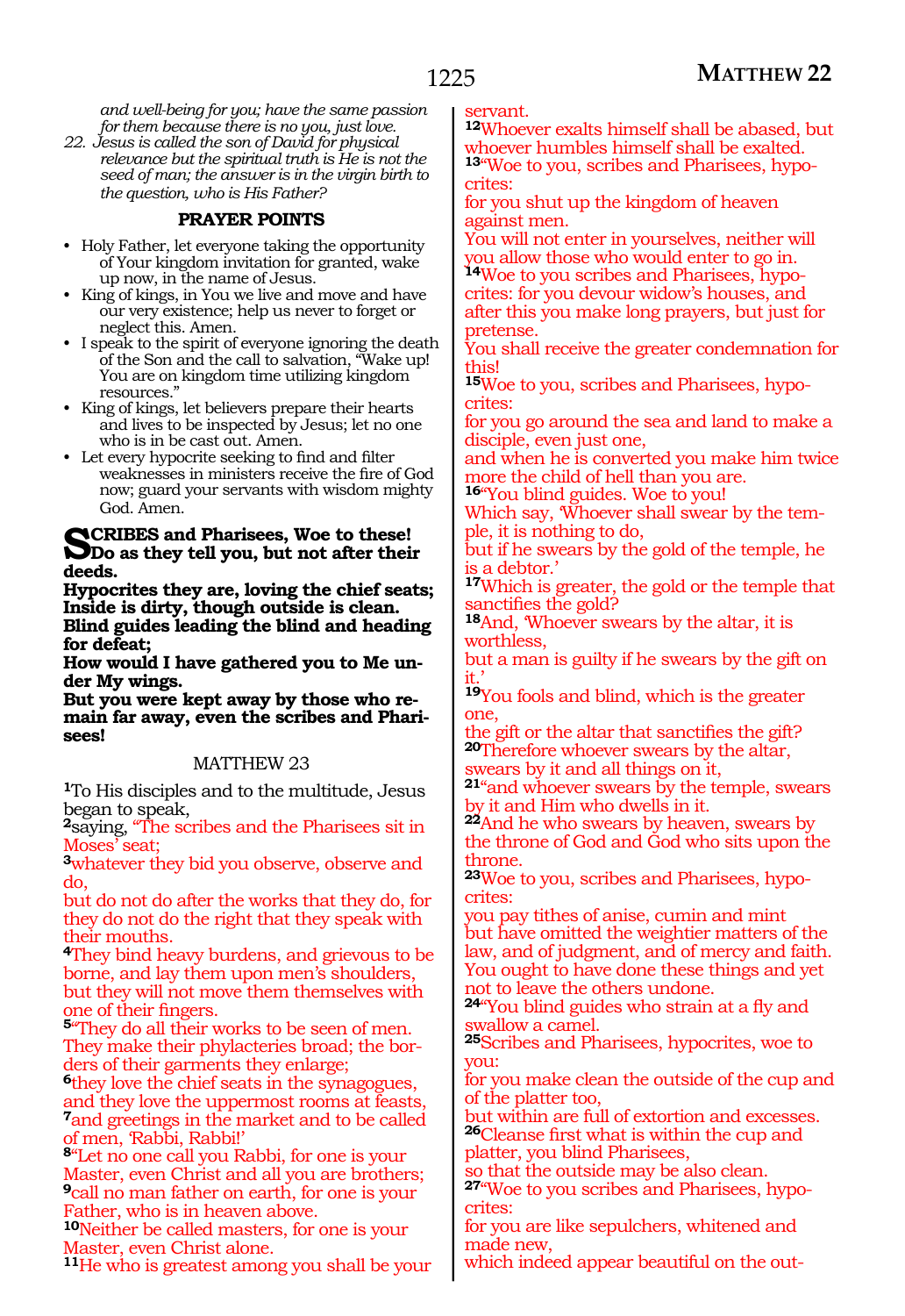sides,

but inside they are full of the bones of dead men.

**<sup>28</sup>**Even so you appear outwardly righteous, but within are full of hypocrisy and iniquity. **29**"Woe to you, scribes and Pharisees, hypocrites:

because you build the tombs of the prophets, and you garnish the sepulchers of righteous, **<sup>30</sup>**saying, 'If we had just been in the days of our fathers, we would not have been partakers in the prophet's blood.'

**<sup>31</sup>**You are the children of those who killed the prophets!

You be your witnesses thereof.

**<sup>32</sup>**"You fill up yourselves with your father's measures.

**<sup>33</sup>**You serpents, you generation of venomous vipers!

How can you escape hell's damnation? **<sup>34</sup>**Therefore, behold, I send to you prophets,

scribes and wise men;

some of them you will kill, and you will crucify some,

and some you will scourge in your synagogues.

And you will persecute some from city to city, **<sup>35</sup>**that all the righteous blood shed upon the earth may come upon you,

from the blood of righteous Abel, to the blood of Zacharias, Barachiah's son whom you slew, between the temple and the altar.

**<sup>36</sup>**Therefore I say to you, all of these things hall surely come upon this generation. **<sup>37</sup>**O Jerusalem, Jerusalem! You that kill the prophets

and stone those who are sent to you. How often would I have gathered your chil- dren together as a hen gathers her chickens under her wings, but you would not permit Me.

**<sup>38</sup>**"Behold your house is left to you desolate. **<sup>39</sup>**For I say to you, you shall not see Me from this time again until you say, 'Blessed is He, who comes in the name of the Lord!"

## **CWDS Bible Quotes**

- *1. You may not regard the way they walk but you must honor the seat they sit in; authority begs no excuse to be honored.*
- *2. You must be so attracted to the word that you will never get distracted by the messenger; the message is what targets your eternity, the messenger is responsible for his own.*
- *3. The devil always targets the shepherd to scatter, divide and destroy the flock; follow your leader as they follow Christ, but know that your walk with Christ is personal, follow Christ even if your leader falters.*
- *4. They may say what you are to do and not do what they say to do, but if what they say is what God says to do, then do what they say to do, for God uses, even the dumb donkey with no eternal hope, to get His message across.*
- *5. Religion takes the sidetrack to personify faith, following the wide track of unnecessary rituals*

*and exaggerated self-exaltation.*

- *6. If others can see them get you to do it, then their faith is satisfied although they will never satisfy the urgency of doing it themselves.*
- *7. Where religion is about people's reverence for you above your relationship to God then you have used your position to be irreverent to God; where personal benefit overrides service you are showing a disregard for and a disservice to the King.*
- *8. Never get carried away with position and titles; cast your crown at the feet of God and let the Teacher in you be heard and the Father you represent reproduce.*
- *9. Serve your way to greatness and prominence, or exalt yourself to insignificance.*
- *10. You serve from the top or from the bottom because you are great, and that is not debatable, no matter where you are placed or how you are seen in the eyes of men.*
- *11. Examine yourself for you are being examined; your exaltation to leadership is not your completion; you have not arrived, you are just more visible.*
- *12. If you refuse to speak to yourself Jesus will speak against you; if you refuse to rebuke yourself privately, Jesus will rebuke you publicly. If you say, 'Oh! To me' Jesus will say 'Woe to you!'*
- *13. It is better to shut up and let God, than to block God and shut out the truth of the kingdom.*
- *14. God has opened the kingdom of God to men and by His words will never close it; the gates of hell cannot prevail and demons have no power to shut you out, but religion can shut it up tightly.*
- *15. They do not want it and they do not want you to have it, for if you have it you embarrass the ignorance of their education; they would prefer to spend time blocking you than invest time engaging truth.*
- *16. You may pray long prayers in His presense, but if there is no compassion it is pretence. You cannot leave your heart at the door and go to the altar; the only cry that will be heard is your heart's.*
- *17. It is not the length of your prayers, nor the distance you travel that matters, what matters is who you are praying to and whose race(God's or the devil's) you are running.*
- *18. If they make you bitter and not better, it does not matter how elevated or respected they are, do not wait for them to leave you defeated, leave them for it is better for you.*
- *19. When you realize they are taking you further away from where they found you, stay far away from them.*
- *20. We cannot marginalize God the Giver in exalting the gifts He has given, or underestimate the power of the altar in exalting the gift it sanctifies.*
- *21. Your tithes do not excuse you from righteousness nor does your righteousness excuse you from tithing; to neglect either is unrighteous.*
- *22. God wants you beautiful inside out, for what is in is what comes out, and as you think is who you are.*
- *23. Your beauty on the outside attracts men, but God only visits the inside; play for His pleasure and not for pride and people pressure.*
- *24. What they do to you now speaks clearly about what they would have done to the pillars of faith of old, whom they speak so gloriously about and eulogize, if they had lived then.*
- *25. The blood of the prophets and the righteous are*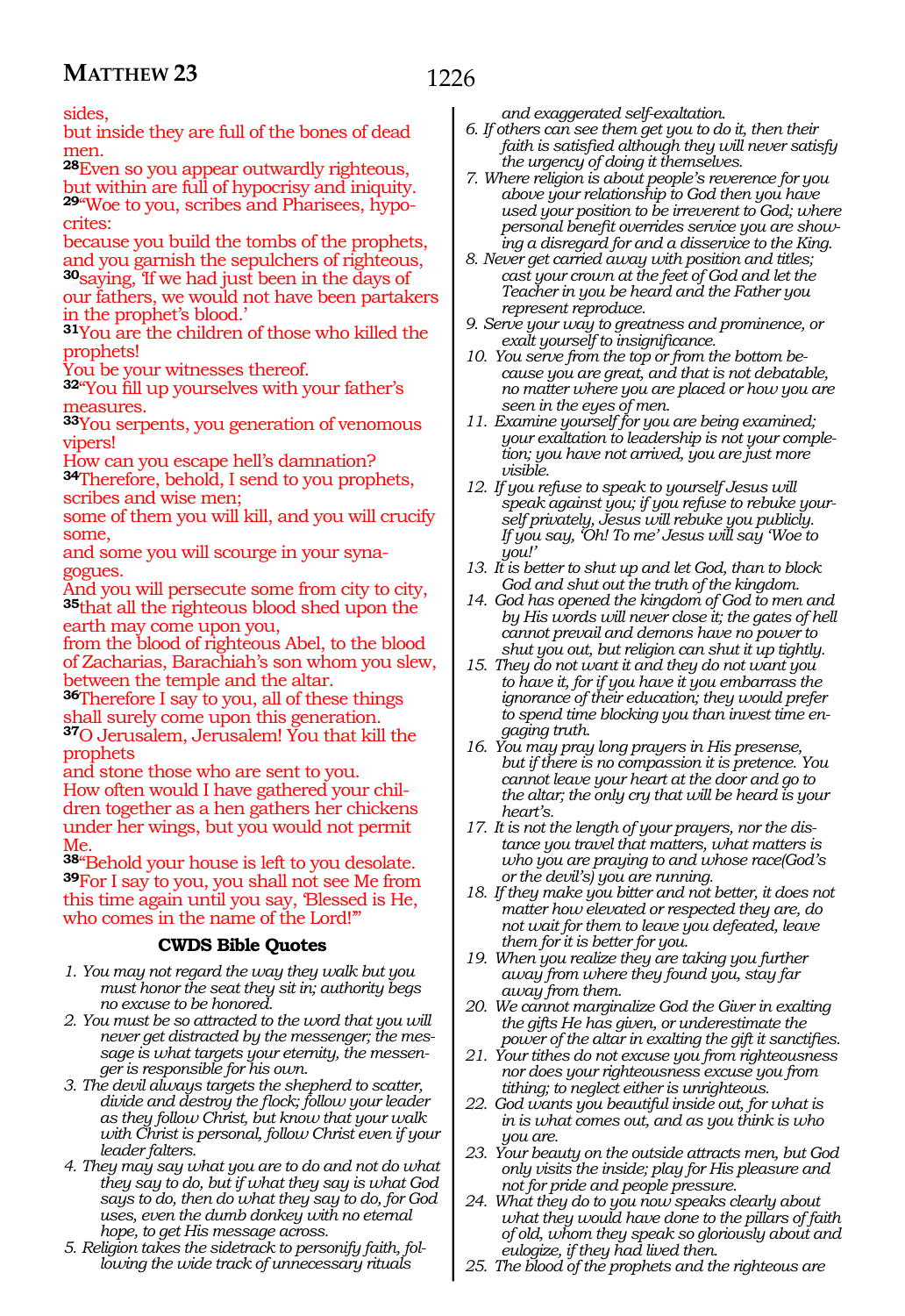*being pooled not isolated, what they do to you is a repeat of history; they are partaking in the blood of the prophets.*

- *26. Be careful how you mistreat a prophet; the blood of the prophets Jezebel slew and all the others, with the blood of Jesus will come upon you.*
- *27. Announce yourself to men and Jesus will denounce you; announce yourself to God by humility and holiness and Jesus will celebrate and eulogize you.*
- *28. The compassion of Christ for you burns like a mother hen, just as when the bosom of a mother yearns for her rebellious children but refuses to violate their will.*
- *29. You never know how much their absence makes you empty until they are gone; recognize, and appreciate Jesus now or you will be left out of the fanfare at His return.*

## **PRAYER POINTS**

- I assign the blood of Jesus against every spirit of rebellion and disregard for authority, in the name of Jesus.
- My Lord Jesus, You captivate my heart; I thank You for everyone You place in my life, but my eyes are fixed on You. Amen.
- I release the grace over believers who are submitted to faltering leaders; strengthen them to uphold their leaders and uphold them even when their leaders fail. Amen.
- Lord Jesus, raise up a generation of believers who are so in tune to Your word that they will not be diverted or distracted by people inside or outside the church. Amen.
- Let every selfish spirit driving religion, be driven away from the hearts of believers, in the name of Jesus.

#### **Will you be found watching at the final trumpet call,**

**As all eat, drink and give in marriage, and it is life as usual?**

**When many are killed for My name's sake, and desolation unfolds,**

**Will you endure to the end, or be left out in the cold?**

**Will you be sleeping or be watching, or feel the joy and delight**

**When the Son of man comes in His glory, as lightning pierces the sky?**

## MATTHEW 24

**1**Jesus went out and departed from the temple, and His disciples came

to show Him the building of the temple; indeed it was great.

**<sup>2</sup>**Jesus said to them, "See all these things? I say to you, there shall not be one stone, no, not one, left upon another here, that shall not be thrown down."

**<sup>3</sup>**And as He sat on the Mount of Olives, the disciples came privately to Him,

saying, "Tell us when will these things be? What is the sign of Your coming, and of the end of the world?"

**<sup>4</sup>**And Jesus answered them, saying, "Take heed that no man deceive you, **<sup>5</sup>**for many shall come in My name and shall say, I am Christ,' and deceive many.

**<sup>6</sup>**And you shall hear of wars and rumors of wars, but do not be troubled, for these things must first come to pass, but the end is not yet. **<sup>7</sup>**Nation shall rise against nation and kingdom against kingdom.

There shall be famines at that time, and earthquakes and pestilence in various places.

**<sup>8</sup>**"These are the beginning of sorrows; then you will be afflicted.

**<sup>9</sup>**They will deliver you to affliction and kill you; and you will be hated of all nations, for My own name's sake.

**<sup>10</sup>**Then many will be offended, and will betray the other and shall hate one another.

**<sup>11</sup>**False prophets will rise up and deceive many,

**<sup>12</sup>**"and because iniquity shall abound, the love of many will grow cold.

**<sup>13</sup>**But he who endures to the end, the same will be saved.

**<sup>14</sup>**This gospel of the kingdom shall be preached in all the world for a witness to all nations;

and after it is spoken the end will come. **<sup>15</sup>**"When you shall see the abomination of desolation

standing in the holy place, as Daniel the prophet spoke of, take note.

Whoever reads let him understand, **<sup>16</sup>**and let all who are in Judea flee to the

nountains.

**<sup>17</sup>**Let him who is on the housetop not come down again to take a thing out of his house; **<sup>18</sup>**"and neither in that day should he who is in

the field return to take his clothes.

**<sup>19</sup>**Woe to those who are with child, and give uck in those days.

**<sup>20</sup>**But pray that your flight is not in the winter, nor on the Sabbath day.

**<sup>21</sup>**For there shall be such great tribulations as have never been seen since the beginning of the world to this time, nor shall ever be again. **<sup>22</sup>**And except those days are shortened, no flesh shall be saved,

but those days shall be shortened for the elect's sake.

**<sup>23</sup>**Do not believe, if anyone tells you, 'Look, here is Christ!' or, 'See, Christ is there!'

**<sup>24</sup>**For false Christs and false prophets shall arise, showing great wonders and signs; so much that if it were possible, the elect too

would be deceived. **<sup>25</sup>**Behold I have told you before, therefore if

they say to you, **<sup>26</sup>**'Behold He is in the desert!' do not believe and do not go there.

"If they say, 'He is in the secret room,' do not believe their lies.

**<sup>27</sup>**For as lightning comes out of the east and to the west it shines, so shall also the coming of the Son of man be.

**<sup>28</sup>**For where the carcass is, there will the vul- tures gather themselves.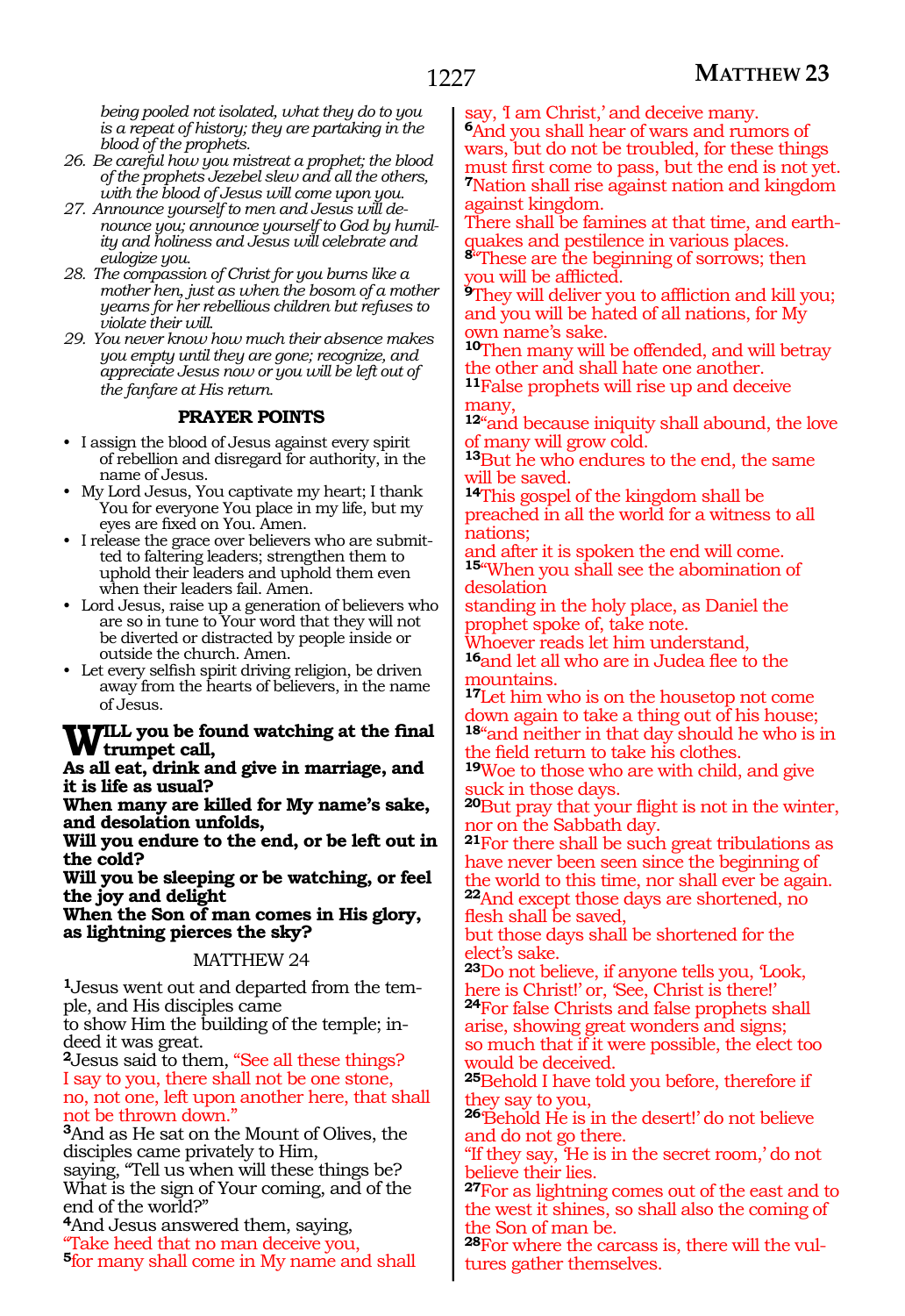**<sup>29</sup>**Immediately after the tribulation of those days, in all men's sight, the sun will be dark- ened, and the moon will not give her light. The stars will fall from heaven; the powers of heaven will be shaken,

**<sup>30</sup>**and there will appear the sign of the Son of man in heaven for all to see.

At that time, all the tribes of the earth will mourn

And they shall see the Son of man coming with glory in heaven's clouds

with great power and great glory,

**<sup>31</sup>**and His angels He shall send,

with a great sound of a trumpet, to gather the elect then

from one end of heaven to the other; to gather them from the four winds.

**<sup>32</sup>**Now learn a parable of the fig tree; when it has tender branches and when it puts out its leaves, you know that summer is near.

**<sup>33</sup>**So likewise when you see all these things, know that the time is here, that it is even at your doors!

**<sup>34</sup>**Verily, this generation will not pass until all is fulfilled.

**<sup>35</sup>**Heaven and earth will pass away, but My words will not pass away.

**<sup>36</sup>**"But of the day and the hour, no one knows, not the angels in heaven, but My Father alone. **<sup>37</sup>**But as the days of Noah were, so will the coming of the Son of man be.

**<sup>38</sup>**For as in the days before the flood, men ate and drank;

they married and gave in marriage until the day Noah entered the ark,

**<sup>39</sup>**and were unaware until the floods came and took them all away.

So will the day of the coming of the Son of man be.

**40**Two will be in a field; one will be taken, leaving one behind.

**<sup>41</sup>**"Two women will be grinding at a mill; one will be taken, the other left behind.

**<sup>42</sup>**You do not know the hour your Lord comes, therefore you must watch at all times.

**<sup>43</sup>**Know that if the good man of the house had known the time the thief would come he would have watched and not allowed his house to be broken into.

**<sup>44</sup>**Therefore be ready, for in the hour you do not think, the Son of man comes!

**<sup>45</sup>**Say, who is a faithful and wise servant, the one his lord has made ruler over his household to give food in due season? **<sup>46</sup>**Verily I say to you, blessed is that servant

whom his lord, when he comes, finds doing

<sup>47</sup>He will make him ruler over all his goods. <sup>48</sup>But if that evil servant should say this in his heart,

'My lord delays his coming; I will do just what I want!'

**<sup>49</sup>**"And he begins to strike his fellow servants, and with the drunken eat and drink;

**<sup>50</sup>**the lord of the servant will come in a day when he is not looking for him, and in an hour he is not aware of and will cut him in pieces.

**<sup>51</sup>**He will appoint him his portion with the hypocrites

There will be weeping and gnashing of teeth." *Watch therefore every minute, this is not the time to sleep!*

- *1. Take your eyes off the monuments of life, they will not last forever; place your eyes on the coming of Christ.*
- *2. Take your eyes off the moment and place it on eternity, for the truth is, every moment you live is an eternal moment and could easily be the start of your eternity.*
- *3. They will make the claim of Christ and wear the name of Christ but if they do not bear the character of Christ, or pierce the air like Christ they are just a fake of Christ.*
- *4. Times will get worse before it gets better, or rather, before eternity intervenes.*
- *5. Wars, famines, plagues, earthquakes may be harrowing but it is not hell; it is just the beginning of sorrows on earth.*
- *6. Not because you are insulated in Christ means that you are isolated from hatred and persecution, in fact, you will be targeted by universal hatred and an effort to kill you.*
- *7. Offense from outside the church in the end-times will be so intense it will cause many inside the church to lose faith and commit great offenses, hatred and betrayal.*
- *8. The rise of the prophetic is an end-time reality which will create room for demonic manipulation with the rise of many counterfeits (false prophets with deceptive intent).*
- *9. A mixture of the world and faith produces cold faith and no faith; the burning love you carry for the Lord and for others will be put out in a world that is progressing towards complete lawlessness.*
- *10. Your salvation is not in your entrance to the race but in your endurance of the race; for the entrance means you are being saved but you are only saved at the end.*
- *11. The coming of the end of time waits impatiently on your application of time; it waits on you to take the kingdom message to the ends of the earth.*
- *12. You may not be able to pray away the prophetic manifestation of events such as the flight from Jerusalem but you can pray that there will be no physical, conditional or religious impediment to the flight.*
- *13. Although it may seem that heaven has neglected the elect to the judgment of those who have rejected Christ, the matter of their souls is an eternal matter; heaven will not soften the judgment but will shorten the days.*
- *14. Do not go looking for Christ in just any place in the earth or follow all the false Christs looking for you; His appearing will be apparent for He will not blast the earth with wonders, He will be the wonder to burst the clouds.*
- *15. The coming of Christ will not be like a rising star, it will be like a lightning flash, sudden and immediate.*
- *16. The stars fall, the sun dims its light; the moon*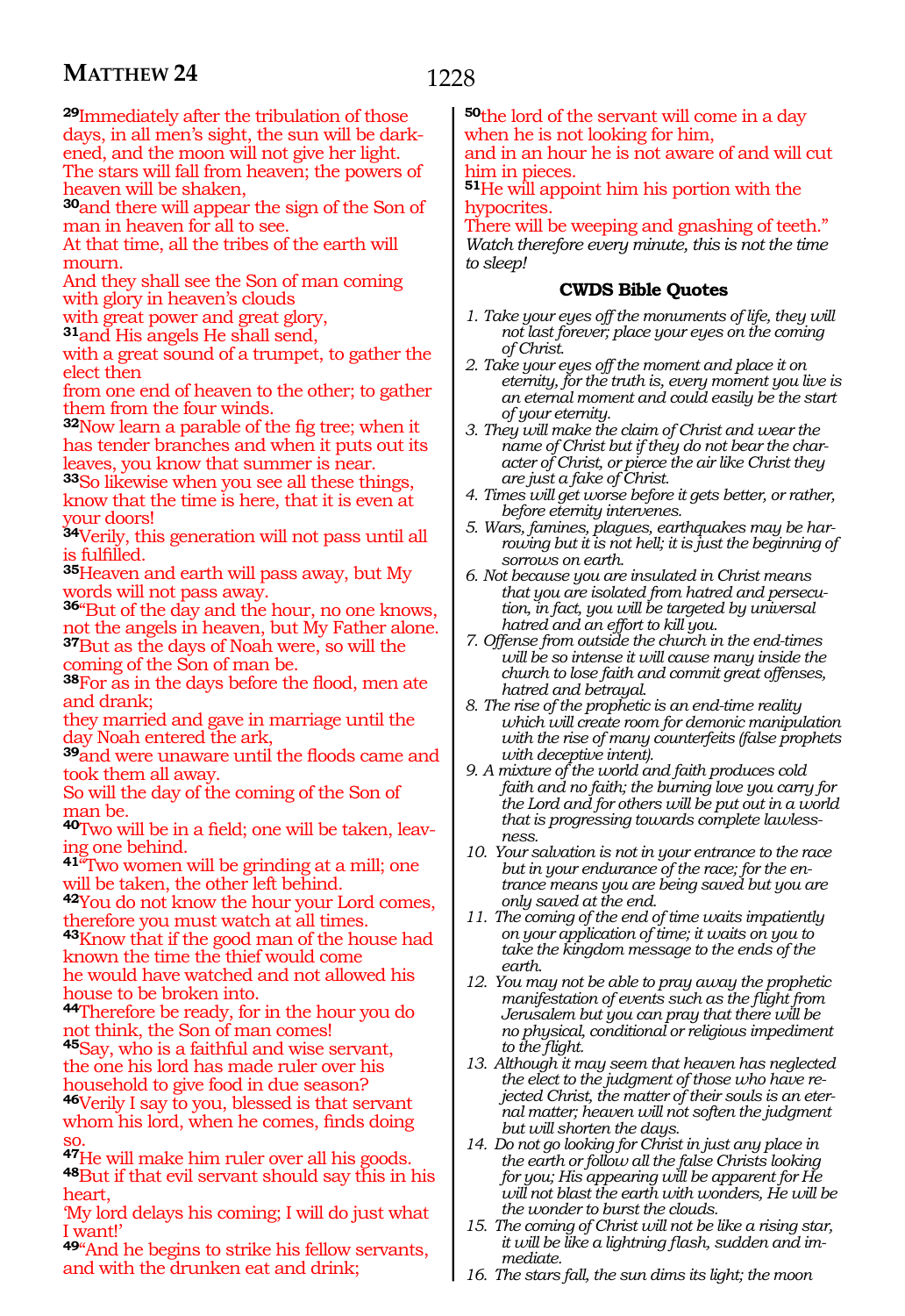*refuses to shine, for nothing competes with or outshines the Lord in the fullness of His glory.*

- *17. The power of heaven and every principality will be shaken, for no demon can stand before the power of the Son of God.*
- *18. You may be a living legend trumpeted on earth, but it amounts to nothing if you miss the angels reaping the elect at the trumpet sound.*
- *19. It is not how select and exclusive you are but that you are among His elect and included in His gathering.*
- *20. You may read the signs of the time and seasons, but you should learn the signs of the times and the coming of the Son of Man.*
- *21. When the what(event) is significant and the when(timing) is unknown, the wisdom of the 'when to act' is immediate.*
- *22. It is not 'the when' but 'the what' that matters; live in gratitude of the information and you will not be caught out in utter ignorance when 'the what' happens at 'the when' it happens, as the men in the days of Noah; be ready for whenever it happens.*
- *23. It is not how you are paired together or what you wear together, or that you work together; it is that you are altogether saved and you are together serving God, for no matter how you appear together you are altogether separate and apart if only one is saved.*
- *24. You do not want to be the one left behind and you do not want to be the one to leave a lovedone behind; be ever ready, always pressing, always representing Christ.*
- *25. If you had all the answers you would have no problem; you have Jesus, He is the answer; your problem is that you have the answer but the answer does not have you; you have not accepted Him.*
- *26. Not because the master is missing makes you your own master; if you do not master His will you will miss Him at His coming and miss out on His rewards.*
- *27. His coming may be delayed but it is certain; you have no excuse to ignore His existence and pursue your indulgence.*

## **PRAYER POINTS**

- Jesus, I see You; my world is built upon You. Amen.
- Holy Father, help me to immortalize my time here on earth; I will spend my time on and for eternity. Amen.
- I speak discernment to the spirit of every believer; we shall not be distracted by lying signs and false Christs. Amen.
- I speak the grace of salvation to the hearts of sinners in these trying times; we are of those who will serve the Lord until He comes. Amen.
- Father, if the earth can be so fiery and punishing, let not one soul be lost or one person be committed to the fire of hell. Amen.

# **ARE** you ready to go the extra mile?<br> **A**In the word and prayer, did you gain **that extra oil?**

**Ready for the reckoning of your talents; Ready to say, "I used them well; Feeding the hungry, the naked I clothed, Visiting the prisoners and the sick, and sinners I told?"**

**Are you ready at this moment to hear the** 

## **bridegroom's voice?**

#### MATTHEW 25

**1**"Then the kingdom of heaven will be compared to ten virgins who took lamps with them and went out to meet the bridegroom. **<sup>2</sup>**Five were wise and five were foolish men! **<sup>3</sup>**Those who were foolish took their lamps but took no oil with them.

**4**But the wise took extra oil along with their lamps; yes ready against the time,

<sup>5"</sup>but while the bridegroom was delayed in coming they all slumbered and slept. **<sup>6</sup>**"And at midnight the cry was heard, 'Behold the bridegroom comes! Go meet him.' **<sup>7</sup>**Then all the virgins rose up and trimmed their lamps

**<sup>8</sup>**and the foolish said to the wise ones, 'Our lamps are gone out; give us of your oil.' **9**No,' answered the wise, lest there is not enough for us both; go and buy your own oil! Go to those who sell and buy for yourselves.' **<sup>10</sup>**But the bridegroom came while they were gone to buy oil.

Those who were ready to meet him went in with him to the marriage and the doors were shut after them.

**<sup>11</sup>**Afterwards the other virgins came. 'Lord! Lord, open up for us!' they pleaded. **<sup>12</sup>**But he answered, 'Surely I say to you, I do not know you.'

**<sup>13</sup>**You do not know the day or the hour when the Son of man comes, so be ready; watch! **14**For the kingdom of heaven is like a travelling man going into a country very far; so he called his servants and delivered to them his goods giving varying talents to all.

**<sup>15</sup>**To one he gave five talents, to another two, to another, one;

according to each man's ability, he gave every man.

**<sup>16</sup>**And immediately, he took his journey and went.

Then he who had received the five talents went and traded,

and another five talents with his five he gained.

**<sup>17</sup>**"He who received two, by trading gained two likewise.

**<sup>18</sup>**But he who received one, dug in the earth and hid it in the soil.

**<sup>19</sup>**After a long time, the lord of those servants returned

and called his servants, and with them he took account.

**<sup>20</sup>**He who received five talents brought the other five and said,

'Lord you gave me five; I have gained five, now here are ten.'

**<sup>21</sup>**The lord said, 'Well done, servant, you are faithful and good;

you have been faithful over a few things, now I will make you ruler over many things, enter into the joy of your lord.'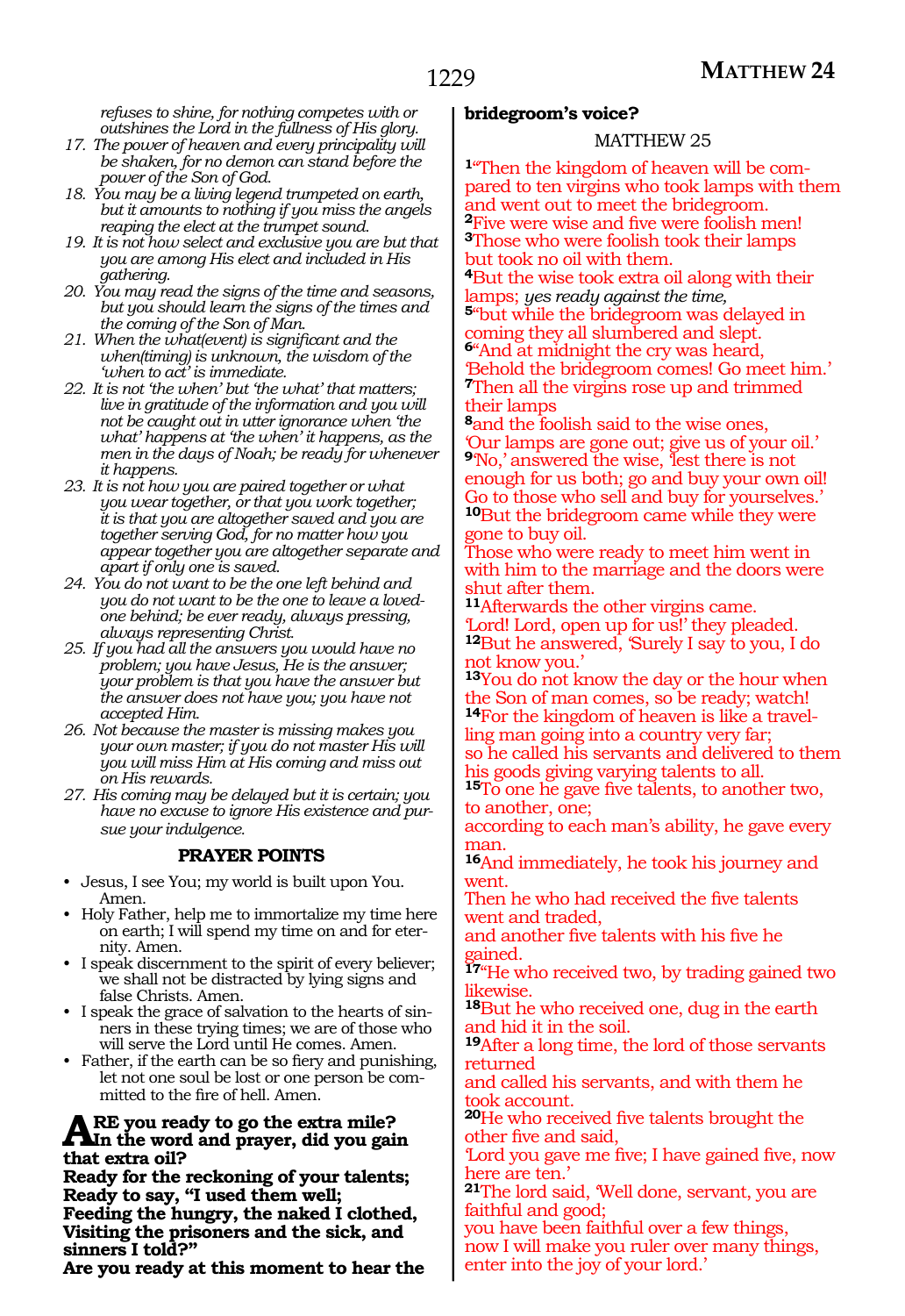# 1230

**<sup>22</sup>**Then he who received the two talents came to him.

He said, 'Lord you gave me two talents; I have gained two others with them.'

**23**The lord said to him, 'Good and faithful servant, well done.

Over the few things you have been faithful; therefore, I will make you a ruler over many things;

enter therefore into the joy of the lord.' **<sup>24</sup>**"Then the one who received the one talent came,

saying, 'Lord I knew you were a hard man, always reaping where you have not sown and gathering where you have not planted. **<sup>25</sup>**I was afraid and went and hid your talent in the earth.

See, here you have what is yours only; here it is!'

**<sup>26</sup>**Then his lord answered and said to him, 'You wicked and slothful servant,

you knew I reaped in places I did not sow, and gathered where I did not plant.

**<sup>27</sup>**You ought therefore to have put my money to the exchangers,

that at my coming I would have received my own with interest.

**<sup>28</sup>**Take the one talent from him and give to him who has ten.'

**<sup>29</sup>**For to everyone who has, more will be given, and he will have abundance,

but from everyone who does not have, even what he has already obtained will be taken. **<sup>30</sup>**Cast the unprofitable servant into outer darkness.

There shall be weeping and gnashing of teeth. **<sup>31</sup>**When the Son of man comes in His glory and all the holy angels with Him,

He will sit upon the throne of His glory **<sup>32</sup>**and all the nations shall be gathered before Him.

He will separate them, one from another, as a shepherd divides his sheep from the goats.

**<sup>33</sup>**And He will set the sheep on His right hand, but the goats He will make to stand on the left. **<sup>34</sup>**Then the King will say to those on the right, 'Come you, blessed of My Father; inherit life! Inherit the kingdom prepared for you from the foundation of the world.

**<sup>35</sup>**'For I was hungry and you gave Me meat. I was thirsty and you gave drink to Me; a stranger and you took Me in.

**<sup>36</sup>**I was sick and you visited Me.

I was in prison and to Me you came.'

**<sup>37</sup>**Then the righteous will answer Him, saying, 'Lord, when did we see You hungry and fed You meat?

Or when did we give You drink when You were thirsty?

**<sup>38</sup>**'When did we see You a stranger and took You in?

Or clothed You when you were naked? **<sup>39</sup>**When were You sick or in prison and we came?'

**<sup>40</sup>**And the King will answer, and say to them, 'As much as you have done this to one of the least of the brethren, you have done this to Me.'

**<sup>41</sup>**Then to those on the left hand, He will say, 'Depart from Me you cursed, into everlasting fire that is prepared for the devil and for His angels.

**<sup>42</sup>**For I was hungry and you gave Me no food. I was thirsty, and you gave Me no drink.

**<sup>43</sup>**A stranger was I and you did not take Me in. You never clothed Me when I was naked.

And when I was sick and in prison, you never visited.'

**<sup>44</sup>**And they will say, 'Lord when did we see you hungry,

naked, thirsty or sick and in prison or a stranger;

yes, when did we see these and did not minister to You?'

**<sup>45</sup>**He will say, 'As much as you never did it to the least of these you did not do it to Me.'

*Your neighbor is the personal representation of Jesus to you.*

**<sup>46</sup>**These shall go into everlasting punishment, but the righteous shall go into life eternal."

- *1. Wisdom is dictated at your starting out for the kingdom, but is defeated in your lack of finish. Preparation, pressing, persistence and perseverance are kingdom attitudes that display true wisdom.*
- *2. If you live on the fence you may fall either side; do not leave your eternity to chance, keep pressing, keep seeking, stay in the center of God's will.*
- *3. There is no start for the kingdom that is ordinary; if the run is ordinary the end will be disastrous.*
- *4. The oil of the anointing necessary for every believer is available in abundance but it must be sought and taken; press into the presence of God daily and fill yourself with oil.*
- *5. Every believer sleeps at some point along the way, there are some lows, some failure to pray, some falls, but where you stock up on oil in prayer and spiritual discipline, the oil in you will restore your light and keep you burning.*
- *6. Make the Holy Spirit your friend, spend time with Him; soak yourself in Him; for where you face a crisis you need a friend; when the crisis is of your faith you need the Holy Spirit.*
- *7. The bridegroom may delay His coming but He is coming; your midday will turn to midnight without you realizing it.*
- *8. The oil of the anointing cannot be transferred or substituted; you cannot make it into the marriage of the Lamb with another person's oil; keep filling your vessel; stock up on reserves.*
- *9. If you dish it by taking it for granted, you will not have time to fix it when Jesus appears; remain alert and watchful; hold fast to your faith.*
- *10. Kingdom talents are with everyone; we all have something to give, something to contribute, something to invest in the kingdom and for the kingdom.*
- *11. God will give to you in accordance with your ability to manage and your attitude towards the*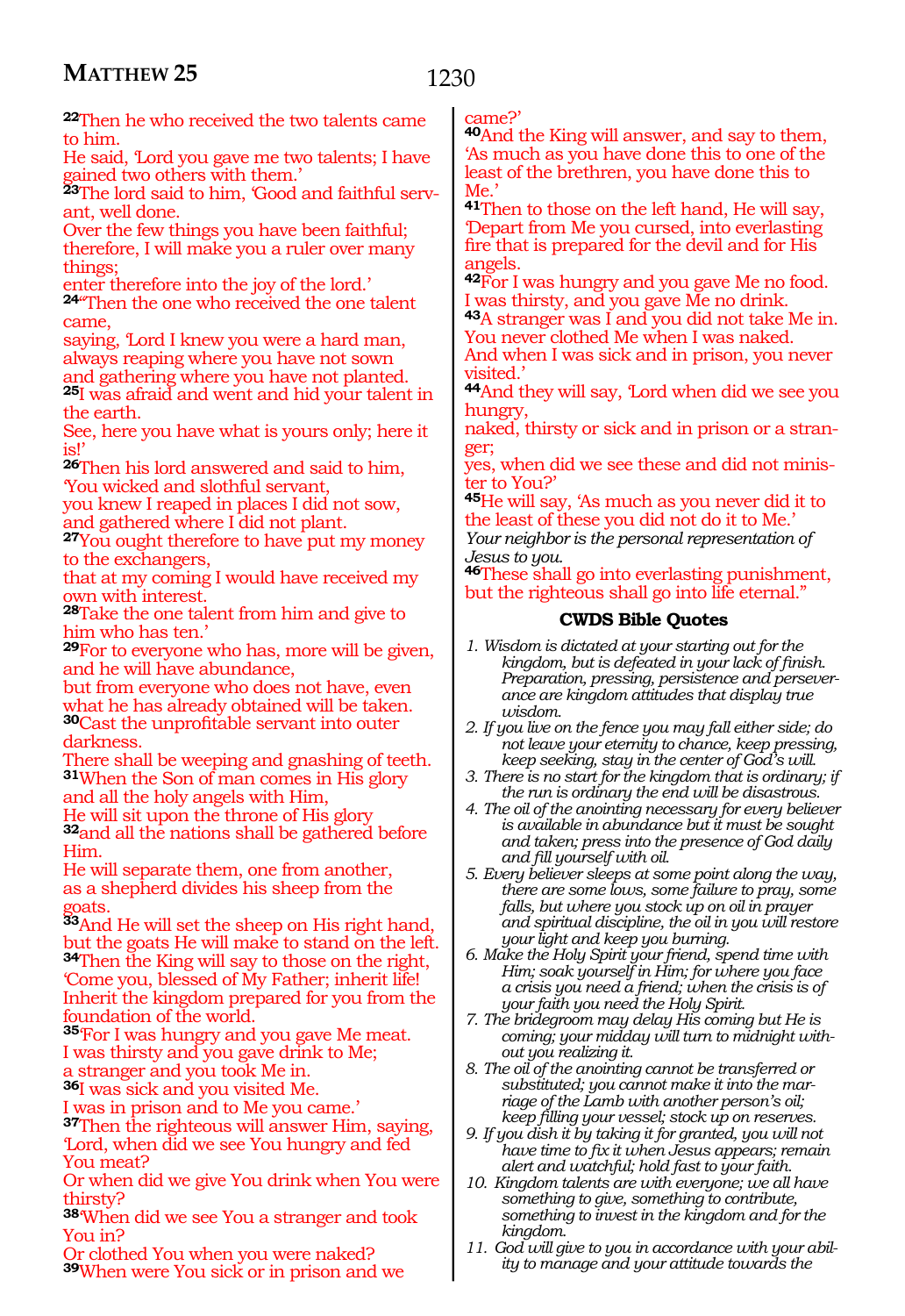*kingdom and the King; some talents are to prove your ability and some are to prove your heart.*

- *12. Responsibility, accountability and faithfulness are kingdom attitudes that will be measured; the King will come to take account.*
- *13. You always have enough to prove your faithfulness, for faithfulness is the currency of promotion, not talents; faithfulness with little is attitude for greatness.*
- *14. If you make the King happy He makes you happy; the joy of the Lord is the place where He takes pleasure in you and causes you to live at the right hand of His pleasure.*
- *15. Your talents belong to the King, your returns belong to the King, but He never takes it from you when you return it, He adds to it and expands your stewardship.*
- *16. Your perception of the King will affect your ability to manage what is His; if you hide your talent your destiny hides from you.*
- *17. Your King prefers you to trade His talents using your skills, ability, creativity and effort, but His minimum expectation is that you deposit it in a good place to yield minimum returns; He is angry if you hide it. At minimum He expects you.*
- *18. You lose what you do not value; you cannot lose what you do not have, what is taken from you is what you have but fail to recognize.*
- *19. You miss out on the celebration and experience depression because you fail to see your kingdom talent as your currency to elevation.*
- *20. When you recognize that everything you have including your freedom belongs to the King, you will invest your talents for the kingdom.*
- *21. You have no authority to judge authority; honor authority or authority will mercilessly judge you.*
- *22. All nations may be scattered over the earth now but they will be gathered before the Lord and His angels at His coming, to be sifted, not by language, race or color but for obedience to the faith.*
- *23. The Lamb of God, the Lamb that was slain, represents Jesus and those who are His; the goat and the symbol of the goat's head represents the devil and his followers.*
- *24. Jesus is represented in every opportunity to express Him and He is the personal recipient of every expression of His love and grace to others.*
- *25. See Jesus in the eyes of your neighbors and you cannot look away from their needs.*
- *26. If you know your compassion to the needs of others of food, drink, clothing, comfort and consolation goes straight to the heart of Jesus, then ministry will ever be in your heart.*
- *27. Attend to the needs of Jesus in the body and you will not offend the body of Jesus that was extended on the cross for your needs.*
- *28. Meeting needs is not an exception, it is an expectation; failure to respond is a spiritual offense.*
- *29. You are a sheep if you follow Christ and show compassion; if you fail to show compassion you will be classified with the goats and judged with the goats.*
- *30. A Christian who fails to proactively express love is a goat in sheep's clothing who will be sorted and properly classified when Jesus comes.*

## **PRAYER POINTS**

- I speak the power to finish into the spirit of every believer; let every spirit agitating backsliding receive angelic fire now, in the name of Jesus.
- By the power of the Holy Spirit, I call believers to

live a life of full commitment and fiery devotion, in the name of Jesus.

- Holy Father, baptize the church with the spirit of prayer; Jesus baptize believers with the Holy Spirit and fire; I rebuke complacency from the body of Christ. Amen.
- I release into the spirits of our youths an insatiable desire for the presence of God; they shall drip with the oil of the anointing. Amen.
- Spirit of slumber I rebuke you; I shall make it in; spirit of complacency I rebuke you; I shall make it in; spirit of presumption I rebuke you; I shall make it in. Amen.

## **He said that after two days He would be crucified.**

**As we ate the Passover, we were much sad- dened thereby.**

**He said that one of us would betray Him at the time of bread and wine,**

**And we all asked the question, "Lord is it I?**

**Is it I who on that day will deliver You deceitfully?**

**Or shall I be fast asleep while You pray in agony?**

**Is it I who will forsake You, as some followed distantly?"**

**Oh, no, was it…? It was I who denied Him; I wept so bitterly.**

## MATTHEW 26

**1**And it came to pass, when Jesus had finished all these sayings there,

He said to His disciples,

**<sup>2</sup>**"Do you know that after two days it is the feast of the Passover, and the Son of man is betrayed to be crucified; He shall be slain and die?"

**<sup>3</sup>**Then the chief priests assembled together, with the scribes and the elders of the people to the palace of the high priest whose name was Caiaphas.

**4**And they consulted that they would take Jesus subtly and kill Him.

**<sup>5</sup>**But they said, "Not on the feast day, lest an uproar begins.

**<sup>6</sup>**Now when Jesus was in Bethany, in Simon the leper's house,

**7**there came to Him a woman carrying an alabaster box.

It contained precious ointment, and she poured it on His head as He was there eating! **8**And when the disciples saw it, with indignation they said,

"To what purpose is this waste? **<sup>9</sup>**"For this ointment may have been sold for

much, and given to the poor."

**<sup>10</sup>**When Jesus understood this, He said, "What do you trouble the woman for?

She has performed a good work on Me. **<sup>11</sup>**You have the poor always with you, but you do not always have Me.

**<sup>12</sup>**For in that she poured this ointment on My body, she did it for My burial,

**<sup>13</sup>**I say to you, wherever the gospel is preached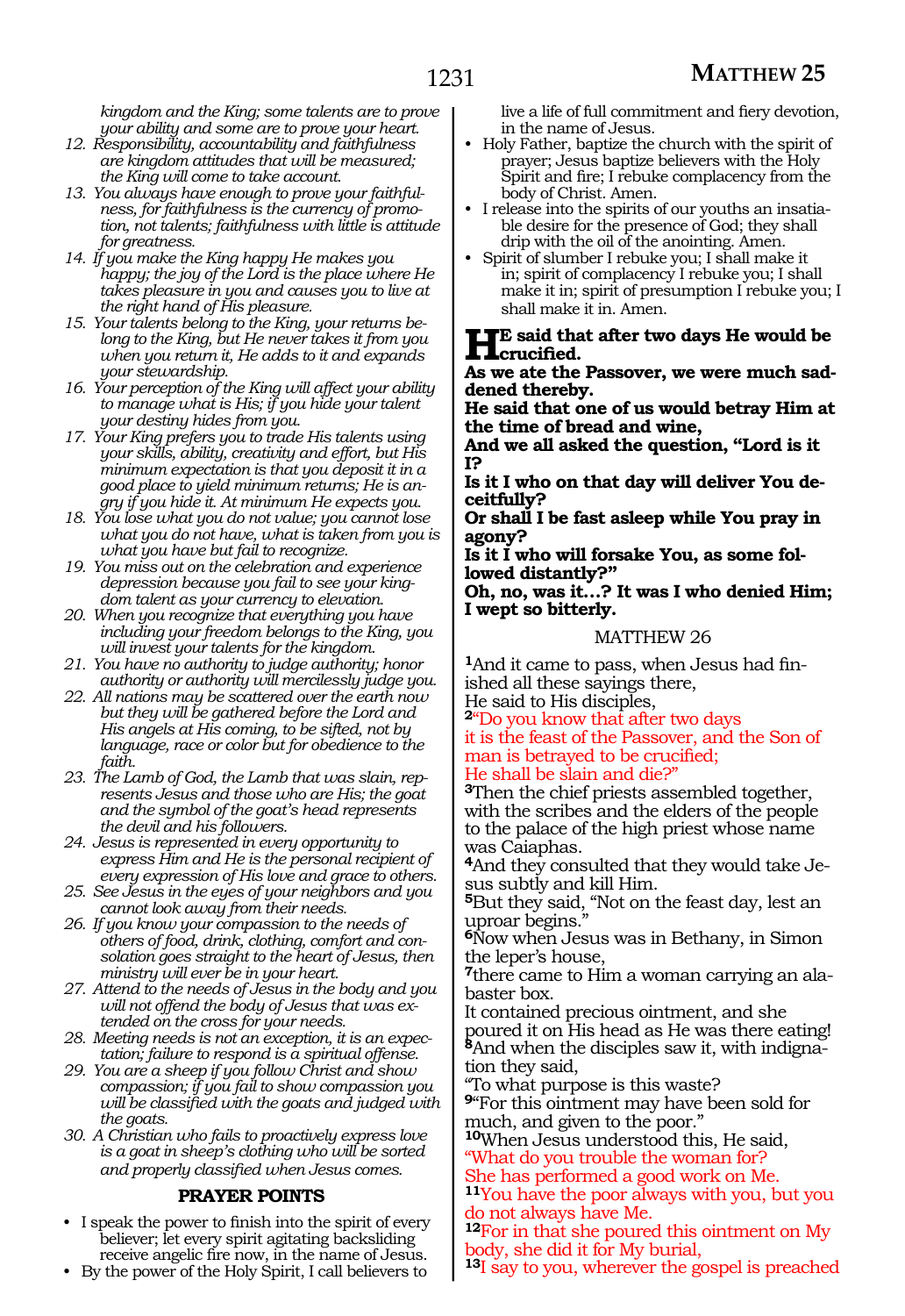in the whole world

this deed the woman has done will be told as a memorial to her.

**<sup>14</sup>**One of the twelve, Judas Iscariot, went to the chief priests

**<sup>15</sup>**and said to them, "What will you give me if I deliver Him to you?"

Thirty pieces of silver was the covenant that they made with him.

**<sup>16</sup>**From then he sought opportunity to betray Jesus.

**17**Now on the first day of the feast of unleavened bread, His disciples came to Jesus and said, "Show us where is it that You desire us to prepare the Passover for You to eat?"

**<sup>18</sup>**He said, "Go into the city, and go to such a man, say to him, 'The Master says, "My time is at

hand;

with My disciples I will keep the Passover at vour house."

**<sup>19</sup>**And they did as Jesus had requested, and made the Passover ready for the hour.<br>20In the evening, He sat down with the twelve,

**21**and as they ate He said, "Verily I say to you, one of you will betray Me!"

**<sup>22</sup>**They were exceedingly sorrowful, and they began at that time, everyone to say to Him, "O Lord, is it I?"

**<sup>23</sup>**He answered and said to them, "I will be betrayed, by the same one who now dips his hand with Me in the dish.

**<sup>24</sup>**The Son of man goes as it is written, but woe to the man by whom He is betrayed. It would have been good for him if he had never been born!"

**<sup>25</sup>**Then Judas, who betrayed Him answered and said, "Master, is it I?"

He answered and said, "You have spoken!" *Surely the heart cannot lie.*

**<sup>26</sup>**As they were eating, Jesus took bread and blessed it then, and He broke it and gave it to His disciples and said,

"Take and eat, this is My body!"

**<sup>27</sup>**And He took the cup and He gave thanks, and gave it to them, saying, "Drink all of it. **<sup>28</sup>**For this is My blood of the new testament, which for many is shed for the remission of sins!

**<sup>29</sup>**"I say to you, I will no longer drink of the fruit of the vine,

until I drink it new with you in My Father's kingdom, at that time."

**<sup>30</sup>**And when they had sung a hymn, into the Mount of Olives they went.

**<sup>31</sup>**"All of you shall be offended because of Me this night," Jesus said to them.

"For it is written, I will strike the Shepherd and the sheep will be scattered abroad; **<sup>32</sup>**but after I am risen, I will go before you into Galilee.'

**<sup>33</sup>**Then Peter answered and said to Him, "Even though all men will be offended because of You, I will never be offended."

**<sup>34</sup>**Jesus answered and said to him, "I say to you, before the cock crows tonight, you will deny Me, three times!"

**<sup>35</sup>**But Peter replied and said to Him, "Though I should die, Lord, I will not deny You!"

And all the disciples said likewise.

**<sup>36</sup>**Then Jesus came with them to a place called Gethsemane.

He said to His disciples, "Sit here while I go further and pray.

**<sup>37</sup>**And He took with Him Peter and the two sons of Zebedee,

and He began to be sorrowful and very heavy with pain beyond belief.

**38**With much grief He said, "My soul is exceedingly sorrowful, even to death.

Remain here with Me, and watch with Me!" **<sup>39</sup>**And He went a little farther, and He fell on His face,

"Oh, My Father, if it is possible, let this cup pass from Me! How I would that it pass. Nevertheless not My will, but Your will be done!"

**<sup>40</sup>**And He came to His disciples and found them sleeping fast,

and He said to Peter, "Peter, could you not watch for one hour?

**<sup>41</sup>**Watch and pray that you do not enter into temptation.

The spirit truly is willing, but the flesh is weak.

**<sup>42</sup>**He went away the second time, and He prayed, saying, "O My Father, God,

if this cup may not pass except I drink it, then Your will be done."

**<sup>43</sup>**And He came and found them asleep again, for their eyes were heavy.

**<sup>44</sup>**And He went away and prayed the third time, saying the same words once again. **<sup>45</sup>**Then He came again to His disciples and

said, "Sleep on now; take your rest, for behold the hour has arrived when the Son of man is betrayed into sinners' hands.

**<sup>46</sup>**Arise, let us be going; he who betrays Me is at hand."

**<sup>47</sup>**And while He was still speaking, there came Judas, one of the twelve,

and with him a great multitude, bearing swords and spears.

They were sent by the chief priests and elders of the land.

**<sup>48</sup>**Now Judas had given them a sign saying, "The Man I kiss, He is the One!"

**<sup>49</sup>**And he immediately came to Jesus. "Hail Master!" he said.

He kissed him *and was dumbfounded*, **<sup>50</sup>**for Jesus addressed him, saying, "Friend! Friend, why have you come?

Then they took hold of Jesus.

**<sup>51</sup>**As they took Him, Peter drew his sword, and struck an ear from the high priest's servant. **<sup>52</sup>**Jesus said, "Put up your sword!

For all who take the sword will perish with the sword.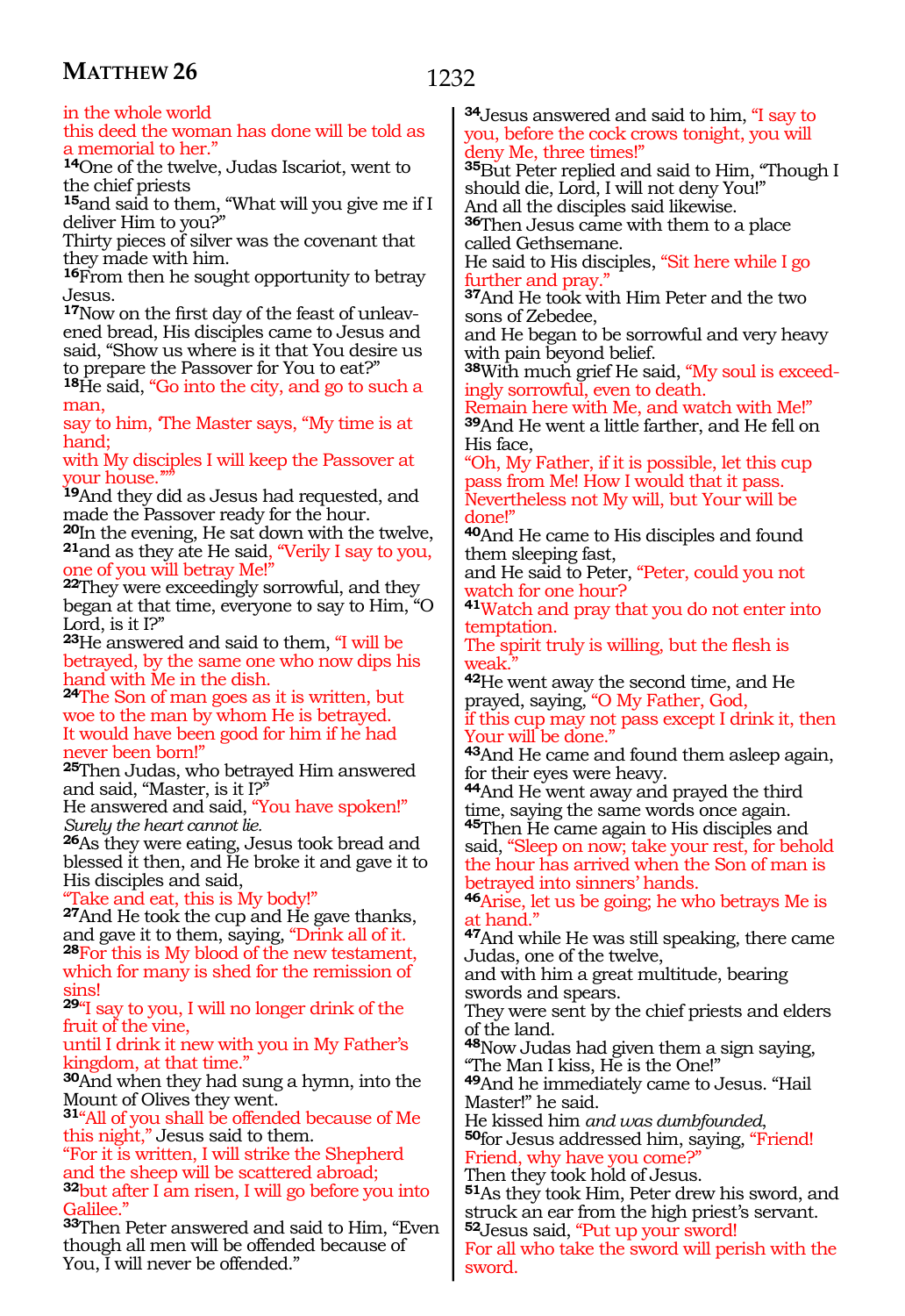**53**Do you think that I cannot pray to My Father above,

and He will not immediately send Me angels, even more than twelve legions?

**54**But how then would the Scriptures be fulfilled? For so it must be."

**<sup>55</sup>**Then Jesus said to the multitude, He spoke at that same hour,

"Are you come out as against a thief, to take Me with swords and spears,

while I sat daily teaching in the temple, and ou did not lay your hand on Me?"

**<sup>56</sup>**All this was done that the Scriptures of the prophets may be fulfilled.

Then all the disciples forsook Him*,* and they all fled.

**<sup>57</sup>**They took Jesus and led Him away to Caiaphas, the high priest,

where the scribes and the elders were in assembly.

**<sup>58</sup>**But Peter followed Him from a distance to the place of the high priest,

and he went in and sat with the servants; he wanted to see the end.

**<sup>59</sup>**Now all the chief priests and elders, and all the council that was seated,

sought false witness against Jesus, to put the Lord to death.

**<sup>60</sup>**But they found none, though many false witnesses came.

They found none, but at last two false witnesses came in

**<sup>61</sup>**and said, "This fellow stated, 'I am able to destroy God's temple, but in three days rebuild it!'"

**62**"Will you answer nothing of what they witness against You?" the high priest said to Him.

But Jesus did not respond.

**<sup>63</sup>**"I compel You by the living God," the high priest answered,

"Tell us if You are the Christ, the Son of the living God!"

**<sup>64</sup>**Jesus answered, saying, "You have rightly said, nevertheless I say to you,

after this, you will see the Son of man, sitting at the right hand of Power, coming in heaven's clouds.

**<sup>65</sup>**Then the high priest tore his clothes, saying, "He has spoken blasphemy,

why do we need any further witnesses?

We have heard His blasphemy with our ears! **<sup>66</sup>**What do you think?" And they all said, "He is guilty of death!"

*Or rather, "Just guilty of love!"*

**<sup>67</sup>**Then they spat in His face and struck Him with their palms,

**<sup>68</sup>**saying, "Prophesy to us, O Christ! Who smote You? Who is the one?"

**<sup>69</sup>**And as Peter sat in the palace outside, a young woman came to him,

saying, "You were also with Jesus, the man of Galilee!"

**<sup>70</sup>**But he denied it. Before them all he said, "I

do not know what you are saying!" *Just to think that with all we did to Him, He would die for us all anyway!*

**71**And as Peter went out into the porch, another young woman saw him there,

and said to everyone around, "This fellow was also with Jesus, give ear."

**<sup>72</sup>***Peter could not hide,* but once more with an oath, he denied,

and said, "I do not know this Man!"

**<sup>73</sup>**And then again, after a while, a man who stood by came to Peter, and said, "Surely you are one of them, for your speech betrays you!"

**<sup>74</sup>**And Peter began to curse and to swear then *using language that was unlike Christ,* 

*seeking the cover of his speech to hide.*

"I do not know this man!" He said, and immediately the cock crew.

**<sup>75</sup>**And Peter remembered the word of Jesus, which He said, and he knew…

"Before the cock crows you will deny Me, three times and not two!"

And as the tears gathered in his eyes, he slipped out quietly.

And, overwhelmed by shame and remorse, he wept… oh, how he wept!

He wept oh, so bitterly!

# **CWDS Bible Quotes**

- *1. The revelation of your demise should not change your determination to honor God and purpose; be committed to completion and fulfillment of purpose even to death.*
- *2. The pathway to life is through death; the pathway to give life is by dying (to self).*
- *3. You cannot stop the plotting and scheming of your enemy, but you can remain steadfast, resolute and immovable; their plans will only move you to fulfillment and into the next phase of your destiny.*
- *4. Enemy hate elevates; acceleration requires friction to gain traction. It is important yet unpleasant where the rubber meets the road.*
- *5. Your past experience may make you isolated and segregated as a leper, but the presence of Jesus will make you celebrated and your house desired.*
- *6. There is nothing that you pour on Jesus that is wasted; it is significant for the fulfillment of His mission on earth.*

*7. Pour your life's earnings on Jesus and you will have His life and His revenues that you cannot earn. If you find Him invaluable you will pour your valuables on Him and remain richer for it.*

*8. Pour yourself into the current move of God and you will be memorialized with the move.*

*9. You never know when you are being sold out by the same persons you sell yourself out to; you never know when you are packaged and waiting to be delivered by the ones you delivered yourself to.* 

*10. Be discerning, for there are some closest to you who are searching for weaknesses, seeking opportunities to take you, who have been secretly selling you out.*

*11. Nothing too precious, nothing too exclusive, nothing too valuable for you to release to the Lord and for kingdom use.*

*12. The proper positioning of wealth is to understand*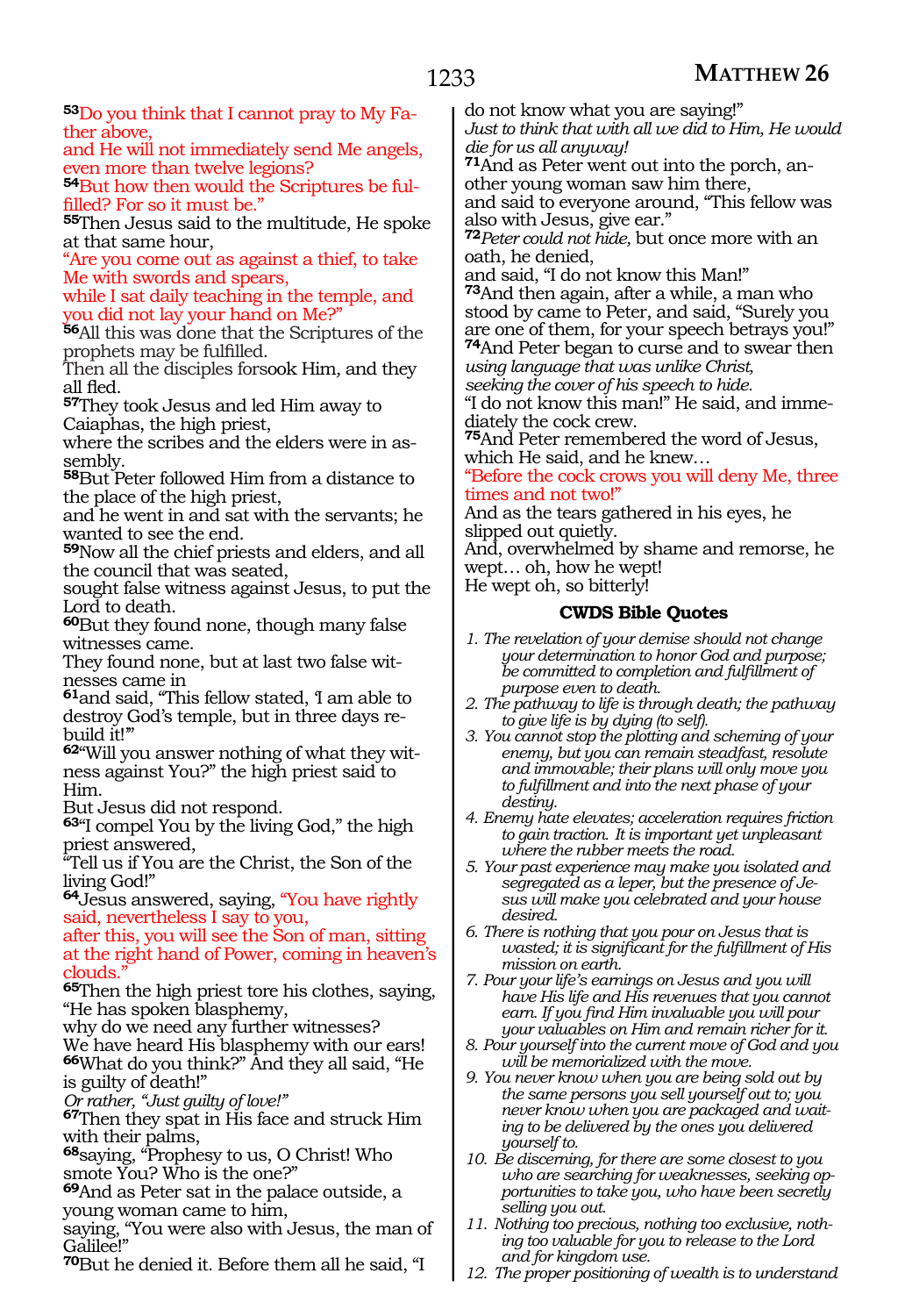*it all belongs to God, the proper positioning of your heart towards your wealth is disconnect, waiting for His instructions, ready to release at the moment you hear, 'The Lord needs it'.*

- *13. The Passover is the memory of deliverance from bondage, when a lamb was sacrificed, its blood applied to the doorpost covering and shielding the occupants from death; this was a prophetic repeat with the Lamb seated at the table as a spiritual reality.*
- *14. It is presumptuous to be pretentious in the presence of the Lord; He picks you out seated among faithful ministers dipping your hand in the dish with Him.*
- *15. It is ruinous to refuse Jesus and disastrous to deny Him, but it is brainless to betray Him; it is better you were never born.*
- *16. They know their heart and the evil they are up to, yet they show up in the most sacred places to question the prophetic knowledge of the ministers, with no reverence or fear for the presence of the Holy Spirit and His representatives. (Judas, 'Is it I?')*
- *17. The disciples sat to eat the Passover in memory of an event that was to stun Egypt in such a way they would never fully recover from, but ended up with a spiritual cross-over of an event that was to stun hell in such a manner it would never ever recover from.*
- *18. The Passover crossed-over as they sat at the table, from the memory of Egypt to memorial of Jesus; from the old covenant sealed with lamb's blood to a covenant already drafted and about to be sealed with the blood of the Lamb; from "On this day Israel was saved from Egypt," to "This is My Body; this is My blood."*
- *19. Your good intentions are not enough to take you through severe temptations; lean upon grace and call upon God to help you stand.*
- *20. Make the Lord your boast because the best of you is at best a failure; Jesus in the worst of you can never fail.*
- *21. If you have never been tested in your weakest area you are not yet perfected and you are likely to be trampled like Peter; if you cannot sustain your balance maintain an attitude of prayer, passion and tenderness of heart to secure your bounce.*
- *22. There is a place in prayer reserved for a selected few and a place in prayer you have to go alone; if they cannot connect with your pain they cannot come into your prayer.*
- *23. He was committed to the cross but prayerfully passionate for the cup to pass because of the spiritual reality of the sin He would become on the cross leaving the Father no option but to turn, utterly reject and forsake Him.*
- *24. God has nothing to do with sin, even if it is on His own Son, how much less the best of us in our good, exalted self and our self-righteousness?*
- *25. It is most tempting, yet most dangerous, to sleep when the most significant spiritual attacks from the realm of darkness is at your doorstep.*
- *26. If you cannot spend an eternity in prayer, spend time; Jesus had a minimum expectation of one hour from His disciples but expected greater dedication than this.*
- *27. Hear the heart of Jesus and pray; watch with Him, grieve with Him and enter His intercession so you do not drift from Him.*
- *28. Before you overcome your battles in prayer you must overcome your battle to pray; demonic*

*slumber causes struggle with the flesh to the discipline and alertness of prayer.*

- *29. The painful reality of the pull of your destiny may not be settled in your mind but it is settled in the heart of God; resign yourself to the will of God and let it settle your heart.*
- *30. The kiss of a friend with the heart of the enemy is more painful than the sword of the enemy with no pretence of friendship.*
- *31. Physical weapons are pointless in spiritual battles, and spiritual arsenal is insuperable in physical battles; the choice of weaponry and timing is key to all battles; 12,000 angels could annihilate armies but could not surpass the cross in the battle of sin that Jesus faced.*
- *32. Jesus was submitted to the will of the Father but the Father was subjected to the will of the Son; the Father would send Jesus 12 legions of angels if He only prayed and requested it.*
- *33. You cannot defend, extend or advance the cross with the sword; you will instead prevent the cross from its full representation. A spiritual move must be sustained by a spiritual response.*
- *34. If you operate in the will of God and you commit your time into His hands, they will rage against you all the time but they cannot touch you before your time.*
- *35. Some battles you will choose to fight alone and some will give you no choice but to fight alone when your most trusted friends and partners forsake you.*
- *36. Some closest to you will keep their distance from your trouble, afraid to be identified with it, while others will follow at a distance hoping not to be recognized; some will put an end to following momentarily until they know the outcome while some will come in viewing distance to see the end.*
- *37. When they take you then seek to make a case against you, you know you have taken them in such a way that they want you and not the case; they cannot explain or contain you.*
- *38. They could not fathom Jesus being man-God and they could not bear the thought of Him returning as God.*
- *39. The anger, insult and abuse of religion and the world against Christ did not end at the cross, it continues against representatives of Christ throughout history, today and beyond, intensifying at the end.*
- *40. A Christian trying to hide your faith is futile; the devil will pick you out like Peter to pick you apart and pick you to pieces.*
- *41. Be confident when you can be picked out as a Christian by your speech; words are everything in the spiritual world; never hide your faith behind words of fear; fear activates and advances enemy attack, but for grace.*
- *42. When the devil breaches your defenses, come to your senses quickly and repent; forgiveness is already advanced to you and is ahead of you waiting for you to catch up.*

#### **PRAYER POINTS**

- I live for You Lord Jesus, without You I am dead; I will die in You and I will die for You. Amen.
- I declare that I am a life-giving spirit; to self I die, to Christ I live. Amen.
- By the power in the blood of Jesus, I shall fulfill my destiny; my haters will serve to accelerate my success. Amen.
- I declare that every stigma of my past is washed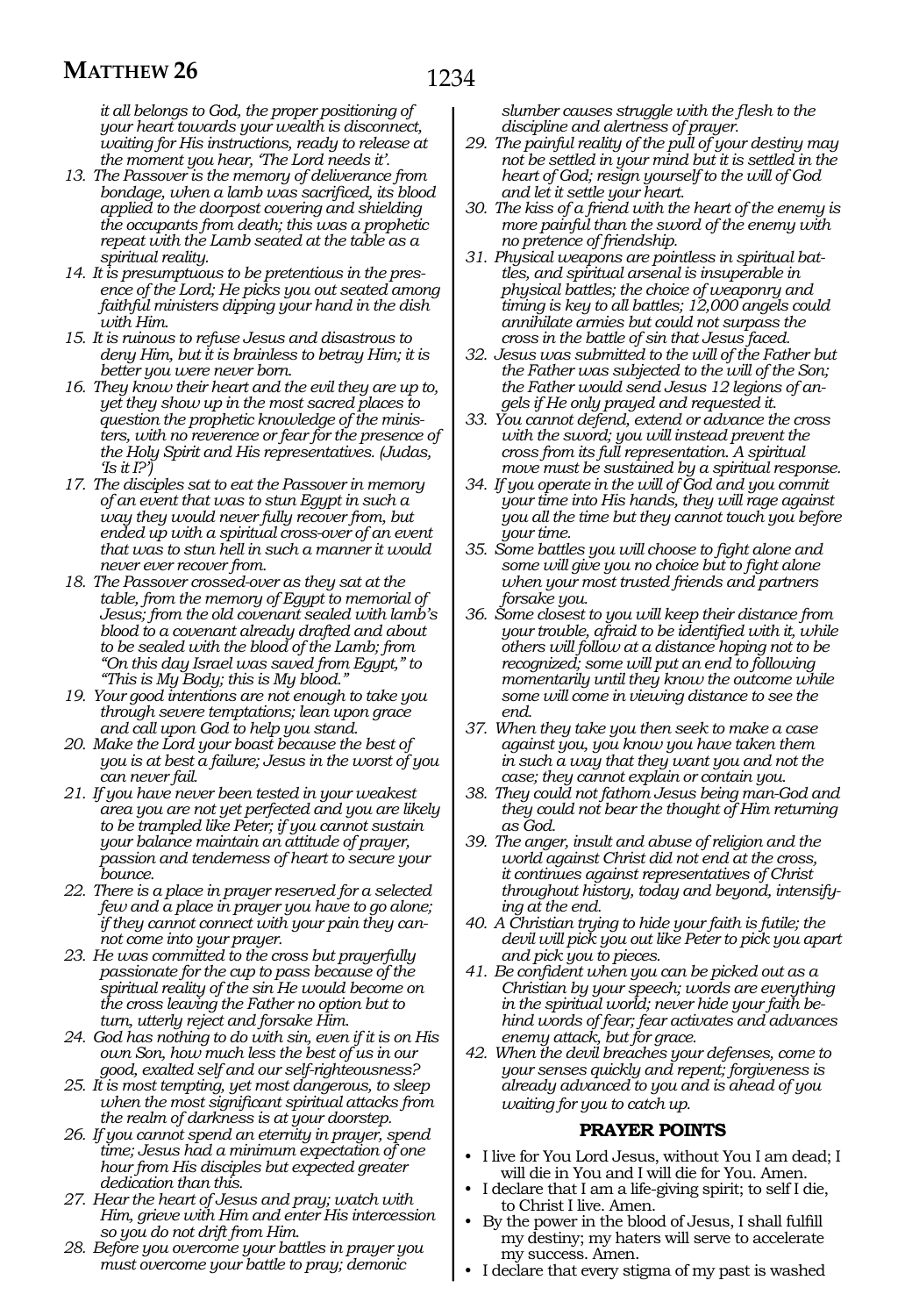away in the glory of my new birth in Christ. Amen.

• Lord Jesus, I am fully sold out to You; I pour my life and all I have at Your feet. The kingdom is my life. Amen.

# **Oh, what is this sound that I hear? What is this sound filling my ears? Is it thirty pieces of silver hitting the ground?**

**Or the cry of, "Crucify Him," from the boisterous crowd?**

**Is it His sigh as the thorns pierce His brow?**

**Or the sounds of smiting and the mock bowing down?**

**The sound of the torturous whip, or the gasp of His breath?**

**Is it the sound of the hammer, hitting nail, hitting flesh?**

**Is it His pain-filled dying voice. . .? It is as if I were there.**

**But then I realized . . . it is the sound of my own tears.**

## MATTHEW 27

**<sup>1</sup>**The following morning, all the elders and chief priests took counsel against Jesus to put Him to death.

**<sup>2</sup>**When they had bound Him, they led Him away and delivered Him to Pontius Pilate the governor.

**<sup>3</sup>**Then Judas, who betrayed Him, when he saw He was condemned

brought again the thirty pieces of silver, for he repented.

To the chief priest and the elders he brought it,

**<sup>4</sup>**saying, "I have sinned, for I have betrayed innocent blood!"

And they said to him, "What do we care? What does that matter to us? You deal with your own guilt."

**<sup>5</sup>**So he cast the pieces of silver in the temple, and from them he departed.

*Money could not buy his peace of mind, nor joy in having health.* 

*You must not play with the anointing;* Judas went and hanged himself!

**<sup>6</sup>**The chief priests took the silver pieces and said, "It is not lawful for us to put them in the treasury because it is the price of blood." **<sup>7</sup>**So they took counsel, and bought with it the

Potter's Field, to bury strangers in.

**<sup>8</sup>**Therefore they called the field the Field of Blood, as it is to this day.

**9**Then the words that the prophet Jeremiah spoke were fulfilled,

"They took the thirty pieces of silver, the price valued by them,

for Him who was valued by the children of Israel,

**<sup>10</sup>**and gave them for the Potter's Field, as the Lord appointed me."

**<sup>11</sup>**Jesus stood before the governor, and the

governor asked of Him, "Speak, are you the King of the Jews?" Jesus an-<br>swered, "You have spoken correctly."

<sup>12</sup>When He was accused by the chief priests and elders, He did not answer them.

**<sup>13</sup>**Then Pilate said to Him, "Tell me, do You not hear how many things they witness against You; has it not reached Your ear?"

**<sup>14</sup>**But Jesus never answered him, not so much as a word,

insomuch that the governor greatly marveled when he heard.

**<sup>15</sup>**Now at the feast it was the custom of the governor to release to the people a prisoner, anyone they desired.

**<sup>16</sup>**They had a notable prisoner, Barabbas by name.

**<sup>17</sup>**So when they had gathered together, Pilate said to them,

"Who would you have me release? Barabbas or Jesus called Christ?"

**<sup>18</sup>**For he knew they delivered Jesus for envy and dislike.

**<sup>19</sup>**When he was sitting on the judgment seat, his wife sent to him saying,

"Have nothing to do with that just man, for of Him this day I have suffered many things;

yes, I have suffered much in a dream!" **<sup>20</sup>**But the elders and chief priests persuaded the people to destroy Jesus, and seek Barabbas' release.

**<sup>21</sup>**The governor answered and said to them, "Who do I release of the two?"

They responded, "Barabbas."

**<sup>22</sup>**Then Pilate said, "With Jesus, what shall I do?"

They said, "Let Him be crucified!"

**<sup>23</sup>**He asked, "What evil has He done?" But they cried, "Let Him be crucified!" with a voice increasingly loud.

**<sup>24</sup>**When Pilate saw that he could not prevail, but rather that a tumult was made,

he took water and washed his hands before the multitude and said,

"I am innocent of this just man's blood, see you to it yourselves."

**<sup>25</sup>**All the people answered, "His blood be upon us, and on our children!"

**<sup>26</sup>**Then he released Barabbas to them. And when Jesus was whipped, Pilate delivered Him to be crucified.

**<sup>27</sup>**And the soldiers of the governor took Him then into the common hall, and the whole band of soldiers came.

**<sup>28</sup>**They stripped Him of His garments, and on Him a scarlet robe they placed.

**<sup>29</sup>**When they had plaited a crown of thorns, they placed it on His head,

they put a reed in His hand and made fun of Him as He bled.

They bowed their knees before Him, and mocked Him quite amused,

saying, "Hail, King!" They mocked on, "Hail, King of the Jews!"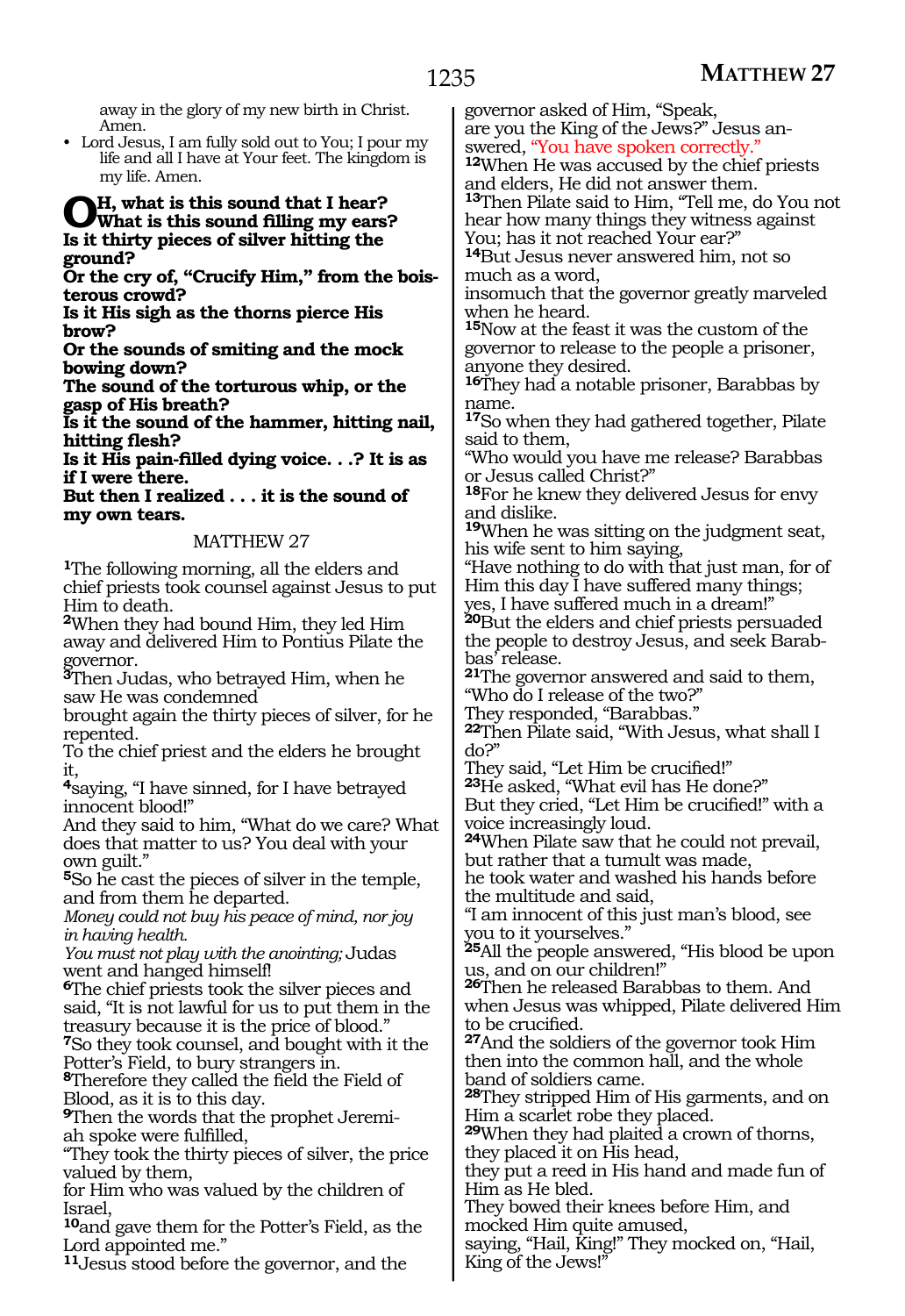| <b>30</b> And they spit on Him, and took His reed-like            | <b>50</b> After crying again with a loud voice, Jesus                    |
|-------------------------------------------------------------------|--------------------------------------------------------------------------|
| staff,                                                            | yielded up his spirit; death came!                                       |
| and smote Him on His head with it, and, hu-                       | Wounded, bruised, tormented and battered but                             |
| mored, they all laughed.                                          | death was the end.                                                       |
| <sup>31</sup> After they had mocked Him, they took the            | But worst of all, He was wounded in the house of                         |
| robe and put His garment back on,                                 | the ones He loved His friends!                                           |
| and led Him away to crucify Him.                                  | 51 And behold the veil of the temple, was torn                           |
| 32As they came out they found a man of                            | in two from the top to the bottom;                                       |
| Cyrene named Simon; they compelled him to<br>bear the cross.      | access to the holiest was granted to all, not just                       |
| Perhaps if someone is willing to bear it, the                     | the high priest alone!<br>And the earth did quake that moment, and       |
| whole world might not be lost!                                    | rocks were broken in two,                                                |
| 33When they came to a place called Golgotha,                      | 52and many of the graves were opened, and                                |
| that is, the place of a skull,                                    | some saints long dead arose.                                             |
| <sup>34</sup> they gave Him vinegar to drink; it was min-         | 53 After their resurrection, they came out of the                        |
| gled then with gall.                                              | graves                                                                   |
| 35But when He had tasted it, He would not                         | and went into the holy city and appeared to                              |
| drink, and they crucified Him.                                    | many.                                                                    |
| 36They parted His garments, casting lots; so                      | 54 Now when the centurion, and those who                                 |
| was the prophecy fulfilled,                                       | were watching Jesus with him, saw the earth-                             |
| "They parted My garments among them, and                          | quake, and also the many happenings,                                     |
| for My vesture they cast lots!"                                   | they feared greatly, saying, "Truly, this is the                         |
| 37They set an accusation over His head, as all                    | Son of God!"                                                             |
| sat down and watched,<br>"THIS IS JESUS THE KING OF THE JEWS!"    | 55And many women were there, observing<br>from a distance,               |
| it read.                                                          | they had followed Jesus from Galilee, minis-                             |
| 38 And with Him were two condemned of theft,                      | tering to Him.                                                           |
| one on the right hand, one on the left.                           | 56Among them were Mary, the mother of                                    |
| 39 And those who passed by reviled Him, wag-                      | James and Joses, and Mary Magdalene, also                                |
| ging their heads at His pain,                                     | the mother of Zebedee's children.                                        |
| <sup>40</sup> saying, "You who destroy the temple and in          | 57 And when evening came, there came a rich                              |
| three days rebuild it, now save Yourself.                         | man from Arimathea, Joseph was his name.                                 |
| If you are the Son of God, come down from the                     | He himself was Jesus' disciple;                                          |
| cross."                                                           | <sup>58</sup> he went to Pilate and begged the body of                   |
| <sup>41</sup> Likewise the chief priests, scribes and elders      | Jesus.                                                                   |
| had their day and mocked,                                         | And Pilate gave the commandment that the                                 |
| <sup>42</sup> saying, "He saved others, Himself He cannot         | body was to be delivered to Joseph.                                      |
| save!<br>If He is the King of Israel, from the cross let          | 59So Joseph took the body and wrapped it in a<br>clean linen cloth,      |
| Him come down;                                                    | <sup>60</sup> and laid it in his own new tomb,                           |
| then we will believe Him!" Would we believe Him                   | a tomb he had hewn out of the rock; and to                               |
| then?                                                             | the mouth he rolled a great stone; then he                               |
| 43"He trusted in God, now let Him de-                             | departed.                                                                |
| liver Him; let Him offer help                                     | <sup>61</sup> Mary Magdalene and the other Mary, were                    |
| if only He would have Him, for He said, 1 am                      | against the sepulcher sitting down.                                      |
| the Son of God!"                                                  | <sup>62</sup> And the next day that followed the day of the              |
| 44The thieves also who were crucified with                        | preparation, the chief priests and Pharisees                             |
| Him, added their voices to the crowd.                             | came together to Pilate,                                                 |
| 45 Now there was darkness over the land, from                     | <sup>63</sup> saying, "Sir we remember that the deceiver,                |
| the sixth to the ninth hour.                                      | while He was still alive, said:                                          |
| 46And about the ninth hour, Jesus cried out<br>with a loud voice, | 'After three days I will rise again!' Yes, He spoke                      |
| "Eli, Eli, lama sabachthani?" said He;                            | of His death.<br><sup>64</sup> Command, therefore, that the sepulcher be |
| which means, "My God, My God! Why have                            | made secure until the third day is past,                                 |
| You forsaken Me?"                                                 | lest the disciples come by night and steal Him                           |
| <sup>47</sup> Some of them who stood there, when they             | away and say to all the people, He is risen                              |
| heard what He said,                                               | from the dead,'                                                          |
| explained, "This man calls for Elijah!"                           | so the last error will be worse than the first!"                         |
| <sup>48</sup> Immediately one of them ran to Him,                 | 65 And Pilate said, "You have your security; go                          |
| bringing a sponge filled with vinegar, and gave                   | and make it as secure as you can."                                       |
| this wounded Man to drink, having placed it                       | 66So they went and made the sepulcher sure;                              |
| on a reed.                                                        | by positioning guards and sealing the stone,                             |
| 49The rest said, "Leave Him alone and let us                      | they made it secure.                                                     |

**<sup>49</sup>**The rest said, "Leave Him alone and let us see if Elijah will come to save."

*The sound may have died down, the guards may*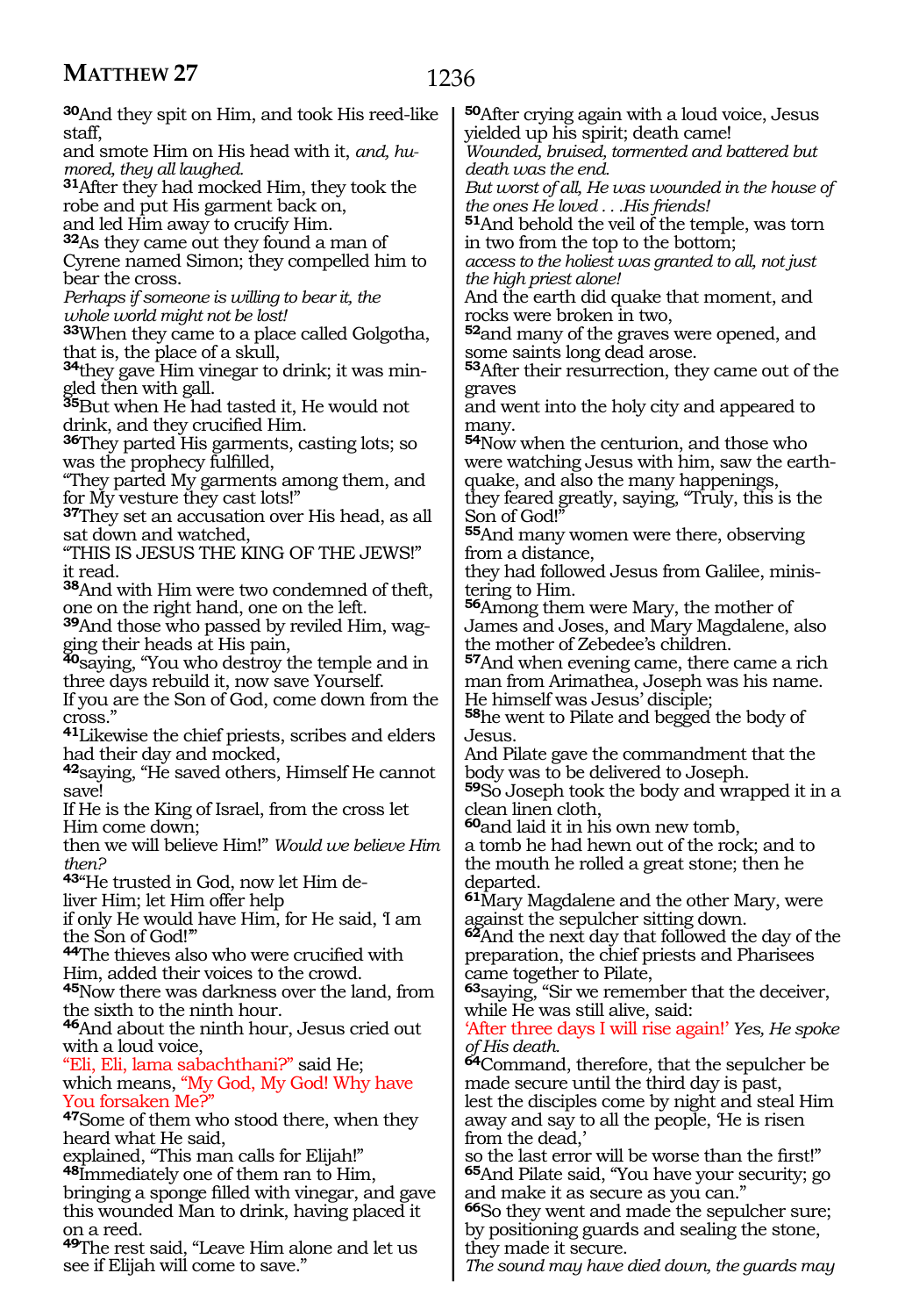*have been set, but the sounds of the crucifixion, still echo from Calvary today!*

# **CWDS Bible Quotes**

- *1. There is no decision to sell Christ for money or pleasure that does not result in a crisis of misery. No matter how much money you are paid, you lose the deal; the devil only deals to win.*
- *2. Your power to sell does not amount to power to buy; the devil will make deals for your soul but under no circumstance will he accept a buy back or any attempt to buy out.*
- *3. Blood money will never satisfy those who love money; it will become too hot in their hands.*
- *4. The price of blood is too much to handle both for the payer and the recipient; you learn the truth of its value if you attempt to return it.*
- *5. The price of blood plagues the conscience until it settles on some independent charitable activity.*
- *6. Sometimes your best defense against vehement accusations and vocal opposition is silence. You cannot reason with resolute, your words will only rile and incense them.*
- *7. You will see right through the people to the envy behind their anger that is preventing you from getting justice, for justice is beyond them. (Envy is incapable of justice).*
- *8. Though they sing His guilt, if all the signs point to innocence including your vision and dreams, unless you concur with them you will stand alone like a conductor trying to direct an unruly choir.*
- *9. Envy and conceit trade innocence and blamelessness for sin, and Jesus for Barabbas, for envy will never justify truth, it only justifies itself.*
- *10. The question of which of the two, Barabbas or Jesus, sin or righteousness, is asked daily to every sinner; it is also asked to every Christian in their walk of faith.*
- *11. Their justification is crucifixion; they are not just satisfied to have you publicly condemned, they want you denounced, shamefully displayed and dead.*
- *12. You may wash your hands with water but you cannot wash your conscience; people pressure does not absolve you; you are personally responsible for every choice you make regarding Jesus.*
- *13. Be careful of the blood you place on your children by the choices you make today; restrain yourself for your generations rather than satiate yourself with evil and saturate them with curses.*
- *14. If you exemplify Christ, sinners will deliver you to be stripped and mocked, for them to spit on your legacy and make a public display of you.*
- *15. If you carry purpose, pain and shame may be punishing but it will serve to publish and promote you and convey you to your destiny.*
- *16. Mockery is confirmation of your message and destiny; the devil only mocks what He is assured of and is afraid of; your crown of thorns is the devil's attempt to mock your royalty.*
- *17. Mockery is to get you to doubt, disregard and discard your calling and your breakthrough which is often just beyond the mockery if you can pass through it.*
- *18. The cross will carry you if you are willing to carry it; Simon was compelled by sinners to carry the cross of Jesus, we are compelled by sin and commanded by Jesus to carry our cross and follow Him.*
- *19. You can sit at the feet of the cross gambling for*

*the garments of Jesus, preoccupied with rituals and the religion of personal gain and ascendency and never be touched by His blood or impacted by the crucified Christ.*

- *20. You may mock the truth, but the truth will always return to mock you; Jesus is King.*
- *21. There is nothing special or exclusive about crucifixion; it was the common punishment for ordinary thieves; what is special is the spiritual transaction that took place. It caused the greatest pain imaginable, paralleled in heaven, the separation of the inseparable Father and Son.*
- *22. They will cast your words at you like stones when you are being crucified, not realizing that the words they speak are being fulfilled with your crucifixion and the temple will indeed be raised in three days.*
- *23. You do not need to come down from your cross and marvel the world to rise to your destiny; stay with Jesus, your cross is conveyance and acceleration to your glory.*
- *24. In the midst of personal pain, words targeting your wounds will pierce your heart like sharp arrows.*
- *25. Jesus experienced His only fear on the cross; the fear of being forsaken by a loving, supporting, ever faithful and present Father.*
- *26. Love never has a change of heart, but sin will divide and split Love Himself.*
- *27. None as giving, none as compassionate and none as good, yet none of these could save Him; if God forsook Him when He carried sin, then there is none who will be saved by goodness, only by the cross alone.*
- *28. The veil of the temple, ripped in two for His death, was the end of an era and the beginning of a new one; Jesus became the only access into the glory and the presence of God; His blood the only blood needed.*
- *29. The death of Jesus shook the spiritual world in such measure that the physical world was shaken; the earthquake in the spiritual world caused it to release the spirits of dead saints and to relinquish its hold on the keys of death and hell forever.*
- *30. We may taunt Him, ostracize Him, reject Him, deny Him, and even crucify Him but in the end we will also say just as the centurion, truly Jesus is the Son of God.*
- *31. You may not have the body of Jesus to attend to but you can use your wealth and influence to minister to the body of Christ; He regards this more.*
- *32. You may not be named among the prophets and apostles but it is an honor to serve the body in ways the leaders of the church may be financially restricted to do.*
- *33. Religion will always try to stop the freedom of Christ from getting out but the resurrection power will break through the barriers of religion.*
- *34. Every lie is insecure and needs special security; the truth is secure and cannot be contained or detained by the best of guards.*

## **PRAYER POINTS**

- My faith is not for trade; let every believer selling themselves short of the kingdom receive a visitation of fire now, in the name of Jesus.
- I refuse to place my eternity in the hands of the devil; I will not sell my Jesus and I will not sell my soul. Amen.
- Let the spirit of mammon destroying lives for the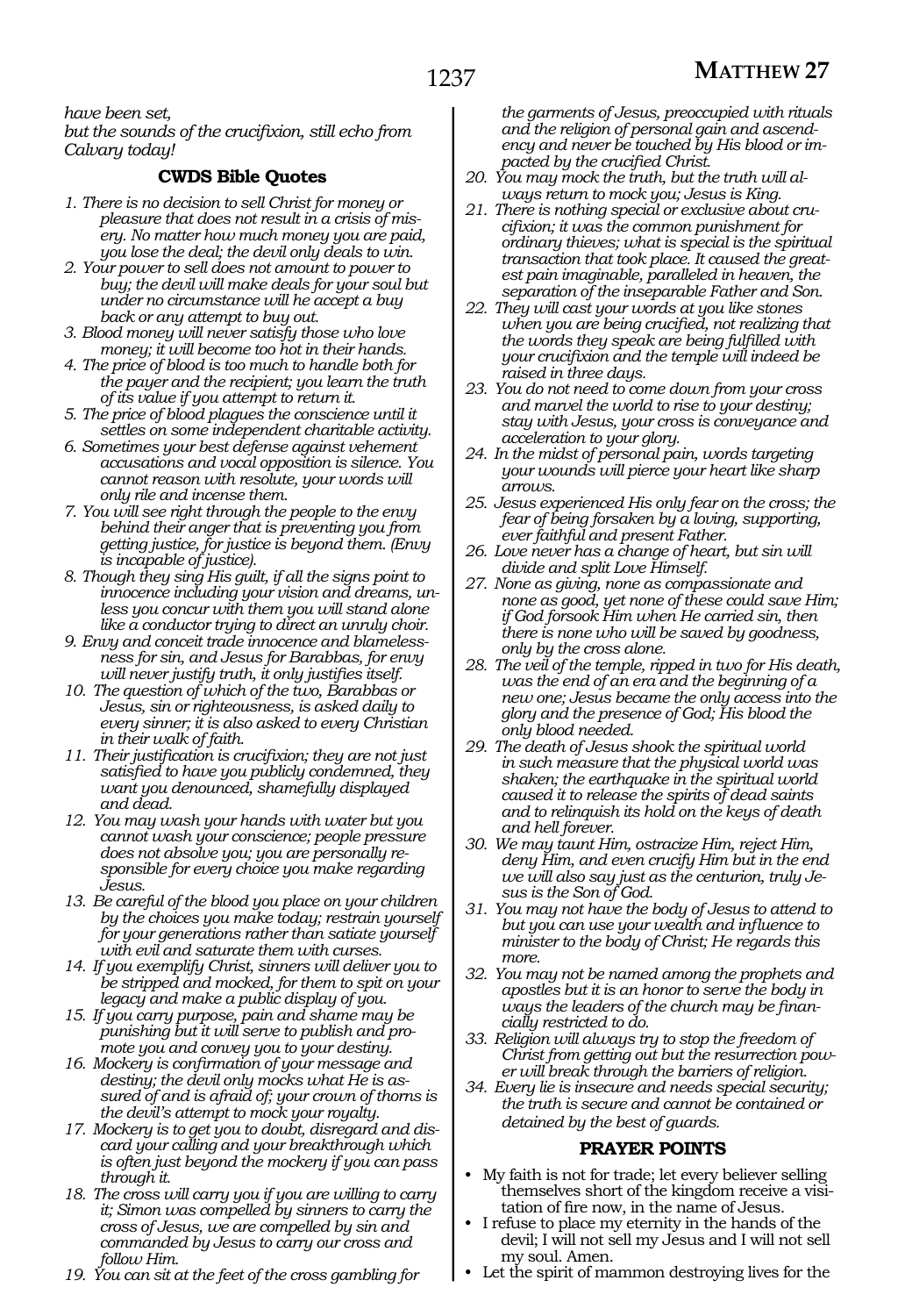love of money, receive angelic fire now, in the name of Jesus.

- Jesus, rise to the defense of every believer who is under attack right now; speak with the voice of thunder and vindicate them. Amen.
- Spirit of envy that has placed many innocent persons on trial, the blood of Jesus is against you; scatter by fire. Amen.

**Go** you into all the nations; He said, "Go!"

**Go you into all the nations; He said,** "Go!" **Baptizing them in the name of the Father, the Son and the Holy Ghost; Go, go, go! He is not here for He is risen; Go, go, go! And to Him all power is given; Go, go, go! Tell them that just as we saw Him go, even so, all eyes shall behold Him, But until then, all men need to know Him; Go, go, go!**

# MATTHEW 28

**<sup>1</sup>**At the end of the Sabbath, as it began to dawn towards the first day of the week, Mary Magdelene with the other Mary came to visit the sepulcher;

**<sup>2</sup>**and behold, a great earthquake shook the ground,

for the angel of the Lord descended from heaven

and rolled the stone away from the door, and he sat upon it.

**<sup>3</sup>**His countenance was like lightning, and his garment was white as snow.

**<sup>4</sup>**And for fear of him, the guards shook and became as dead men; nobody moved. **<sup>5</sup>**The angel responded and said to the women, "Do not fear, I know it is Jesus you seek,

the One who was crucified;

**<sup>6</sup>**He is not here. He is alive, He is risen, why don't you come and see?

It is just as He told you! Now, come see the place where He lay.

**<sup>7</sup>**Then go quickly and tell His disciples of this, that the Lord is risen! He is no longer dead; He is alive!

He goes before you into Galilee; there you will see Him. I have told you this thing."

**<sup>8</sup>**And from the sepulchre they quickly went. They went with fear and great joy. They ran renewed with spirits high, to bring the disci- ples the good news.

**<sup>9</sup>**And as they went to tell the disciples, Jesus met up with them and said,

"All hail!" and they came and held Him by His feet.

As they worshipped Him, Jesus said to them, **<sup>10</sup>**"Do not fear! Go and tell My brethren, 'Go into Galilee, there they will see Me.'" And while they went joyfully,

**<sup>11</sup>**some of the guards came into the city, and they told these amazing things to the chief priests.

**<sup>12</sup>**And they were assembled with the elders. They agreed that day, and to the soldiers large sums of money they gave,

and they instructed them what to say. **<sup>13</sup>**"Say His disciples came by night while we slept and stole Him away!"

*But soldiers on guard should not sleep, and how could sleeping men see?*

**<sup>14</sup>**"So if this comes to the governor's ears, we will persuade Him and we will secure you." **<sup>15</sup>**So they took the money and did as they taught them there.

And this saying is commonly told, and reported among the Jews that it is so; this is what occurred; it is repeated even to this day. **<sup>16</sup>**Into Galilee the eleven disciples went and

came into a mountain appointed by Jesus. **<sup>17</sup>**And when they saw Jesus, their Savior and Lord, they worshipped Him; but some doubted it was He.

**<sup>18</sup>**Jesus came and He spoke to them all, "All power in heaven and earth is given to Me. **<sup>19</sup>**"Go therefore and teach all nations; go, go, go!

Baptizing them in the name of the Father, the Son and the Holy Ghost,

**<sup>20</sup>**teaching them to observe all things that I have commanded you; go and this do! Behold, I am with you; I am always with you, even to the end of the world. Amen!"

- *1. The strongest of human guards have power to kill but none to raise the dead; they are all powerless against the Power of heaven and His angels.*
- *2. The battles we fight in the flesh are a lack of understanding of the victory we have in the spirit; the soldiers shook in fear and became as dead at the presence of an angel of God.*
- *3. If you seek Jesus for the right reasons, the trepidation of others will be your invitation to divine encounters.*
- *4. Divine revelations are seeking seekers irrespective of position or gender; the women were to prophesy by revelation to the church and to the upper echelon of believers.*
- *5. Jesus is a message of life from the tomb of your situation that will put strength in your weary legs and joy in your weary heart.*
- *6. Meeting with angels is exhilarating but it is excelled by meeting with Jesus Himself; a message from angels is authentic, a message from Jesus is authority.*
- *7. Religion is willing to tell lies against its own conviction and teaching to retain the status quo and contain the truth they are confronted with and convinced about.*
- *8. A soldier losing a prisoner to ordinary disciples is not only absurd but is a death sentence that money could not secure them against; religion defeats righteousness to secure status.*
- *9. Jesus not just governs with authority; He is the governing authority and the authority that governs.*
- *10. There is no authority in the natural or spiritual world that is not subjected to and established by Jesus; when you submit to authority in the natural you submit to Jesus, but you submit only to Jesus in the spiritual for He gives the*